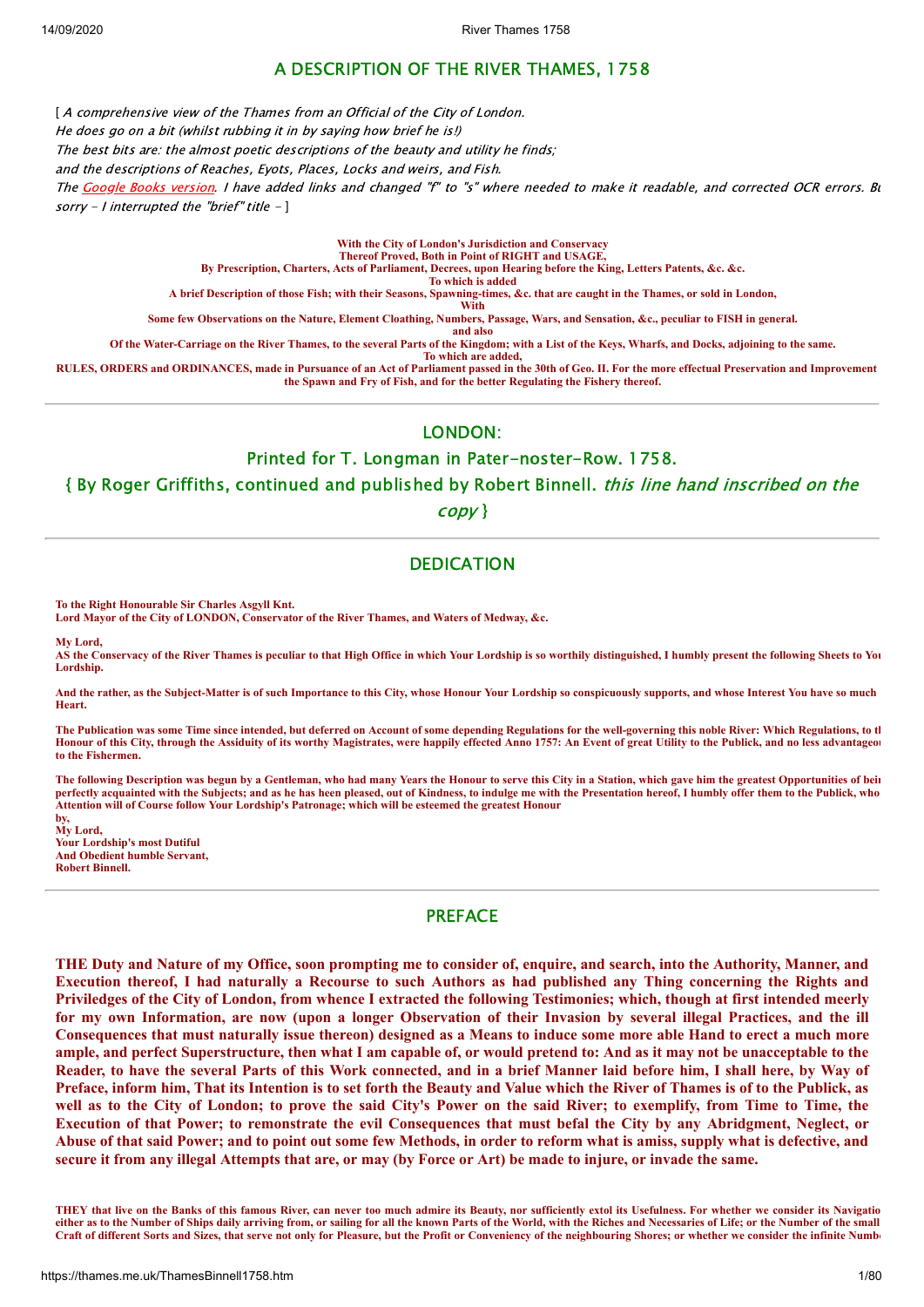**of Men, whose entire Livelihood depends thereupon, as well as the great Nursery it is for the raising of Sailors for the Publick Service; I say, when we consider all thes and the many other Benefits, together with that invaluable Blessing we have in its Fishery, We may justly say, it far exceeds all other Rivers in the known World.**

SHOULD not such a River be therefore carefully preserved from all Obstacles and Damages that may accrue either to its Navigation or Fishery? Surely, such was the Care and Consideration of former Ages which induced the Wisdom of the Legislature (almost from the earliest Account of Time) to repose such Powers in the Magistracy of the City of London, as to enable the Lord Mayor of the same, to hold Courts of Conservacy, to enact Laws or Orders for the Preservation of its Navigation and Fishery, and even to fine and imprison all Defaulters or Offenders against such Laws and Orders, which should, or might be made, from Time to Time, for that said Purpose, by the said Lord Mayor; and, also, to nominate, appoint, and constitute a Sub-Conservator (or Water-Bailiff) for the better Executing the Office of Conservator of the said **River and Waters, within the Jurisdiction of the said City.**

AND, accordingly, the antient Guardians of this truly imperial City, have always looked upon this noble Jurisdiction, as one of their greatest Honours; and have often shewn, by enabling new Orders, not only their Care of this great River, but, **likewise, how much they regarded so great a Trust, as the Prosperity of its Navigation and Fishery.**

BUT surely, there never was a Time when the Abuses or Devastations in the latter were so frequent and numerous as of late Years, and that even in open Contempt and Defiance of the City's Authority and Jurisdiction; which, if not soon remedied and prevented, must, in a few Years, be lost, and the Fishery of this River entirely destroyed; and all this only, by a few desperate Fellows, in Comparison to the whole Body of Fishermen, who often, in Combination, and Defiance of all Laws, Rules, or Orders, now in Being, destroy the Brood and Fry of Fish therein, and that meerly for their Scales, which they fell to make Beads on; and then either feed their Hogs, or bury in their Dunghills the Bodies of that Fry so destroved.

NAY, these Desperado's sicl are lately become (through Impunity) so daring and open in this injquitous and horrid Destruction, as frequently to contemn, insult, resist, and even, at Noon-Day, assault the Water-Bailiff, and his Deputies, in the due Execution of their Office, in Searching for, Seizing, and Taking away, their illegal Nets and Engines.

IS it not then Time for the Conservator of this profitable River, to do all that lies in his Power, to preserve, and save from Destruction, the Fishery thereof? Is it not then Time to exert his Power, and bring to Justice all such Contemners and **Invaders of so antient, honourable, and necessary an Authority? Surely so.**

AND if Circumstances, in the Process of Time, may have, in any wise, so altered the Nature of Things, as possibly to need some more ample Explication, or additional Parliamentary Aid, whereby to strengthen and secure, or even enlarge his Power of making new, or more effectual Laws or Orders, than those now in Being, whereby to prevent such Abuses, and to regulate, preserve, and improve so publick a Good, as is the Navigation and Fishery of the River of Thames; and for more **readily bringing all such illegal Fishers, and Contemners of its Authority, to a more speedy Justice.**

IS it, I say, to be doubted, that the City of London can want the ready Concurrence and Protection of a British Parliament **herein?**

BUT I dare answer, that the bare mention of such Insults and Outrages against it (exclusive of the many evident ill Consequences arising therefrom) is so sufficient to excite this great City to seek for immediate Relief and Redress, to secure and strengthen if wanting, such their Authority, that it would be only Impertinence in me, to offer any farther Arguments, **by Way of Inducement thereto, as it is a Matter not unworthy their strictest Attention.**

NUMEROUS are the Instances of their Ancestors Care, and vigorous Defence herein, when, on many Occasions, this said Jurisdiction, and Conservacy, has been attempted to be invaded or disputed; for read only the following Essay, and you will there find, That the City of London was always so anxious, nay, so well persuaded of their Rights herein, and the common Benefits resulting to the Publick thereby, that they contended for, and defended the same; not only against the Encroachments of private Persons, but with Archbishops, Lord High-Admirals, and even with Kings themselves; and is it to be imagined they will now suffer so valuable an Authority and Jurisdiction to be thus trampled upon; or so great and general a Good, as the Fishery of this River, thus daily to be destroved; and that, I say, by a few lawless Set of Fellows, who not only thus rob the Publick, but greatly injure their own Fraternity? No! The City of London is too great and powerful a Body, to be thus affronted, without exerting that Authority, which has been so long lodged in their Hands, or seeking for **such further Assistance, as the Legislature shall deem necessary to preserve and maintain the same.**

MANY are the Proofs she has given, how much she has the Interest of the whole Nation at Heart, and she cannot therefore be less hearty in her own peculiar Cause, nor less tenacious of her own Authority, when thus insulted, contemned, and **trampled upon.**

BUT to return to the Substance or Intention of this Treatise, wherein the Orders for preserving this Fishery; the Fishermens two Charters; the Acts for regulating the Watermens Company, are here chiefly inserted, only as so many concurrent, subsequent Testimonies of the aforegoing Charter s, Acts of Parliament, and other Proofs of the City of London's said **jurisdiction and Conservacy, and wherein you will always find a Reservation of and Regard had thereto.**

AS to the Description of Fish, I have added it herein; not only to shew the various Kinds that are bred, and caught in this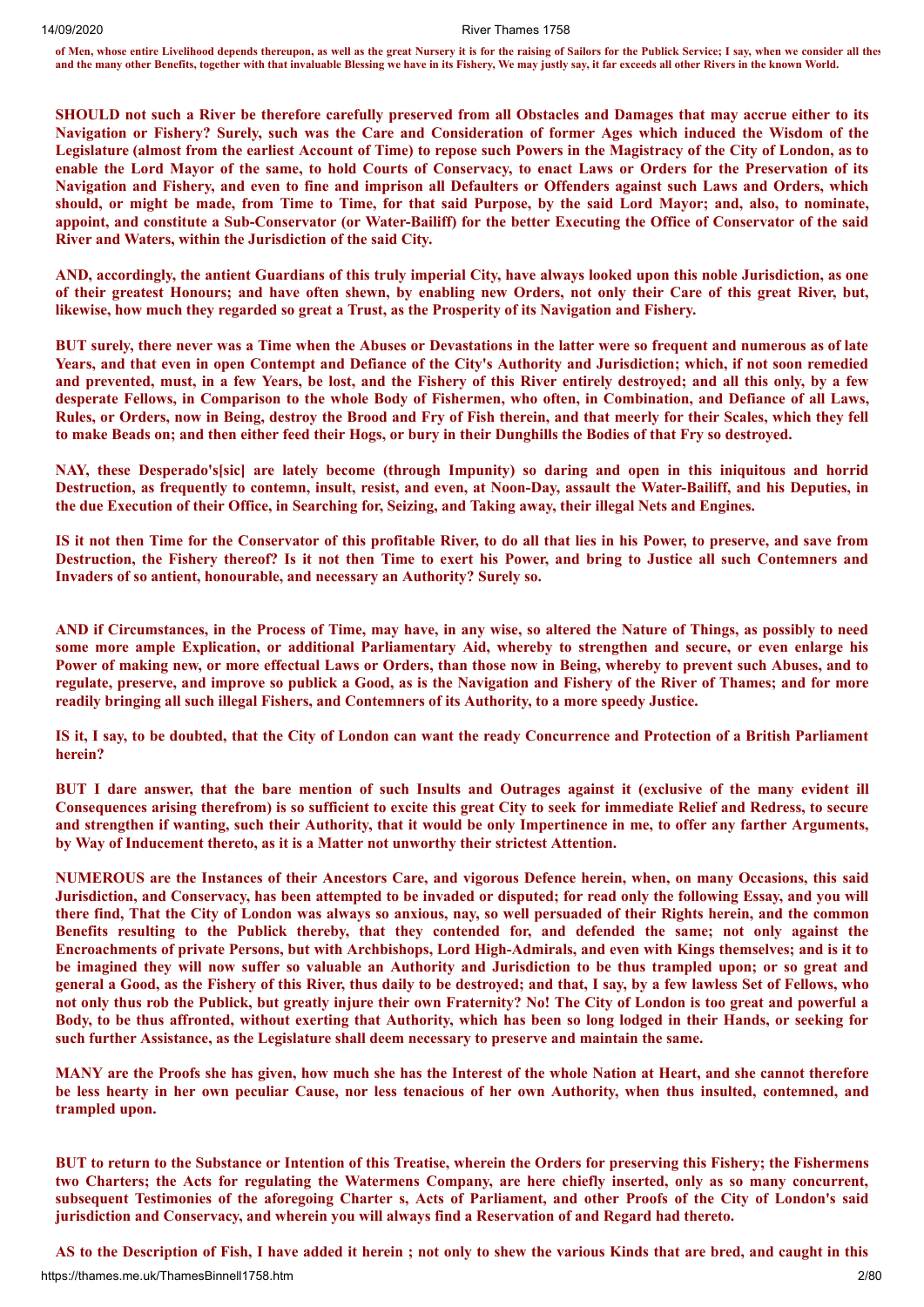River, but that the Reader thereby may more readily know, which are the more palatable, wholsome, or best; when most in Season, or otherwise; their Times of Spawning, Breeding, and consequently, when most proper to be taken or preserved.

AND for the general Observations on the Element, Cloathing, Numbers, Passage, Wars, Fruitfulness, Cause of Swiming, Sensation, Longavity, and other Peculiarities, belonging to this valuable Animal, it is here inserted, as well to shew the Divine Wisdom, Power and Goodness, not Only in its wonderful Contexture, Regulation and Breeding; but withal, in the abundant **supplying our Table with such a Variety of them.**

AND I have been herein the more particular, in Regard to the Fishery of this River, as it evidently calls aloud for a more immediate Relief than what its Navigation (in the main) does, and which, if not soon regarded, must certainly go to Destruction. The which, with the Duty and Justice I owe the Publick, City, and Myself, in the Care I bear herein, has prompted me to publish this imperfect Essay, in order to just point out how far the City's Power may extend towards the Preservation and Improvement of these two invaluable Blessings, especially in the latter, as well as the Necessity and Reason there is for doing it, and no other Motive could have induced me thus to expose my own Inabilities: So hope the Reader will excuse the Incorrectness, and other Deficiencies he will here find; and, as I have already hinted, heartily with this may may **prove the Means, or Foundation of a more perfect Work.**

I HAVE also here added a brief Account os the principal Keys, Wharfs, and Docks, of this River, that adjoin to this City, with the several'Counties, and Towns, from whence there are Boats, &c. passing to, and fro, or Goods carried; in Order to **prove the greater Usefulness, and extensive Navigation, of this River.**

**BUT to sum up the whole Intention of the following Essay:**

Were there but proper Laws, and Ordinances, for the Preservation of this River, authentickly and duly established, to enforce those now in Being, which, through Length of Time, and the Evasive late Contrivances of illegal Fishers, are become almost obsolete, and insufficient for their intended good Purposes: Were the Means to bring Offenders to Justice, and legal Punishment more effectual, and less difficult to be put in Execution; were I, and my Deputies, effectually protected, in Detecting and Preventing illegal Practices, and seeing a due Observance of such Laws and Ordinances, as are, or may be made for the Conservacy of the said River; and they, as it is observed before, not so discouraged and intimidated, from exerting themselves herein; I am sure, the River would then be more strictly and duly preserved; the City's annual Expence, on that Account, much lessened; the Publick more plentifully and cheaply supplied with good and wholsome Fish; and even **the Fishermen, in general, get a much more easy, and better Livelihood.**

# THE CONSERVACY OF THE THAMES. &c.

**THE CITY of LONDON, as upon all Occasions, it has distinguished itself in the Support and Defence of its King and Country, so has it also been rewarded, as a ju Return for its Fidelity, with many noble, valuable, and antient Privileges; amongst which, I apprehend, its Jurisdiction and Conservacy of the River Thames, and Wate of Medway is one of the most honourable, both for its Antiquity, Authority, and Usefulness.**

**If I should attempt a compleat History of this most famous River, that alone, were I equal to the Task, would carry me beyond my intended Brevity;** 

**for, considering its Rise, beautiful Course, Extent, Navigation, Product, and the vast Number of Hands it wholly maintains, it will be found not only the most famous Rive in the Island of Great Britain, but, without any Partiality, little, if at all, inferior to any other River in the whole World:**

**Therefore, I shall confine myself to the following Particulars necessary to be premised, for the better understanding the City's Power thereon, as well as of what gre Consequence the Navigation and Fishery of the River Thames is, not only to the Publick in General, but also to the Inhabitants, as well of all the adjacent Counties, as the City of London in Particular.**

**But first, I must beg leave to add somewhat of the Beauty and Usefulness of Rivers in General, and then proceed to the Description of the Thames in Particular: An herein I know of no Account so natural, or so well adapted to explain these two great Qualities, and, at the same Time, to comprehend, and give us so lively, so natura and so just a Representation thereof in the River of Thames, that I cannot forbear inserting here the Words of a late Author, viz.**

> What a delightful Scene, says he, is a soft murmuring Stream! Whether we reflect, on the gentle Motion of its Waters, or on the various Benefits and Advantages arising from it, or use our Endeavours to trace it to its Head; we are charmed with its Glidings in such beautiful Meanders: The numberless Accommodations it affords us, fills us with the most grateful Acknowledgments, and our Curiosity is excited to the last Degree, by the Obscurity of its Original, which at first is nothing more than a Vein of Waters issuing from some Hill upon a Bed of Sand, or Clay, the little Stones that are dispersed round about, are sufficient to interrupt its Current. It turns, winds, and murmurs as it rolls along, at last it clears its Way, falls in a Torrent down upon the Plains, and swells, by being united with some other Streams. It hollows the Ground by the Rapidity of its Fall, and throws up the Earth on each Side of it. It insensibly forces its Way through every Thing that obstructs its Passage, and digs a Bed or Channel for its self. The overflowing of the adjacent Springs and Ponds,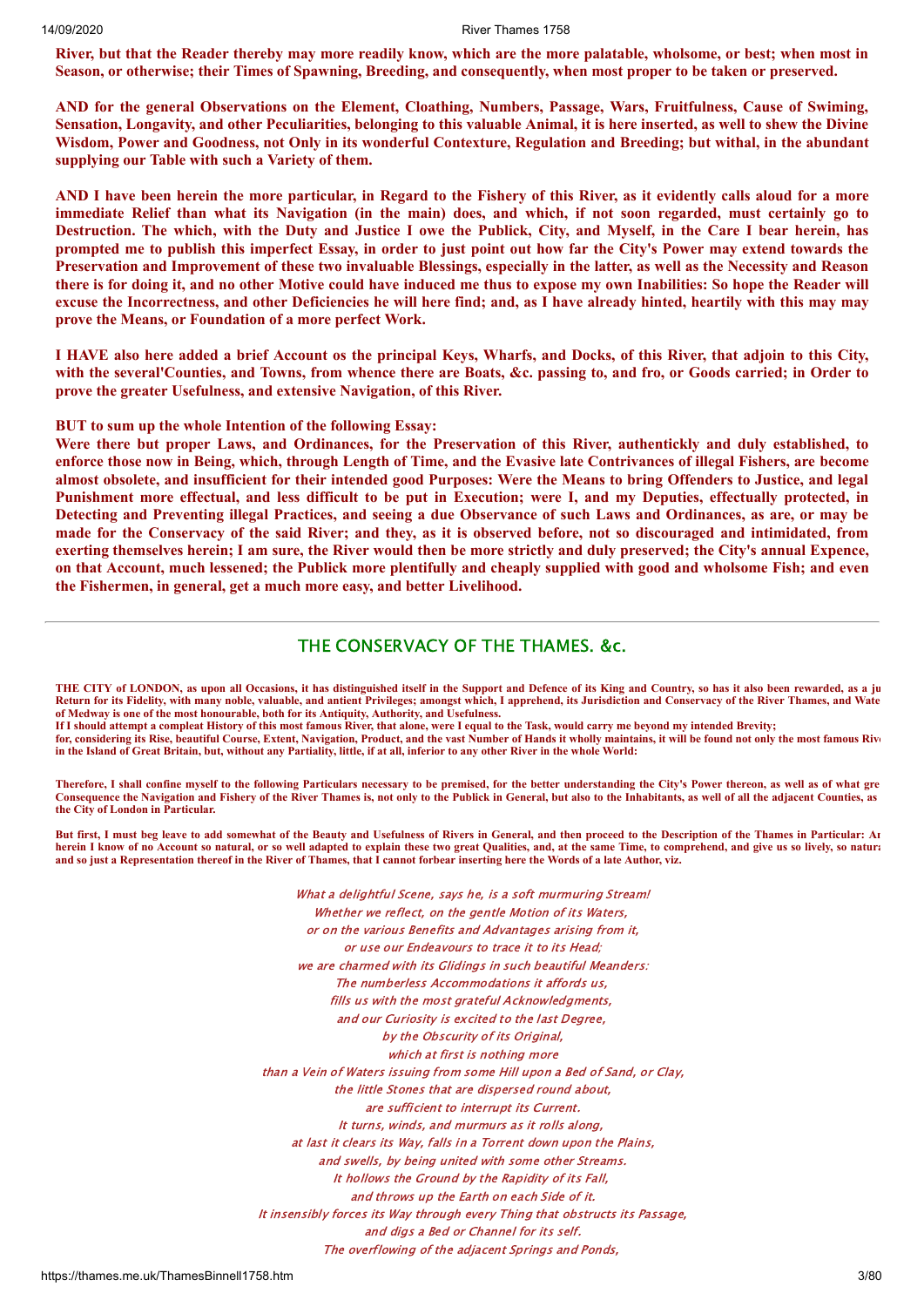the Snow that melts and trickles down the Hills, and the additional Supplies of various Brooks and Rills that fall into it, fortify and enrich it. Then it assumes a Name, and steers its Course along the Sides of the flowry Meads. It takes a Tour round the Hills, and graces, as it turns and winds, the spacious Plains.

**It is the general Rendezvous of almost all living Creatures;**

**and, in a Word, is as delightful to Man, as it is to Birds and Beasts.**

**We generally reject the Hills and Woods, and fix our Habitations on its Banks.**

**It refreshes the Farmer's thirsty Soil,**

**and adorns the pompous Seats of the Nobility, with the most delightful Prospects,** 

**and makes the Country every Way agreeable: It pays a Visit to those large Towns,**

**that are indebted to its friendly Streams, for all their Wealth and Commerce.**

There it majestically rolls along between two Rows of costly Buildings, which not only adorn, but are adorned by it. The incessant Concourse of People, the Multitude **Carriages of all Sorts that are for ever passing over its Bridges; the infinite Number of Boats, and other Vessels, that are constantly floating on its Surface: In short, tho agreeable, but confused Sounds that are heard, not only over its Waters, but all along its Keys, give us at once the Idea of Trade and Opulence.**

**The principal Aim of Divine Providence in the Formation of Rivers, was, no Doubt, to furnish both Man and Beast, with one of the most necessary Ornaments of Life; on that will either refresh us when we are faint and thirsty, keep our Habitations, as well as our Bodies, clean and wholsome, and not only dress our own Provisions, bu adorn our Tables with the most delicate Part of them.**

**And I shall here add, that the Water of this River is justly esteemed as exceeding wholsome, and peculiarly remarkable for its Use in very long Voyages, during which, will (more than any other River Water whatever) work and ferment itself like Liquor, till it becomes perfectly fine. But to be more particular in my Account of the Thames, I shall begin first with its Rise, Course, Extent, and Tides.**

# THE SOURCES

**The Thames ariseth in a small Spring, near the Village of Hemble, in the Parish of Cubberly, or Coberley, a little to the South-west of Cirencester, in the County Gloucester, which, to be sure, is the most distant Stream:**

**But others have rather chosen to place its Fountain near Siddington, where the Isis springs: A Matter of no great Consequence, to deserve our present Regard:**

# THE COURSE

**However, this is certain; after receiving an infinite Number of small Rivulets, it becomes navigable at Lechlade (Which is 138 Miles from London), where it unites with th Colne, to which Place, Vessels of forty or fifty Tons Burthen trade with Ease.**

# **OXFORD**

**Then continuing its Course almost due North-East, it washes the City, and famous University of Oxford;**

**and being joined with the Ouse,** 

**it runs South to Abington, from thence East to Dorchester, and so to Thame in Oxfordshire, where both its former Names of Isis and Ouse are swallowed up by that Thamasis, or Thames, which it retains ever after, till it meets the northern Ocean; Washing, as it takes its Course, through Berkshire, Buckinghamshire, Surry, Middlese Essex, and Kent,** 

**the Towns of Wallingford, Reading, Henly, Marlow, Maidenhead, Windsor, Eaton, Stains, Chertsey, Weybridge, Shepperton, Walton, Sundbury, Hampton Town an Court, Thames-Ditton, Kingston, Twickenham, Richmond, Shene, Isleworth, Kew, Brentford, Mortlake, Barnes, Chiswick, Hammersmith, Putney, Fulham, Wandswort Battersea, Chelsea, Lambeth, Westminster City, Southwark, and the City of London;**

**and from hence, both Shores thereof, may be called a continued City, for the Number of Houses, Trade, and opulent Inhabitants, that live in Horselydown, Wappin Redriss, Shadwell, Ratcliff, Limehouse, Deptford, and Greenwich:** 

**To these we may add the Hamlet of Poplar and Blackwall, or Cold-Harbour, Woolwich, Erith, Grays, Gravesend, and Milton:**

**And in this Tract or Course, this River swallows up the River Kennet, the Thetis or Tide, the Colne, Guildford River, the Brane or Brene, the Brome, the Lee or Ley, th Derwent, and Medway.**

**In the whole, therefore, we compute this River to run 180 Miles, at least, from its Source to its Fall.**

# THE TIDES

**The Tide ebbs and flows above 70 Miles up this River within the main Land, which is done twice in every 24 Hours;** 

**by which Means, all her Channels are filled as often, to the great Advantage of Trade and Navigation.**

**Concerning which, it is necessary to observe, that, as the Tide is influenced by the Increase and Decrease of the Moon, so the Tides differ in their Times, each one comin 24 Minutes later than the former, which wants but 12 Minutes of a whole Hour in 24. And, therefore, they who have any Dependance on the Ebbing and Flowing of th River Thames, are regulated by such a Table as follows:**

|                                                                    |                                                 | The Tide Table at London Bridge |
|--------------------------------------------------------------------|-------------------------------------------------|---------------------------------|
| N. Moon<br>F. Moon<br>Days after<br>the New or<br><b>Full moon</b> | Hour. Min<br>Time of high<br>water at<br>London | Explanation                     |
| [0]                                                                | [3.00]                                          | By your Almanack see how many   |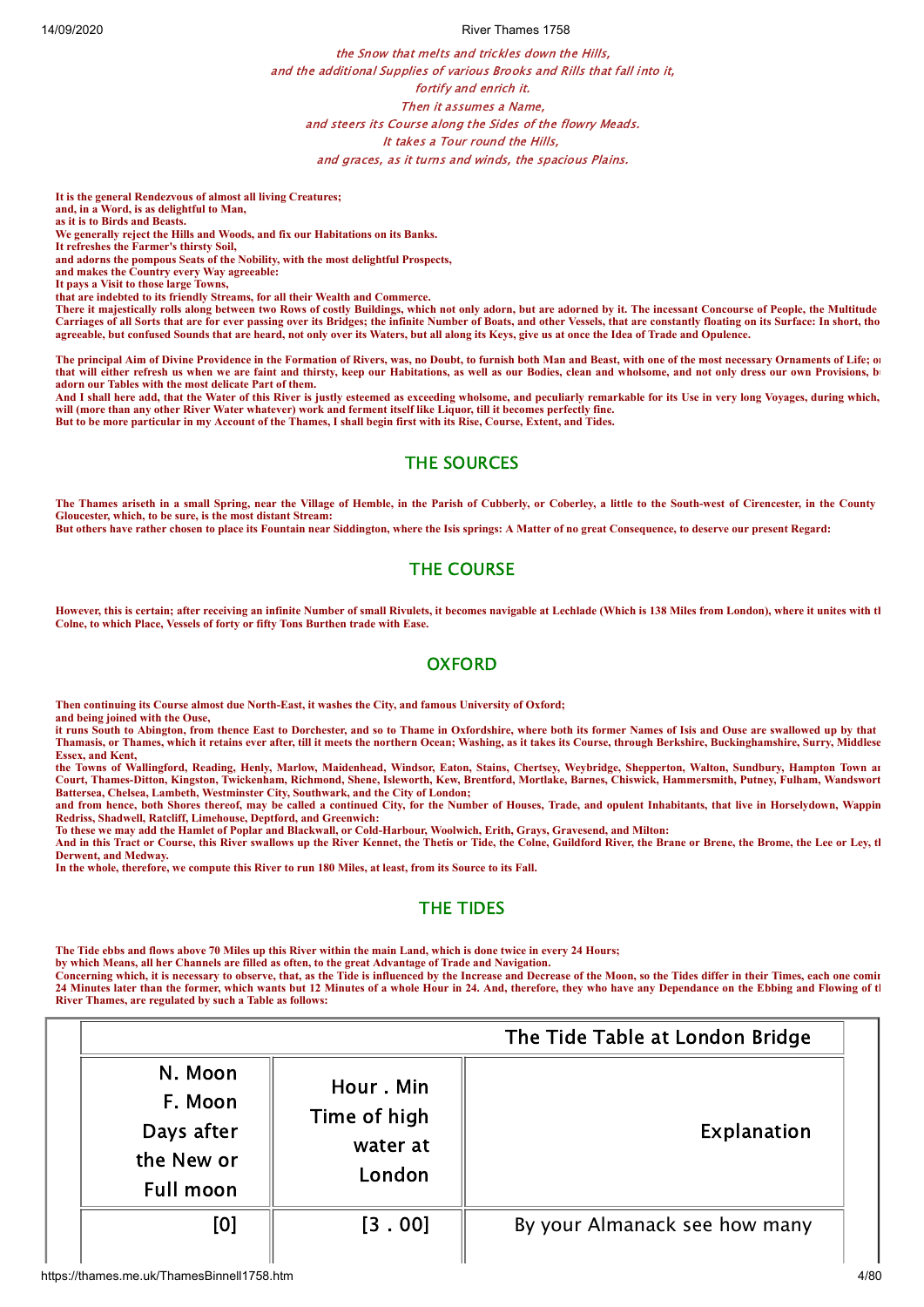|  |                | 3.48  | days are past since the New or      |  |
|--|----------------|-------|-------------------------------------|--|
|  | $\overline{2}$ | 4.31  | Full Moon. Then look for that       |  |
|  | 3              | 5.14  | Number in the 1st column; and       |  |
|  | $\overline{4}$ | 5?.52 | opposite to it, in the 2nd column,  |  |
|  | 5              | 6.30  | you have the Hour and Minute, at    |  |
|  | 6              | 7.03  | which it will be High Water at      |  |
|  | $\overline{7}$ | 7.36  | London Bridge. Thus you see, 5      |  |
|  | 8              | 8.24  | days after the New or Full Moon,    |  |
|  | 9              | 9.27  | has the tide full at 6 Hours and 30 |  |
|  | 10             | 10.30 | Minutes, or 30 Minutes past 6       |  |
|  | 11             | 11.28 | o'clock                             |  |
|  | 12             | 12.26 |                                     |  |
|  | 13             | 1.19  | [ the table has been made clearer   |  |
|  | 14             | 2.12  | by adding [0] days after New or     |  |
|  |                |       | full moon with the high tide at 3   |  |
|  |                |       | and by correcting the hour shown    |  |
|  |                |       | against 4 days after the moon,      |  |
|  |                |       | which was $6$ in the original $J$   |  |
|  |                |       |                                     |  |

**N. B. But after all, this Table only serves when the Tide is regular, and not interrupted by any Accidents; for, if the Wind proves rough at West or South West, it is know to stop the flowing in of the Tide to its usual Height; and the boisterous North-East Wind has the contrary Effect. Another Accident is the overflowing of the Banks of th Thames occasioned by great Rains, which being stopt in their Course to the Sea by the flowing Tide, must consequently make some Alteration in the Height of the Wate of which there are several extraordinary Examples recorded, both in antient and modern Histories. (See Maitlands, History of London, p. 49, 135, 145)**

As to the Shifting, or preternatural Tides, as some call them, they have either been of that little Consequence, as to deserve no Remark, or may be properly accounted f **by what has been already observed concerning the Influence cf the North-West Wind encountering a slow Ebb at the Thames's Mouth; which, at least, for a certain Spac must cause a return of the Tide.**

**But the most general Rule to know the Time of Tide at London Bridge, is, that when the Moon is in the Full, or Changes, then it is High Water at or near Three o'Cloc following; and it is likewise High Water there at Eight o'Clock, or within a few Minutes after the Moon enters into its First or Last Quarters, and you are only to add —— Minutes to each 24 Hours (or Days) if your Enquiry happens after each said Quarters of the Moon, to the Hour here given.**

# **REACHES**

**The next Observation shall be concerning the several Reaches, and Eights, in this River; and then, its Navigation and Fishery. I shall first set down the several Reaches between London Bridge and Gravesend on|y, and afterwards the Reaches that are above the said Bridge in the River Westwards**

**The Reaches below the Bridge, - or Eastwards, are,**

**1st, THE POOL, which begins at the Tower, and reacheth to Limehouse, a common anchoring Place for Colliers.**

**2nd, LIMEHOUSE REACH, which extends from Limehouse to Poplar.**

**3rd, GREENWICH REACH, which reaches from Poplar, by the Isle of Dogs, to below Greenwich on the South Side, and on the North Side Half-way to Blackwall, or the Ferry-House.**

**4th, BLACKWALL REACH, which begins at Blackwall and ends at Nel-Hope; or,**

**5th, BUGBY'S HOLE, which again extends to**

**6th, WOOLWICH REACH, which passing by Woolwich, joins**

**7th, GALLEON'S REACH, which extends to Barking Creek. 8th, BARKING SHELF is the next, and reacheth to Half-Way-House on the Kentish Shoar, being called s as it is the half Way between London and Gravesend, where the next Winding of the River is called**

**9th, HALF-WAY-REACH, or DAGGENHAM REACH, which at Raynham Creek is joined**

**10th, By ERITH REACH, which receives its Name from the Town of Erith, situate on that Winding of the River.**

**11th, The next Reach is called THE RANDS; and passing by Purfleet, the next Turning of the River is called**

**12th, LONG REACH, which extends as far as**

**13th, ST. CLEMENT'S REACH, between Greenhithe and Grays.**

**14th, NORTHFLEET HOPE is the next Reach, taking its Name from the Town of Northfleet; and**

**15th, The last Reach below Bridge, takes its its Name from the Town of GRAVESEND.**

**The several Reaches above London Bridge, or Westward.**

**1st, That is a Reach, though not commonly called so, viz. from the said Bridge to SawMill-Point, opposite to Whitehall.**

**2nd, LAMBETH REACH, which extends from Saw-Mill-Point to Nine Elms.**

**3rd, CHELSEA REACH, which is much exposed to the westerly Wind, and extends from Nine Elms to the upper End of Chelsea.**

**4th, BATTERSEA REACH, which extends from Chelsea to Wandesworth.**

**5th, PUTNEY REACH, which extends from Wandsworth to the upper End of Putney Town. 6th, BARNE ELM REACH, which reacheth from thence to Hammersmith.**

**7th, The next is a short Reach, which only extends from Hammersmith to the upper End of Chiswick.**

**8th, CORNEY REACH, which extends from Chiswick to the End of Barns.**

**9th, MORTLAKE REACH, from the lower End of Mortlake to Brentford.**

**10th, SION REACH, which extends from Brentford to Isleworth.**

**11th, RICHMOND REACH, which extends from Isleworth to the upper End of Richmond.**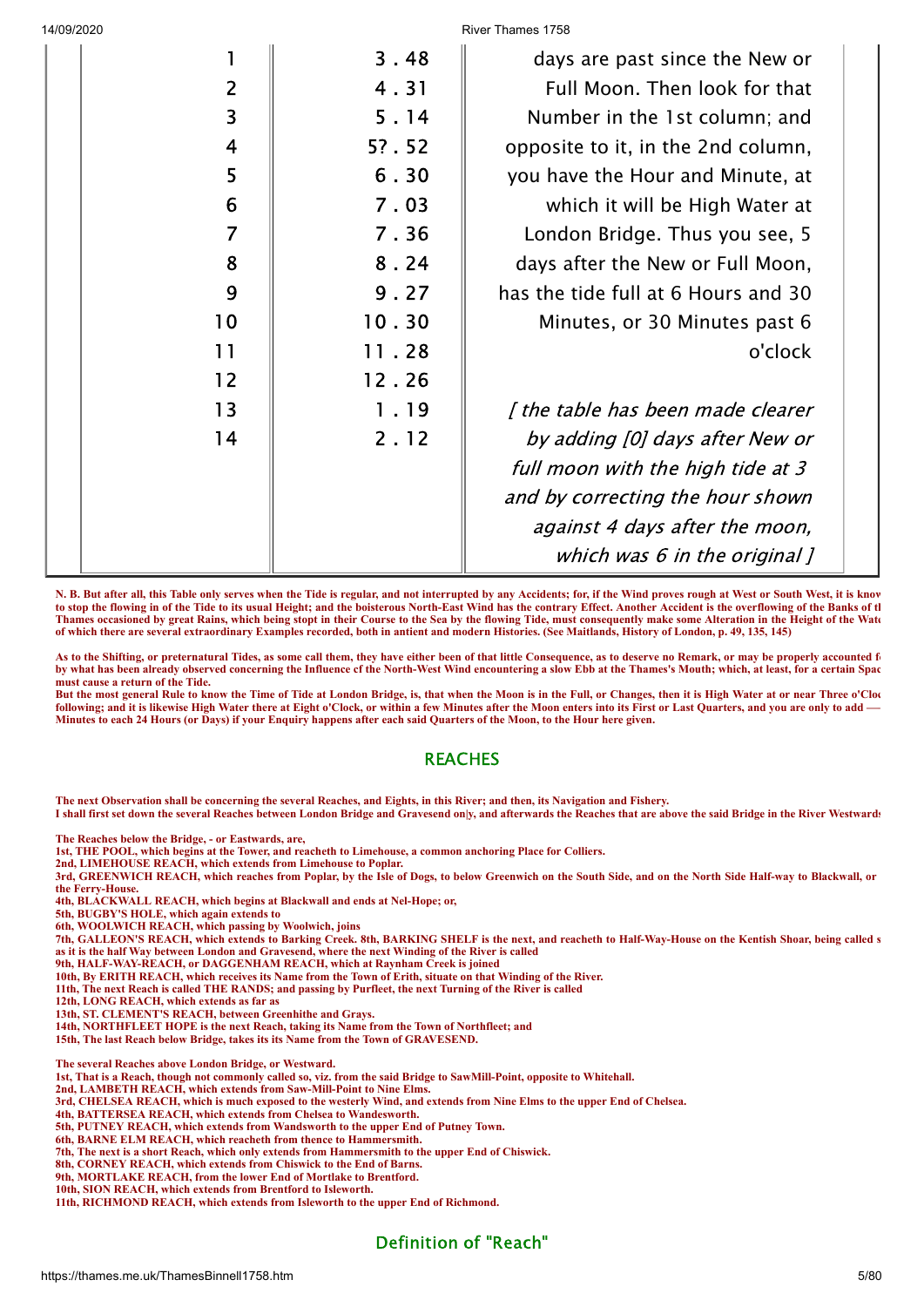**N.B. A Reach is that Space or Bay of Water, between one Point of Land on the one Side the Water, to the next Point on the opposite Side; and which are of very gre Advantage to the Navigation in general, and especially where e'er the Tides ebb and flow; for such Turnings of the River, are not only useful in regard to the sailing Part Navigation; but these very Points or Necks of Land, prevent or stop that Rapidity, or rather Force of the Tide, which must and would naturally ensue, were there no suc Points of Land, or were the Tides or Currents to have a long, strait and direct Course; as is evident in King-Road near Bristol, where the Tide comes in with so muc Impetuosity, Force and Suddenness, in the several Parts of this River, where the Currency runs in such strait Lines, and with such Force, as to render the Navigatio thereof imperfect, without the Assistance of several Horses to tow or draw up the Barges, &c. against the Stream. But these Turnings are still of greater use to the small Crafts; for as the Points of Lands which terminates these Reaches, throws off the Force of the Tides, either ebbing or flowing; so do the opposite Sides of the River, so a for some Space to cause an Eddy, nay often, a contrary small Current on that Side; it thereby gives Watermen an opportunity of using their Oars, and Mariners of sailin more easily and expeditiously against the Tides, whenever they Ebb and Flow; and are of like Service in respect to their throwing off the Force of the Currency of th River to the opposite Side, for some Space at least, by which Bargemen and Watermen, may more easily and readily Tow or Row their Barges and Wherries up the Rive or against the Stream, though by some they are looked upon as dangerous in tempestuous Weather; but this must be owing, especially Westwards of London Bridg** entirely either to the Ignorance, or rather Carelessness, or Covetousness of the Watermen, by taking more Passengers into their Boats, than what they are allowed to do l **Act of Parliament, or by overloading them.**

# Navigation Eulogised

**And this brings me naturally to consider, first, the Navigation, and then the Fishery of this River, at least so far as the Jurisdiction of the City of London extends; for th Benefit, Commodiousness, and Preservation of which, the Power of Conservacy was originally granted, and has been frequently confirmed, by Royal Charters and Acts Parliament, as hereafter I hope to make plainly appear. And I would only ask, Who is, or can be, more essentially concerned in the true Welfare of both these two Article or so properly to be entrusted with the Care of its Welfare, as the City Of London?**

**And, first, in respect to the Navigation.**

**I could here earnestly wish I was capable of duly describing that vast, I might say, grand and glorious Appearance that is daily to be seen on this noble River, not only Ships of War, but Ships of Merchandize, and other large Vessels, Barges, and Boats.**

How agreeable must it be to every true Lover of his Country, to see below London Bridge (which I shall first speak, of) such Numbers of Ships, from the smallest to the **greatest Burden, passing and repassing every Tide, to and from this great Metropolis, to some or other Parts of all the known World!**

**How infinite in its Traffick! How abounding in its Merchandize!**

**And how immensely rich in its Produce or Returns!**

Nay, I may also truly add, Mow strong is it, by its Naval Force, in its own Defence, as well as thereby almost terrible Abroad, and how great an Influence does it there giv **us, exclusive of the Benefits and Security we also reap thereby at Home: Which brings to my View a pleasing Reflection, that every True Briton must have, when h considers what a trifling insignificant Tract of Land this Island is when compared to the rest of the Globe, or indeed to most, or all, of the other Kingdoms of the Worl and yet how much stronger, more powerful in its Influence, abundantly better supplied with every Necessary within it self, as well as from Abroad, than almost any oth Part of the known Globe; and all this I may venture to affirm, is principally, if not solely, owing to its Navigation and Naval Force: Nor can I forget what that worthy an good Citizen told one of our Kings, to whom threatening to remove his Person and Courts of Justice from this City; he replied,** 

**That it was their Comfort that he could not also deprive them of the Thames; for so long as they enjoyed that River, they could still retain the Commerce and Wealth the Nation.**

**But to return: How many thousand Families are solely maintained by the Navigation of this very River, exclusive of the contingent Benefits that arise from thence Shipwrights, Barge and Boat-builders, Gardeners, and other Trades, Handycrafts and Inhabitants adjoining thereto. In short, how convenient, convenient, how pleasan and how vastly beneficial this Navigation, not is only to this great City, but to the whole Kingdom, as well as to all those, especially, who either reside, or have any Estate or Concerns, in any of the Counties adjoining to the Thames, is, I say, so obvious a Matter, as to need no Explanation, and would but carry me beyond my designe Brevity to enlarge any farther thereon.**

**As to the Navigation above London Bridge, how beautiful, how agreeable a Sight it is to view daily, nay hourly, especially at the Flowing and Return of the Tides, that va Number of Barges and Boats, as well of Pleasure as of Burthen, continually passing up and down this River, to and from all Parts of the adjoining Counties! How vastly convenient for the ready, safe, easy and cheap Conveyance of all Sorts of Goods, or other heavy Commodities, from one of the adjacent Towns or Villages another, as well as to and from this great City!**

**How pleasant, how amusing, and indeed how cheap and ready is the Passage up and down this River, either for those that take it for Pleasure or Business!**

**What a Number of beautiful Towns and Villages, fine and noble Seats is there adjoining, which were it not for the many Benefits and Advantages they receive from i being navigable, would very probably have never been so erected, or at least not near so numerous as they are: And as to the many Hundreds of Families that are whol maintained only by the Navigation of this River westwards of London Bridge; the vast Number of Barges and and Boats that are constantly employed thereon, both Nig and Day, are sufficient to convince any Beholder.**

**And so truly sensible has the City of London always been of the great Importance of the Navigation of this River, that its chief Magistrate and Conservator thereo annually holds several Courts of Conservacy for its Preservation, at a very considerable yearly Expence to the City; and as a farther Proof thereof, it is not above fou Years since they laid out several hundred Pounds in widening the Channel, and taking away Gravel from several shallow Places of the River westwards, which at th Time greatly obstructed its Navigation; and this last without any other Obligation on their Parts, than their Zeal for the publick Good.**

#### Problems with Navigation

But I am afraid even all this, or any other Expence, how great soever, will little avail to the continuing and preserving this Navigation open and free, as it ought to be, without a more uniform, and regular Method of navigating and loading the western great Barges is more duly formed and established, than what is practised at present, or has been of late Years especially. In order to explain which, and to act consistent with the Duty I owe to my Office, as well as the Publick, I shall here just point out some few of those Disadvantages which either now attend, or are but too frequently practised, to the **Detriment of the Navigation westwards.**

And the first that I shall mention, and which is but too frequently committed by those Persons who are entrusted with the Navigating of these Barges, especially down the River, is this, that such Persons, whether through Viciousness, Negligence, or Wilfulness (best known to themselves) turn their Vessels and run aground, so across the Channel of the River, as to obstruct all other Barges passing or repassing the same; and this, if I have not been misinformed, has been, and is, often done through Envy, ill Will, or other clandestine Views, to others Coming down the River at the same Time, and so to interrupt each other's Passage, that not only the Owners of the Loading often sustain Inconveniencies by such Delays, but the Navigation is thereby much impaired, by so many Vessels lying in the Way, or foul of each other, and thereby Stopping or Diverting the due Course of the River, and Turning its Current, which naturally removes large Quantities of Sand and Gravel from off the Shallows, into the Channel, to its Prejudice, both in Respect to its Dimensions, as well as Depth of Water, which the more it is expanded, must naturally be the less deep, and consequently the more incapable of bearing the greater Burthens.

Other Disadvantages that very much contributes to the Impairing of this western Navigation, is, First, the Over-building of their Barges; and, Secondly, the frequent Overloading of these very Vessels, through Avariciousness, which Drawing too great a Depth of Water for the Channel, especially within the Jurisdiction, where there are no Locks, occasions their having so many Stoppages, and consequently (as has already been observed) the greater Detriment to its Navigation: Nay, some Persons are not contented with doing all this, but must still commit an additional bad Practise, and that is, by Floating of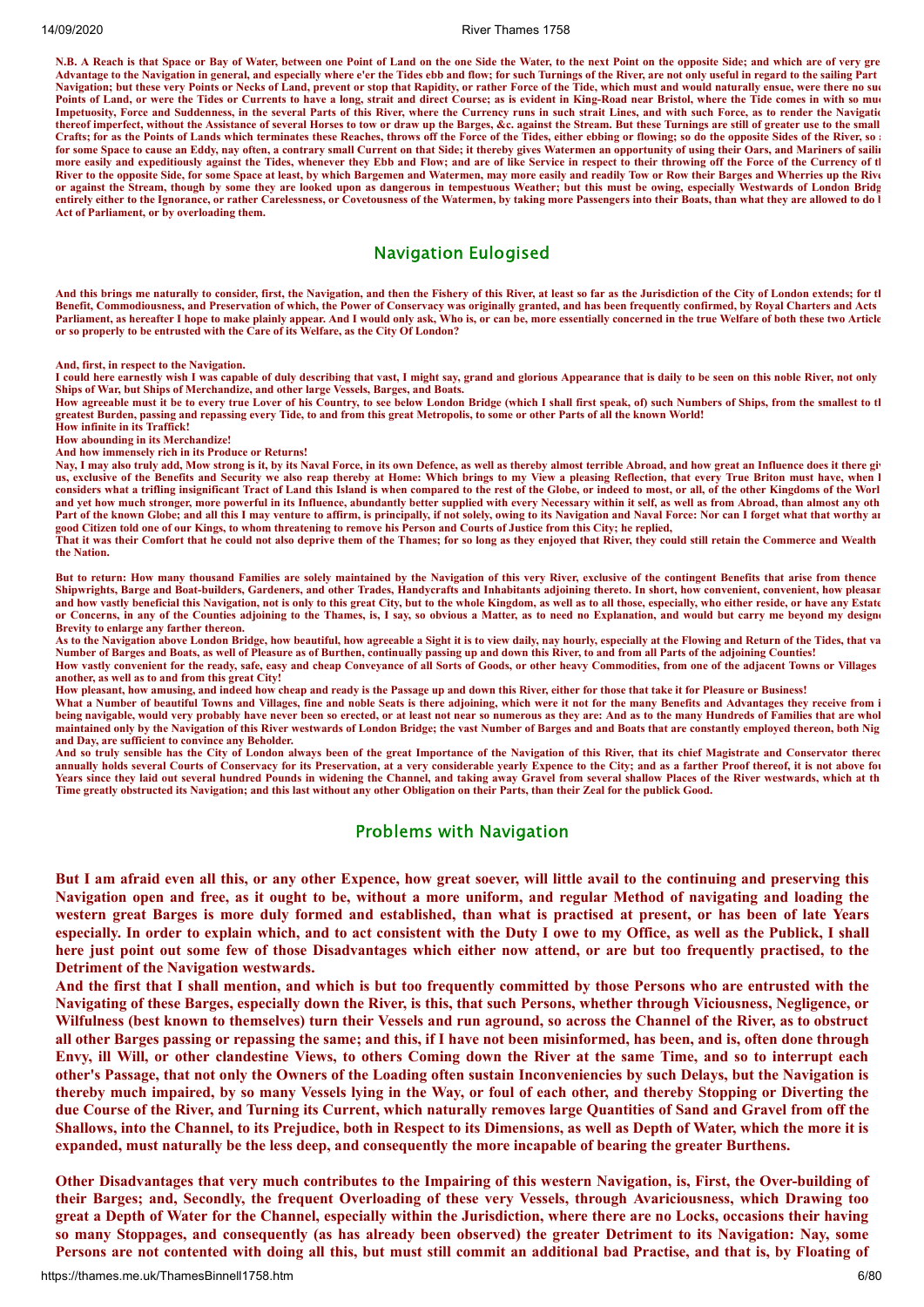several Pieces of large Timber, Tying in a Breast, or in Rafts and then Fixing them by the Sides of their Barges, which, in their Passage, must consequently plough away a great Deal of Sand and Gravel, to the Impairing and Filling up the Channel **of the River.**

Another Action detrimental to the Navigation, and but too often practised by Bargemen on their Vessels sticking aground **when, in order to remove in more immediately, they fix Planks &c.**

#### Navigation Regulations Proposed

All which, and many other Impediments that are, or may arise to the Prejudice of so valuable a Benefit, as is the Navigation of this River to the Publick in general, might surely be easily removed, easily rectified, by proper Regulations being duly **established,**

**both in Regard to the Assize of their Barges,**

**the Burthens they should each Voyage carry, Winter and Summer, if needful to be distinguished,**

with such Rules and Orders for the Conduct of those employed in the Navigating of such Barges, as may prevent as much as may be, any Detriment to the Navigation, or any wilful, or negligent Obstruction to each other in their Voyages,

**and that their Barges should be numbered;**

and that such Master, or Foreman, that is entrusted with the Care of any Barge, should be answerable or accountable, for any such Misdemeanor, that may be committed either by himself, or others employed with him, in such Barges;

And the Master, or real Owner of such, or any Barge or Vessel, to employ no Person as a Foreman, but whom they can **entrust, or will be accountable for;**

and the Justices of the Peace, on Complaint of any Damage being done to the Navigation, or wilful Obstructions, Hindrance, or Damage done to each other in their Voyages, may be empowered to hear, examine, and determine the same.

These, or some such, or other Orders and Regulations, as might be formed by the Barge-masters themselves, more conversant with, or in the Knowledge of all such Evils, than what I can pretend to be, would undoubtly much contribute, not only to the preserving of the Navigation, but be of great Advantage even to themselves; who, as I am told, are often great Sufferers by such Obstructions, exclusive of what the Proprietors or Owners of the Loading frequently sustain thereby: Whereas, were the Navigation more open, free, and uninterrupted, by proper Regulations; and many of their Barges of a more moderate Size: Though the Owners of them did not carry such vast Loadings as they now do, yet the more Frequency of their Vovages, and the fewer Hands they would then require in each Barge, would, I should apprehend, answer much more to their Advantages, than what it does in those long, tedious, dilitary Voyages they now generally make: At least, this I am sure of, that some such like Regulations would be of Service to the Navigation, and of more Satisfaction and Benefit to **the Proprietors of the Loadings of such Barges.**

#### Fishery

I Now come to treat of the Fishery of the River of Thames; which, if not altogether of such great Consequence as the Navigation is to the Publick in General, yet it is of no small Concern to this great Metropolis, its adjacent Inhabitants, and all others, residing either in Middlesex, Surry, Essex, or Kent, and which cries out for a more immediate Relief, as it is in the greatest Danger of being entirely ruined without a timely and effectual Interposition of the Legislative Power, to curb and suppress the destructive Practices of such as despise, contemn and trample Under Foot, the present Authority of the City of **London, granted to her by Charter, for the Conservation of the Thames:**

A Matter, I say, of such Moment, that should I be silent on the Occasion, I might well be deemed truly omissive to my Duty, the Justice I owe both to my Office, the Publick, and the chief Intention of this Treatise, which is not only to shew the Usefulness, Beauty, and Benefit of this noble River, but, by what few Extracts I have had an Opportunity of making, to shew how far the Authority and Power of the City of London has extended, or does, or may extend, towards preserving both its Navigation and Fishery, so much wanting in the latter especially: And towards which, I shall also just point out some few of the Disadvantages that attend them, with some few Preventatives: So that in Case the City of London should not find, or think its present Authority sufficient for the duly establishing such Orders and Regulations as may be thought necessary for the real Recovering, Improving, and Preserving the Conservacy of the Thames, &c. they have so long enjoyed, they may be prompted to apply to the Legislative Power immediately; where, undoubtedly, they will readily meet with Redress, and a Confirmation of their Power, as it is a Matter of no Private or Party Concern, but a Publick and General Good: For, surely, the Fishery of the River of Thames is so greatly useful, so greatly beneficial, as I have already observed, to all its adjacent Counties, as well as the Support of such vast Numbers of Fishermen, as to render any Arguments for preserving the Conservacy thereof needless: I, therefore, shall only observe with what Kinds of Fish this River furnisheth us with, when its **Conservacy is preserved, and well executed.**

**Though the infinite Variety of Fish with which the Sea abounds for our Refreshment and Delight, seems a Prodigy; yet those which this only River nourishes and support are likewise almost as Surprising, and certainly must be gratefully acknowledged; if we do but consider what a great Variety of different Kinds it produces for our Us either in its fresh or salt Waters: So good, so wholsome, nourishing, and (if there were once but proper Laws duly established for their better Preservation, I might the truly say) so numerous, that few Rivers, if any, in the World, can boast of.**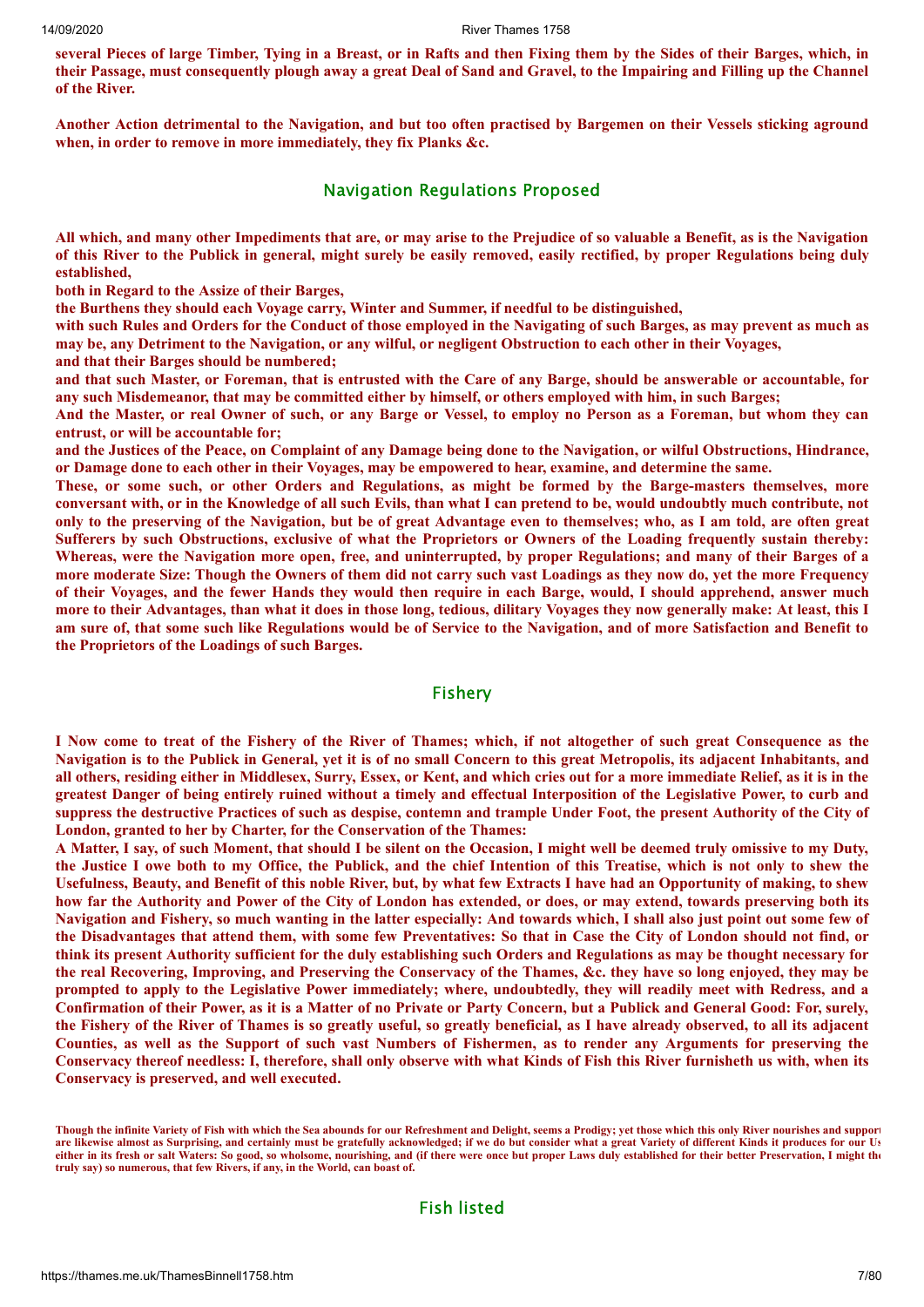**How remarkably good is its Salmon! what fine large Flounders, Smelts, Shads, Trout, Craylin, Perch, Carp, Tench, Barbell, Chub, Roach, Roach, Dace, Gudgeon, Pik and other Fish, as Eel, Lampreys, Bleak, Ruffe, &c. (too many to mention) are there caught above London Bridge; nay, and oftentimes Sturgeon, and that of considerable Size: And, withal, how many other kinds of Salt-water Fish, as Bass, Mullet, Turbets, Soles, Maids, Plaice, Dabs, Skates, Thornbacks, Halybuts, Pear** Whitings Haddocks, &c. with several Sorts of Shellfish, as Oysters, Muscles, Cockles, Buntins, Crabs, Prawns, red and white Shrimps, Crawfish, &c. are there to l **caught below Bridge, even within the Jurisdiction of the City of London.**

**And, indeed, how greatly would all these several Kinds of Fish abound; how plentifully, how well, and how cheap, would all our Markets, nay, all the adjoining Countie be supplied therewith, were their Spawn, Brood, and Fry, but well preserved? For I may venture to affirm, that there is no River in all Europe, that is a better, or a mo speedy Breeder, and Nourisher of its Fish (particularly the Flounder) than is the Thames:**

# Problems with Fishery

Which naturally leads me just to point out some few of the Causes of so great an Evil, as the Destruction of the Fishery of the River of Thames must manifestly be; and then I shall humbly submit my Sentiments, in Respect to the Means of Restoring, **Amending, and Preserving the same, to be improved by much more able and better Judges.**

As to the Causes of this said Destruction, they are quite too many, at present, to be particularly described; but in general, they are such as, Fishing at unlawful Times, Seasons, and Manner; using of unlawful Nets and Engines, and thereby **destroying the Spawn, Brood, and Fry of Fish in General.**

The first and greatest of these Iniquities that I here take Notice of, is the Taking of Fish in spawning Time, when they (at least most Sorts) are scabby, tastless, and unwholsome ; and the Killing of one just ready to Spawn, is destroying of many Thousands: But the Drawing the Shores at such Times (but too much practised) and thereby Breaking and Disturbing the **Spawn, before it is impregnated with Life, is the Destruction of Millions.**

The next Evil I shall mention is, that great Destruction that is, and has been (especially of late Years) made of the Brood and Fry of Fish; and as a Conviction of which, I need only refer the Reader to take a View, at any Time, of Billingsgate, or any other Fish-Market; or to observe what small sized Fish are daily exposed for Sale there, or in the Streets; how few large, fine, full-grown Fish (and, indeed, how few in Number of any Size) will he there meet with; and, withal, how very dear even these few, such even as they are in Comparison to what Fish used to be sold at not many Years past; and all this is to be attributed, not to the River, but to that great Havock that is made of its Spawn, Brood, and Fry; which will more plainly appear, if we examine into the State of this Fishery, in the latter End of her late Majesty Queen Anne's, and the Beginning of his late **Majesty's King George's Reigns, when the Company of Fishermen were re-established, and empowered to make By-laws** and Ordinances for their Rule and Government in Fishing, &c. so as to be first approved, altered, or amended, by the Lord Mayor, and Court of Aldermen: The which By-laws and Ordinances, were formed, &c. accordingly, and, so far as they relate to the Preservation of the Fishery, are indisputably very good and proper for that Purpose; and while they were in Force (which expired on the Dissolution of the said Company, and that they exerted themselves in Detecting and Punishing the Aggressors of them, then, as I have been informed by several old, serious, credible Fishermen) was evidently seen, how abundantly this River began to be filled, and our Markets supplied with good and wholsome Fish, large and cheap: Then did they all get a good and easy Livelihood; whereas, at present, much the greater Part of them, who are either consciencious, or afraid of offending, can scarce get a bare Subsistence for themselves and Families; while the other few (desperate, loose, and lawless) revel with Impunity, on the real Destruction of the whole Fishery. And unhappy was it (I am sure, for the Publick, if not for themselves) that their Company continued in Being so few Years, owing, as I have been credibly told, to their own Divisions, partial Proceedings, and Connivances of each other, when in Office, which is not altogether to be so very much wondered at, by those who are once acquainted with the Tempers, Education, and Dispositions of the Generality of that **Class of People.**

# Reasons for depletion of Fish stock

Now, as I have already hinted, all the Reason why this River is not now so plentifully stored with all its various Kinds of Fish, viz. by its Spawn, Brood, and Fry, being so greatly destroyed, as it formerly has been; I shall, in the next Place, consider of the Means of preventing these Evils, the which will jointly explain many of its Causes: And that, in short, is for want of proper Laws, Ordinances and Regulations, for the Times, Seasons, and Manner of Fishings, with what Sort and sized Nets and Engines; the proper Assize of each Kind of Fish, should be taken of, with reasonable Pains and Penalties for offending herein, being duly established and enforced; and all Offenders against such Laws, &c. being more readily brought to Justice, **than they now are, or can be, for such Transgressions, and punished accordingly**

# Regulation required to prevent depletion of fish stocks

Which brings me to another Reformation, that is as greatly wanting, and without which I am afraid, the best Regulations will prove but abortive; and that is, the entire Suppression, or strictly punishing of such Offenders, who (through Impunity) are now grown so insolent and daring in their illegal Fishings, as to put all Laws, all Authority, in open Contempt and Defiance, by not only denying absolutely to have their Nets examined, but likewise positively refusing to surrender them up, though ever so illegal or unsizeable; nay, frequently insulting, resisting, and assaulting those Persons, duly authorized for the searching for, and seizing all such illegal Nets and Engines, in the very execution of their Duty, to the intimidating and greatly Discouraging of many Persons, who would otherwise willingly and readily exert themselves in the Preservation of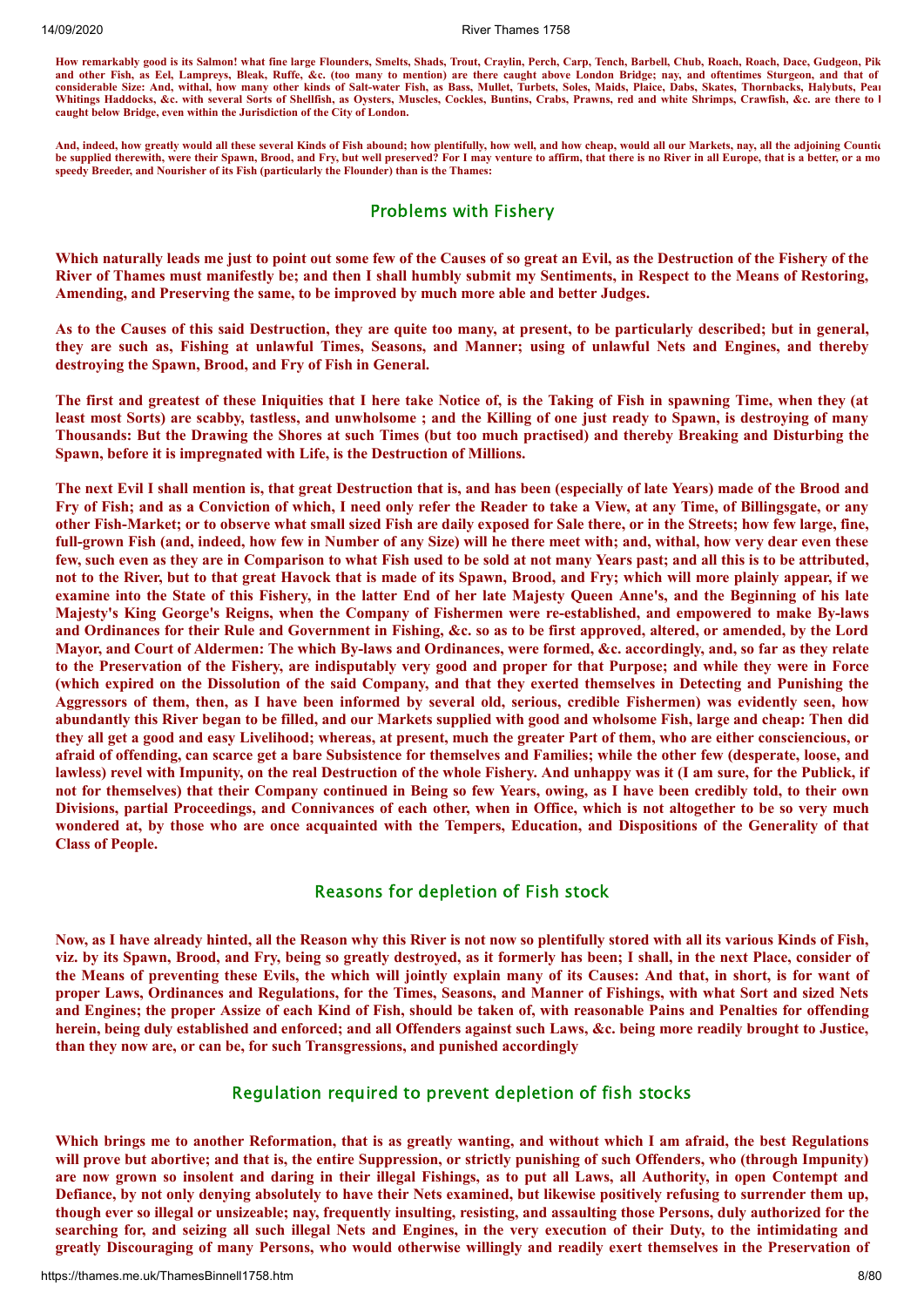this Fishery: But if such Outrages, such Contempts, and Insults, on the City's Authority, are permitted to go unpunished, it is not to be wondered if that thorough Inspection into the Times and Manner of Fishing, is not so truly made as it ought to be, by such as are deputed so to do: If Danger is suffered to attend the Execution of their Duty; then weak, contemptible and imperfect, must that Jurisdiction surely be, which has nothing but Force, or superior Strength, to support it; which is frequently the Case now a-days, in attempting to take away the unlawful Nets and Engines; the which Outrages are not only an Indignity on its Authority, but must consequently create so much the greater Expence in the Execution of it: Wherefore, as all such Insults or Resistances, are not Contempts and Violences on the Person that executeth the Trust, but on the Authority of those who duly depute and authorize him: And as in the Security, Safety and Regard, shewn to such their Office, consists the true Welfare and Preservation of this Fishery, and, I might add, of the Jurisdiction itself, it would be surely quite needless to offer any farther Explanation or Arguments on this Account; and, I doubt not, but that the Consideration either of this, or any of the other Evils herein already mentioned, or any other Disadvantages that do or may attend either the Navigation or Fishery of this useful and noble River, as it always has, so it undoubtedly ever will be, esteemed by the City of London, as worthy of their strictest Attention, Care and Concern, as of all other its antient and valuable Priviledges, none of which (as has already been observed) does it self more Honour, or is of greater Consequence to the Publick, than is the Jurisdiction and Conservacy, of the River of Thames; and accordingly not only the City Records, but **our Histories do afford us many convincing Proofs of the City's Sense and Care thereof.**

# Recent Attempts to impose Regulation

And all these late Evils, these late Iniquities and Contempts, both against the Fishery and the City's Authority, were so apparent to two worthy Citizens, who have lately had the Honour of laudably bearing the high Office of Chief Magistrate of this great City, and carefull Conservators of this useful River: That I cannot, without great Injustice to their earnest Endeavours for the real Welfare thereof, forbear here taking Notice, however intrusive it may be on their Modesty, that the one {Sir Daniel Lambert) sensible of the Obsoleteness, Invalidity, and Insufficiency of most of the present Orders in regard to the Fishery, did his Endeavours to establish several more proper Laws by Virtue of his then Office as Conservator thereof; but his Authority expired too soon for the perfecting his so great and beneficial Intentions for the publick Good.

The other worthy Magistrate {Sir Robert Williams} was remarkably most indefatigable in his earnest Endeavours to detect, reclaim and punish Offenders; for he held no less than Twenty several Courts of Conservacy during his own Mayoralty, and had held several more Courts, had he not found so many Defects in the Regulations or Rules (now in use) in relation to the Fishery, as to render his Endeavours abortive: wherefore he turned himself as industriously for the obtaining and settling proper Laws, with sufficient Authority for preserving the Fishery; in whieh his Inclination, and publick good Spirit and **Endeavours, have not been wanting.**

#### Reasons to impose Regulation

But as this great and necessary Work is still left unfinished, and the Evil increaseth, let me, by a brief Recapitulation of the **Premises, excite the good and wise Magistrates of this truly noble City to proceed in the same.**

First, Consider of what vast Importance the Navigation and Fishery of this River, is as well to the Publick in general, as the **City of London, and its adjacent Inhabitants in particular.**

2nd, Consider the evident Decay there is in the Fishery, especially of late Years, occasioned through the Obsoleteness and **Insufficiency of the present Orders for preserving the same, and other Impediments.**

3rd, Consider the impossibility of preventing a Body of Men (especially such an ungovernable one as are the generality of the Fishermen) from destroving the same, except proper Rules, as to the Times, Seasons and Manner of their Fishings, be first **duly formed and established; with reasonable Pains.and Penalties annexed thereto; except Offenders be more readily** brought to Justice than what they now are; and except all Insults and Assaults on the City's Authority, in examining and **seeing a due Observance paid to such Orders, be more strictly prohibited and punished.**

4th, and Lastly, Consider whether the Preservation of this noble River, is not of such general and great Consequence, as to truly merit a due Attention, Care and Inspection; and, if the City of London, mould have the least Diffidence in regard to their own Authority, in duly establishing all such said Orders or Regulations, with reasonable Penalties; whether they need doubt a ready Concurrence, or Parliamentary Assistance, in any Thing they shall think necessary to require for the strengthening such their Authority in perfecting so good a Work, as is the Preservation of this River, in which, as has been **said, the Publick's Welfare is so much interwoven?**

# Eyghts or Aits (Islands) between London and Staines [Going upstream]

**I Shall now proceed to give you some short Account of the Eyghts, or Aits, that are on this River, between London Bridge and Stains Bridge; all which are so many litt Islands growing, as it were, out of it; some few of which are inhabited.**

# CHISWICK EYOT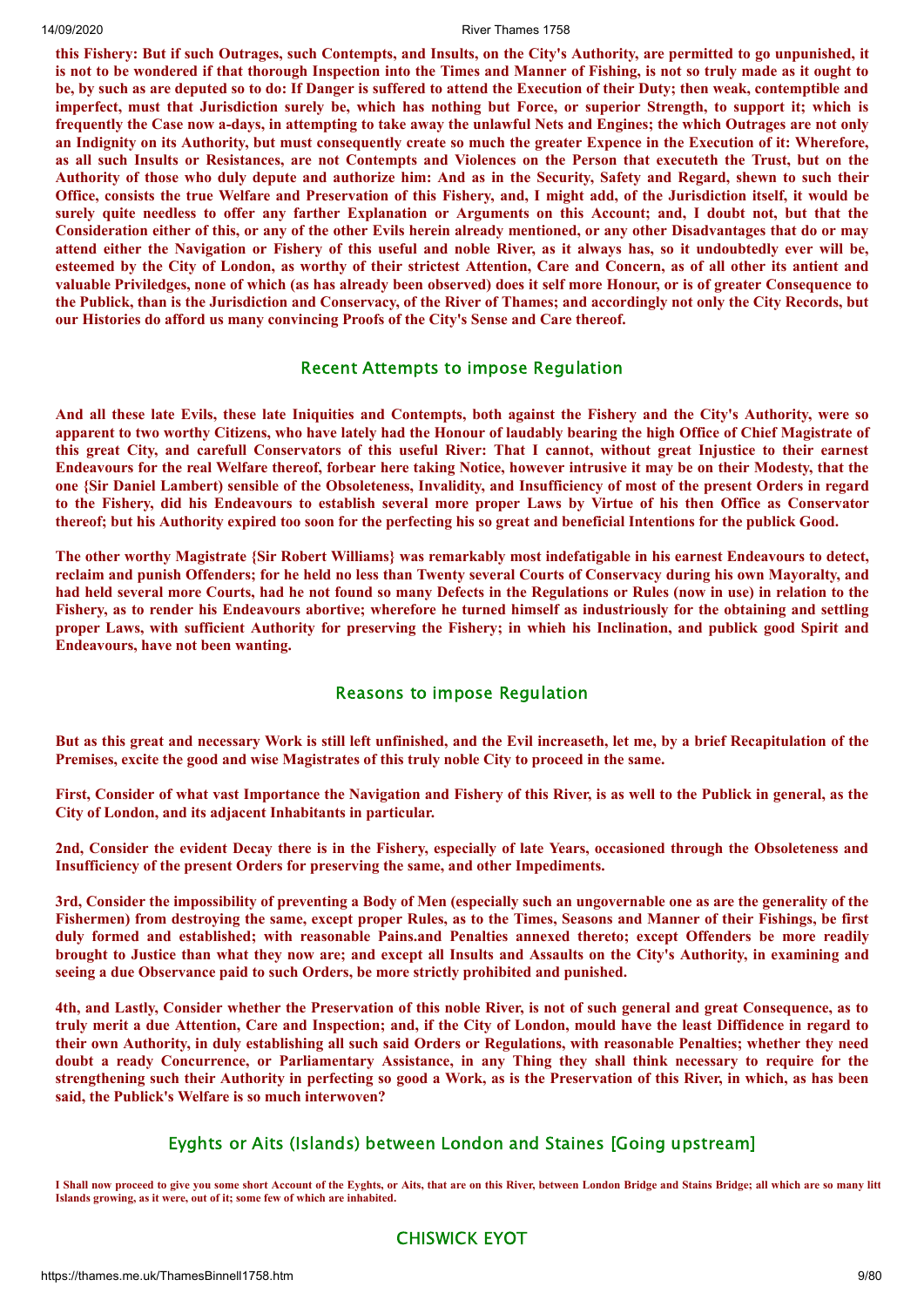# WTSWG: [Chiswick](https://thames.me.uk/s00241.htm) Eyot

**The first that I shall take Notice of is, at CHISWICK, which indeed is but small, and is planted, as most or all of them are, with Oziers, or Withies, of which not on Baskets, and other such Wicker Utensils are made, but Wheels, and other Engines used by Fishermen men to catch Fish. This Eygbt is situated on the Surry Side th River.**

# BRENTFORD AITS [Lower and Upper]

# WTSWG: [Brentford](https://thames.me.uk/s00281.htm) Aits

The next are two, near to Old Brentford; the one, which is commonly called Brentford Eyght, is a very pleasant Spot of Ground, on which is a Publick House inhabited **b a Fisherman, who, of late Years, has greatly improved this Spot, by making therein several Fish Ponds, and other Ornaments, for the more agreeable Reception of tho who shall make use of his House; the other, which near adjoins to this, is planted with Oziers. These two Eyghts are situated rather on the Middlesex Side the Rive notwithstanding they are in the Parish of Kingston, in the County of Surry.**

# [WTSWG:](https://thames.me.uk/s00282.htm) Lots Ait at Brentford

# ISLEWORTH or THISTLEWORTH

# WTSWG: [Isleworth](https://thames.me.uk/s00286.htm) Ait

**The next Eyght we come to is one at Isleworth or Thistleworth, which is large, and situated on the South or Surry Side of the River.**

[ Richmond Lock, Twickenham Bridge A316, Twickenham Railway Bridge ]

# RICHMOND [Corporation Island and two tiny aits]

# WTSWG: [Corporation](https://thames.me.uk/s00315.htm) Island

**There are two at Richmond, on the opposite Side the River.**

[Richmond Bridge]

# PETERSHAM ROOTS [Petersham Ait or Glovers Island

## WTSWG: [Petersham](https://thames.me.uk/s00322.htm) Ait or Glovers Island

**There is another near Petersham Roots, a noted Place for Roach, Dace, and other small Fish, coming in Spawning Time to Hill, as it is called, otherwise laying their Spaw there in great Quantities, being a shallow, gravelly Place, with a swift Current, and in which, and in several other such like Places of the River, as BRENTFORD Gull, & Infinite Quantities of these Fish are destroyed at such Times by illegal Methods, to the evident and vast Destruction of this Fishery.**

# TWICKENHAM: [ Eel Pie Island ]

# [WTSWG:](https://thames.me.uk/s00324.htm) Eel Pie Island

**TWICKENHAM Eyght, though on the Surry Side of the River, is the next, on which is a House, called the Eel Pye House, formerly very eminent for the Entertainment those who took Parties of Pleasure up and down the River.**

?

**Here are two more Eyghts, the one just above the House of the celebrated, the late Mr. Pope, the Poet, at Twickenham, both on the Middlesex or North Side of the River.**

?

**There are also two more Eyghts not far above these, near Teddington, a Village on the same Side of the River.**

# [Trowlock Island & Stevens Eyot]

# WTSWG: [Trowlock](https://thames.me.uk/s00334.htm) Island

# WTSWG: [Steven's](https://thames.me.uk/s00336.htm) Eyot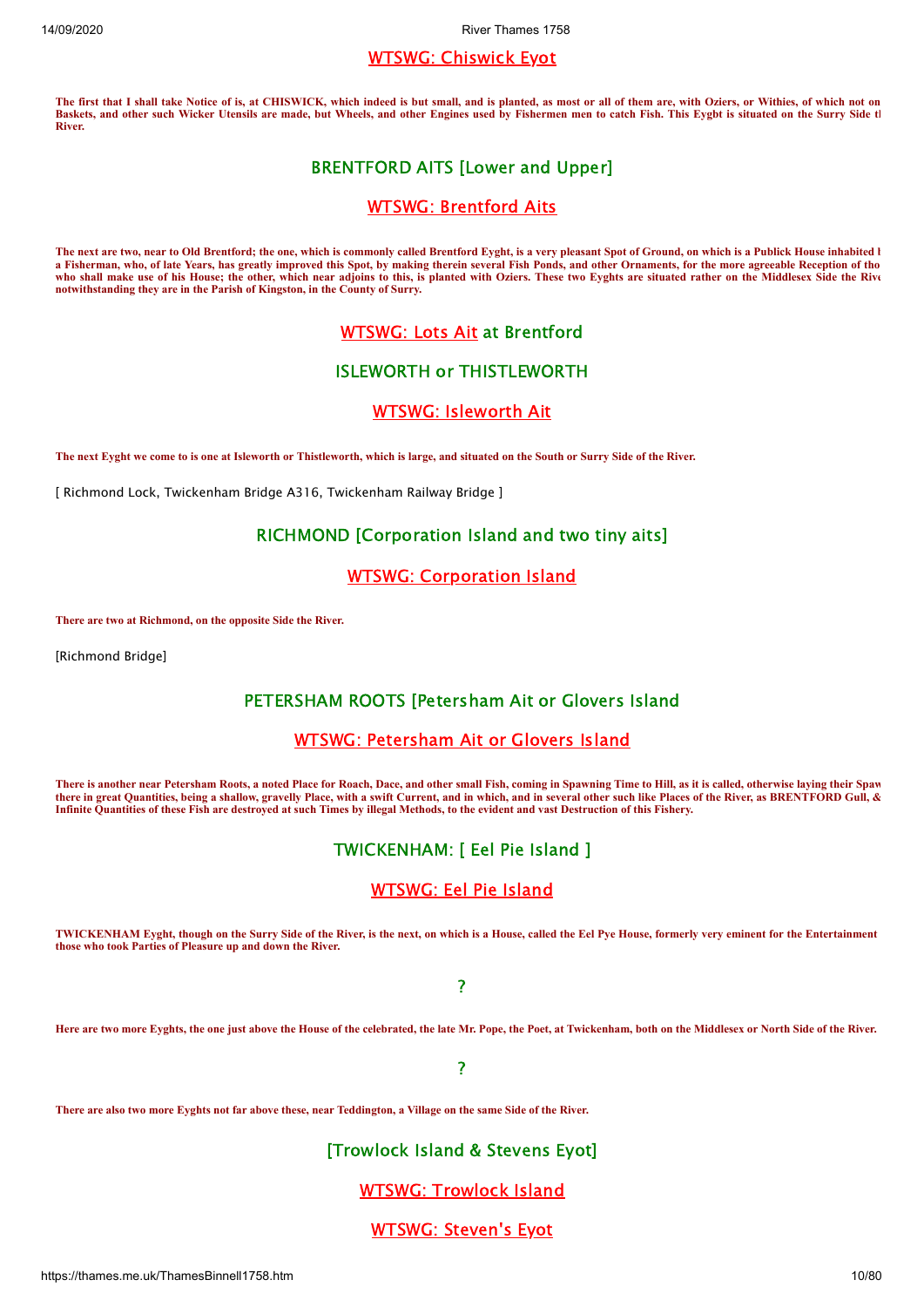**The next are two Eyghts; a little on this Side Kingston Bridge on the Surry Side of the River.**

# [?]

**There are also two Eyghts, the one just above this Bridge, and the Other at the upper End of the Town, but both on the Middlesex Side the River.**

# [Boyle Farm Island & Thames Ditton Island]

# [WTSWG:](https://thames.me.uk/s00366.htm) Thames Ditton Island

**The next are two large Eygbts near to Thames Ditton, on the Surry Side.**

[Hampton Court Bridge, Molesey Lock]

# [Ash Island & Taggs Island]

# [WTSWG:](https://thames.me.uk/s00381.htm) Ash Island

# [WTSWG:](https://thames.me.uk/s00382.htm) Tagg's Island

**The next are two large Eyghts adjoining to each other on the Middlesex Side the River, just above Hampton Court.**

#### [Garrick's Eyot, Benn's Ait?, Platt's Eyot]

# WTSWG: [Garrick's](https://thames.me.uk/s00386.htm) Eyot

# [WTSWG:](https://thames.me.uk/s00387.htm) Benn's Ait Hampton Sailing Club

# [WTSWG:](https://thames.me.uk/s00388.htm) Platt's Eyot

**And A Little Mile above these are three more; one opposite to Hampton Town Church, which is a large one; another very large one just above the Town; and anoth small one near this: All three On the Surry Side of the River.**

[Grand Junction Island, Sunbury Court Island, Swans Rest Island-Rivermead Island

#### WTSWG: Grand [Junction](https://thames.me.uk/s00388a.htm) Island

# WTSWG: [Sunbury](https://thames.me.uk/s00389.htm) Court Island

#### WTSWG: Swans Rest & [Rivermead](https://thames.me.uk/s00389a.htm) Islands

**There are four more near to Sundbury Town, all on the same Side the River; the one but small, at the lower End of the Town; a large one near the Middle, and two othe at the upper End of the Town.**

# And 20 more Aits ...

**There are likewise upwards of Twenty more Eyghts Within the Jurisdiction, which to be particular in describing, would lengthen this beyond its intended Compass;**  shall add no more in relation thereto, than that several of them are pretty large, and probably may be inhabited, being prettily situated, and are ornamental as well **useful in checking or stopping the Currency of the River from running too immediately off; but then great Care ought to be taken, that they are not encreased, the whic in several of them, might be of the greatest Detriment to the Navigation, and deserves the strictest Care and Attention of the Conservacy, and its Courts.**

# PLACES - Going Downstream from Staines

**I Shall now conclude my Description of the Thames, with a particular Account of the Towns, Villages, &c. situated on the Banks thereof, so far as they are within th** Jurisdiction of the Lord Mayor of the City of London: Because by that means the Reader will be informed not only of the great Usefulness of this River, to its populour **Neighbourhood, which trade with all the World; and of the Necessity to preserve the Navigation and Fishery thereof, but also he may probably learn, where gre Numbers of those desperate and mischievous People inhabit, who live upon the Destruction of the young Fry.**

# STAINES

#### [WTSWG:](https://thames.me.uk/s00490.htm) Staines Bridge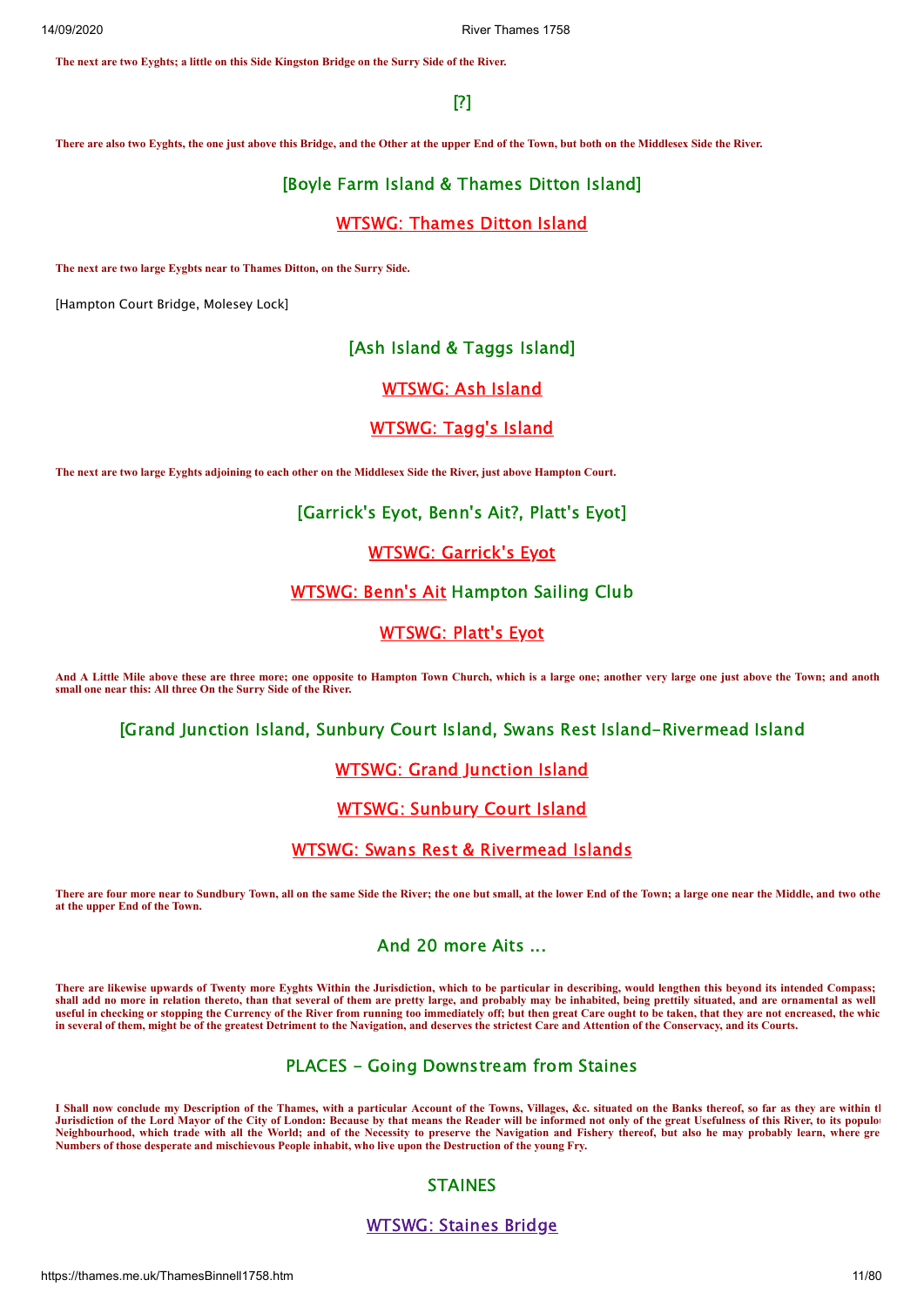**I begin with the Market Town of Staines, in the County of Middlesex, which is pleasantly situated by the Thames, over which is a wooden Bridge, which leads to Esh [Egham?] in Surry, and is the high Road from London to the western Parts of England.**

# THE LONDON STONE

# [WTSWG:](https://thames.me.uk/s00495.htm) The London Stone, Staines

**A little above this Town in a Field near the Thames Side, is fixed a Stone, with the Arms, &c. of the City of London engraved thereon, known by the Name of the City London Mark-stone, which terminates the Bounds westward of the Jurisdiction of the Lord Mayor of London on the River of Thames; and on which is inscribed, thoug almost defaced, God preserve the City of London. A. D. 1285.** 

**And from which Stone, a late Author says, the Town takes its Name, Stana, which, in the Saxon Language, signifies a Stone.**

[Penton Hook Lock]

# LALEHAM

# WTSWG: [Laleham](https://thames.me.uk/s00460.htm)

**LALEHAM, on the Middlesex Side of the River, is a Place of but little Account, chiefly inhabited by Fishermen; who, would they but abstain as much from Fishin illegally amongst themselves, as they seem willing to prevent Foreigners coming up hereabouts to do so, there would certainly be a much greater Quantity of, and bett Fish, than what there is in these Parts at present.**

[Chertsey Lock]

# **CHERTSEY**

# WTSWG: [Chertsey](https://thames.me.uk/s00430.htm)

**CHERTSEY, on the Surry Shore, some Distance from the River, is a good Market-Town, and famous for its Retirement. The River, near this Place, has a wooden Bridge.**

[Shepperton Lock]

# **WEYBRIDGE**

# WTSWG: [Weybridge](https://thames.me.uk/s00419.htm)

**On the same Shore, a little below, is the Town of WEYBRIDGE, a pleasant Town, well inhabited, and not only adorned with the Seats of the Earls of Lincoln an Portmore, but with the Ruins of a Royal Palace, called Oatlands.**

#### **SHEPPERTON**

# WTSWG: [Shepperton](https://thames.me.uk/s00412.htm) [old channel]

**SHEPPERTON is a Place of no great Account, unless for being much frequented in the Summer Season, by those who are Lovers of Angling.**

#### WALTON

#### [WTSWG:](https://thames.me.uk/s00400.htm) Walton Bridge

**WALTON is a pretty large Town, and well inhabited with several very fine Seats in and adjoining thereto.**

# **SUNBURY**

#### WTSWG: [Sunbury](https://thames.me.uk/s00390.htm) Lock

**SUNDBURT has not much to boast of, unless several good Houses, and being situated by the Side of so delightful a River.**

[Molesey Lock]

# **HAMPTON**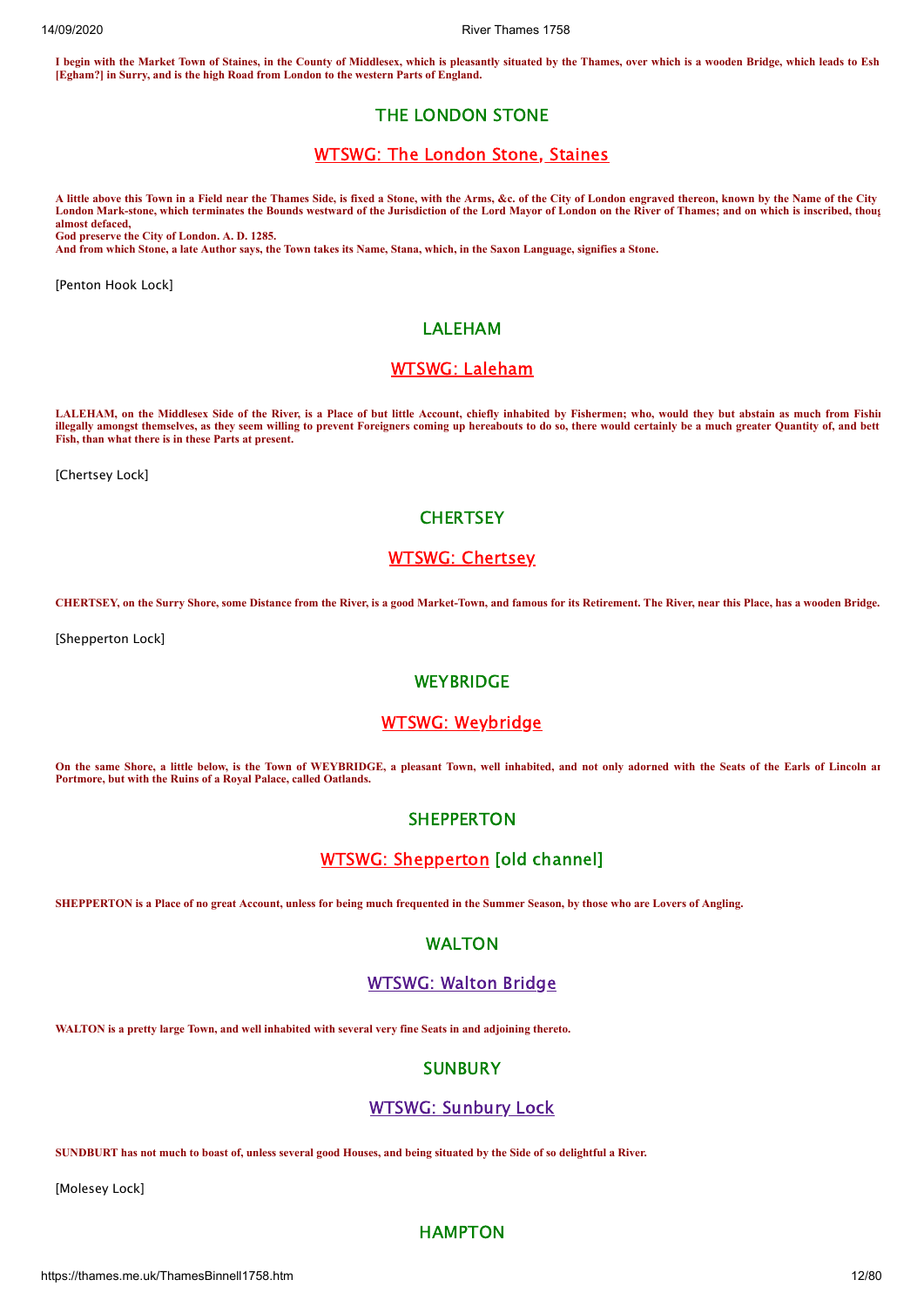#### WTSWG: [Hampton](https://thames.me.uk/s00370.htm) Court Bridge

**HAMPTON Town has several very good Houses, a Free-school, and a Ferry to Moulsey Heath, or Hurst, famous for Cricket Matches, it being a beautiful, extensive, fla and level Piece of Ground, or Common.**

# HAMPTON COURT

#### WTSWG: [Hampton](https://thames.me.uk/s00368.htm) Court

**HAMPTON Court, a magnificent Structure, and now a Royal Palace, first built by Cardinal Woolsey, in the Reign of Henry VIII. It has been greatly enlarged an beautified by King William III, who delighted much in its Situation. Its new Buildings and Gardens are truly magnificent, and the Avenues leading to it are very stately. has two Parks adjoining; and among the rich Furniture within, are some of the finest Pictures in Europe, as the Cartoons of Raphel Urben, [Raphael & Ruben?] & which Cartoons were purchased by King James I. At what Price is uncertain, for a most extravagant Rate hath been set on them, as they are, indeed, invaluable. Th Village is much improved by its Palace, there being several Inns near it, for the Accommodation of Strangers, as well as those who follow the Court.**

# THAMES DITTON

# [WTSWG:](https://thames.me.uk/s00366.htm) Thames Ditton

**Nearer London, THAMES DITTON, is on the Surry Side; a Village of very little Account.**

## MOLESEY - [out of geographical order - see above]

#### WTSWG: [Molesey](https://thames.me.uk/s00380.htm) Lock

**Also a Village called Molesey.**

#### KINGSTON

#### WTSWG: [Kingston](https://thames.me.uk/s00350.htm) Bridge

**KINGSTON in Surry, is joined to Kingston-Wick in Middlesex, by a wooden Bridge. This Town was originally called Moreford; but afterwards Kingston, for being th** Place where Athelstan, Ethelbert, and Edwin, were crowned Kings, and received their imperial Sceptres, fitting in a Chair, upon a Stage in the open Market-Place. A **present it is a large and well inhabited Corporation, governed by Bailiffs, &c. enjoying large Immunities, and distinguished, by its Appointment, for one of the Plac where the Assizes of the County shall be kept, and where the Justices keep one of their quarterly Sessions. Its Market is much frequented by Mealmen and Higlers, wh resort thither to buy up the great Quantities of all Sorts of Grain, Poultry, and other Provisions, brought thither every Saturday, by the Conveniency of their woode Bridge.**

#### **TEDDINTON**

#### WTSWG: [Teddington](https://thames.me.uk/s00330.htm) Locks

**The next Place, nearer London, is the small Town of TEDDINTON, formerly called Tide-Ending-Town; because, before the Building of London-Bridge, the Tide alway flowed up thither, as the Spring-tides still are observed to do.**

#### TWICKENHAM

# WTSWG: [Twickenham](https://thames.me.uk/s00300.htm) Bridge

**On the opposite Shore in Middlesex, stands the handsome Town of TWICKENHAM, which, besides other Persons of Quality and Fashion, has of late Years bee distinguished with the Seats of the Earls of Bradford, Strafford, of the Countesses of Suffolk, Westmorland, and Ferrers, and with the Retirements of Mr. Secretar Johnson, and Mr. Pope, the Poet, and others.**

# PETERSHAM

# WTSWG: [Petersham](https://thames.me.uk/s00322.htm) Ait (Glovers Island) Island

**Just adjoining to Ham House, the fine Seat of the Earl of Dysert, on the Surry Shore, is the pretty Village of PETERSHAM, well adorned with Noblemen and Gentlemen Houses.**

#### **RICHMOND**

#### WTSWG: [Richmond](https://thames.me.uk/s00320.htm) Bridge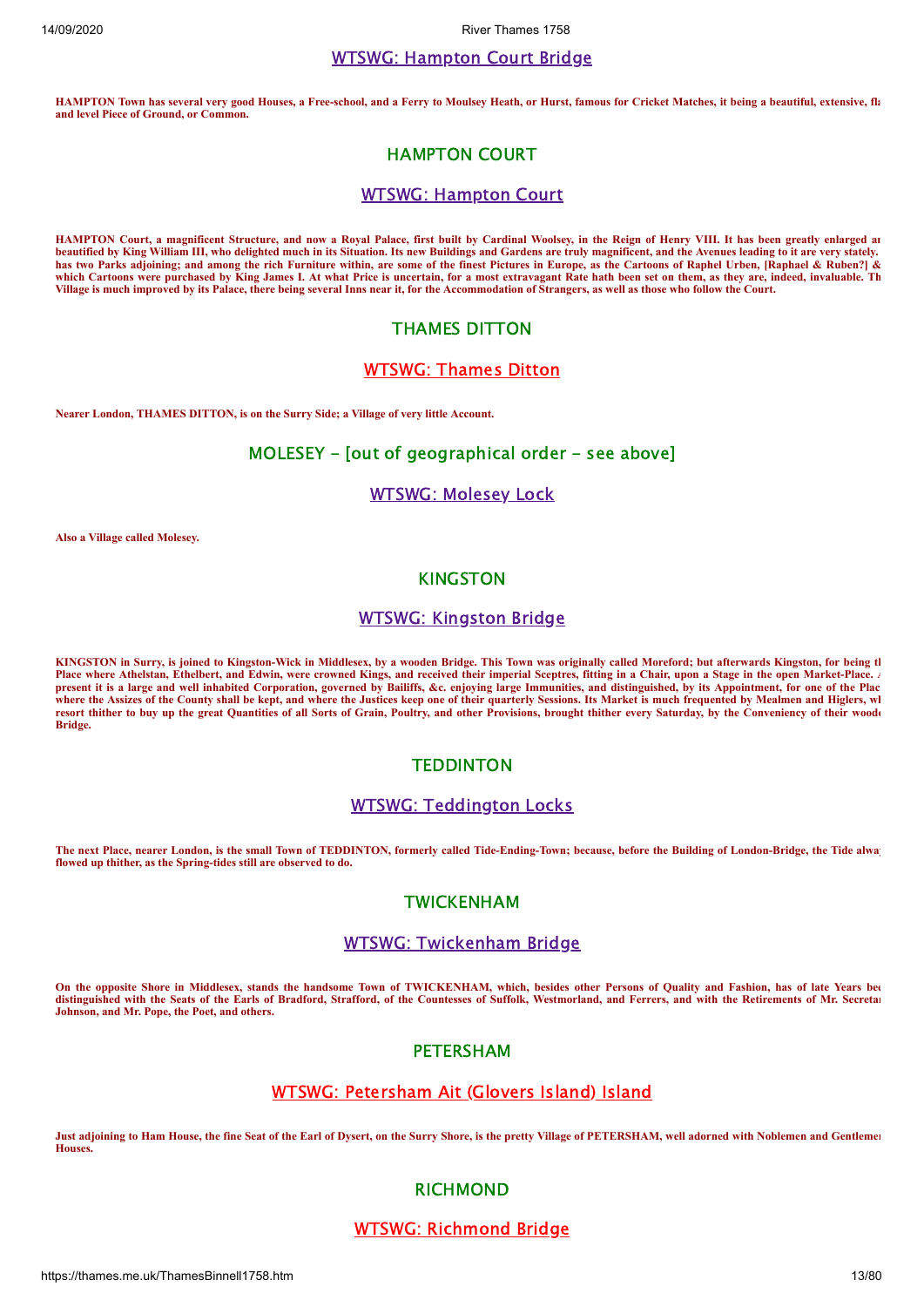**RICHMOND is the next in Course on the Surry Shore. It is a pretty large Town, and very agreeable in the Summer. Here is a Royal Seat, and the Remains of that Palac wherein King Henry VIII and his Daughter, Queen Elizabeth, ended their Days; now parcelled out into Tenements. Here is also a fine Park, encompassed with a Wall, least six Miles about, and was a Part of her late Majesty Queen Caroline's Dowry. And her said Majesty took so much Pleasure in this Spot of Ground, that she bui** herself an Hermitage or Grotto therein, for her own Retirement, and enriched it with a handsome Library, and adorned it with the Bustos[sic] of those four great Englis **Philosophers, Sir Isaac Newton, Dr. Samuel Clark, Mr. John Lock, and Mr. Wollaston, the Author of the Religion of Nature delineated.**

# ISLEWORTH

# WTSWG: [Isleworth](https://thames.me.uk/s00286.htm) Ait

**ISLEWORTH, commonly called Thistleworth, in Middlesex, is a large Town, containing many well built Houses, and Country Seats of the Nobility and Gentry.**

#### KEW

# [WTSWG:](https://thames.me.uk/s00282a.htm) Kew Palace

**KEW-GREEN, on the Surry Shore, is at present, much frequented by his Royal Highness the Prince of Wales, who has a fine Palace there.**

# SYON HOUSE

# [WTSWG:](https://thames.me.uk/s00285.htm) Syon House

**Crossing to the opposite Shore, you see, before you enter Brentford, a fine old House near to the Thames, called SION-HOUSE, which had its Name from the Holy Moun so called, when it was a Nunnery, founded by King Henry V. but afterwards, on the Dissolution of the Monastries, given by King Henry VIII to the earls Northumberland, and is now the Estate of his Grace the Duke of Sommerset, who married the Heiress of that truly noble Family. It was for some Time the Residence the Princess Anne of Denmark, afterwards Queen Anne, while she was out of Favour with King William III the Duke of Sommerset having made her a Compliment of it.**

#### **BRENTFORD**

# WTSWG: [Brentford](https://thames.me.uk/s00281.htm) Aits

**Passing from thence, you immediately come to BRENTFORD, the Old and New, which is a considerable Market-Town, and through which is the great Road to the Wes and lying so near London, has a considerable Trade, especially for Corn, both by Land and Water Carriage.**

#### STRAND-ON-THE-GREEN

## [WTSWG:](https://thames.me.uk/s00280.htm) Kew Bridge

**As soon as you leave Brentford, you enter a Number of Houses near the Thames, called, STRAND-ON-THE-GREEN where many Merchants and Gentlemen have the Houses; but is chiefly inhabited by Fishermen; and who have long been, and now are, more remarkable, than at any other Place, in their illegal Fishings, &c.**

# **MORTLAKE**

#### WTSWG: [Chiswick](https://thames.me.uk/s00260.htm) Bridge

**MORTLAKE, in Surry, is a long Town, close to the River, containing many good Buildings, well inhabited by Gentlemen and Merchants.**

# CHISWICK

#### WTSWG: [Chiswick](https://thames.me.uk/s00241.htm) Eyot

**CHISWICK lies a little lower, on the same Shore, and is remarkable for several good Buildings, for the Seat and Gardens of Richard Earl of Burlington, a Noblema much and justly distinguished for his fine Taste in the polite Arts, but particularly in Architecture, of his great Skill in which, he has given many grand Specimens.**

# HAMMERSMITH

# WTSWG: [Hammersmith](https://thames.me.uk/s00240.htm) Bridge

**HAMMERSMITH, about a Mile further, is a good Village, and well inhabited; but particularly remarkable for a Nunnery of English Roman-Catholick Ladies, which go under the Name of a Boarding-School: By which Means, this Village is noted for Inhabitants of that Religion.**

#### BARNES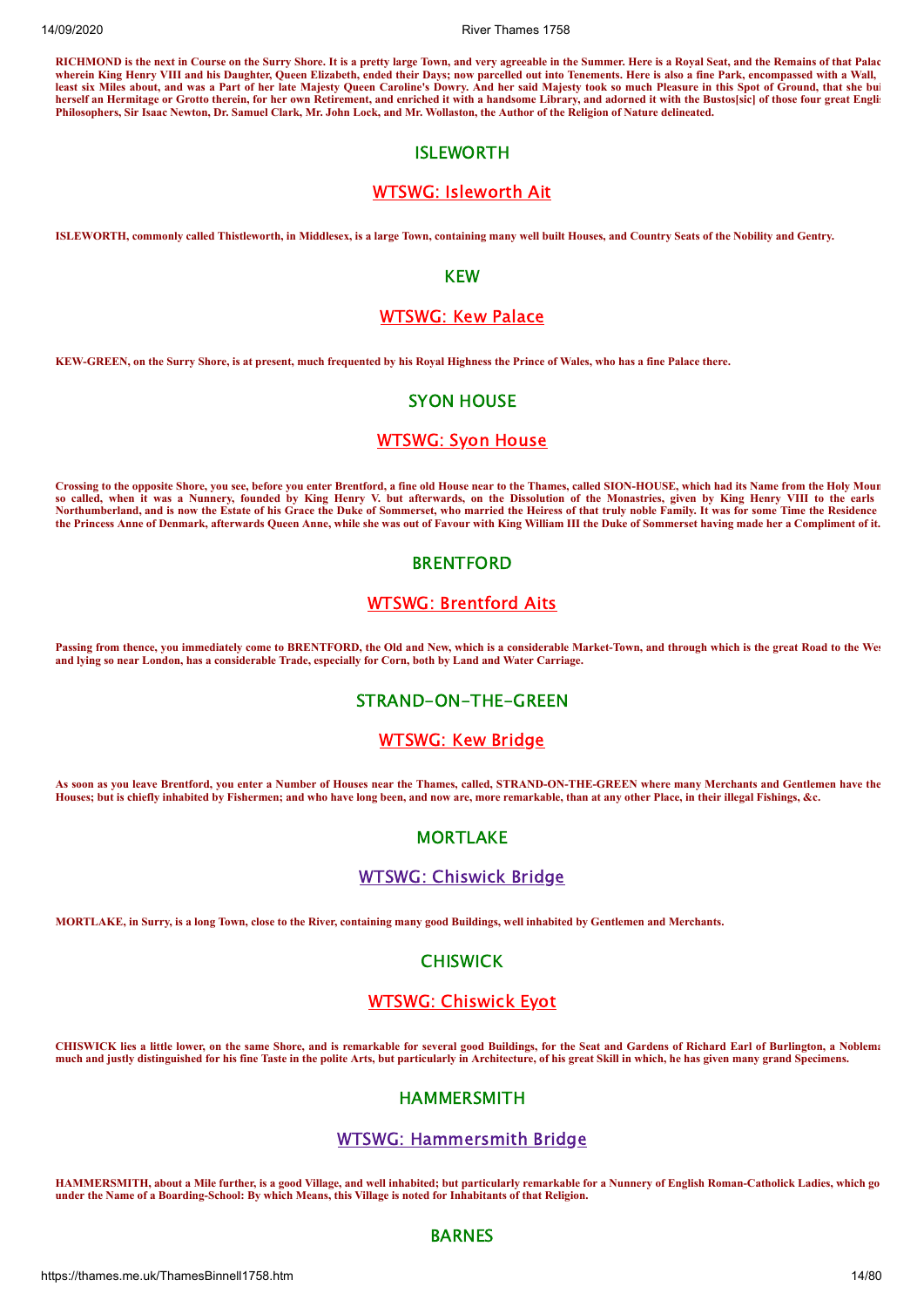**BARNES is a small Village of little Note. (In Surry)**

#### BARN-ELMS

**BARN-ELMS.**

#### FULHAM

#### [WTSWG:](https://thames.me.uk/s00230.htm) Putney Bridge

**FULHAM is the next Town on the Middlesex Shore, which contains many good Houses; and on the West is bounded with a good old Palace, belonging to the Bishops**  London, and, on the East, by Parsons Green, where are several very good Buildings, particularly the Earl of Peterboroughs, which is remarkable for its fine Gardens, an **the Tulip Tree therein. Fulham is joined to Putney on the Surry Shore by a wooden Bridge over the Thames, which was begun to be built by private Subscriptions. It w finished in the Year 1729. and the Pontage or Toll paid for Crossing this Bridge, settled on the Subscribers by Act of Parliament, answers so well, that they divide yearly, least, 9 per Cent, as it is commonly asserted.**

#### **PUTNEY**

# [WTSWG:](https://thames.me.uk/s00230.htm) Putney Bridge

**PUTNEY, on the Surry Side, contains many good Houses; but though some are larger, I may say few, in any Place, are to be compared to the well situated, neat, regula and convenient Seat, lately built on the Brow of the Hill, and the East Side of this Town, by Percival Lewis, Esq;**

#### WANDSWORTH

# WTSWG: [Wandsworth](https://thames.me.uk/s00210.htm) Bridge

**About a Mile nearer London, on the same Side the River, is the Town of WANDSWORTH, where is carried on a great Trade in the Dying Business; but it is chief inhabited by Fishermen.**

# **BATTFRSFA**

# WTSWG: [Battersea](https://thames.me.uk/s00190.htm) Bridge

**And about a Mile and Half eastward, on the same Shore, is the pretty little Town of BATTERSEA, where is the Seat of the Right Honourable Lord Viscount St. John Battersea; but it is principally inhabited by Gardeners, who contribute much to the Supplying of the Markets in London and Westminster, with Garden-Stuff of all Sort and once very remarkable for Esparagus.**

#### **CHELSEA**

#### [WTSWG:](https://thames.me.uk/s00170.htm) Chelsea Bridge

**And almost opposite, on the Middlesex Shore, begins the long Town of CHELSEA, where are many good Buildings, but they are chiefly occupied by Boarding-Schools, o Lodgers. Here is also a good old Palace belonging to the Bishops of Winchester, another belonging to the Duke of Beauford, another to the Duke of Ancaster, and a fourt formerly the Seat of the Earl of Ranelegh, but now converted into a Rendez-vous for the Musical and the Gay; a splendid Amphitheatre built in the Gardens, in the For of the famous Rotunda, once the Pantheon at Rome, where Conserts of Vocal and Instrumental Musick are performed, almost every Night in the Summer Season. Bu what graceth this Village most of all, is that royal Foundation for sick, wounded, decayed, or superannuated Soldiers, commonly called Chelsea-College, built in the Roo of a College, which was designed by King James I. for Students in Divinity, who were to make it their whole Business to oppose the Church of Rome, incorporating it b the Name of King James the First's College, he laying the first Stone of the Building himself; yet, after the Expence of £3000 and not an eighth Part of the Buildin finished, or more advanced than the outward Shell, it lay neglected till King Charles the Second's Reign, who began the present Royal Hospital, which was continued b King James the Second, and finished by King William and Queen Mary, and is one of the best Foundations of its Kind in the World. The Architect of this noble Structur was Sir Christopher Wren.**

#### **NEATHOUSES**

# See [London's](https://lostcookbook.wordpress.com/2013/10/25/neat-houses/) market gardens: the Neat Houses

**From Chelsea to Westminster, is almost a continued Garden; in the midst whereof is a Knot of Buildings, called the NEATHOUSES, chiefly inhabited by Gardeners, wh supply a great Part of the City with the Product of the Kitchen-Garden.**

# VAUXHALL

# WTSWG: [Vauxhall](https://thames.me.uk/s00150.htm) Bridge

**On the opposite Shore is VAUXHALL, noted for its Gardens, and Resort of People of Pleasure in the Summer Season, to hear the musical Entertainment; which, after th Italian Manner, is there performed every Evening in the open Air, during the Summer Season. The Neighbourhood of this Place of Pleasure, is very poor, and chief**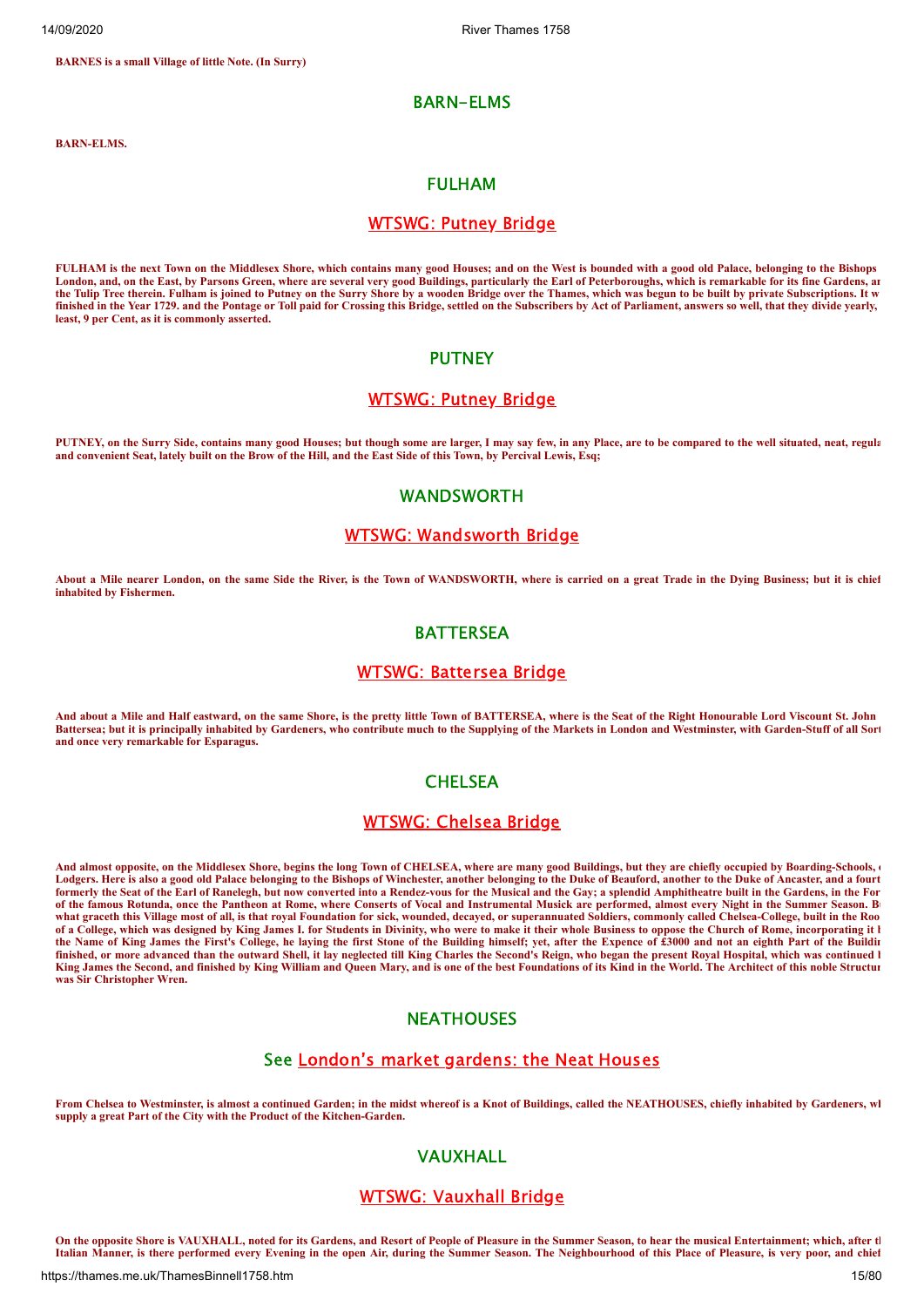**inhabited by Watermen, &c.**

## LAMBETH

# WTSWG: [Lambeth](https://thames.me.uk/s00140.htm) Bridge

**A little to the East is another Village, called LAMBETH, which, excepting the Archbishop's Palace, and some few other Gentlemens Houses, is wholly inhabited b Watermen, &c.**

# WESTMINSTER BRIDGE

#### WTSWG: [Westminster](https://thames.me.uk/s00130.htm) Bridge

**WESTMINSTER BRIDGE, from Woolstaple, near the New-Palace-Yard, over the Thames to Standgate, on the opposite Shore, which has been Building ever since Jun 1738, by Vertue of an Act of Parliament passed in 1736, is now near finished; as it is intended to be a free Bridge, the Expence of it has been defrayed by several Lotterie enacted for that Purpose by Parliament. It is, and will be, as handsome and compleat a Piece of Architecture, as any of its Kind in all Europe, if not the best; it consists 13 Arches.**

#### **WESTMINSTER**

#### WTSWG: Houses of [Parliament](https://thames.me.uk/s00135.htm)

**WESTMINSTER.**

# LONDON

**LONDON.**

# SOUTHWARK

**SOUTHWARK. Here having arrived at Westminster, and London, you see many noble and stately Edifices, erected near to the Thames Side; as likewise in the Borough Southwark; all which I won't pretend to describe in this short Narrative,**

# LONDON-BRIDGE

# [WTSWG:](https://thames.me.uk/s00049c.htm) London Bridge 1666 - 1825

**but proceed to LONDON-BRIDGE, which may properly be called a Village on, or across the River of Thames; its Number of Houses and Trade far exceeding man Corporations in England.**

# **ROTHERHITHE**

Passing through Bridge, the first Place after you have passed Southwark, is called ROTHERHITH, or REDRIFF, contiguous to Southwark, and though neither **Incorporated, nor a Market Town, yet is very populous, and chiefly inhabited by such, who have their Dependance on the Navigation of the River.**

# St. CATHARINES, WAPPING, SHADWELL, WELL and LIMEHOUSE

**The same is exactly true of St. CATHARINES, WAPPING, SHADWELL, WELL and LIMEHOUSE, on the opposite or Middlesex Shore.**

# DEPTFORD

**From Redriff you come presently to DEPTFORD. This Town is divided into the Upper and Lower Town, has two Churches, and divides the County of Surry from Ken** The Two Parts together make it very large; but the upper Part is left inhabited; and there also is his Majesties Dock and Naval Storehouses for building and equippin **Ships for the Royal Navy. Here also is another Yard for building Merchant Ships; and good anchoring for Ships of the greatest Burthen, who may ride off here witho Danger in the greatest Storm. Here is also a Wet Dock of two Acres for Ships; and another of an Acre and an half for Masts; besides additional Store-houses, Dwellin houses, Launches, &c. and above 2000 Workmen, are here constantly employed. The little Ship, in which Sir Francis Drake sailed round the World, was, by Quee Elizabeth's Order, A D. 1580, laid in a Dock here, for a Monument.**

# **GREENWICH**

**Below Deptford is the pleasant Town of GREENWICH, in former Days for a Royal Palace, built by Humphrey Duke of Gloucester, enlarged by King Henry the Sevent** and with which Place, his Son, King Henry the Eighth, was so delighted, that the Palace was honoured with the Births of the Princesses Mary and Elizabeth, afterward **successively Queens of England. And here died that pious, young Prince, King Edward the Sixth: But the Palace was afterwards so much neglected, that King Charles th** Second pulled it down (after having enlarged the Park, walled it about, and planted it after the Designs of the famous Gardiner Le Nobre) and began a new Palace here, which he lived to see the first Wing magnificently finished: But King William the Third granted it in 1694, to be converted into a Royal Hospital, for such Persons, who, b **Age, Wounds, or other Accidents, were disabled from further Service by Sea, and not in a Condition to maintain themselves; as also for the Widows and Children of suc**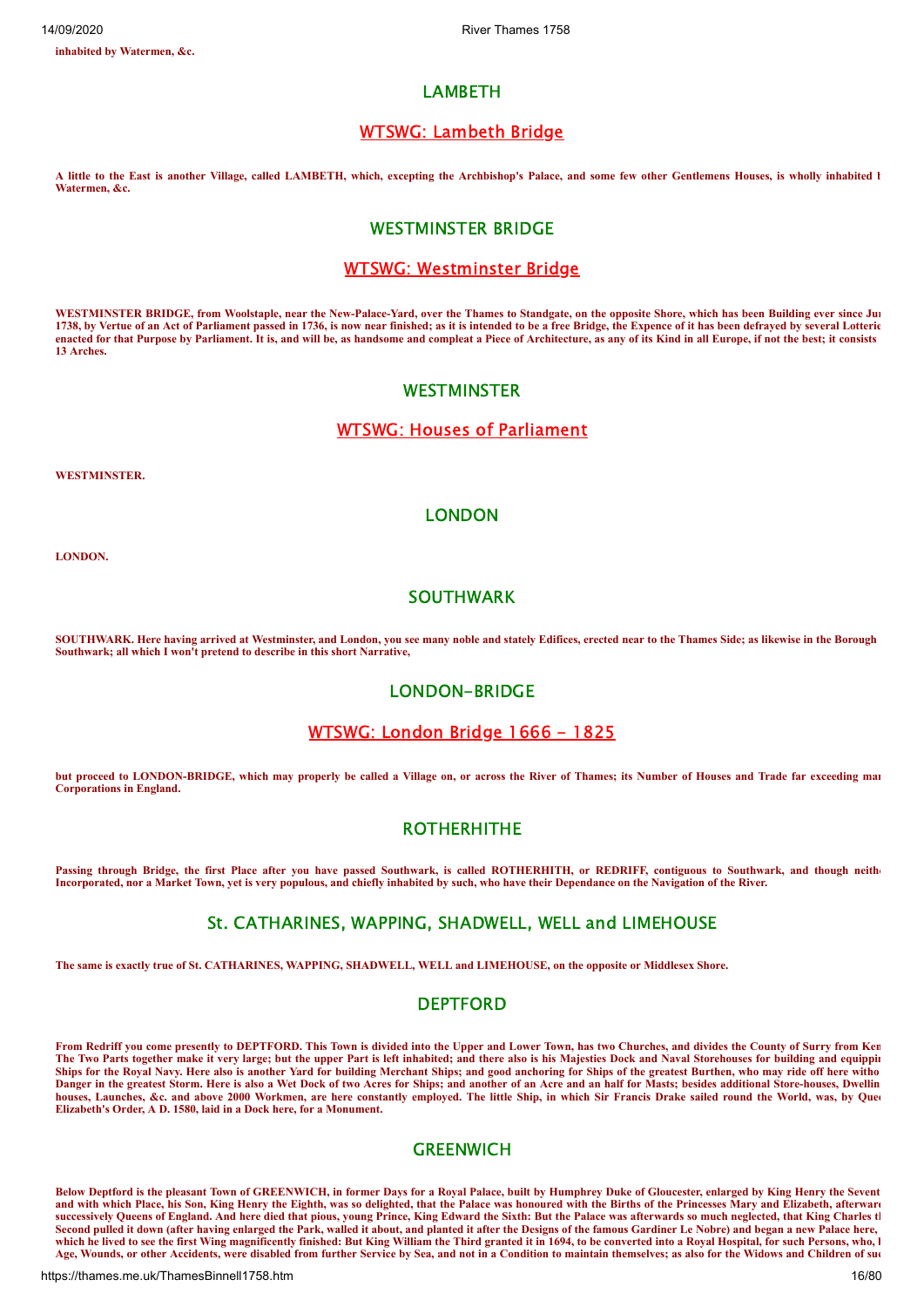**disabled Seamen, and others, that happened to be slain or drowned in the King's Service. For which Purpose, his Majesty did not only grant nine Acres of Ground wit the said Royal Palace, but settled £ 2000 per Annum, payable out of the Exchequer for ever, towards the Re-edifying, perfecting and endowing of the said Hospital, at Time when he was engaged in an expensive War with France, relying for the rest upon the voluntary Assistance, and Contributions of his well disposed Subjects. Th great Foundation afterwards met with some Interruptions; but now, at last, it is very near completed, and is the finest Structure of that Kind in Europe. On the Top of th Hill, in the Park adjoining to the Hospital, King Charles the Second erected a Royal Observat6ry, and furnished it with all Sorts of Mathematical Instruments fo Astronomical Observations, and a deep dry Well, for observing the Stars in the Day-time; for which Purpose it was lately inhabited by those celebrated Astronomers D Flamstead and Dr. Edmond Halley. The River Thames here is very broad, the Channel deep, and the Water, at at some very high Spring Tides, is Salt, but in ordinar Tides, sweet and fresh.**

# ISLE OF DOGS

**Opposite to Greenwich, is a Neck of Land or Peninsula, between Limehouse and Blackmail, remarkable for its Number of Windmills on the Shore, and its rich Pastu within the Marshes; and it is called the Isle of Dogs, as is reported, from a Waterman's murthering a Man in this Place, who had a Dog with him, which would not leav his dead Master, till Hunger constrained him to swim over to Greenwich; which being frequently repeated, was observed by the Watermen plying there; who, following th Dog, by that Means discovered the Body of the murthered Man. Soon after, the Dog returning on his accustomed Errand to Greenwich, snarled at a Waterman, who s there, and would not be beaten off, which encouraged the By-standers, who knew of the Murder, to apprehend him, who thereupon confessed the Fact, and, after du Prosecution at Law, was hanged on this Spot.**

# BLACKWALL

**BLACKWALL, on the Middlesex Shore, is the next Place of Note; where there is a very spacious and safe Wet and Dry Dock for building, rigging, and laying up of Ship frequently made use off by the Government; and particularly noted for the many and good Ships built and launched there for the Service of the East India Company.**

# WOOL WICH

**From this Town you arrive at WOOLWICH, on the Kentish Shore, and situated on the Thames Side, where there are several very fine Yards, Docks, and other Building encompassed with a high Wall, spacious and very convenient, and so prodigiously full of all Sorts of Stores of Timber, Plank, Masts, Pitch, Tar, and other Naval Provision as can hardly be numbered: Besides the Building Yard, here is a large Rope Walk, where the biggest Cables are made for Men of War; and on the East, or lower Part the Town, is the Gun-Yard, commonly called the Park, or the Gun-Park where there is a prodigious Quantity of Cannon of all Sorts, for the Ships of War, every Ship Guns apart, heavy Cannon for Batteries, and Mortars of all Sorts and Sizes; insomuch that there have been laid up at one Time, between 7 and 8000 Pieces of Ordinanc besides Mortars and Shells, almost beyond Number. Here is also the House, where the Firemen and Engineers prepare their Fire-works, Charge Bombs, Carcasses an Granadoes, for the publick Service. A Guardship usually rides here, especially in the Time of War. The Town of late Years is much enlarged and also beautified; sever fine Docks, Rope Yards and capacious Magazines added; and the Royal Foundery for Cannon repaired and improved. The Thames here is of a much greater Depth Water, and a freer Channel than at Deptford, and near a Mile over at high Water, which is salt upon the Flood; and as the Channel lies strait East and West for about Miles, the Tide runs very strong, and the River is entirely free from Shoals and Sands, and has seven or eight Fathom of Water; so tnat tne biggest Ships may ride he with Safety, even at low Water.**

#### HAM CREEK

**Opposite to this Town is HAM-CREEK on the Essex Shore.**

# BARKIN CREEK

**And BARKIN-CREEK, where usually ride the Smacks of several Fishermen, who from thence send their Fish in small Boats to Billinsgate Market. These Fishing Smack are very useful Vessels to the Publick upon many Occasions; as particularly in Time of War, they may be used as Press Smacks, running to all the Northern or Wester Coasts, to pick up Seamen to man the Navy, when an Expedition is at hand, that requires a sudden Equipment, or may serve as Tenders to particular Men of War, bein** excellent Sailors; and have been made use of as Machines to blow up fortified Ports, formerly at St. Malo, and other Places. This Creek is navigable up to the Town **Barking or Berkingeh, which is a small Market Town, and but a little higher, and has the River Robbin on the West. To this Place William the Conqueror, some short Tim after his Coronation, retired, till he had erected strong Holds in the City of London, to check the Instability and Power of that People; and hither it was, that the two gre Earls, Edwin of Mercia, and Morcer of Northumberland, came and swore Fealty to him**

# DAGGENHAM BREACH

**The next remarkable Place on the same Shore, is that where the famous Breach (called DAGGENHAM BREACH) was that laid near 5000 Acres of Land under Wate but which after Ten Years Inundations, and the Works being several Times blown up, was at last effectually stopped by Captain Perry, who for several Years had bee employed by Peter the Great, Emperor of Russia, in his Works at Veroneze, on the River Don.**

#### RAYNHAM CREEK

RAYNHAM CREEK is likewise on the same Shore; near adjoining to which is the Ferry so called, which is the usual Landing Place for Passengers and Goods sent **Raynham Town, a little farther up Land.**

#### ERITH

**ERITH, a small Town On the Kentish Shore, is remarkable for little else but Smuggling.**

# PURFLEET

**PURFLEET, on the Essex Shore, is where the Rivulet Stifford, or Flete, falls into the Thames. It is said, that Queen Elizabeth viewing her Fleet here, far unequal Strength to the Spanish Armado, cryed out, Alas my poor Fleet !**

**which gave Name to the Place, as some pretend.**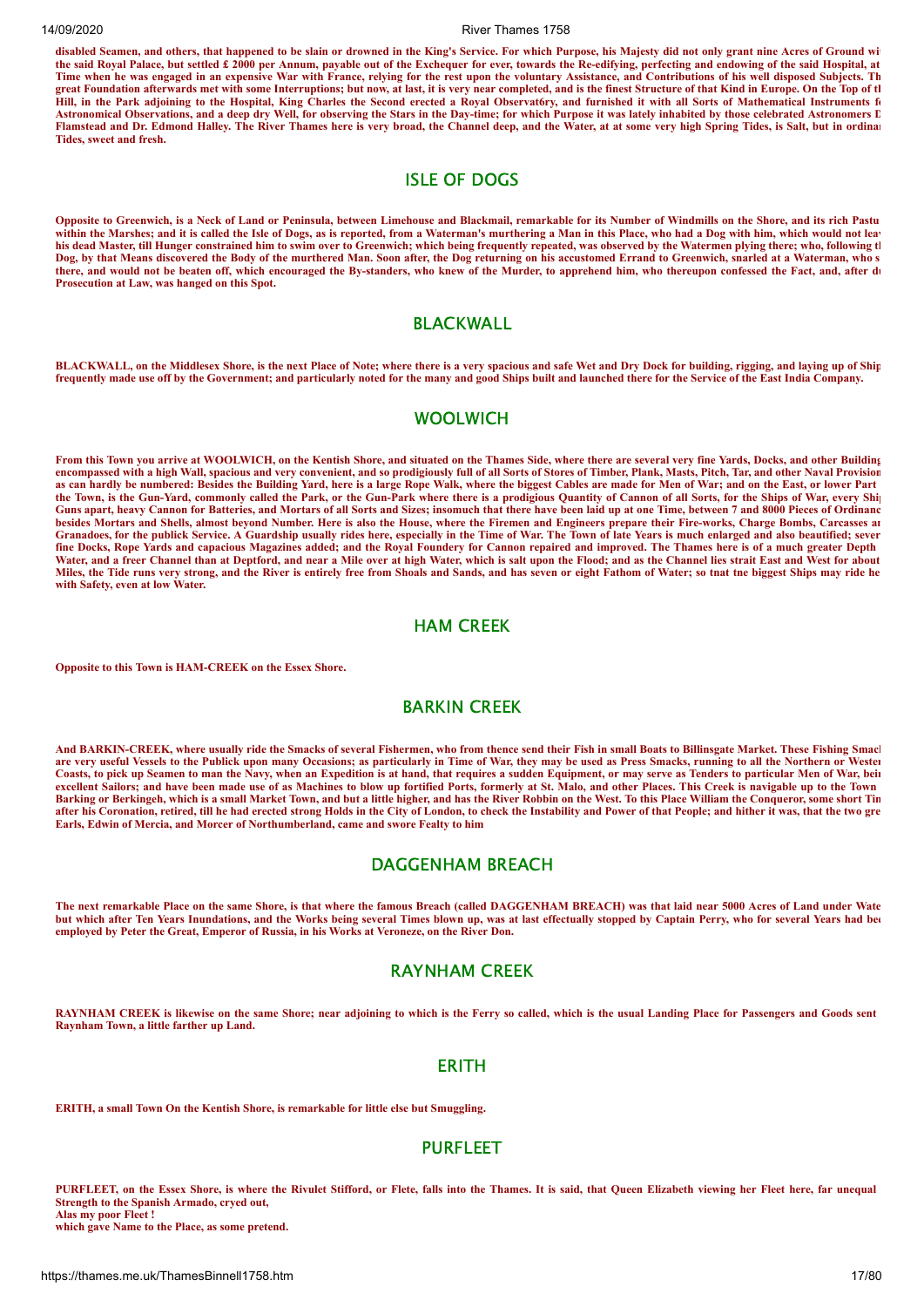#### DARTFORD CREEK

**DARTFORD CREEK, on the Kentish Shore, which is navigable up to the Town of Dartford or Darentford, an handsome large Market Town, which lies near the Mouth the River Derwent, which empties itself into the Thames; on this River was built the first Paper Mill in England, by Sir John Spillman, in the Reign of King Charles I, wh granted him a Patent, with a Salary of Two-hundred Pounds, per Annum, for his Encouragement: Between Dartford and the Thames, the Derwent receives the little Riv Crouch.**

#### **GREENHITHE**

**GREENHITHE on the same Shore, is now a small Village of little Account, Mr. Lombard says, it was here that Swane, King of Denmark, landed and encamped himsel but there appearing no Remains of any such Fortifications thereabouts, nor any Tradition of it in our Historians or Geographers, it is most probable, nay almost certai that tho' Swane might Land here, he erected his Camp at Swanscombe, a Town lying a little higher up in the Country, honourable among the Kentish Men, being the Pla where they obtained of William the Conqueror, the continuance of their Priviledges and Franchises.**

# WEST THURROCK

**WEST THURROCK lies on the Essex Shore, the Parish Church of which stands near the Thames;**

#### **GREYS**

**and not far from GREYS, on the same Side the River, which is called by some Turrock Magna, or great Thurrock, from which Town are weekly sent to London gre Numbers of Calves, 3nd Poultry, particularly on its Market Day, which is [?] Day.**

# **NORFLEET**

**NORFLEET, on the Kentish Shore, is remarkable for little more, than that there is great Numbers of Hoys, and other Vessels constantly employed in carrying of Cha Stones to the Limeburners in or near London, from the Chalk-Pits that adjoin to it, and Greenhithe.**

#### **GRAVESEND**

**GRAVESEND, lying on the North Side of Kent, on the River Thames, is an incorporated Town, hath two plentiful Markets on Wednesdays and Saturdays, with on likewise for Fish on Sunday Mornings. This Town is now new built, having, in August 1727, been almost all of it burnt down, with the Church; but now makes a muc better Appearance, from the Calamity it then underwent. It is hardly credible what Numbers of People pass here every Tide, as well by Night as by Day, between th Town and London; almost all the People of East-Kent, when they go for London, travel no farther by Land than this Town, and then go to London in the Tilt-Boat, th Passage in which, to and fro, is now made much more commodious and safe for Passengers than before, by an Act of Parliament, passed in 1736-7, for regulating th Company of Watermen, &c. between Gravesend and Windsor; and here is an handsome Turret erected, with a Bell, in persuance of this said Act, to give the Waterme Notice, to put off at every first of Flood for London, &c. Another Thing in this Town worth our Notice is, that all Ships which go to Sea from London, take, as it is sai their Departure from hence; for here all outward bound Ships must stop, come to Anchor, and suffer what they call another Clearing; and here a Searcher of the Custom comes on Board, looks over all the Cockets, or Entries of the Cargo, and may, if he pleases, rummage the whole Lading, to see if there are any more Goods than a entered, which however they seldom do, for which Purpose, all outward bound Ships, as has been said, must bring to, which if they do not, one of the Centinels (which a always posted at the Blockhouse erected here, with several Pieces of Cannon on a Platform) fires his Musket, and if the Pilot passes the Blockhouse, without bringing h Ship to, the Centinel fires again, and if the Ship drives on, he fires a third Time; and if the Pilot still persists in Sailing, or does not let go his Anchors, the Gunner of th** Fort or Blockhouse, fires a Piece Of Cannon, though without Ball, and if not complied with, then with a Ball; and this Shot is the Signal to the Fortress of Tilbury, on the Shot is the Signal to the Fortress of Tilbury, on **opposite Side the River, which immediately lets fly at the Ship from the Guns on the East Bastion, and afterwards from all the Guns they can bring to bear upon he which is very dangerous indeed to any Ship to run the Risque of, because the Shot will reach her all the Way to the Hope, and round the Hope-Point, almost to HoleHave though it is said it has been done twice. As for Ships coming in, they all go by here without any Notice taken of them, unless it be to put Waiters on board.**

#### TILBURY FORT

**Directly Opposite to this Town is TILBURY FORT, or West Tilbury, on the Essex Shore, and opposite to the Blockhouse at Gravesend, and may be looked upon as the Ke to the City of London. It is a regular Fortification; the Design of it was a Pentagon but the Water Bastion, as it would have been called, was never built: The Plan was la out by Sir Martin Beckman, chief Engineer to King Charles the Second, who likewise designed the Works at Sheerness. The Esplanade of the Fort is very large, and th Bastions are the largest of any in England. The Foundation is laid on Piles, driven down, two at an End of one another, so far, till they were assured that they were belo the Channel of the River, and that the Piles, which were pointed with Iron, entered into the solid Chalk Rock, adjoining to the Chalk Hills on the other Side. The Works the Land Side are compleat; the Bastions are faced with Brick; there is a double Ditch or Moat, the innermost of which is 180 Feet broad; a good Counterscarp and Covered Way, marked out with Ravelines and Tenailles; but they have not been compleated:**

**There is also, on the Land-side several small Redoubts of Brick; but the chief Strength of this Fort, on the Land-side, consists in being able to lay the whole Level und Water, and so to make it impossible for an Enemy to carry on an Approach that Way. On the Side next the River is a very strong Curtain, with a fine Gate called th Water Gate, in the Middle, and the Ditch is pallisadoed, at the Place the Water Bastion was designed to be built, and which, by the Plan, should run out wholly into th River, so to flank the two Curtains: On each Side stands an high Tower, which is said to be built in Queen Elizabeth's Time, and was called the Block-house; the Side ne the Water is vacant.**

Before this Curtain, above and below the said Vacancy, is a Platform, in the Place of a Counterscarp, on which are planted 106 Cannon, generally carrying from 24 to 4 Pound Ball; a Battery as terrible as important to the Place: Besides which, there are smaller Pieces planted between, and the Bastions and Curtain also are planted with **Guns; so that they must be daring Men who will venture, in the largest Ships, to pass such a Battery.**

# EAST TILBURY

**A little below this is, EAST TILBURY, where the River begins to widen towards the Mouth; and here it was, that Queen Elizabeths having had Notice from the Frenc King of the Invasion intended by the Spaniards, formed a Camp of twenty-two thousand Foot, and one-thousand five-hundred Horse, under the Command of Robe Dudley, Earl of Leicester, which lay here to oppose their sailing up the Thames, and landing in those Parts. A. D. 1588.**

#### **HOPF**

**The HOPE, a Place where Merchants Ships usually Ride, and wait for their Lading and Dispatches, and which begins at or opposite to East Tilbury, and terminat opposite to Cunningham.**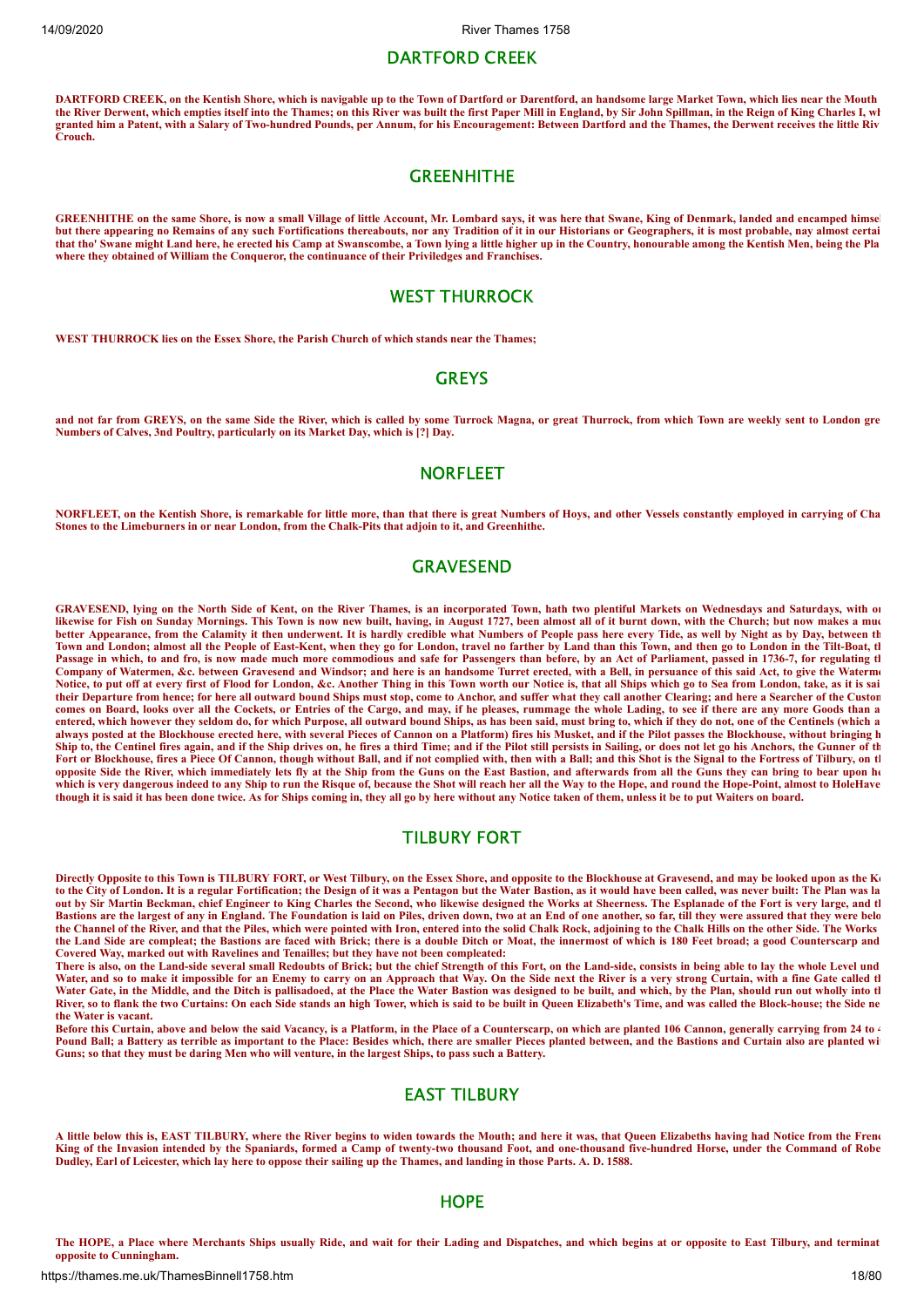#### **MUCKING**

**MUCKING, a Town a little below East Tilbury, to which the Thames is navigable by a Creek called Mucking Creek.**

#### CANVEY ISLE

**CANVEY ISLE, about 5 Miles in Length, from Hole Haven to Leigh; it lies low, and so is sometimes overflown by the Tide; but the Sheep, which are fed there abundance, so readily retreat to some Hills in it, that few are lost;**

# LEIGH

**a little below this Island, or rather opposite to the lower End of it is a small Town called LEIGH, or Lee, of little Or no Account, otherwise than that it is well stocked wi Fishermen and Seamen, and likewise that about two Mile below this Town, the Jurisdiction of London on the Essex Side the River, terminates at a Place called Cro Stone, where there was a Mark Stone, but bv some Accident it has been lost for these several Years past.**

#### BLYTHSAND

**So I shall now return to the Kentish Side of the River; and the next Place worth Notice below Gravesend, is a Place in the River, called, BLYTHSAND, which is opposite Hole Haven, and is dry at Low Water, for the extent of two Miles; within this is a Place called Fish Nash; and below this another Place in the River, called, The ROS which is a Hill of Shells that is covered only at high Water;**

# YAUNTLETT CREEK

**and the next Place below this is YAUNTLETT CREEK, from which runs a Bank of Shells to Granes-spitt End, which is three Miles in extent and leads round into th River Medway. Within this Creek (adjoining to the Thames) is a Publick House, where Fishermen that draw the Shores usually resort, and who, by this illegal Manner Fishing, annually destroy infinite Numbers of unsizeable Smelts, and other Fish hereabouts, and all up the South Shore.**

# ISLE OF SHEPWAY

**The ISLE OF SHEPWAY is, as it were, opposite to the extreme Part of Granes-spitt End, which is separated from the rest of the County of Kent by the Medway, whic here divides itself into two Streams, and encompasseth it, falling into the Estuary of the Thames by two Mouths, the one lying Westward, called West-swale; the oth Eastward, called East-swale. It is 22 Miles in Compass.**

#### SHEERNESS FORT

**SHEERNESS FORT, in this Island, built for the Security of the River Medway, and the Thames Mouth, is very strong, and entirely new erected. On the Half Moon a planted 40 large Cannon, and round the Works are Embrassures for 74 Pieces more, with Watch Towers at proper. Distances; the Avant-Fosse, or Ditch of th Counterscarp, was finished last Summer (1744) and can be filled with Water from several Places, at a very short Notice. In the Fort is a Chapel for the Garrison, which very large, and Warehouses for the Use of the Dock, furnished with all Necessaries for fitting out Ships at a small Warning:**

#### **OUEENBOROUGH**

**And on the South West Part of this Island stands by the Medway Side, QUEENBOROUGH, which sends Members to Parliament, and had once a Castle and sever Blockhouses, which have since been demolished; and the Place now is of but little Account, unless for Oyster Fishers and Alehouse Keepers.**

# SALT PANNS

**On the West Side this River Medway, is a Place called the SALT PANNS, where great Quantity of Salt is made, both for Home Consumption and foreign Exportation**

# THE SWAMP or KING JAMES' FOLLY

**Farther, on the same Side the River, is a Place called the SWAMP, or King James's Folly, which is a strong Fort mounting 12 Guns, and it was designed to have made th one of the strongest Fortresses in England, had not that Prince abdicated.**

#### GILLINGHAM

**On the other Side the Medway stands GILLINGHAM, antiently a Market Town, and where stands a strong Fort, to which large Additions are making, there being 17 Embrassures for holding Cannon, which will be so great a Security to this River, that should an Enemy ever make Way by Sheerness Fort, his Progress would be stoppe before he could reach Chatham.**

# COCKHAM WOOD

**On the West Side the River stands COCKHAM WOOD Fort, where 34 Guns are mounted; but it is not plainly seen by Passengers sailing by, being wholly encompasse by the Wood; but it is a Place of great Security and Strength.**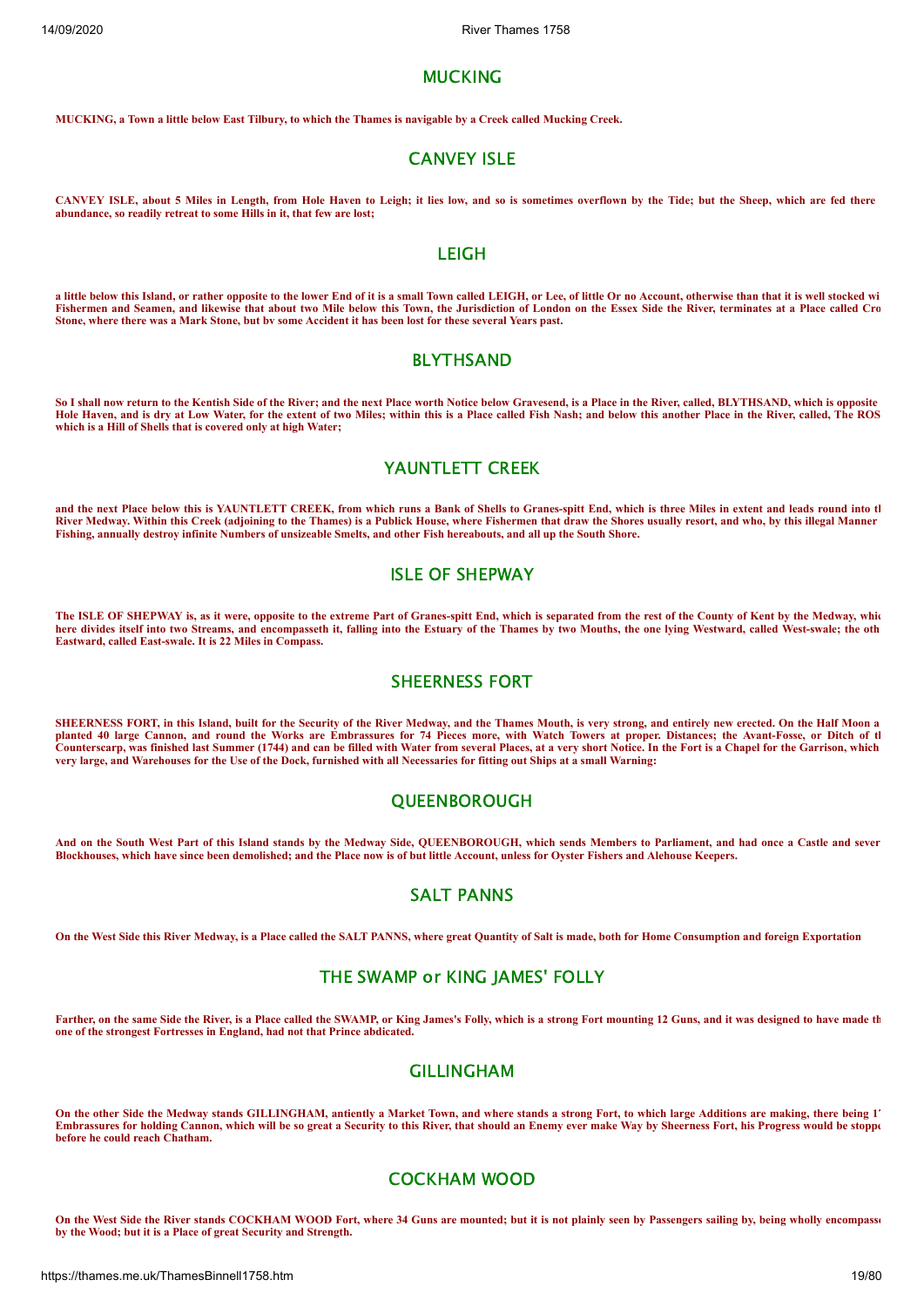# [THE MEDWAY MARK STONE]

**And near to this Wood, by the River Side, adjoining a sandy Lane, is a large square Stone, set erect in the Ground, on the upper Sides of which is engraved these Words, God Preserve The City Of London; which Stone is here placed to shew the Extent of the said Cities Jurisdiction up the River Medway.**

# UPNOR CASTLE

**Here I might describe UPNOR CASTLE, adjoining to this Wood, which guards two Reaches of this River,**

#### **CHATHAM**

**as likewise CHATHAM, on the other Side the River, whose Docks for building Ships, Arsenals, Store-houses, Launches, Malt-houses, Boat-houses, Boat-yards, Ancho yards, Forges, Foundaries, Canals, and Ditches, for preserving the Masts and Yards, in the Water, are the largest in Dimension, and the most in Number, that are an where to be seen; in short, there is not a more cornpleat Arsenal than this in the whole World.**

# TRIBUTARY RIVERS WITHIN THE CITY OF LONDON JURISDICTION

**The Rivers that empty themselves into the Thames, within the Jurisdiction are these: Above Bridge you have Brentford River, North Side the Thames. Hounslow River, N. Coln River, N. Uxbridge River, N. Lasingham River, S. has its Waters from Bromley River. Wandsworth River, S. supplied with Water that comes from Martin River, S. fed by Mitcham River, S. is supplied by Water from Carshalton River, S. Moulsey River. Esher River. Cobham River.** Weybridge River, is supplied by two other Rivers, viz. Fleet River, S. which comes from Guilford River; and the New River, which is made by Art from Guilford **Weybridge.**

**Rivers below London Bridge, within the Jurisdiction, are Ilford River, N. Woodford River, North Side the Thames. Stratford River, N. Bow River, N. Hackney River, N. Waltham River, N. New River, N. Deptford River, S.**

#### Two Rivers - Lea and Medway

**A Description of the River Lea, or Lee. Thus far I have confined myself purely to the River of Thames; but as the City's Power of Conservacy will be found to extend also into the River Lee and Waters Medway, it will now be necessary with the same Brevity, to give you a Description of those two Streams.**

# A Description of the River Lea

**The Lee or Lea, which falls into the Thames a little to the Eastward of Blackwall, and about five miles below London Bridge, though it riseth so high as Luton Bedfordshire, does not become navigable till it has received several other Rivulets, and is arrived at Ware in Hertfordshire, about twenty Miles, from London: B perchance few navigable Rivers of its Contents can boast of greater Utility, not only to the adjacent, rich and populous Villages on its neighbouring Shores, but to the gre Metropolis of the Nation also, which, by this Stream, is supplied with vast Quantities of all Sorts of Grain, and incredible Quantities of Malt. After this River has past Waltham Abbey, where King Harold was buried by the Courtesy of William the Conqueror, who had slain, him in the Field of Battle; it serves a Boundary between Middlesex and Essex. The City Jurisdiction in this River reaches no farther than the End of what is called the New Cutt, which is only about a Mi above the Bridge at Temple Mills, or about four Miles up the River.**

# A Description of the River Medway.

**The Medway, which riseth in Ash-Down. Forest, Sussex, on the South West of East Grimstead; from whence it passeth by Penshurst, Tunbridge, Maidstone and Rocheste and falling into the Thames, is divided, at the Mouth into two Channels by the Isle of Shepway; that to the Eastward taking the Name of the East Swale; and that to th Westward falling into the Mouth of the Thames, the West Swale, which, being the principal Entrance into this River, is defended by the Fort of Sheerness, much bett fortified now than it WaS when the Dutch sailed up, and burnt Part of the Royal Navy at Chatham.**

**In this River, whose Mouth is almost like the Thames, choaked up with sand Banks, is within a most secure and commodious Harbour for Ships of the greatest Burthen far as Chatham. It also abounds with Salmon, the largest Flounders, with Plaice, Mullets, Whitings, Smelts, Eels, Perch, Trout, Carp, Tench, Bream, Chub, Roach, Da and Gudgeons, in abundance, beside Oysters, of which there is the finest in the World, especially towards Milton and Feversham.**

# The Authority and Jurisdiction of the City of London proved

After this Survey and History of the Rivers of Thames, Medway and Lee: We now proceed to consider under what Authority and Jurisdiction they are settled: And this will appear to be placed in the Lord Mayor, the City Commonalty and Citizens of London. For of London not only the Water of the Thames, with the Fish therein, has been confirmed to Them by divers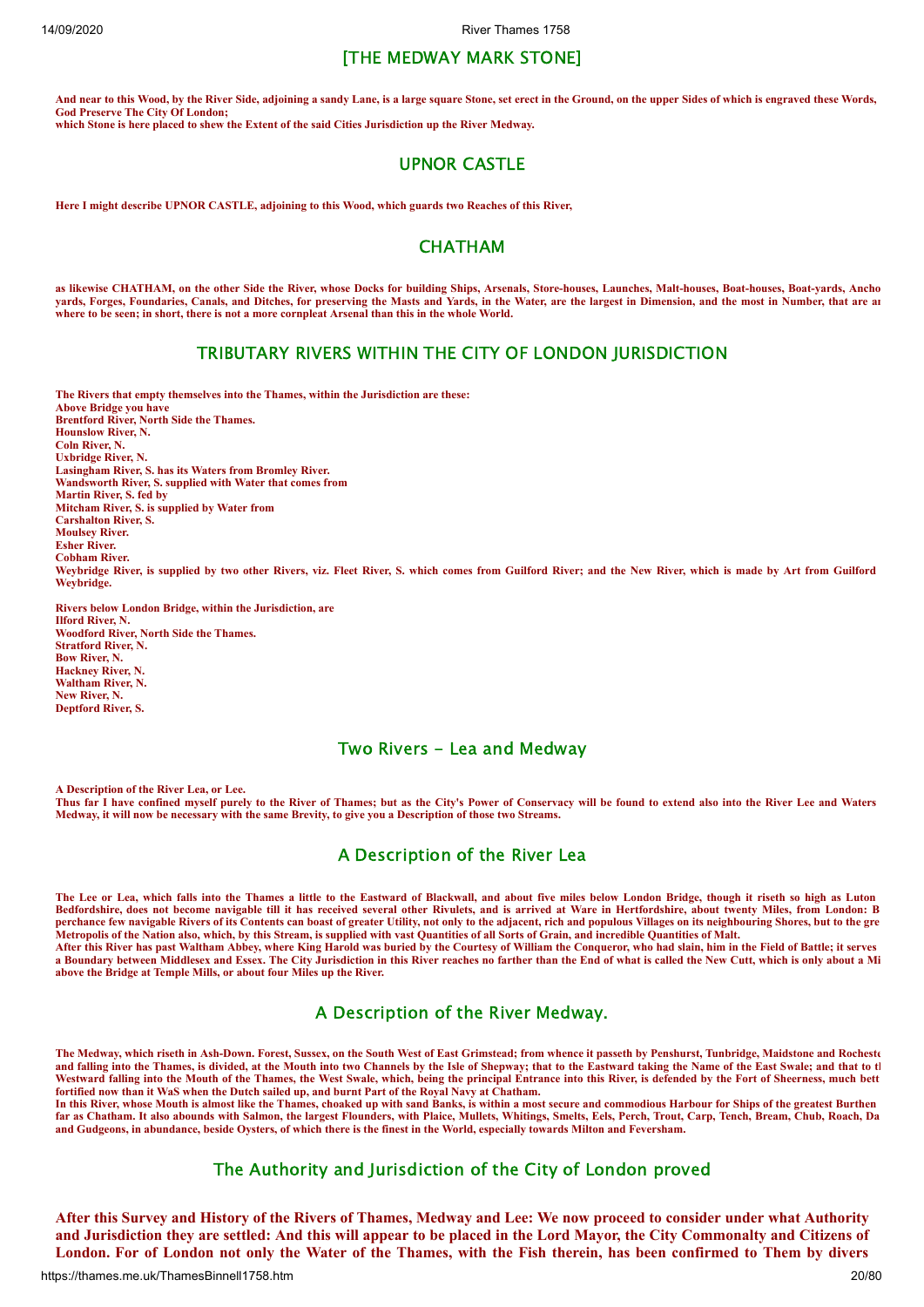Grants, Charters and Acts of Parliament; but by their special Suit, the King gave therewithal the Ground and Soil under the same; so that whoever hath House or Land adjoining, and maketh a Stand, Stairs, or such like, they pay forthwith a Rent to the City of London, how high soever they be above the Low-Water-Mark. Therefore the City, at this Day, by Virtue of this Grant, receives Rents of them that fix Posts, or make Wharfs, or other Buildings, upon the Soil of the said River. And as a further Proof of this Jurisdiction, the Sheriffs of London, for the Time being, have a Power to Arrest and do Executions in the said Water of Thames, so far as the Bounds of the Freedom of the City do stretch; yet thus notwithstanding it can be proved, that the Thames Water, so far as the Bounds of the Freedom of the City doth stretch, is a Parcel of the City, and that every Appurtenance within the said Franchise, has always been governed by the same City, as a Parcel of the same City, as well the one Part of the Water as the other; the Lord High Admiral of England has contested the City's Jurisdiction, but with no other Success than to strengthen the Authority which the Lord Mayor had so justly claimed, and to confirm him by a proper Verdict the Conservator of the River Thames and Medway, with an absolute Power to inflict Punishments for all **unlawful Fishings, either by Fishermen or others; and for all Abuse of his Authority.**

# The Institution of a Water Bailiff

This Jurisdiction and Power being thus adjudged; we are to consider in what Manner the Conservator of the River of Thames doth exercise the same; which has at all Times been executed by a Deputy or Substitute, commonly called the Water Bailiff of London, who, under his Authority, and by Virtue of his absolute Power, searches, oversees and punisheth all that offend against his Orders for the Conservation of the City's Right to the said River, and make Spoil of what was intended for general Benefit. Consequently the Power that is lodged in the Lord Mayor of London, as Conservator of the River of Thames, is legally executed by the Water Bailiff, his Deputy. Now The Power of the Lord Mayor, as Conservator of the River of Thames, is confirmed from his Care both for the Safety of Passengers on the River, and the Preservation of the Breed, and Fry and Fish in the River, by Precedents of great Antiquity: For, in the Year 1405, Sir John Woodcock, Mayor, being informed that great Number of Wears had been erected in the said Rivdr, to the Destruction of the young Fry, and the Damage of Navigation, caused all the said Wears from Stains Bridge to the River Medway, to be destroyed, and the Nets burnt, which, by Virtue of the City Charter, was judged lawful against the Opposition made thereto by the Archbishop of Canterbury, &c. But to avoid any further Inconveniences and Opposition for the future in the due Execution of the said Office; the City petitions the Parliament to remove all Kiddles, Wears, Fishgarths, Stanks, Milnes, Stakes, &c. in the River of Thames, Medway and Lea; by which Parliamentb the Mayor and Citizens were empowered vigorously to execute all the Statutes in force against all such Offenders, and that in all Commissions relating to the Water Bailiff, the Mayor or Custos always to be one. And this Power seemed so necessary for the publick Good, and so well lodged, that when Sir John Branch, Lord Mayor elect, came to be sworn into his Office, the Lord Treasurer Burleigh, particularly recommends to him the Conservation of the River of Thames; mentioning first the City's Right to the Jurisdiction thereof from London Bridge to Stains; and then adding, that her Majesty, Queen Elizabeth, was grieved, that the Navigation thereof was impeded by Hatches, Stopps and Wears; and the Fry of Fish destroved, and made Meat for Swine, &c. and did find fault with those **Things called Trinckers, which, her Pleasure was, that the Lord Mayor should cause to be redressed &c.**

Hence It is rational to infer, that the Crown acknowledged this Jurisdiction in the City of London; and that the Conservator has a Right and Power to punish those that make Havock of the young Fry, or that encroach upon the Soil of the said River, that cast in Dung or Other Filth, and that dig and undermine the Banks and Walls next to the said River, and carry and convey away the Washides, Shore Piles, Boards, Timber-work, Ballast for Ships, and other Things, from the Banks and Walls of the said River in sundry Places. Wherefore the said Lord Mayor having represented the same to his first Court of Aldermen, it was ordered, that the Water-Bailiff should be called, and commanded to deliver in Writing, a true, distinct, and particular Report of the State of the River, and how her Majesties late Commandment hath been executed according to the Laws of this Realm, and Right of the City. And for the Matters of Trinckers, he shall likewise enquire by all lawful Means, and certify this Court of the Ouality of those Trinckers, their Numbers, their Places, and Manner of Fishing; what Harm they do; how and in what Sort they may and ought to be reformed: And for all other Matters pertaining to this City, to redress touching the River, and the Navigableness and Fishing thereof, he shall truly inform: That for such Things as he within the Power of this City to amend, Remedy be given speedily; and for the rest, Suit be made to her Majesty and her Council, and Reformation sought by Order of her Majesty's Laws: And for this Service, and the more speedy doing thereof, **it is ordered, That Anthony Hall be required**

**{ See the Act of 27 Hen. VIII. Cap. xviii. On the 3d November, 1580. }**

to be Assistant to the said Water-Bailiff, with his Travail and Diligence; and that at such Times yearly as the Water-Bailiff goeth up with Citizens for View of the Thames, the said Anthony Hall shall always be one of the said Citizens. Which **Diligence and Care was again several Times revived;**

#### Sir Thomas Pullinson's Orders, 1584

**for in September, 1584, Sir Thomas Pullinson, Lord Mayor, the following Orders were set forth.**

First, That there should be no Perprestures, Encroachments, Wharfes, Banks, Walls, or Buildings of Houses in or upon the **Thames, to the stopping of the Passage.**

**Item, That no Dung, Rubbish, or other Filth, be Cast into the Thames.**

**Item, That no Posts or Stakes be fixed in the Thames.**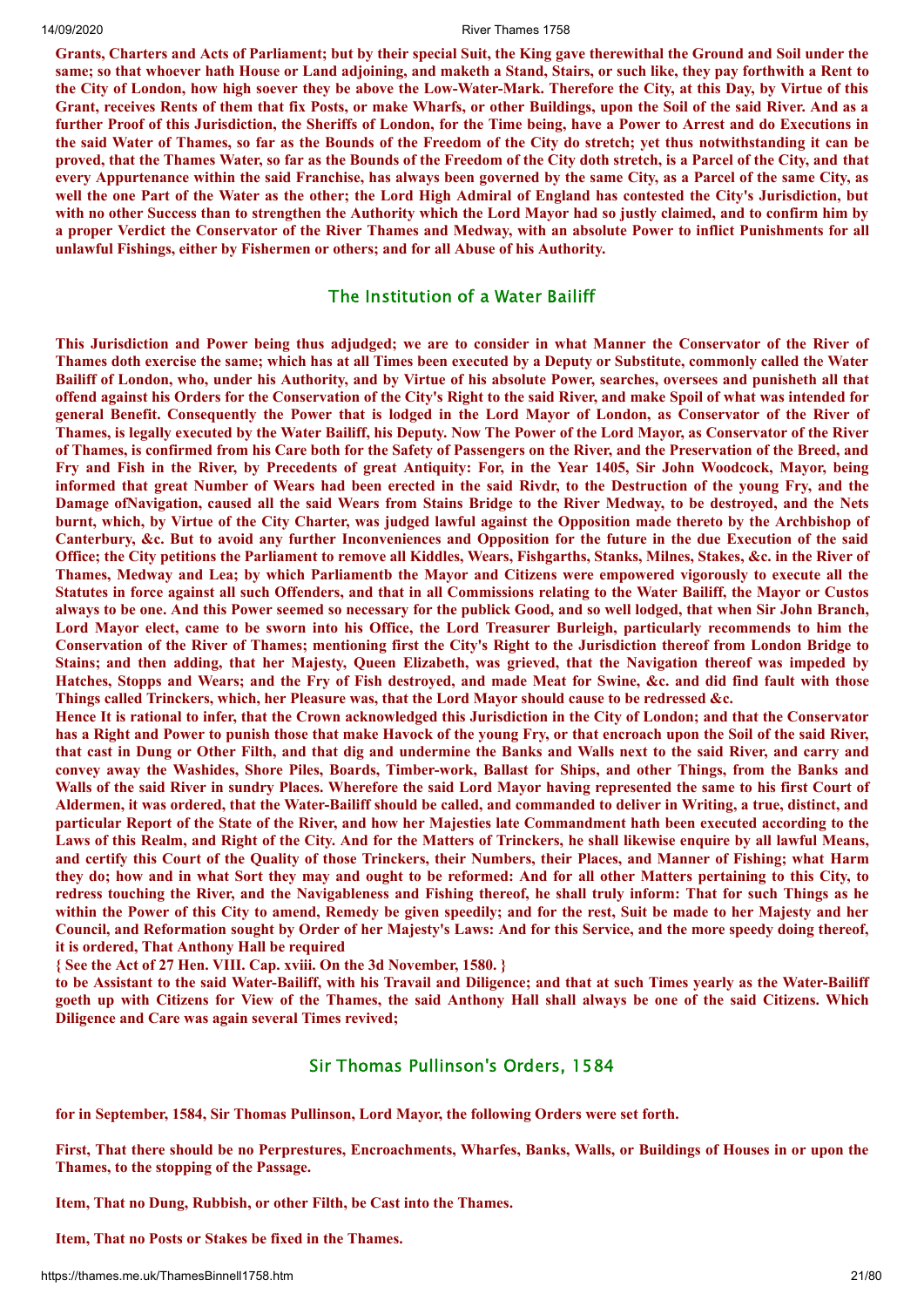**Item, That the fair Way be kept as deep and large as heretofore it hath been. { Sir Thomas Pullingson, Mayor. §ee Strype, 1 Vol. Pag- 41 }** No Person shall sell, utter, or take any Fish, contrary to the antient Assize set down by Decree; viz. **Pyke 14 Inches; Barbel 12 Inches; Salmon 16 Inches; Trout 8 Inches; Tench 8 Inches; Roach 6 Inches; Dace 6 Inches; Flounders 6 Inches;** but Carp, Aloes, Chevin, Pearch, Eels, Gudgions, Smelts, Bleaks, Shad, Mackerels Lampreis, Lamprons, are not yet assized.

**Fence Month and Times, in which these Fishes are not to be taken; viz. for Salmons; between the Nativity of our Lord, and St. Martins. Kipper Salmons; not to be taken at any Time of the Year. Trout; between Michaelmas and Christmas. Roaches ; between 15 Days before St. Martins, and 15 Days after. Lampreis and Lamprons, between 15 April and 15 August.**

No Fishermen, Garthmen, Petermen, Draymen, or Trinkermen, shall avaunce or set up any Wears, Engines, Rowte Wears, Pight Wears, Foot Wears, nor make any Stalker Nets, Trynk Nets, Purse Nets, Casting Nets, Berd Nets, Pot Nets, Barrock **Nets at Crooks, Heaving Nets, except they be 2 Inches in the Mesh. Nets forbidden; also the Measure of certain Nets - Blee Nets, must be two Inches and a half. Dray Nets and Kiddels, forbidden. Cod Nets, to be used between Candlemas and our Lady-Day.** Treat Nets, Peter Nets, must be two Inches large in the Mesh, except between Candlemas and our Lady-Day in Lent. A pride Net, not to be occupied but by special Licence of the Water-Bailiff, and not above a Yard in Length.

**Places inhibited to Fish in, called Friths; Viz. Mill Dams, Locks, and such like. Goose Fleet, at Busherd. Well Fleet, at the Mase. St. Saviours Milne by West. White Bait at Gowlch, or Blood Bag.**

# Sir Robert Ducie's Orders, 1630

But these Orders were more strongly enforced by those which Sir Robert Ducie afterwards set forth by this Title. **ORDERS** heretofore devised and agreed upon by the Right Honourable the Lord Mayor of the City of London, and Conservator of the River of Thames, and Waters of Medway, and River Lee, for Conservation and Preservation of the River of Thames, and of *the Brood and Fry of Fish therein, as followeth.*

FIRST, That no Man, upon Penalty and Forfeiture of his Net, and Ten Pounds, with Imprisonment at the Discretion of the Lord Mayor, shall presume to shute any Draw-Net or Coulter-Net, at any Time of the Year before Sun-rising, nor after Sunsetting: For that in the Night-time unlawful Nets may be used, and great Abuses offered, to the great Hurt and Annovance of **the said River of Thames: And to shute in their several Rooms well known.**

2. Item, That no Fisherman or other shall still, lye, or bend-over any Net during the Time of the Flood, whereby both Salmons, and other Kinds of Fish, may be hindred and kept back from swimming upwards, to the Benefit and Profit of such **Fishermen as dwell in the West Part of the said River, upon the like Pain and Penalty.**

3. Item, That no Fisherman, or other, shall shute any Draw-Net, Cord-Net, or other Net or Engine, whereby any Salmon Fish shall be taken, after Holyrood Day is past, being the 14th Day of September, because at the 14th of that Time they are out of **Season, and remain here upon the River only to spawn and breed: Upon the like Payment.**

4. Item, That no Fisherman, or other, shall fish with any Net, or lay or hale Weel, or use any other Net or Engine whatsoever, from Sun-setting on Saturday Night until Sun-rising upon Monday Morning, no, nor during all the Time of Lent, as being a Thing not only very hurtful to the said River, but also a great Abuse and Profaning of the Lord's Sabbath: Upon the like **Penalty.**

5. Item, That no Fisherman, or other, shall at any Time hereafter ship their Draw-Nets (called Shipping a-stern) into their Boats, before such Time as they have laid forth all their whole Net, as they do when they Land towards a Low Water; nor that they ship some Part of their said Net, and land the Rest; but that from henceforth they shall fulfil and observe that antient Order of landing their Nets (as they have heretofore usually done) at Low Water; upon the like Payment.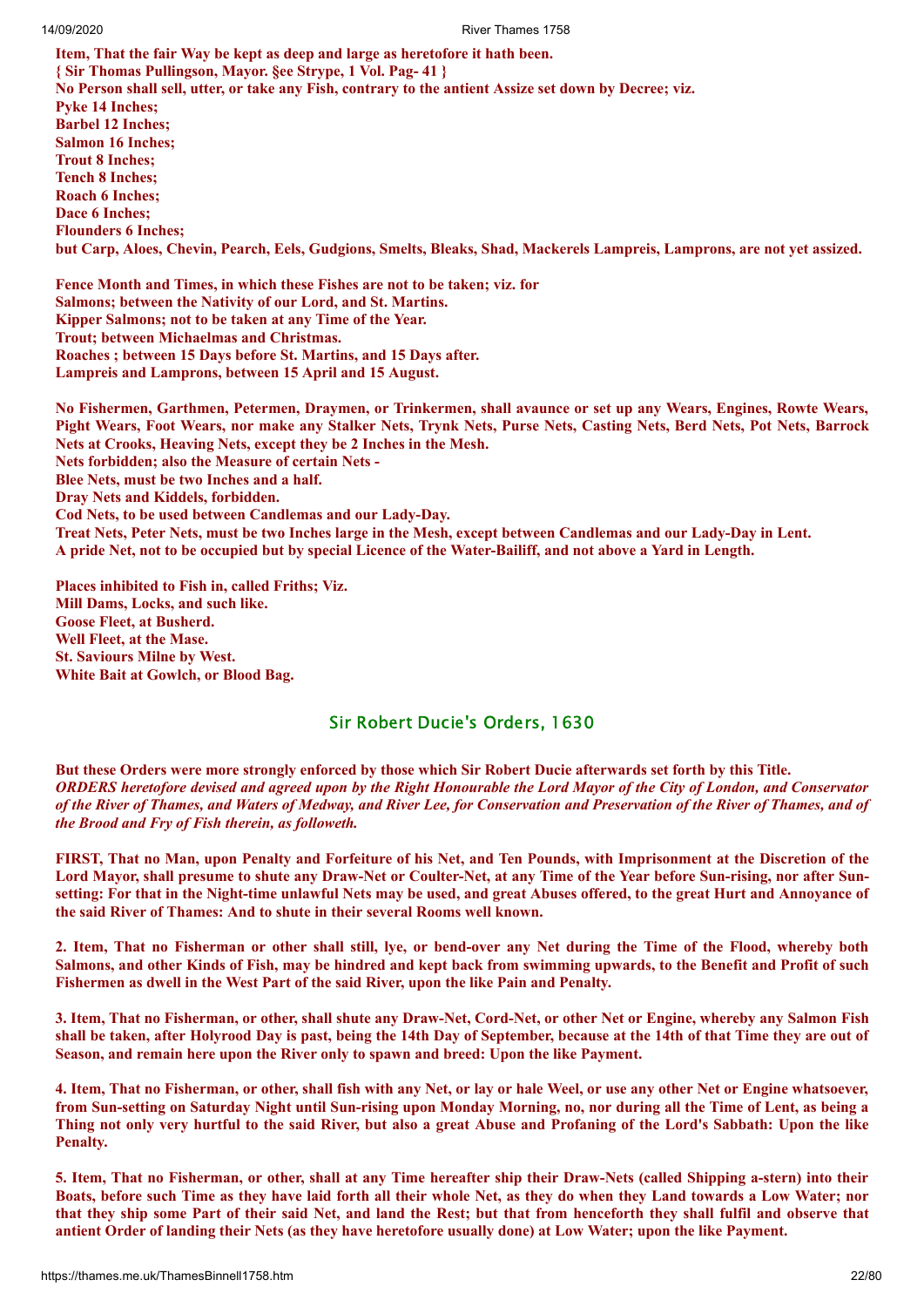**Sir Robert Dulcie's Orders, 1630 continued:**

6. Item, That no Fisherman, or other Person whatsoever, shall use any Speer called an Eel-Speer, at any Time of the Year, for that they are likewise very great Destrovers of Barbels, and other Kind of Fish; nor shall Work with any Bley Net, Rug-Net, or Smelt-Net, upon the said Water Westward, farther then Isleworth Church, from the 10th day of March yearly, until **Holyrood Day be Past, being the 14th Day of September; upon the like Payment.**

7. Item, That no Fisherman, or other, shall at any Time of the Year use or exercise any Flue, Trammel, double-walled Net, hooped Net whatsoever, for that they are not only the utter Destruction of all breeding Barbels, and also a great Spoil and hurt to other Sorts of the young Brood and fry of Fish, being with these Kinds of Nets infinitely destroyed, to the general **Ruin of the River aforesaid; upon the like Payment.**

8. Item, That no Fisherman, or other, shall lay any Weels called Kills, in any Place of the River, from the 10th of March, till the 10th of May yearly, for that all Roaches do then shed their Spawn; nor that no Man whatsoever cut any Bulrushes, or other Flags or Sedges growing upon the River, from Richmond unto the Markstone above Stains Bridge, for that they are a **great Succour and Safeguard unto the Fish; upon the like Payment.**

9. Item, No Fisherman, or other, shall use, within the said River of Thames, any Weel called a Lamb, or a Mill-Pot, or any other Engine, with the Head thereof against the Stream, upon Pain or Forfeiture of Ten Pounds, and Imprisonment at the Discretion of the Lord Mayor; nor that no Man whatsoever shall occupy upon the said River of Thames any Nets called **Purse-Nets, otherwise Casting-Nets; upon the like Payment.**

10. Item, That no Fisherman, or other, shall be suffered to rug for Flounders, either by Ebb or by Flood, at any Time of the Year, between London Bridge and Stangate, on the South-side, and Westminster Bridge on the North-side, but only two Casts at Low Water, and two Casts at full Sea, or High Water, for the Safeguard of the Fry and Brood of Fish: And no Flounder shall be taken under the Assize of six Inches; nor that no Fisherman, or other, shall fleet with any Bley-Net upon the Benches from Whitehall to the Temple Stairs, upon high Waters, from Whitsuntide to Bartholomew-tide; upon the like **Payment.**

**Sir Robert Dulcie's Orders, 1630 continued:**

11. Item, That no Fisherman, or other Person whatsoever, shall cast, bring, or cause to be brought any Carrion, Soil, Gravel, Rubbish, Sods of Earth, or any other Filth, or Annoyance, whereby Banks and Shelves are raised, and the common Passage hindered, to the great Danger of Fares; Boats and Barges, passing to and fro upon the said River: Nor that no Fisherman, or other, shall drive or cause to be driven any Piles, Stumps or Stalks, within the said River of Thames, upon which the like **Mischief and Dangers may arise; upon the like Pain and Penalty as aforesaid.**

12. Item, That no Fisherman, or other, shall presume to take up any Rack or Drift upon the Water of Thames, without Notice given to'the Water Bailiff or his Substitute, within convenient Time, he satisfying him for his Pains, as shall be reasonable and thought fitting; nor shall conceal and keep secret the said Rack or Drift from the said Water Bailiff, to the End that such Order and Care may be taken therein, as hath been accustomed, according to the Laws and Ordinances ordained for the Preservation of the said River; upon the like Pain and Penalty, from the 10th of March to the first of May, **or at any other Time.**

13. Item, That no Fisherman, or other, shall fish with any Kind of Net, or use any Angle Rod with more than one Hook upon a Line, or saw or search for Barbel within the Limits of London Bridge, or shall use any other Engine nearer unto the Bridge than St. Botolph's Wharf and the Bridgehouse Wharf on the East-side, nor nearer on the West-side than St. Mary-Overies-Stairs and the Old Swan, upon the pain of Imprisonment, at the Discretion of the Lord Mayor, and 6s. 8d. to the Chamber of **London.**

14. Item, That no Peter-men shall at any Time hereafter fish or work with any Manner of net upon tne said Water westward, farther than Richmond Crane, unto which Place, or thereabouts, the Water ebbeth and floweth, for that the fishing beyond that Place hath caused a great Destruction of Fish; upon Pain of Forfeiture of 20s. for every Time they shall so offend, and **farther Punishment, according to the Quality of his Offence.**

15. Item, It is ordered, that no Peter man shall hereafter, at any time of the Year take the Tides above Richmond, nor go in Company, together, it being found very prejudicial and hurtful both to the River and Fishermen, and nothing available for the furnishing of any Markets, nor shall go to fish more than five together in one Company between Richmond and London **Bridge; upon Pain of forfeiting for every Crime 10s. and imprisonment during Pleasure.**

**Sir Robert Dulcie's Orders, 1630 continued:**

16. Item, That no Peter-man, or any other, take any Flounders, or any other short Fish which they have usually called Kettle-Fish, not being six Inches of Assize, being found to be the great Destruction of the Fish; upon the like Penalty and Pain.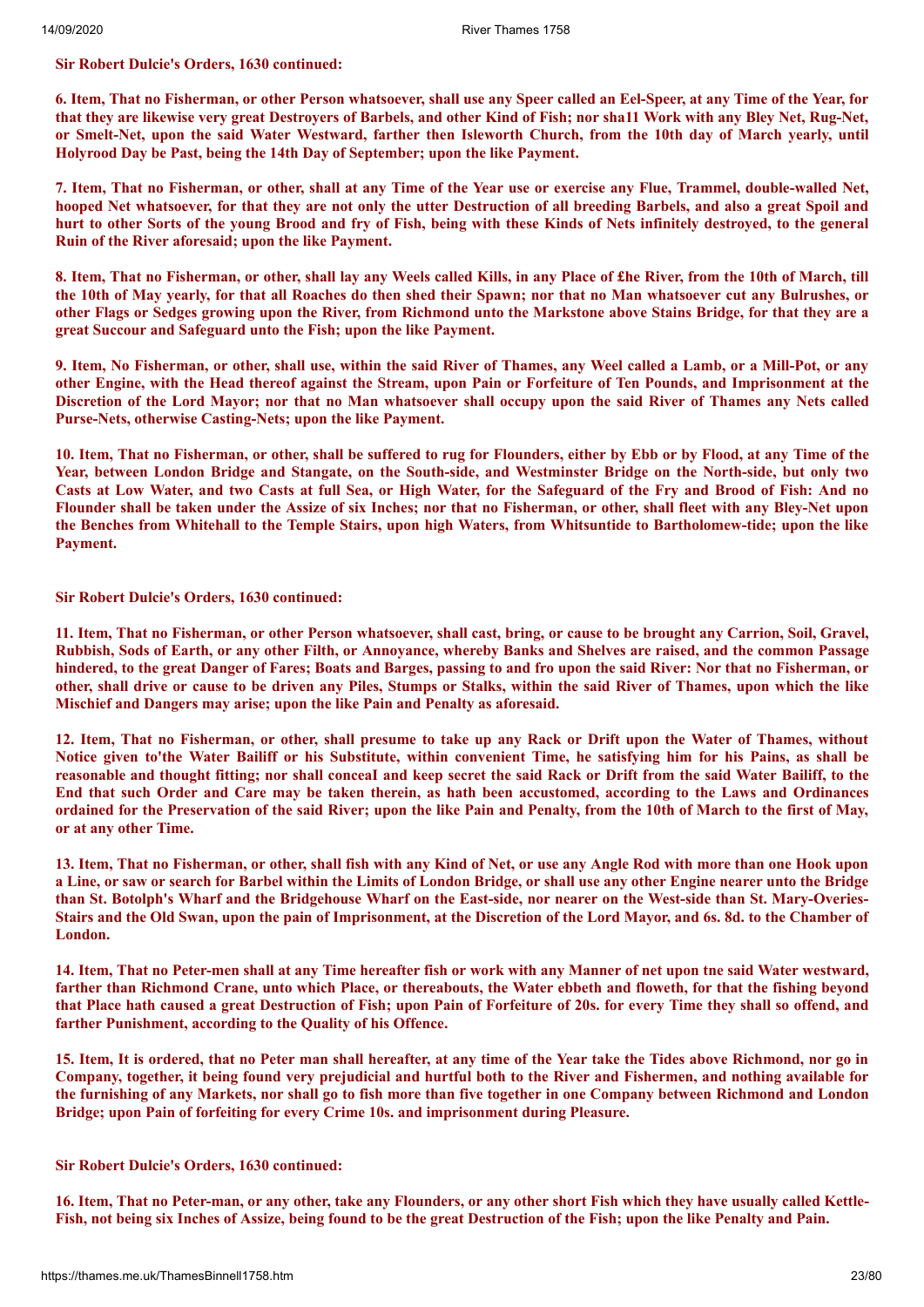17. Item, That whereas many Inconveniences have heretofore risen to the River of Thames, by divers Fishermens keeping of Boys, who had neither the Sufficiency to take the Charge of Fishing, nor bound Apprentice to the same: Therefore from henceforth it shall not be lawful for any Fisherman to keep two Boys in one Boat, unless the one of them be at Man's Estate, or thought sufficient by the Water Bailiff to take the Charge, or else that one of them be an Owner: Nor that no Fisherman from henceforth do take any Apprentice to the said Trade of Fishing, unless he first enters his Name in the Register Book of the Water Bailiff of this City kept for that Purpose, nor under the Term of seven Years, and that after the Expiration of the said Term, he likewise come again before the said Water Bailiff, to be by him admitted a lawful Fisherman, (as of antient **Time hath been accustomed;) upon like Payment.**

18. Item, That no Person whatsoever, from Stains Bridge in the West, to Yendal alias Yenlet, in the East, do fasten, lay or cause to be laid in any part of the River of Thames, any more or greater Number than two Vessels, or two Barges, or two Lighters abreast, at any Yard, Wharf, Dock, Road or Chain, or in any other Place whatsoever, in or upon the River of Thames, nor pretend to fasten or stop a Tide, to make any more or greater Number in any Place whatsoever.

19. Item, Nor that no Person lay, or Person cause to be laid, or continue any Timber at any Road, wharf, or Yard, within the River of Thames, by reason whereof it is, and has often been very prejudicial and dangerous by Night and Day, to the Passage of the King's Subjects, and to the great hindrance of Boats and Barges passing and repassing upon the said River of **Thames.**

20. Item, That no Person do make or continue any Wharf, Building, Potgallery, or other Purpresture, or Incroachment into, upon, or over any Part of the Soil of the said River, whereby the said River may be in the least diminished, nor any Way **annoy or prejudice the said River, or the common Passage therein, or hurt the Banks thereof.**

Lastly, That every Fisherman upon the River of Thames, from London Bridge unto Stains Bridge, shall once every Year, (viz, upon St. Paul's, Day, being the 25th day of January) appear before the Water Bailiff of this City, at the Chapel of the Guildhall, by Ten of the Clock in the Forenoon of the same Day, there to enter their several Names into his Register Book kept that Purpose; and farther, to hear the Orders and Institutions ordained for the Preservation of the said River, to be openly and publickly read, to the Intent that they and every of them, may the better perform the same, upon Pain of 6s. 8d. for every Default so made. And if any Man whatsoever, Fisherman, or other, shall contemptuously or stubbornly resist the Water Bailiff, being Sub-Conservator under the Lord Mayor, in the due Performance and Execution of his said Office, he shall make such Fine, or be imprisoned at the Discretion of the Lord Mayor for the Time being, as unto his Lordship shall **seem most fitting.**

# Sir Robert Ducie's Articles, 1630

By the same Lord Mayor, the following Articles were ordained to be enquired upon by the Jury for the River of Thames Eastward. For the Conservation and Preservation of the River of Thames, and of the Brood and Fry of Fish within the same, **as followetb:**

IMPRIMIS, You shall faithfully and truly present (without any respect), all such Persons, Fishermen, and others, as do prophane the Lord's Sabbath in their unlawful Fishings, and going forth that Day to their Labour, being to the high Displeasure of Almighty God, and availeth not to the furnishing of any Market. And if any such Fisherman have gone forth to fish, having been at Home, before Sunday at Night, (Sun down) you shall faithfully and truly present them.

2. Item, That no Trincker shall stand for Smelts till the 21st Day of October yearly, and so to continue until Good Friday following. And to use no Manner of Net for Smelts than full two inches in the Fore-Part, Inch and half in the second Part, and in the third Part, which is the Hole or Cod. Inch and Ouarter wet and dry: And the Hose not to exceed eleven Feet in length, and in compass sixty Meshes, and not above: And five Hoops, placed a Foot and a half a sunder in the said Cod, the Hoop to be placed within two Feet of the End of the Cod, and each Hoop to be a Foot and a half over every Way, upright **within the Hoop, and not otherwise.**

3. Item, That no Trinck shall stand to fish above nine Tides in the Week, viz. three Tides against Wednesday, three Tides against Friday, and three Tides against Saturday Market, and so likewise three Tides against Saint's Eves, and other Fasting Days; and then to wash, hale up and go home with their said Nets and Boats, every Saturday Morning to their own Houses. **And in Lent Time, they may stand every Day, the Sabbath-day excepted.**

4. Item, That no Trinck shall stand in any birth more than is allowed him to stand, but shall stand in all such several Places, and in such Manner as hereafter followeth, and in no other Place, that is to say, he shall keep his Cooplement, **At Blackball Ferry, two, one Breast or Front, and no more.**

**At Ley Shelp two, and no more.**

- **At Woolwich Shelf two, and no more.**
- **At Woolwich Town five, and no more.**
- **At Gallions Nasse three, and no more.**
- **At Busard's Bush five, and no more.**
- **At the East and West End of Barking Shelf, two at each Place, and no more.**
- **At Dagnam Shelp six, and no more.**
- **At the Carrick four, and no more.**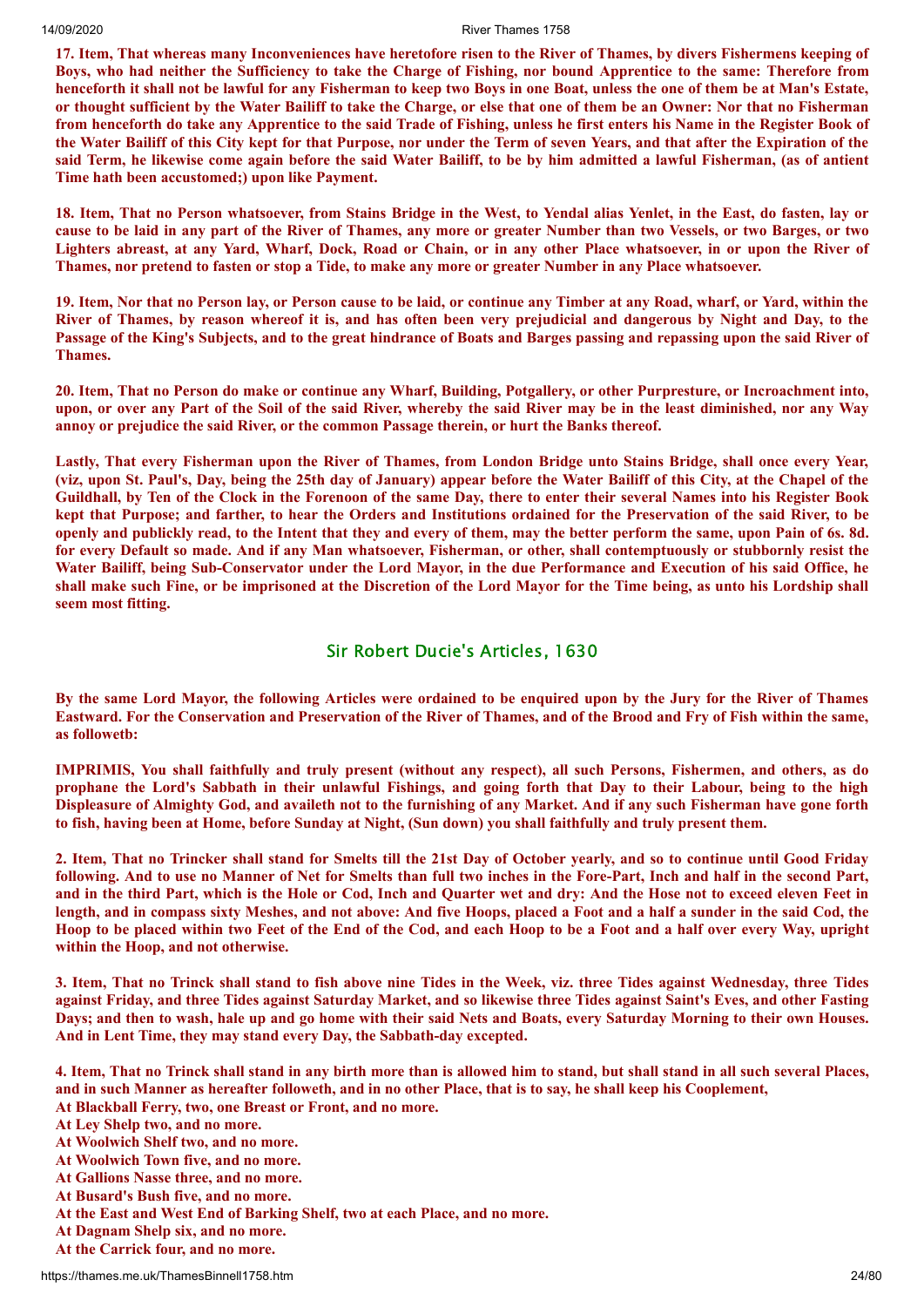**At Julian-tree Fob three, and no more. At Dartford Fob three, and no more. At the Bright at Erith Nasse, three and no more. At Stoke-fleet Nasse, alias Stakes-end, five, and no more. At Evely Hole, five, and no more. At Purfleet, five, and no more. At Gray's Thorock, six, and no more. At the Two Thoroughs, three, and no more. And every Trink to keep his true Cooplement, and to stand no more in a Birth.**

5. Item, That no Trink shall stand to fish for Whitings till the Ember Week before M1chaelmas vearly, and to come no higher than Purfleet, and to have the Hose or Cod of his Net full Inch and half. And upon Saturday Sun set, to wash off his Net, hale up and go home, and not to return to his Labour again till Monday Morning Day-light: And so likewise shall every **Fisherman do from London Bridge Westward, to Gravesend Bridge in the East, and not otherwise.**

**Sir Robert Ducie's Articles, 1630 continued:**

6. Item, That no Trinckerman, or other Fisherman, shall buy any Trinck, or take or receive any Copy, under the Seal of the Office of Mayoralty, until he be allowed and thought fit by the Lord Mayor of London, or by his Substitute the Water Bailiff for the Time being, with the general Liking and Consents of the said Company of Trinckermen, and seventeen Trincks **allowed, and no more.**

7. Item, That, no Trinck shall stand to fish before any Breach Mouth at the rising or sinking of any Mother-Fishes, or in the Time of Spawn or Brood of Fish; and that every Trinck shall, at all Times and Seasons, take up and carry away his Anchor at his Time of his leaving off from Fishing, and not to leave his said Anchor behind him to keep his Birth, contrary to antient **Order and Custom.**

8. Item, That each Trinck shall every dark and foggy Night, hang forth out of his said Trinck Boat one Lanthorn, with sufficient Candle-light, for the better and safer Passage of Ships, Boats, and Vessels passing to and fro upon the said River: And that every Trinck Cable be no more than twenty Fathom long at the most; or any Henbilt above twenty-two Fathom long. And likewise to have a Ward of forty Fathom to shere off and give way, if any Ship, Craver or other Vessel, shall **chance to drive upon them.**

9. Item, That every Trinckerman shall, one Week before his going to fish, come up to the Chapel of Guildhall, London, and there there appear before the Water Bailiff, as well to receive Leave and Licence for their going forth, as also to hear the Orders and Institutions ordained for the Preservation of the said River, to be there openly and publickly read, to the End **they may the better observe and keep the said Orders, and every Thing therein contained.**

10. Item, That no Hebberman shall fish for Smelts before the twenty-fourth Day of August yearly, and so to continue till Good-Friday; and that no Hebberman shall fish in Haven, Creek, Breach or Issue, with any Net of less Assize than three Inches for Flounders, from the Feast of Easter, until the said twenty-fourth Day of August, yearly; And shall likewise appear before the Water Bailiff of London, at the Chapel of Guildhall, there to receive Leave or Licence for their said going forth. **And that the Mesh of their said Smelt Nets be full Inch wet and dry, and not otherwise.**

**Sir Robert Ducie's Articles, 1630 continued:**

11. Item, That every Hebberman shall fish by the Shore, and pitch their Pole at half Ebb, and shall have but forty Fathom Rope allowed from the Pitch of their Pole into the River, and not to lie a Floating or Flatting for Smelts, for Smelts between two Anchors in the Midst of the Stream; nor shall have any Kind of Weight of Lead, Iron, Stone, Barrel, Firkin, Kilderkin, Cask, or with any Wherry or other Device. Nor shall fish from Good Friday till Bartholomew-Tide yearly, betwixt London **Bridge and Gravesend, with any Net under two Inches, except with a Wade Net for Bait only.**

12. Item, That no Hebberman shall work any higher for Whitings than Dartford Creek, and to work with no Manner of Net for Whitings of less Assize than full Inch and half wet and dry: Nor shall go forth to take any of the said whitings yearly, until they be lawfully licensed by the Water Bailiff of London, before whom they are severally to appear at the said Chapel **of Guildhall, London, one Week before Gang-tide yearly.**

13. Item, You shall present the Names and Surnames of every Trawler, unto the Lord Mayor of London, or his Substitute the Water Bailiff, for the Time being. And that no Trawler shall fish above Hole Haven on the North-side, and Porsing on the South side, till a Fortnight after Michaelmas yearly, and all the Summer to use no Net for Soals under two Inches and a half in the Cod, being two Yards long, and the rest of the Net to be three Inches. And no Trawler to work in Tilbury Hope after Michaelmas, with any Manner of Net under four Inches for Plaice all the Net over. And no Trawler to come upon any Trawl **with any other Net at any Time of the Year.**

14. Item. To present all such as have often pitched, set or erected any Riss-Hedge, or Half-Nets, upon Stakes or otherwise, within the full Sea, and Low Water, being an Engine utterly to kill small Fish; and what Landmen they be upon Kentish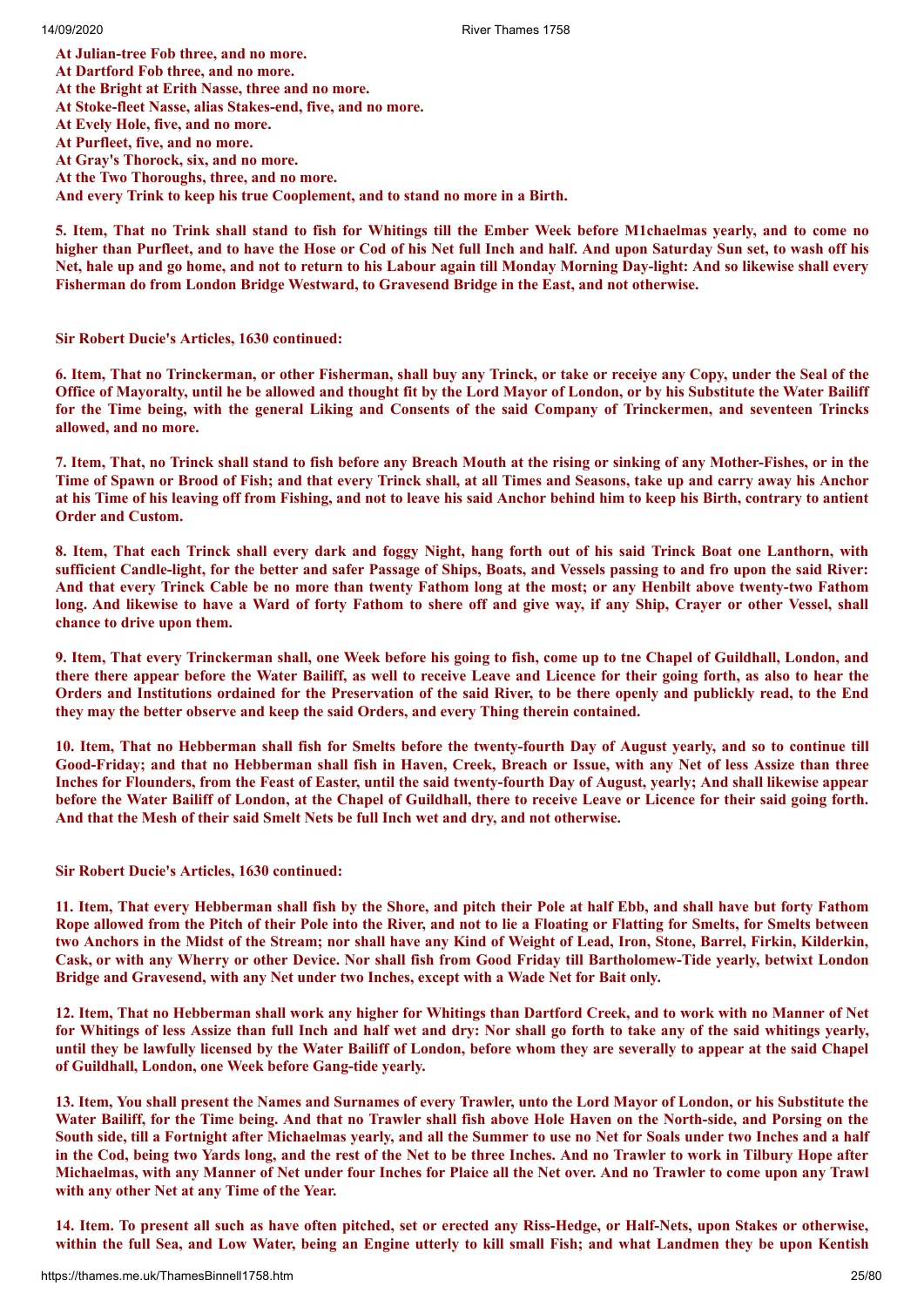Shore, or in any other Place within the Waters of Thames and Medway, that do or have used the same.

15. Item, That no Trawler do stay Abroad to fish after Whitsuntide against Wednesday Market till Bartholomew-tide yearly, nor that no Trawler do fish in Tilbury Hope upon the Saturday after Sun-rising, but to wash off, hale up, and go home, as all other Fishermen ought to do, and according to the old and antient Customs of the River of Thames and Waters of Medway.

**Sir Robert Ducie's Articles, 1630 continued:**

16. Item, That every Trawler upon the Time for River Eastwards, do vearly appear before the Water Bailiff of London, at the Chapel of Guildhall, one Week before the true Times and Seasons of going forth to fish, then and there to receive Leave and Licence for their said goings forth, and to hear the Orders and Institutions ordained for the Preservation and Government of the River of Thames, to be there openly and publickly Read, to the End that they may the better observe and **perform the same.**

17. Item, That no Trawler that hath or doth use to Trawl to take Soal, Chates, Plaice or Thorn-back, shall take or bring any such Fish to any Market, or to any Country-Town to sell, except they contain the Assize as followeth, that is to say, every such Soal, Chate, Plaice, and Thorn-back, to contain in length seven Inches with the Head and Tail, and not under.

18. Item, That no Draggerman that hath or doth use to drag for Shrimps, shall go forth to fish till the first Day of November vearly, and to continue till Good Friday: Nor shall use any such Drag at any Time of the Year above Maggot Masse on the South-side, and Staky-Brake Creek on the North-side, and not otherwise. And that every Dragger-man shall, upon the first Day of November yearly, appear before the Water Bailiff of London, to receive Leave and Licence for going forth.

19. Item, That all Manner of Fishermen whatsoever, that use to take Shads in Shadding Time, shall observe and keep their true Order of shooting a Droves length off from one another, and to present what Disorders are kept among them, both in going forth upon Sundays, or otherwise. And that none of the said Shadders shall go forth to fish until they have received Leave and Licence of the Lord Mayor of London, or his Substitute the Water Bailiff for the Time being, their true Time of **going forth to be the Week before Easter yearly, and not before.**

20. Item, That no Peter-man whatsoever, from London Bridge in the West, as far as the River Medway in the East, shall fleet for Flounders with any Rug-Net in the Night-time, from Sun going down until Day-light the next Morning, betwixt Michaelmas and Christmas, because in the Night-time they make great Destruction of small Flounders, and carry them away both unseen and unknown. Nor that no Peter-man do fish with any Hagan or Smelt Net below London Bridge, at any **Time of the Year.**

**Sir Robert Ducie's Articles, 1630 continued:**

21. Item, That no Peterman, or other Person whatsoever, shall fish betwixt London Bridge and Limehouse Nasse, with any Manner of Net to fleet, beat or rug at any Time of the Year, except for Shads only: Nor that no Peter-man do rug from London Bridge to Blackwall, and so eastward, from Michaelmas yearly, until Whitsuntide, but only three Casts at high Water, and three Casts at low Water in and out, and every Rug-Net is to contain two Inches three Quarters in the Meish wet **and dry, and every Bley-Net two Inches and half throughout, wet and dry.**

22. Item, That no Fisherman, or other Perfon whatsoever, shall lay down in the River of Thames Eastwards, any Smelt-Leaps before St. Paul's Day yearly, and so to continue till Good Friday next following, and no longer. Nor that no Fisherman, or other Person, shall lay in the said River any more than only one Wand of eighteen and no more, and not to lay them down until they be lawfully licensed thereunto by the Lord Mayor or Water Bailiff, and none to use them but Fishermen and **Housholders.**

23. Item, That no Fisherman, or other Person shall lay in the said River of Thames any Eel-Leaps till fourteen Days after Easter yearly, and so to continue until Michaelmas next following: Nor shall lay any more, or greater Quantity than only two Dozen, and no more: Nor shall lay of the said Eel-Leaps until they be lawfully Licensed thereunto, as aforesaid, and not **otherwise.**

24. Item, That no Fisherman, or other Person whatsoever, shall use upon the River of Thames, at any Time of the Year, any spear, called an Eel-Spear, or any other Kind of Spear whatsoever, for that they are great Destroyers of young Brood, and other Kind of Fish in great Abundance, and therefore altogether unlawful; no Man to use them upon Pain of Imprisonment, **and further Fine, at the Discretion of the Lord Mayor.**

25. Item. You shall further enquire, and true Presentment make, of all such Persons as do use to go down the River to buy up either Fish, Victuals, or other Commodities, before the same cometh to Billingsgate, and other Keys, being known and appointed Places of Sale, Vent, and Discharge thereof: If you know any such, you shall present who they be, and how often **they have so done.**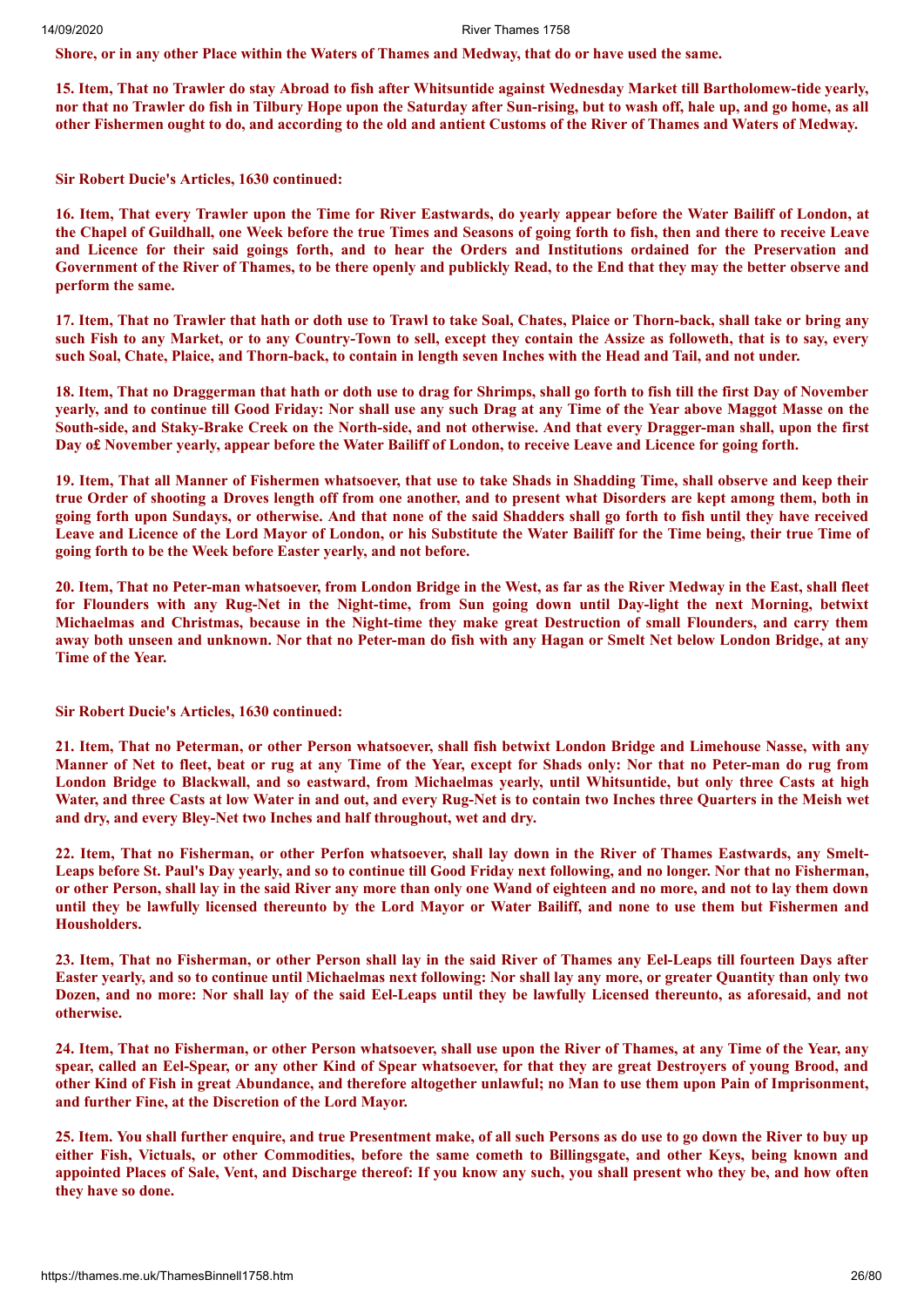#### **Sir Robert Ducie's Articles, 1630 continued:**

26. Item, That no Fisherman, or other Person whatsoever, shall work with any Manner of Net or Engine whatsoever, to take or kill any Dace or Roch from the Tenth of March, till the Tenth of May yearly, for that they do then shed their Spawn: Nor that they take or kill any of the said Dace. Roch, or other Kind of Fish, out of their due Kind or Season, nor except they **contain in Length according to the true Scantling and Assize, and not otherwise.**

27. Item, You shall further enquire, and true Presentment make, whether any Butcher, Brewer, Inn-keeper, or any other Person or Persons, as well within the City of London, as in any other Country Town or Village (as far as the Liberty of the Lord Mayor extendeth) have cast or put into the said River, any Paunches, Grains, Horse-dung, or other Rubbish, Soil or Filth whatsoever, to the very great Annoyance and Hurt of the said River, on Pain of Imprisonment, and further Fine, at the **Discretion of the Lord Mayor of London: If you know any such, you shall present them.**

28. Item, You shall further enquire what Royal Fishes have been taken within the Jurisdiction and Royalty of the Lord Mayor of London, as namely, Whales, Sturgeons, Porpusses, and such like, and to present the Name and Names of all such **Persons as shall take them, to the Lord Mayor of London for the Time being.**

29. Item, That no Fisherman, or other Person whatsoever, shall lay in the said River of Thames any Lampern-Leaps to take Lamperns before Bartholomew-Tide yearly, and so to continue till Good Friday, nor shall lay any more or greater Quantity than only one Rod of forty Fathom, containing seven Dozen of Leaps, and not above: Nor shall lay any of the said Rods until they shall be lawfully Licensed by the Lord Mayor of London, or by his Substitute the Water Bailiff for the Time being.

30. Item, That no Person do make or continue any Wharf, Building, or Potgallery, or other Purpresture, or Incroachment into, or over any other Part of the Soil of the said River, whereby the said River may be in the least diminished, nor any Way **annoy or prejudice the said River, or the common Passage therein, or hurt the Banks thereof.**

31. Lastly, Because the Number of Fishermen do daily increase, and not only Fishermen, but also a great Number of Cable-Hangers and Tradesmen, such as were never bound Apprentice to the Craft and Science of Fishing, to the great Hurt of the River, and hindrance of Fishermen, the said River being not able to relieve and succour, the multiplicity of them being so great: It is now ordained, That every Fisherman, dwelling near unto the said River, that doth take and receive into his or their Custody, any Apprentice to the said Trade of Fishing, shall, within one Month next after, repair unto the Water Bailiff of London, to have his Indenture written and engrossed, to the End that after he may present him to the Chamberlain of London to be enrolled, according to the antient Custom: And not to receive any Apprentice under the Term of Seven Years, and at the End and Expiration of the said Term, the Master of the said Apprentice do again present him to the said Water Bailiff to be by him admitted and allowed a Fisherman. And finally, You shall enquire and true Presentment make, by the Oaths that you and every of you have taken, whether any Fisherman, or other Person whatsoever they be, have with any Manner of Net or Engine offended or misused himself in Fishing within the said River, or whether they have any Manner of Ways made Destruction of the Brood and Fry of any Kind of Fish therein contained, contrary to the good and antient Laws, Ordinances and Constitutions of the said River of Thames. And to make a true, perfect, and faithful Presentment of all other Kind of Enormities, Hurts, Offences, and Annoyances, touching as well Fishermen as any other Person or Persons within the **said Jurisdiction, being any manner of Ways hurtful or offensive to the same.**

# Order, 1673

**At a Court of Aldermen, the Tenth of July, 1673, an Order was made as followeth; viz.**

THIS Court considering the great Decay of the Fishing-Trade in the River of Thames, and conceiving the Drawing the Shores (of late so frequently practiced) is the chief Ground thereof, as tending to the great Prejudice and utter Destruction of the Brood and Fry of all Sorts of Fish, did thereupon this Day strictly order and enjoin; That no Person do hereafter presume to draw the Shores in the River of 'Thames, upon any Pretence whatsoever, at any Time or Season of the Year, either with lawful or unlawful Nets, save only for Salmons, in Rooms appointed and set out for that Purpose by this Court: And that none do fish for Salmons in such Rooms, but only such as shall be impowered there unto under the Seal of the Mayoralty of this City: And also that none fish with a Net under six Inches in the Meish, upon Pain that every Offender shall forfeit for every such Offence his Nets, and pay as a Fine the Sum of Twenty Pounds, and suffer Imprisonment, during the **Pleasure of the Court.**

And to the End more diligent and strict Search may for the future be made upon the said River than heretofore hath been, or possibly can be, by one single Person, for such as fish with unlawful Nets, at unlawful Times, and in unlawful Manner; the Water Bailiff for the Time being, is by this Court ordered and impowered, from Time to Time, to authorize two or more honest Fishermen, in such Town and Places as he shall think convenient, as well below as above the Bridge, to be Assistant to him in the Execution of his Duty; and when they shall think fit, to go out and search for any such Offenders, and to take away their Nets, and give their Names to Mr. Water Bailiff, that he may take effectual Care, that they be severely proceeded **against according to Law.**

**Wagstaffe.**

# Charge of the Wardmote's Inquest, 1698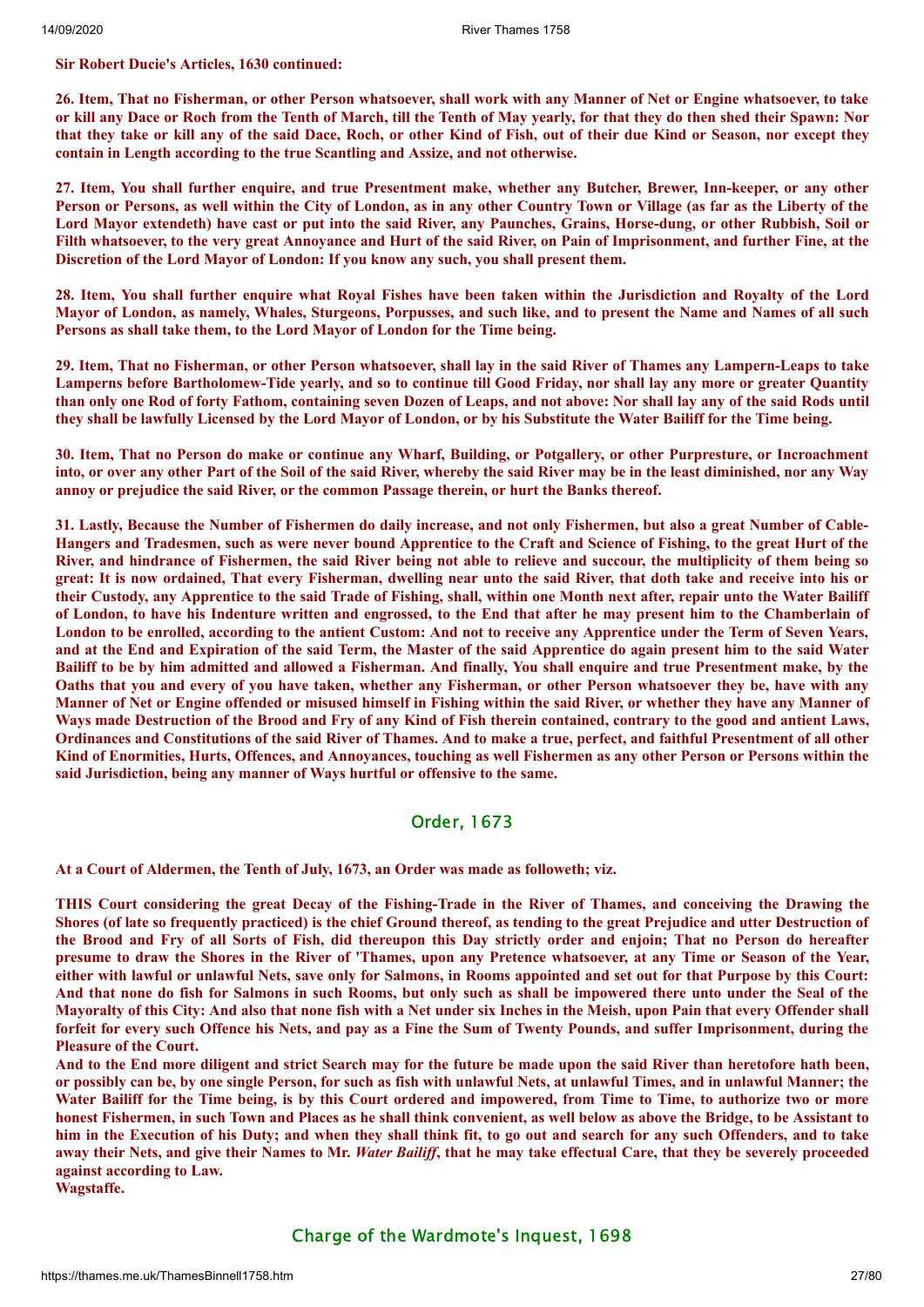To which it cannot be improper to add one of the Articles of the Charge of the Wardmote's Inquest {At a general Quarter **Sessions of the Peace, held at Guildhall on 13 May, 1698, Humphry Edwin, Lord Mayor},viz.**

and also of divers other Things ordained by Act of Common Council of this City for the Redress and Amendment of the said River, which as now is in great Decay and Ruin, and will be in a short Time past all Remedy, if high and substantial Provisions, and great Help, be not had with all Speed and Diligence possible, as more plainly appeareth in the said Act of **Common Council of this City.**

Also, if any Manner of Person or Persons, cast or lay any Dung, Ordure, Rubbish, Sea-coal, Dust, Rushes, or any other Thing noyant in the River Thames, Walbrook, Fleet, or other Ditches of this City, or in the open Streets, Ways, or Lanes **within the City.**

From hence it is easy to collect, the Reason why, upon Revival of the Fisherman's Company, the Parliament {9 Anna, Cap. xxvi.} restrained all the By-Laws to be made by them to the Approbation of, and submitted them to be altered or amended by the Court of Lord Mayor and Aldermen of the City of London, and withal reserving to their Officer, the Water Bailiff, his antient Fees, or £30 per Annum, in lieu thereof, over and above the Benefit of granting of Licences for Fishing in the several Seasons, to be still continued to him, and a Right of being one of the Wardens of the Company.

This Regulation produced a new Set of By-Laws, which by the Dissolution of the Company, are now of no Force, and pity it is that they are so, as they would undoubtedly be of very great Use (I mean those which relate to the Fishery) in preserving **the same.**

But this Act no where restrained the Conservator of the Thames, from making such Orders, as should be thought necessary for the Preservation of the Fry, and the Navigation of the River of Thames, wherefore in the Year 1741, Sir Daniel Lambert, Knt. being then Lord Mayor, and Conservator of the River of Thames, and Waters of Medway, at the Request of the Court of Aldermen, added several good and wholesome Orders to those of Sir Robert Ducy, aforesaid; as followeth, viz.

ORDERS devised and agreed upon {Anno 1741} by the Right Honourable Daniel Lambert, Esq, Lord Mayor of the City of London, Conservator of the River of Thames, Waters of Medway, and River Lee, for the Conservation and Preservation of **the Spawn, Brood, and Fry of Fish therein, as followeth.**

**IMPRIMIS, To the End, all unlawful Nets, and Engines, and other Abuses, offered to the Prejudice, and Destruction of the** Fishery, within the Jurisdiction of the Lord Mayor of London, may be discovered, and the Offenders punished.

It Is ordained, That no Net under the Assize of two Inches and half in the Meish, shall be worked, or wrought, by any Person using the Art, Mystery, or Craft of a Fisherman, at any Time of the Year, above Richmond Crane, upon the River of Thames, by reason it is very prejudicial and destructive to tne Fry, and Spawn of Fish, there being no Season of Smelts above **that Place;**

Nor shall use any Net in that Work, called Beating of the Bush, Flag, or Reed, which shall be of less Assize than three Inches **in the Meish:**

Nor shall use any Weights or Stones to their Nets, upon forfeiture of Forty Shillings for each Offence.

Item, That no Pike-Net, or other Net or Engine, shall be wrought or drawn over the Weeds, for catching of Pikes, by any Person using the Art, Mystery, or Craft of a Fisherman, within the Jurisdiction aforesaid; by Reason it is destructive to, and occasioneth the driving off all other Fish out of the Western Rivers, which otherwise would lie, and Breed and Spawn, in the **said Weeds, upon the like Penalty and Forfeiture of Forty Shillings for every such Offence.**

Item, That no Person using the Art, Mystery, or Craft of a Fisherman, shall at any Time, within the said Jurisdiction, bend any Net by Anchors, or otherwise thwart the Channel, and so as to draw another Net into it, whereby the Spawn of Barbel, **and other Fish may be destroyed, upon the Forfeiture of Forty Shillings for every such Offence.**

Item, That no such Person shall Draw, Work, or Land, any Net for Salmon, of a lesser Assize than three Inches in the Meish, from the Tenth of March, until the Fourteenth of September, in any Part of the River of Thames, from Kewpile Westward, to the City of London Mark-Stone above Stain's Bridge, upon Forfeiture of Forty Shillings for every such, Offence.

Item, That no such Person shall Band, or use the Trade of Banding, within the Jurisdiction aforesaid, at any Time of the Year, except between the first Day of November, and the first Day of March yearly: Nor shall use any more than twelve Bands at a Time, nor above one hundred Hooks upon each Band; nor shall lay down within the Jurisdiction aforesaid, any more, or other Bands in the mean Time, whilst those twelve Bands are baited afresh, upon Forfeiture of Forty Shillings for **every such Offence.**

**Item, For the more easy finding out of Offenders, their Names and Places of Abode;**

It is further ordered, That every Person who shall fish with a Boat, within the Jurisdiction aforesaid, after the twenty-fifth Day of December 1741 shall have on his Boat both his Christian and Sirname, and also the Name of the Parish in which he dwelleth, legibly painted in some convenient Place, where any one may see and read the same; on Forfeiture of Twenty **Shillings for every Time he shall act contrary hereunto.**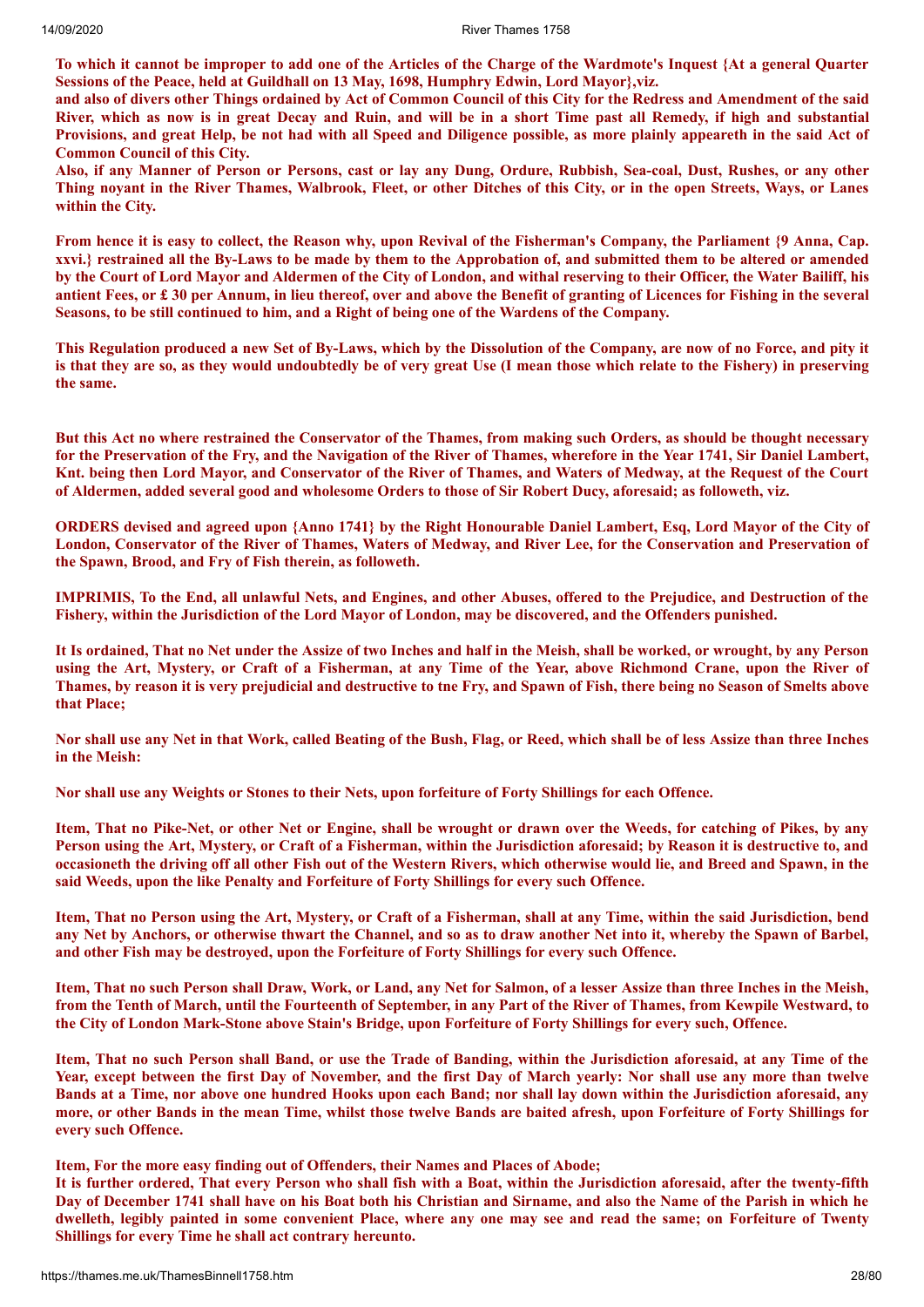#### **Orders 1741, continued**

Item. That no Person or Persons whatsoever shall at any Time or Times hereafter, upon any Season or Seasons whatsoever, go out to fish for Smelts, Shads, or any other Fish whatsoever; or lay Leaps, or Rods for Eels, in any Place within the Jurisdiction aforesaid, without Leave, and a Licence first had and obtained, under the Hand and Seal of the Water Bailiff, for the Time being, who shall have and receive, for every such Licence, the same Fees and Duties, as have been immemorially paid, and allowed to the Water Bailiff for every Licence: And that the said Water Bailiff, for the Time being, shall from Time to Time, limit and appoint proper the proper and respective Times and Seasons for the said Fishermens going forth to fish: And that upon every such Occasion, all, and every of the said Fishermen, shall, upon due Summons or Notice given, repair to the said Water Bailiff, at the Chapel, at the Guildhall, London, there to receive and take out their several and respective Licences for such their going forth to Fish; and to hear the Ordinances for the Preservation of the Fishery, publickly and openly read, to the End that they may the better observe and keep the said Ordinances; and that none go out to fish, without such a Grant or Licence; and that every Fisherman offending herein, shall forfeit and pay Five Pounds for every such **Offence.**

#### **Item, For the better Prevention of using unlawful Craft, by fishing with unlawful Nets or Engines:**

It is further ordained, That any Person or Persons, Fishermen, or Others, who shall be authorized thereunto by the Water Bailiff, for the Time being, shall, and may, from Time to Time, and at all Times, quietly and peaceably, enter into any Boat or Boats, Vessel or Vessels, belonging to any Person or Persons, using the Art or Craft of fishing in any Water or Waters within the Jurisdiction aforesaid, to view and search for all unsizeable and unlawful Nets and Engines, and for any Fish which they shall suspect to be taken, killed, or destroved, contrary to the Laws and Statutes of this Kingdom; and the same unlawful Nets and Engines to seize and take away, and bring to the Water Bailiff (with the Names of every such Offender, that they may be proceeded against according to Law) and to seize and take away the Fish so taken and destroyed, contrary to the said Laws, and to distribute the same among the Poor: And whosoever shall resist or disturb the said Water Bailiff, and his Deputies, or any of them in the Execution of their lawful Office or Employment, of searching for and seizing unlawful Nets, Engines or Fish, as aforesaid sha11 forfeit and pay Twenty Marks of lawful Money of England for every such **Offence.**

# Conclusion

In fine, That the Lord Mayor of London has Power of making such Orders and Regulations, as may be conducive for the better Preservation of the Navigation and Fishery of this River, it may more fully appear from these few general **Observations; viz.**

First, By Virtue of his peculiar Conservatorship herein, he, more than any other Conservator; has the Power of solely **punishing, and even imprisoning Offences committed therein.**

Secondly, By the antient Custom of the City, who hath made such Orders, Time out of Mind, as may appear in some **Measure from the Antiquity of the above recited Orders.**

Thirdly, It may be also observable, that a peculiar Reservation is made of the City's Power in making such Orders, not only in the two Charters granted to the Fishermen's Company, the one by King Charles the First, and the other by King James the Second; as likewise by Statute 9 Anna, Cap. xxvi. wherein the said Company are empowered to make By-Laws for their Rule and Government in Fishing, &c. but not without their being first offered to the Lord Mayor and Court of Aldermen, for their Approbation, Addition or Amendment; and which likewise seems as if even herein, the City had so far, for the Good of the Fishery, made such a Delegation or Concession of their Right in so doing, as Fishermen are naturally more capable of **forming good and proper Laws, for the Preservation thereof.**

# Of drift wood and obstructions

I Cannot conclude this historical Account of the Power of the Conservator of the River of Thames, without adding two **necessary Observations:**

The one is, concerning Timbers that lie floating and a-drift on the River, to the Prejudice either of the Navigation or Fishery, and as such are seizable by the Water Bailiff; the other is, in Regard to the Use of Stops and Hatches, or Stakes and Piles, **erected in the said River, for the Taking of Lamprons, and other Fish.**

In Regard to the first Observation, it appears, that upon Complaint made to the Lord Mayor, concerning some annoving Timbers in Tilbury-Hope, below Gravesend, dangerous to Passengers, and destructive to the young Brood of Fish, and to Fishermens Nets; they were, by his honourable Care, and the Pains, and Diligence of his Deputy, the Water-Bailiff (being thereto, by his Office and Place warrantably directed) all taken up, and conveyed to Guildhall in London, as an Example to all that should dare to offend in the like Nature, or presume to prejudice such an honourable Course of Fishing; and were it not that the Water Bailiff, in Vertue of his Office, has such a Right of seizing, or causing to be seized, all Drifts, or Waifs, as Boats, Timbers, Anchors, Cables, floating, or found as a-drift, and putting them in several proper appointed, publick Places, where any one might at all Times, examine into the same: What great Losses would the Government, and especially the Timber Merchants, otherwise sustain, who so frequently have such considerable Quantities of Timbers driven away on the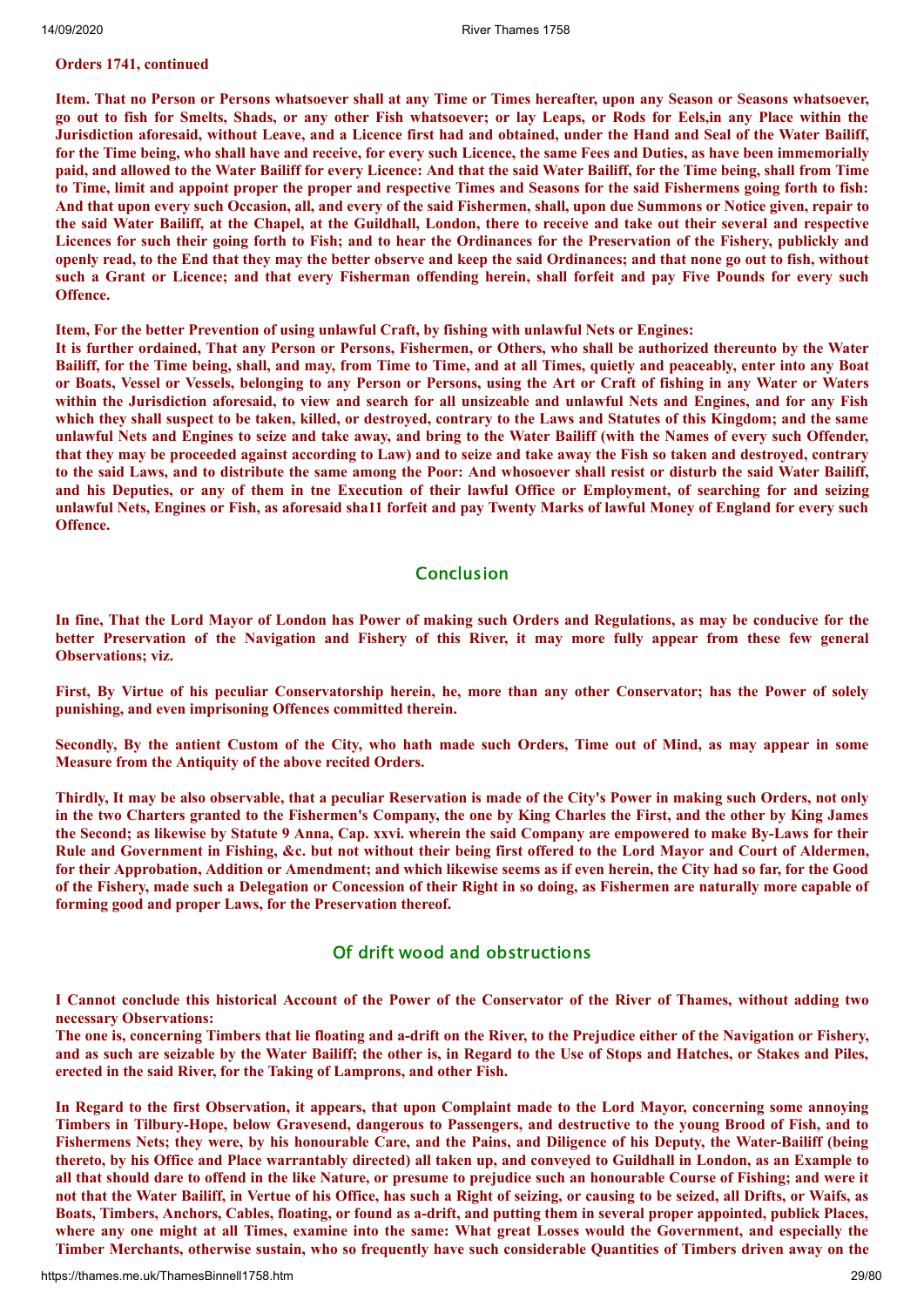breaking of a hard Frost, extraordinary high Tides, or by tempestuous and windy Weather, and which would either float away out to Sea, be taken up by Ships outward bound, or secreted, and cut up by some of the Inhabitants adjoining to the Thames, which two last Actions are but too frequently practised, to the very great Loss of the proper Owners, and who justly claim, and cry out for Relief and Remedy herein; and which was so apparent in King Charles I. and King James's Time, that in their Charter, granted to the Fishermen, there is a particular Injunction on the Company, to inform the Lord Mayor, or **the Water Bailiff, of all Drifts, or Concealments of such.**

In Regard to the second Observation. It is highly necessary for the Conservator of this great, and navigable River, to have Power to clear the said River of Stops and Hatches, as has been shewn; and in Consequence of the said Power, he, between the Years, 1515, and 1518, caused the River of Thames Westward, to be cleared of about Seventy-nine Stops, or Hatches, consisting of several great Stakes, and Piles, erected by Fishermen, for their private Lucre, and standing dangerously for Passengers; but none of these are now left, except such as stand out of the passable high Stream, that can prejudice none. "For otherwise", says Mr. Stow, {vol 1, p.45} "they serve as a great Succour, to the young Brood and Fry, being planted at the Waters Bottom, and placed so remotely on the River, that they relieve and comfort many poor Fishermen, thereon dwelling. Besides, in the great Heat and Draught of Summer, when Water is usually most scanty, these Stops are the Cause of raising the Waters so high, that Barges may well and safely pass with all Kinds of Goods, to our antient Mother City; whereas else they would be grounded, how many soever, and be void of Passage, by lowness of the Water."

Another beneficial Matter in these Stops, is; that as they necessarily must be drove in such shallow Places of the River, as where, in Scarcity of Water, no Barge can pass, so they must consequently be serviceable to the Bargemen, not only in shewing them where to avoid, in the Day Time, running a-ground, but are likewise a good Signal for the preventing their so **doing in the Night Time.**

Thus I have proved the City of London's Jurisdiction over the River Thames; as also I have produced those Laws now **Extant, which from Time to Time have been enacted, in Pursuance to the said Authority, and Jurisdiction.**

Therefore, the next Thing is to shew in what Manner, and by what Officers the City executes the said Power.

In Right of this Power, the Lord Mayor of London holds a Court at such Times and places as he shall appoint, and direct, within Middlesex and Essex on the North Shore down in Kent and Surry, on the South-Side the said River.

In this Court he usually sits judicially, eight Times Yearly, for the better maintaining of the Cities Rights and Privileges, on the said River, and hath a Power of summoning four Juries out of the Inhabitants of these said Counties, to whom an Oath is administred, to make Inquisition after all Offences committed on the said River, and Medway, and these go up the River, as far as Stain's Bridge; and down the River, as far as the Points of it, next the Sea, to examine and enquire, according to the abovesaid Rules and Orders; and according to the Verdict of these Juries, the Court proceeds to the Punimment of all **Transgressions of Fishermen, or others, that create any Hurt or Damage to the Thames, or Fry, &c.**

#### The common Serjeant's Speach concerning the Cities Right to the Conservacy of the Thames.

**But sometimes, these Sessions of the Conservacy, have been omitted for a long Time. The Lord Mayors, in the Reign of King James the First, had not held this Court divers Years, till the Year 1616, when Sir John Jolles, Knt. Lord Mayor, and divers Aldermen, and the other Officers, and Gentlemen, went in their Barges in great Stat taking Water at Billingsgate, and so to Gravesend, where they sat upon the Conservacy; at which Time and Place, a Jury of Freeholders of the said County, being sworn enquire of all Offences committed in any Part of that River, within the said County, Master-Common Serjeant delivered them a Charge to this Effect, viz.**

**"That, forasmuch, as there had not been any Sessions of Conservacy in many Years past, kept by any Lord Mayor of London, in that Place, it was probable they could n be well informed, neither of the Lord Mayor's Jurisdiction, and Power to reform Annoyances and Offences there, nor of the Nature of the Service, by them to b performed, in the Course of their Enquiry; and therefore he thought fit to make known unto them, both the one and the other."**

**And hereupon he shewed them, that the Jurisdiction of the City of London, in the River of Thames, from Stain's Bridge, westward, unto the Points of the River, next to th Sea, eastward, appeareth to belong to the City in Manner and Form as followeth; both in Point of Right, and Point of Usage.**

- **In point of right: 1. By Prescription.**
- **2. By Allowance in Eyre.**
- **3. By antient Charters.**
- **4. By Acts of Parliament.**
- **5. By Inquisitions.**
- **6. By Decrees upon hearing,** *Coram Rege ipso, & in Camera Stellata.*
- **7. By Letters Patents.**
- **8. By Proclamations.**
- **9. By Reports of King's Council.**
- **10. By a** *Quo Warranto***. 11. By Records in the Tower.**
- **In point of usage:**
- **1. By antient Ordinances. 2. By Punishment of Offenders.**
- **3. By Writs of Precepts.**
- **4. By Accounts of Charges of Searches, from 17 Richard II, to Queen Elisabeth.**
- **5. By Commission.**
- **6. By continual Claim, ever since the 37 Hen. VIII.**

# First in Point of Right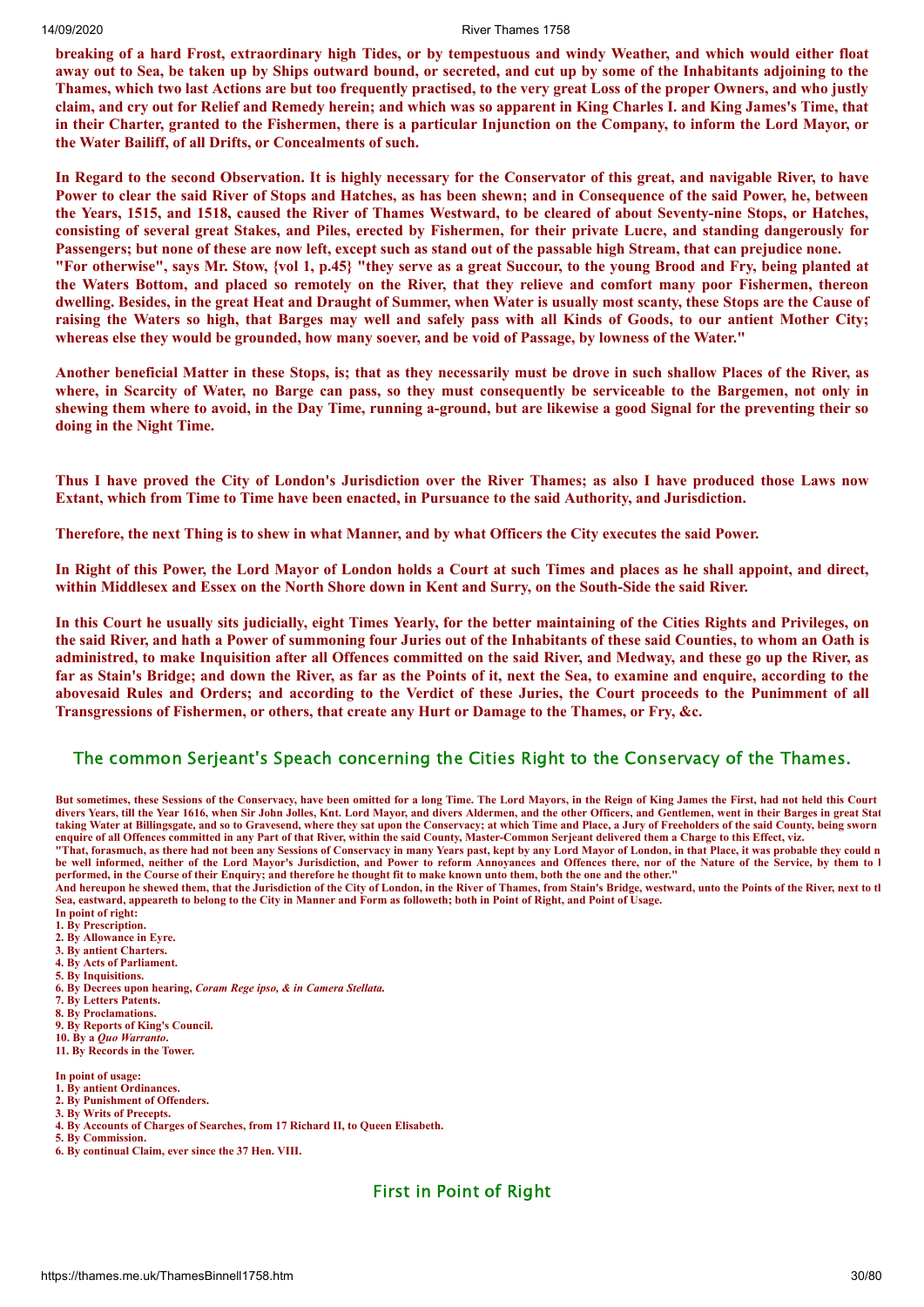**By Prescription, as appeareth by an antient Book, called, Dunthorne.**

That, Civitatis Fundationis, aedificationis, et Constructionis, Causa erat Thamesis Fluvius, &c. i.e. The River Thames, was the Cause of the first Founding, Erecting, and Building of the City: The Government of which, both City and River, as well the Chiefs, the Mayors, the Keepers, the Sheriffs, the Aldermen, and eminent Men of the said City, hitherto have obtained and hold. Whence he inferred, that the Government of the River hath belonged to the City. Time out of Mind.

A.D. 1347. {An. 21. Hen. III.} Jorden Coventry, one of the Sheriffs of London, was by the Mayor and Aldermen, sent to remove certain Kiddells, that annoved the River of Thames and Medway; who *ultra Genland versus Mare*, did take divers Persons that were Offenders, and did Imprison them: Whereupon Complaint being made to King Henry III, who upon hearing of the said Matter, before the said King Henry; the Cities Jurisdiction was set forth, and allowed, and the Complainants convicted, and every of them at  $\pounds$  10. and the Amercements adjudged to the City; and their Nets, were **afterwards burned by Judgment given by the Lord Mayor and Aldermen in the Hustings.**

**{ Thomas Legge, Mayor. And it is further recorded in the 37 Hen. III. 1252. That**

eodem Anno ante Pentecoftem Vicicomites London, quia Aquae Tamesie pertinent ad Lond. per Preceptum dict[?]. Dom. Regis *deriverunt omnes alios Gurgites a Lond. usque mare. Joan. Holozane, Mayor. }*

A. D. 1377 {1 Rich, II. Nicholas Brembyr, Mayor.} Writs were directed to the Sheriffs of Kent and Essex, reciting the Cities Title, with Command not to suffer the Citizens of London, to be molested, Contrary to the Liberties formerly granted and **allowed unto them.**

By Allowance in Eyre. A. D. 1367 { 41 Hen. II. James Andrew, Mayor.} Before Hugh Bigot, being Justice itenerant, the Sheriffs and Citizens of London, were called in Question, for their Jurisdiction exercised on the River of Thames. Before whom it was found, by a Jury in Southwark, that none had any Right and Title in the Thames, as far as the new Whirl Pool, **but the Citizens of London only.**

A.D. 1320 { 14 Edw II } the Constable of the Tower was indicted by divers Wards of London, before the Justice in Eyre, at the Tower, concerning Kiddals set in the Thames, which, it seems, the said Constable had received Consideration for. **{ See Lib. Antiq, Reg. p.156 }**

The Constable answered, as to the Kiddals, that the Justices had not Jurisdiction out of London and that the aforesaid Kiddals were in other Counties: But the Justices said, that the Water of the Tbames, as far as the Sea, belonged to the City of London; and, if he pleased, he might bring in his Answer. Who then pleaded, not Guilty. { Nicholas Faryngdone, Mayor. }

By antient Charters, King Richard the First, the Son of Henry the Second, granted { An. 1196. Henry Fitz-Alwyn, Mayor. }, and firmly commanded, that all the Kiddals that are in the Thames be taken away, wheresoever they are in the Thames.

King John { In the first Year of his Reign, and A. D. 1199, Henry Fitz-Alwyn, Mayor. } granted, and firmly com manded, that all the Kiddals that are in the Thames, or the Medway, be taken away, and that no other Kiddals be placed in the **Thames, or in the Medway, upon Pain of forfeiture of £ 10 Sterling.**

**Likewise (in this same Charter) he says,**

"We have clearly auit-claimed all that, which the Keepers of the Tower of London were wont Yearly to receive of the said Wears: Wherefore we will, and stedfastly command, that no Keeper of the said Tower, at any Time hereafter, exact any Thing from any Body, nor trouble or molest any Person, by Reason of the said Wears; for it is sufficiently manifested, and by the right Reverend Hubert, Archbishop of Canterbury, and by other of our faithful Subjects, it is sufficiently given us to understand, that very great Detriment and Discommodity hath grown to our said City of London, and also to our Realm, by Occasion of these Wears, &c. *&c."*

He then urged the famous Charter { See the antient Book, called the Customs as London, Richard Renger, Mayor.} of the **11th of King Henry the Third A.D. 1226, were it is said:**

"We have graunted, and stedfastly commaunded, that al the Wears that ben in Thamys, or in Medwey, by Medwey, where that ever they be in Thamys, or in Medwey, be done away. And that from hens forwarde no Weris be sett in Thamys, nor in Medwey, *upon forfeiture of £ 10.*

Allso we clayme quyte to our Citezens of London, al that the Constables of our Tour of London was wont to take of the same Weris; wherefore we wyll, and stedfastly command, that no Constable of the Tour, any Tyme from hens forwarde any Thing axe, or any Graunte do, to any of the fame Cite, by Encheson of the same Weris. It is knowne in owe to us, and (by) our trewe Men do us to understonde, that most Prayeng and laste Profyte might fall to the same Cite, and to al the Realme, by Encheson of the *same Weris, which we make for ever firme, and stable to the same Cite."*

We have also granted to the same, that they enjoy well, and in Peace, freely and quietly, all their Liberties which hitherto they have used, as well in the City of London, as without, as well in the Waters as Land, and in all other Places.

And in this same King's Reign, such a particular Regard is had to the City, that in the 15th Article of Magna Charta, it is expresly stipulated, that the City of London shall have all its antient Privileges, and free Customs, as well by Land as by **Water. {See Matt. Paris Hist. Angl.}**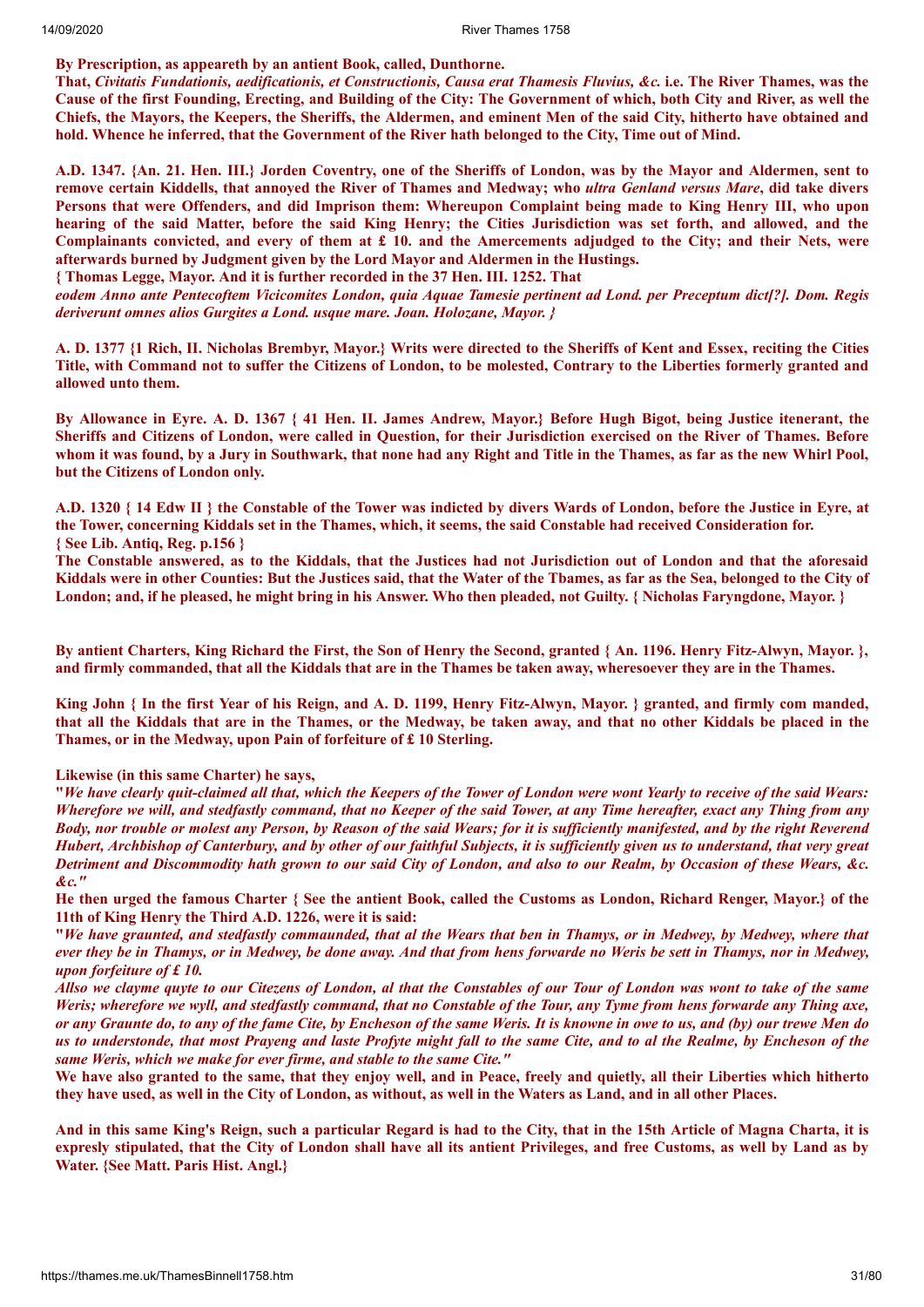And (says Mr. Strype) there is a Record of 2 Edw. III, allowing the City Liberty to remove and take away the Kiddals in the **Water of Thames and Medway;**

"Whereby also the Sheriffs of all the Counties, on which, the Thames washed, were commanded, not to hinder or interrupt the City of London, in removing and taking away the said Kiddals; and that they have and enjoy the Penalties, that thence belong to *us."*

*{ A>D. 1328, John Grautham, Mayor.}*

In the 68 Article of a Charter, granted to the City of London by King Richard the Second, are these Words: "And that the same Citizens remove, and do away al the Weris in Thamys and Medway, and that they have the Punishments *thereof belonging to us."*

#### *Likewise in the 73d Article, are these Words:*

"And that the Constable of the Tower of London make no Preses by Land nor by Water, of Vitayle, or any other Thynge, whatsoever they ben, of Men of the foresaid Cite, nor non other, coming to the Cite, or going out; nor he shall not arresten be ony Maner Way, Shipes, nor Botes brynging, or ledyng Vitayles, or other Merchandyses, to the Cite, or for (fro) the Cite foresaid. { Nicholas Brembyr, Mayor. And this I apprehend is the Charter granted in Parliament to the City of London in Rich. II. in *which I am confirmed by Cotton's Rec. Turr. 294, 466, &c. }*

And King James the First, in Order to remove, and take away all Doubts and Controversies of the City's not having a Right to the Jurisdiction, and Conservacy of the Thames, both for the present as well as future Times, did, by his Letters Patents {Dated 3 Jac. 1605, Aug. 20. }, grant, ratify, and confirm, to the City of London, the Conservacy of the said River of Thames, and Waters *of Medway, in Manner following;*

"Whereas our beloved Mayor, and Commonalty, and Citizens of our City of London, Time out of Mind, have had, exercised, and ought to have and exercise the Office of Bailiff and Conservator of the Waters of Thames, to be exercised and occupied by the Mayor of the said City, for the Time being, during the Time of his Mayoralty; or by his sufficient Deputies, in, upon and about, the Waters of Thames (that is to fay) from the Bridge of the Town of Stains, in the County of Middlesex, and towards the East unto London-Bridge, and from thence unto a certain Place, called Kendall, otherwise Yenland, otherwise Yenlett, towards the Sea, and East, and in Medway, and in the Port of the City of London aforesaid; and upon whatsoever Bank, and upon every Shore, and upon every Wharf of the said Water of Thames, within the Limits and Bounds aforesaid, and in and upon, and about *all and every of them.*

And also for all the Time aforesaid, have had and taken, and ought, and have accustomed to have and take, to their own proper Use, by the Mayor of the same City for the Time being, during the Times of Mayoralty, or by his sufficient Deputies, all Wages, *Rewards, Fees, and Profits, belonging to the same Of ice of Bailif .*

And further, of our special Grace, and certain Knowledge, and meer Motion, we have granted, and, by these Presents, for us, our Heirs and Successors, do grant to the said Mayor and Commonalty, and Citizens, and their Successors, that they may exercise and execute the said Office of Bailiff and Conservator of the Water of Thames, by the Mayor of the said City for the Time being, during the Time of his Mayoralty, or by his sufficient Deputies, from Time to Time, for ever, in, upon, or about the same Water of Thames (that is to say) from the Bridge of Stains to the Bridge of London, and from thence to a certain Place, called Yenland, otherwise Yenleet, towards the Sea, and towards the East, and Medway, and in the Port of the City of, London aforesaid; and upon whatever Bank, Shore, and Wharf, of the same Waters of Thames, within the Limits and Bounds aforesaid, in, upon, and about every one of the same; and to receive and collect, enjoy all and singular Wages, Rewards, Fees, and Profits, to the same Office of Bailiff pertaining, to the proper Use of the said Mayor of the same City, for the Time being, during the Time of his *Mayoralty, or by his suf icient Deputies, &c., &c."*

*{ Sir Henry Holliday, Mayor.}*

King Charles the First grants all Recognizances taken, or to be taken, for the Security of the Peace, or good Behaviour; with all Recognizances taken in the Court for the River of Thames, and all Things thereunto appertaining; as likewise all Fines, Amerciaments, and Penalties, adjudged by the Mayor, &c. relating, or any Ways belonging to his said Courts, as **Conservator of the River of Thames, without Account.**

All which Grants, or Charters, were, after the Restoration of the Royal Family, repeated, and confirmed by King Charles the Second, in the 15th Year of his Reign, on the 24th of June, 1663. And though, by the Advice of evil Council, he was afterwards persuaded to include London in the common Scheme to enslave the Nation, by seizing all Charters into his own Hands; that iniquitous Design, pursued by his Brother, King James the Second, was over-ruled by Providence, and their *Quo* warrantos not only reversed, but the City Privileges and Charters were more strongly confirmed, and secured to them, by an **Act of Parliament in the 2d of William and Mary.**

Under this Argument of Right, let us now also consider how these Charters, or Royal Grants, are strengthened, explained, and enlarged by Acts of Parliament: Now, in general, it is provided { In the 14 of his Reign, A. D. 1636. Oct. 14. Sir Richard Fenn, Mayor.} that the Waters of Humber, Ouse, Trent, Donner, &c. and all other Waters, wherein Salmons shall be taken, shall be in Defence for taking of Salmons from the Nativity of our Lady { the eighth of September. } unto St. Martin's Day.

And that likewise young Salmons shall not be taken, nor destroved by Nets, or other Engines at the Mill Pools, from the **Midst of April, untill { The 24th of June.} the Nativity of St. John the Baptist.**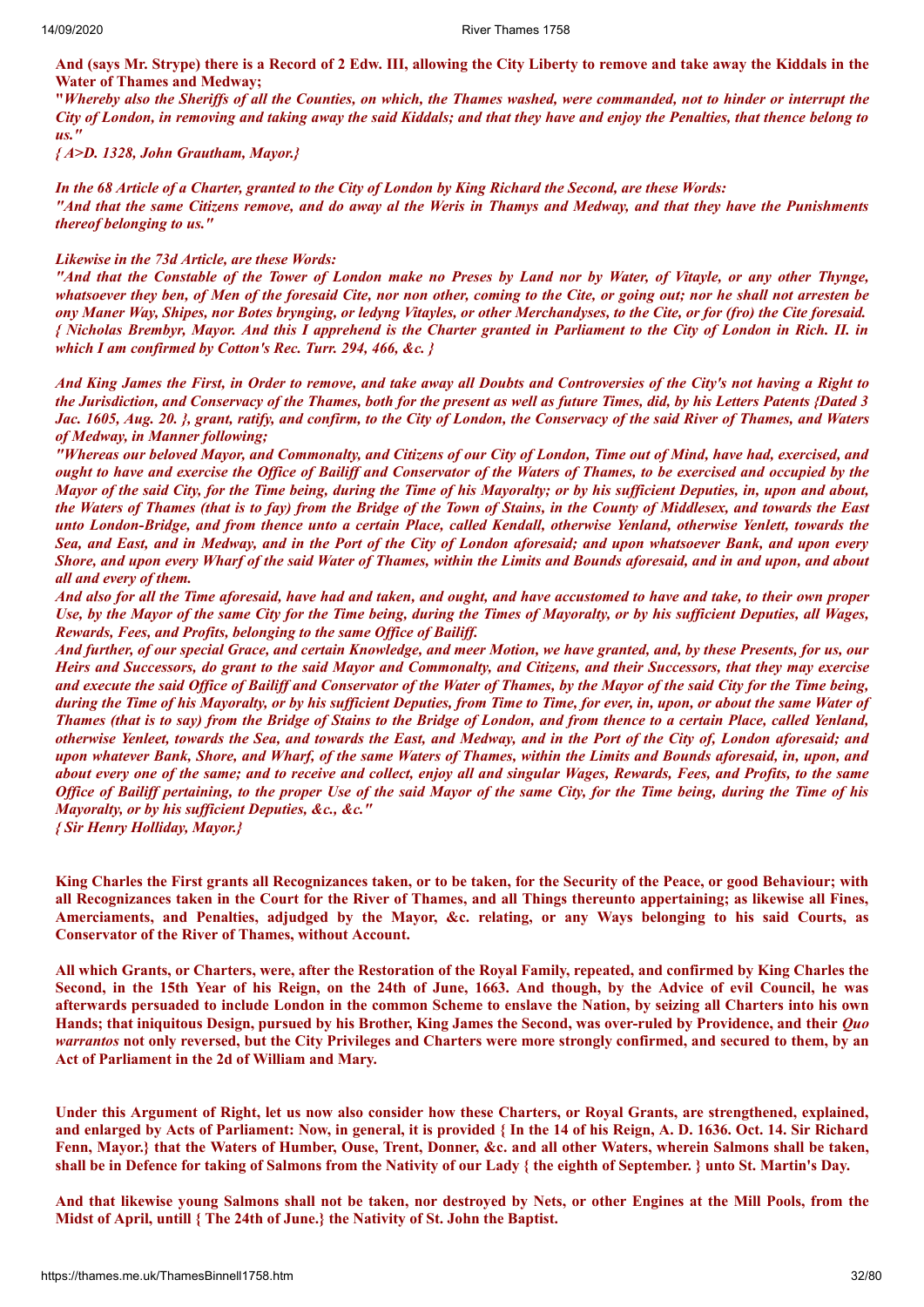And in Places where such Waters be, there shall be assigned Overseers of this Statute, which being sworn, shall often enquire of the Offenders; and for the first Trespass, they shall be punished by burning of their Nets and Engines; and for the second, they shall have Imprisonment for a Quarter of a Year; and for the third Trespass, they shall be imprisoned a Year, and as the Trespass encreaseth, so shall the Punishment. { See Record, Turr. p. 61, 62, 63, c. 10. Car. 2 1. Co. Instit. 2 Part, 477, Henry **Whaleys, Mayor. }**

All Fishers, Vintners, and Victuallers, coming to the City of London, shall be in the Rule of the Lord Mayor and Aldermen; { This repeals the Stat. 5 Rich. II. Cap. 4. and 6 Rich. II. Cap. 11 & 12. See also Rec. Tur. 9 Rich. II. p. 64. — Stat. 31 Edw. III. **Cap. 10. Nicholas Brembyr, Mayor. } see 7 Rich. II. Cap. xi.**

Proclamation { By 12 Rich, II, Cap. 13, Stat. 2. Anno Dom: 1388.} shall be made, as well in London as in other Cities and Towns, that none cast any Annovance, Dung, Entrails, nor any other Ordure into the Ditches, Rivers, Waters, and other Places ; and if any do, he shall be called by Writ before the Chancellor, at his Suit that will complain, and if he be found guilty, he shall be punished after the Discretion of the Chancellor. { See FitzN, B, f. 176, E. 185, D. }

Young Salmon shall not be taken, from the Midst of April till the 24th of June, upon the Pain in Stat. Westm. { Edna. I. Cap. **47, here confirmed by 13 Rich. II. Cap. 19, A D. 1389. }**

And none shall put into Thames, Humber, Ouse, Trent, or other Waters, any Nets, called Stalkers, nor other Engines, by which the Fry, or the Breed of Salmons, Lampreys, or other Fish, may be taken, upon the Pain aforesaid. And where such Rivers be, there shall be assigned, and sworn, Conservators of this Statute, as in the Statute of Westminster. And they shall punish the Offenders after the Pain contained in the said Statute. { viz. 13 Edw. I. Cap. 47. }

The Justices of the Peace of all the Counties shall be Conservators, of the Statutes of Westminster. {13 Edw. I. Cap. 47, here **confirmed by 13 Rich. II. Cap. 19, A.D. 1389. }**

And they shall survey, at all Times, all the Wears in such Rivers, that they be not too strait for the Destruction of the Fry, but of a reasonable Wideness, after the old Assize used: And the Justices, which shall find Default against the said Statutes, shall **make true Punishment.**

And shall put Under-Conservators under them, who shall be sworn to like Surveying and Search, and Punishment, without **any Favour thereof to be shewed.**

And the same Justices, in their Sessions, shall enquire, as well by their Office, as at their Information of their Under-Conservators, of all Trespasses and Defaults against any of the Points aforesaid, and shall cause them, which be thereof indicted, to come before them; and if they be convicted, they shall have Imprisonment, and make Fine, after the Discretion of **the Justices.**

And if the same be at the Information of any of the Under-Conservators, they shall have half the Fine.

And the Mayor, or Warden of London, shall have the Conservation of the Statutes aforesaid in the Thames, from the Bridge of Stains to London, and from thence over the same Waters, and in the Medway, as far as is granted to the Citizens. { By 17 **Rich. II. Cap. 9. }**

The Standing of Nets and Engines, called Trincks, and all other Nets, fastned Day and Night to Posts, Boats, and Anchors, over the Thames, and other Rivers, shall be wholly defended, and every Person that selleth them, shall forfeit to the King 100s; Provided that it shall be lawful to the Possessors of Trincks, if they be of Assize, to fish with them, in all seasonable Times, drawing them by Hand, as other Nets, saving to every of the King's People their Rights in Fishing. { See 2 Hen. VI. **Cap. 15. A.D. 1423. — See also Haven's in Raft. 3, 13. Co. 89. }**

And in the Year 1448, an Act of Parliament was made, whereby the Mayor of London was to have the Rule of the River of Thames, from Stain's Bridge to the Waters of Yenland. { Stat. 4 Hen. VII. Cap. q. V. inter Act. irrotulat. in Conc. }

Again, in the Year 1448 { By 4 Hen. VII. Cap. 15 & 16.}, the Mayor of London, and his Successors, having the Conservation of the River of Thames from the Bridge of Stains to the Water of Yendal and Medway, shall have the like Conservation and Authority in all the Issues, Breaches, Creeks, and Grounds overflown, as far as the Water ebbeth and floweth (as touching the Punishment for using unlawful Nets and Engines in fishing) as he hath within the said River of Thames, provided the Mayor of London have not the Conservation in the said Breaches, &c. within the King's Ground, or within the Franchises of **others. See I Charter Edw. IV. Haven's, in Raft. 6. Cable's Stat. Cook's, Instit. 4. p. 250. }**

The like Power is granted { By 11 Hen, VII, Cap. 15, } to the Mayor of London, in Breaches and in Creeks, as in the River, so far as it ebbeth and floweth, except in the King's Grounds, or in the Liberties, and Franchises of others.

And it was also enacted, that whereas, before this Time, the River of Thames, among all, other Rivers within this Realm, hath been accepted and taken; and as it is indeed, most commodious and profitable unto all the King's liege People, and chiefly of all other frequented and used, and as well by the King's Highness, his Estates, and Nobles, Merchants, and others, repairing to the City of London, and other Places, Shires, and Countries adjoining to the same; which River of Thames is,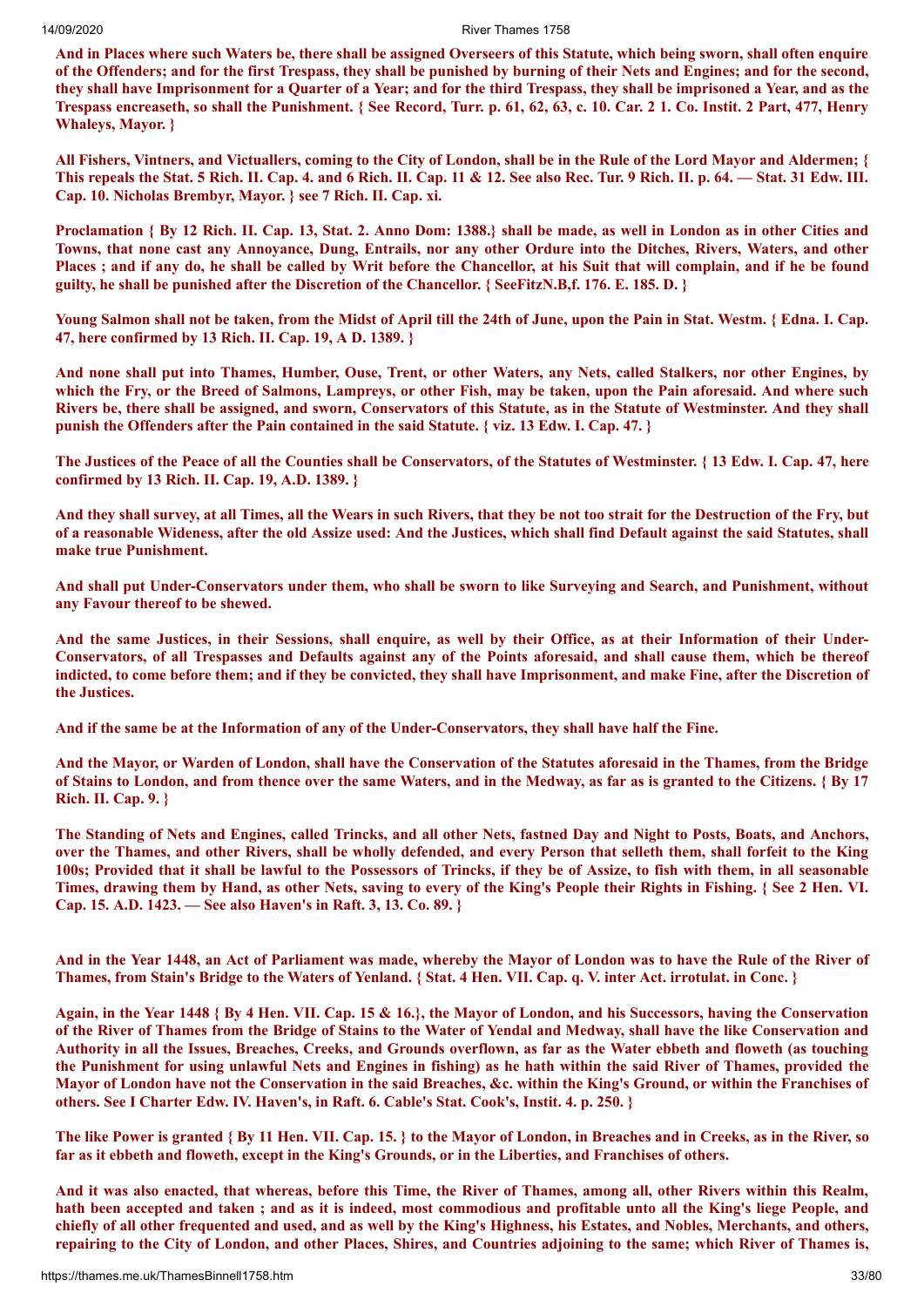and hath been, most meet and convenient of all other, for the Safeguard and Ordering of the King's Navy, Conveyance of Merchandizes, and all other Necessaries, to and for the King's most honourable Houshold, and otherwise, to the great Relief and Comfort of all Persons within this Realm, till now of late divers evil disposed Persons, partly by misordering of the said River, by casting of Dung, and other Filth, laid nigh to the Banks of the said River, digging and undermining of the said Banks and Walls, next to the said River, carrying and conveying away of Way-shides, Shore-piles, Boards, Timber-work, Balast for Ships, and other Things from the said Banks and Walls in sundry Places; by Reason whereof great Shelfs and Risings have of late been made, and grown in the Fair-way of the said River, and such Grounds as be within the Level of the said Watermark, by Occasion thereof, have been surrounded and overflown, by Rage of the said Water, and many great Breaches have ensued and followed thereupon, and Daily are like to do; and the said River of Thames to be utterly destroyed **for ever, if convenient and speedy Remedy be not sooner provided in that Behalf.**

For the Reformation whereof, be it enacted { By 27 Hen. VIII. Cap. 18. A. D. 1535. }, established, and ordained, by the King our Sovereign Lord, and by the Assent of the Lords Spiritual and Temporal assembled, and by the Authority of the same, That if any Person, or Persons, hereafter do, or procure any Thing to be done, in the Annoying of the Stream of the said River of Thames, making of Shelfs by any Manner of Means, by Mining, Digging, Casting of Dung or Rubbish, or other Thing, in the same River, or take, pluck, or convey any Boards, Stakes, Piles, Timber-work, or other Thing, from the said Banks or Walls (except it be to amend, and the same to repair again) or dig, or undermine any Banks, or Walls, on the Waterside of Thames aforesaid, to the Hurt, Impairing, or Damage of any of the said Walls or Banks: Then the same Person, or Persons, and every of them, shall forfeit and pay, for every Time so offending, one Hundred Shillings; the one Moiety thereof to be to the King our Sovereign Lord, and the other Moiety thereof to the Mayor and Commonalty of London, by Bill or Plaint, Writ of Debt, or Information, severally against every Offender, in any of the King's Courts; in which Actions and Suits, or any of them, the Party Defendant shall not be assoined, or wage his Law, or any Protection to be allowed the **same.**

And it is farther enacted by the Authority aforesaid, - that if Complaint shall happen to be made to the Lord Chancellor of England, Lord Treasurer, Lord President of the King's Council, Lord Privy-seal, or to any of them, by any Person or Persons, or Body Politick, that Sir Thomas Spert, Knight, now having the Office and Ordering of, and for Balancing of Ships, or any other that shall hereafter have the Office and Order of Balasting of Ships, do take any Balast for Ships near the said River of Thames, and do not take for Parcel of the said Balasting, the Gravel and Sand of the Shelfs between Greenhith and Richmond, within the said River of Thames, or in any other Place or Places, that is or shall be unto the Damage or Annovance of the said River of Thames, or in any Part thereof; that then, upon every such Complaint, the said Lord Chancelor, Lord Treasurer, Lord President of the Kings most Honourable Council, Lord Privy-seal, and every of them, calling both the Justices of either Bench, or one of them, shall have Power and Authority, from Time to Time, to hear, and finally determine every such Complaint by their Discretion, and to put such Order therein, for the Taking of Balast for Ships upon every such Complaint, as by their Discretion shall seem most convenient for the Preservation of the said River of Thames; and the Parties offending such Order, shall suffer Imprisonment, and make no less Fine than five Pounds to the **King's Use, for every Time offending, or breaking the same.**

Provided also, and be it enacted, that it shall be lawful to every Person, and Persons, to dig, carry, and take away, Sand, Gravel, or Rubbish, Earth, or Thing, lying or being in, or upon any Shelf or Shelfs, within the said River of Thames, without Let or Interruption of any Person or Persons, or paying any Thing for the same, any Thing contained in this present Act to the Contrary notwithstanding. { See Raft. 10. Havens, and Sect. vi. of this Statute. N. B. There was an Act of Common Council of the City of London, made in Pursuance of this Act, which is hereafter inserted in its proper Place. }

And be it enacted by the Authority aforesaid { By 34, and 35 Hen, VIII, c. 9. See Haven's in Raft, 1, } that no Person or Persons, after the first Day of August next coming, do cast, or unlade out of any Manner of Ship, Crayer, or any other Vessel, being within any Haven, Road, Channel, or River flowing, or running to any Port Town, or to any City, Borough or Town within this Realm, or any other of the King's Dominions, any Manner of Balast, Rubbish, Gravel, or any Wreck, or Filth, but only upon the Land above full Sea-Mark, upon Pain of every Person and Persons offending against this Act, to loose and forfeit, for every Time so offending, £ 5, the one Half to the King, the other to such Person or Persons as will sue for the same, by Bill, Plaint, original Writ, or Information, in any of the King's Courts of Record, in which Action or Suit, no Wager **of Law shall be admitted, or any Essoin or Protection allowed.**

Neither { By I Eliz. Cap. 17, Sect. 1, 2, 3, 4, 5, 6. 7, 8, 9, 10, ii, 12. See 39 Eliz. Cap. 10. Sect. 6, 7. to 43 Eliz, Cap. 9. Sect. 33. } shall any Person kill any Spawn or Fry of Eels, Salmon, Pike, Pickerel, or other Fish, in any Floodgate, Pipe Tail of Millwear, or in any Streams, Brooks, or Rivers, Salt or Fresh, or kill any Salmon, or Trout not in Season, being Kepper or **Shedder, Salmons or Trout.**

Neither shall any Person kill any Pike or Pickerel, not being in Length 16 Inches, nor Trout, not being in Length 8 Inches, **nor any Barbel, not being in Length 12 Inches.**

Neither shall any Person fish, or take Fish, with any Nets, Trammel, Keep, Wore, Creel, or other Device, but only with Net or **Trammel, whereof every Meish or Mask shall be two Inches and a Half broad. Angling excepted.**

And in all Places where Smelts, Roaches, Minnies, Bullheads, Gudgeons, or Eels, have been used to have been taken, it shall be lawful only for the Taking of the said Smelts, Roaches &c. to use such Nets, Leaps, and other Devices, as have been used; so that such Persons, using such Nets, &c. do not take or destroy any other Fish with the said Nets, contrary to this Statute.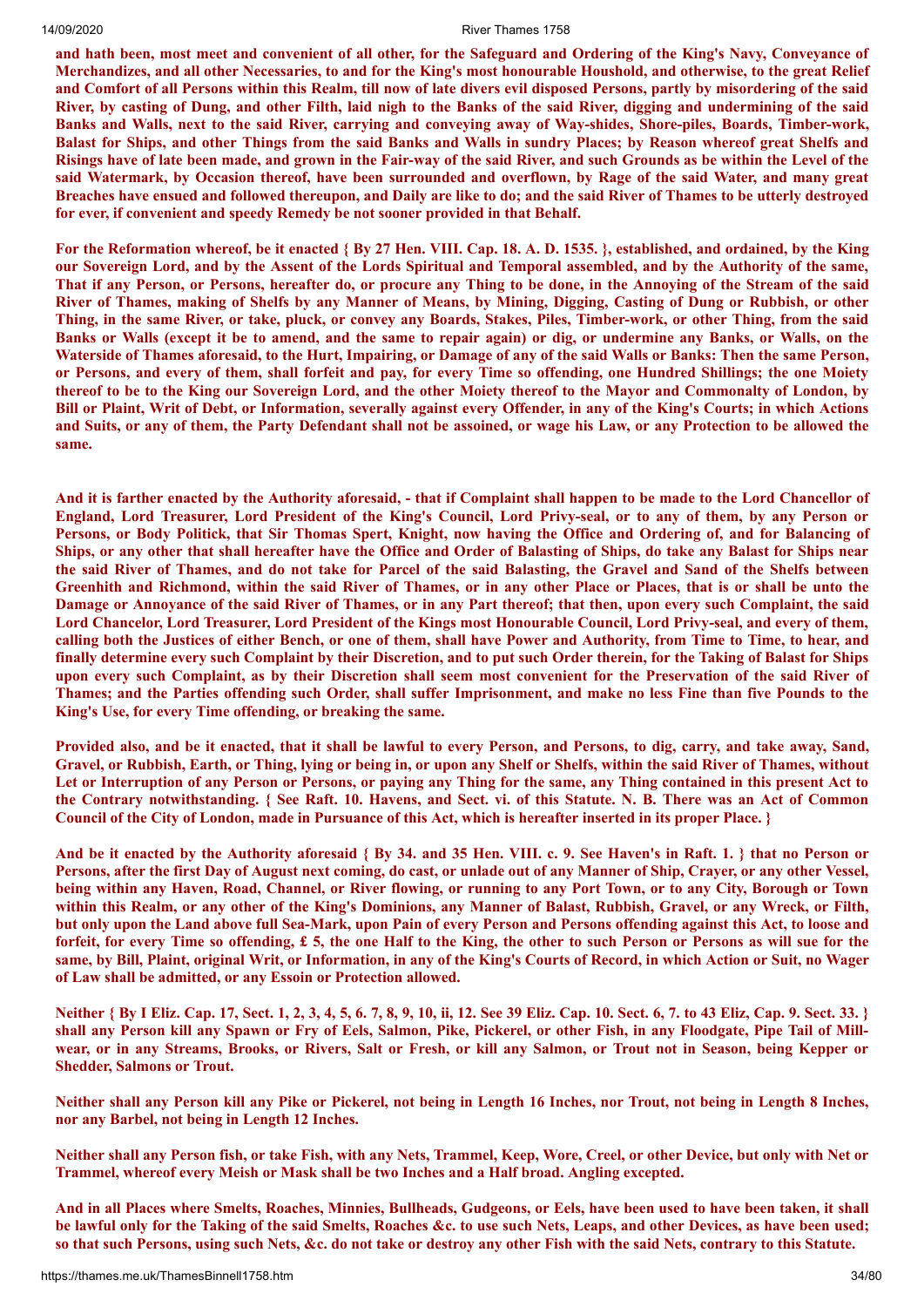And if any Person shall offend contrary to the Points aforesaid, such Person shall forfeit 20s. and the Fish so taken, and also **the unlawful Nets and Instruments, wherewith such Offences shall be done.**

{ This confirms the Lord Mayor's holding his Courts of Conservacy, and to hear and determine Offences. } The Lord Admiral, the Mayor of London, and all other Persons, which have Conservation of any Rivers, or Waters, shall have Power to enquire of all Offences committed contrary to this Act by the Oaths of twelve Men, or more, and to hear and determine **the same Offences.**

Forfeitures, by reason of such Convictions, shall be to the Use of every of the Persons, being no Body Politick or Corporate, before whom such Conviction shall be had; and to the Use of every such Body Politick or Corporate, as have had any such Forfeiture for any Offence committed in rheir Conservacies, upon Conviction had before the Head of such Body Politick or **Corporate.**

The Lord of every Leet shall have Power to enquire of Offences, contrary to this Statute; upon Presentment in Leet, by Oath **of twelve Men.**

If Offences touching the destroying of Fish or Spawn be not presented at the Leet, within one Year after the Offence committed, the Justices of the Peace in their Sessions, Justices of Over and Terminer, and Justices of Assizes, shall haVe Power to enquire thereof, and to hear and determine the Offences contrary to this Statute: Saving to all Persons all Right and Conservation. { This Act was only to endure to the next Parliament: but was afterwards made perpetual by 3 Charles I. Cap. iv. Sect. 1 & 4. 16 Car. I. Cap. iv. Sect 2. See also Statute 1 & 2 Will. & Mary, restoring and confirming the City **privileges and Charters. }**

No Person { By 9 Ann. Cap, xxvi. A. D. 1710 } shall wilfully kill or expose to Sale any Spawn, Fry, or Brood of Fish, or Spatt of Oysters, or any unsizeable, small, or unwholsome Fish, or catch and destroy any Fish out of Season, or expose such Fish to Sale, or knowingly buy, receive, or use any such; and no Person shall fish for or wilfully hurt or destroy any Salmon, or **Salmon kind of Fish within the said Limits, between the 24th of August and the 11th of November.**

And it shall be lawful for the Lord Mayor, upon Application of the Court of Assistants, to order Stakes to be driven in any Place within the River between London Mark Stone, above Stain's Bridge, and London Bridge, for the preserving the Fry, Spawn and Brood of Fish, so as the same be no Ways prejudicial to the Navigation; and no Person shall, without lawful Authority, remove the same. { See Cay's Abridg. of Stat. 9 Hen. III. Cap. xxiii. 45 Edw. III. Stat. 4. Cap. iv. 45 Edw. III. Cap. ii. 1 Hen. IV. Cap. xii. 4 Hen IV. Cap. xi. 1 Hen. V. Cap. ii. 12 Edw. IV. Cap. vii. }

The Court of Assistants shall yearly, by equal Portions, on the Feast Days of Easter, and Michaelmas, pay to the Water Bailiff, or his Assigns, £ 30 free from Taxes, in Lieu of such antient Fees as were due to him, and which will be diminished and taken away by this Act, except the Granting of Licences to take Fish in their several Seasons, the Benefit whereof is intended to be continued and saved unto the said Water Bailiff, over and above the said Sum of £30 per Annum.

That the Lord Mayor and Aldermen of London, or any one of them, for all Offences committed within the Jurisdiction of the Lord Mayor, as Conservator of the River; and the Justices of the Peace of the respective Counties, or any of them, for all Offences committed within the Jurisdiction of the Lord Mayor, as Conservator of the River; and the Justices of the Peace of the respective Counties, or any of them, for all Offences committed out of the Conservatorship, shall have Power, upon View or Complaint, to examine, hear and determine, by the Oath of any Person, or by Confession of the Party, all Offences committed against this Act, and, Upon Conviction, to impose a Fine not exceeding  $\pounds$  10 nor less than 5s, to be levied on such Offenders Goods, at the Discretion of the Lord Mayor, Alderman, or Justices, unless such Offenders pay such Fine, or give Security to such Magistrate to abide such Order as shall be made by the Court of Conservacy, upon such Conviction made by the said Lord Mayor and Aldermen, or at the Quarter Sessions, upon Conviction made before the Justices, in case the Offender shall appeal; and in case no Distress can be found, the Offender shall be sent to the House of Correction, to be kept **to hard Labour for any Time not exceeding two Months.**

And all Penalties arising by this Act for Offences committed within the Jurisdiction of the said Conservator, shall be to the Mayor as Conservator, and all Penalties for Offences committed out of the Jurisdiction of the Conservator shall be paid one **Moiety to the Poor of the Parish, and the other Moiety to such Person as shall prosecute.**

**Saving to the Queen, and all Courts, and Persons all Fines, Forfeitures, &c.**

This Act shall not prejudice or derogate from the Rights, Privileges and Authorities exercised by the Lord Mayor, as Conservator of the River of Thames and Waters of Medway, or elsewhere: or the Fishings appertaining to the City of London, or to any other City or Town Corporate, or to any Lords of Manors, Owners of Rivers or Fisheries, or to the Rights **of any Person.**

This Act shall be a publick Act -, and in Case any Action shall be prosecuted against any Person, for what he shall do in **pursuance of this Act, such Person shall plead the general Issue.**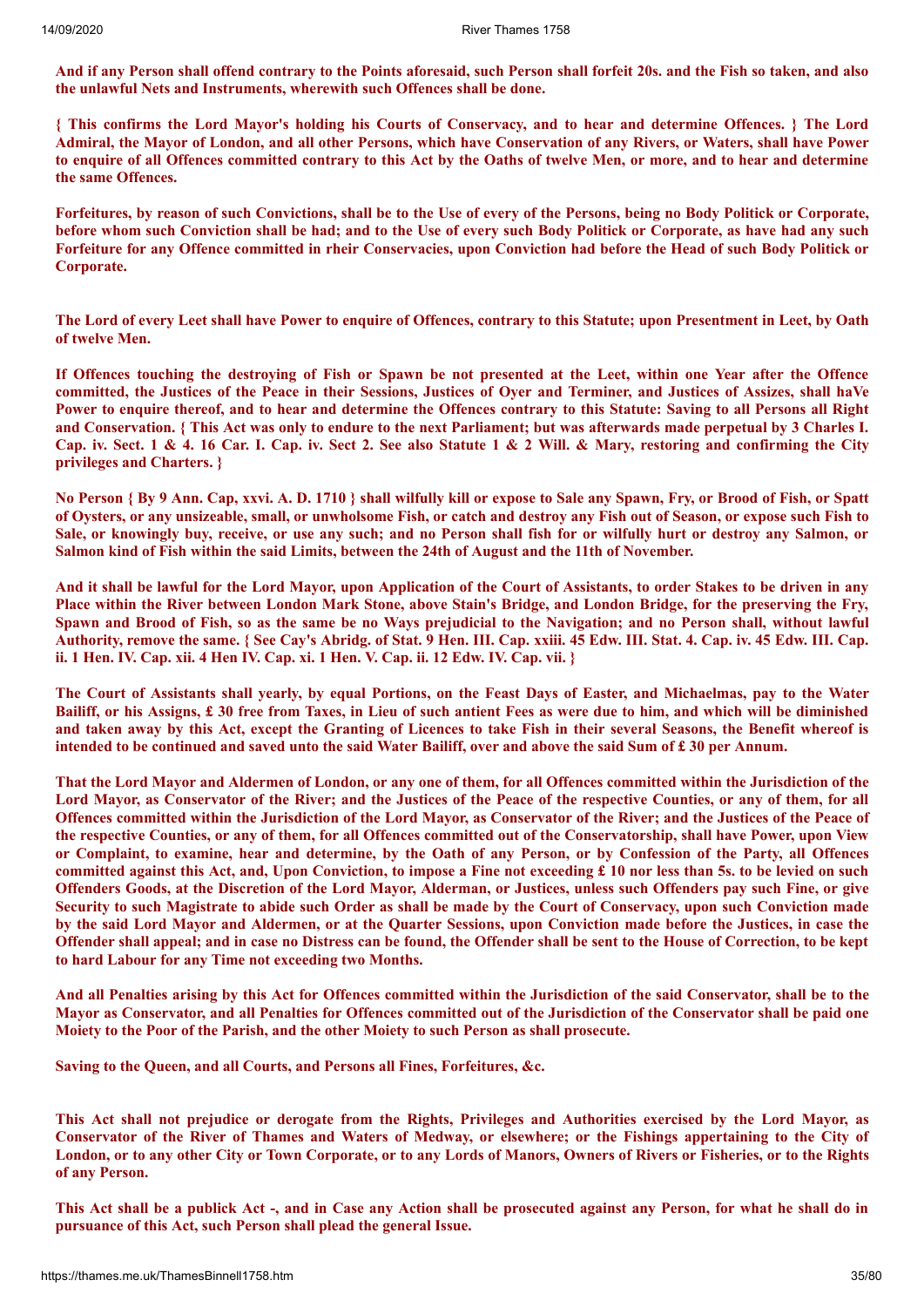No Fish shall be sold more than once within the Market, or within 150 Yards of Billingsgate Dock; nor shall any Persons, other than Free Fishmongers in their Houses, and Shops, within 150 Yards of the said Dock, and not in the Market of Billingsgate; and other than Fishermen, or the first Importers of, or Persons bringing up, such Fish to the Market, their Wives, Apprentices, Factors, or Servants, hired for that purpose, sell, or expose to sale, any Fish at the said Market, or **within 150 Yards of the said Dock.**

No Fish shall be sold or exposed to Sale on Board or on Shore (within the Limits of the said Market, or within 150 Yards of the Dock) before Three o'Clock in the Morning, from Lady-Day to Michaelmas, and before Five o'Clock from Michaelmas **to Lady-Day, and the proper Officer shall Ring the Bell at the Time aforesaid.**

Nothing in this Act shall extend to any Fishermen or Drudgermen, who shall dwell in any of the Cinque Ports, or their **Members, or in the City of Rochester, or Towns of Stroud, Chatham, Finsbury, Gillingham, Milton, Queensborough, Feversham, Whitstaple, or the Places adjacent.**

It shall be lawful for the Court of Assistants of the Company of Fishermen of the River of Thames, to make By Laws and Ordinances for the Government of the said Company, so as the same be first approved of, or amended by the Lord Mayor and Aldermen of London, and likewise allowed and confirmed, according to the Statute: And there shall be yearly elected by the next Court of Lord Mayor and Aldermen, after the 10th of June, out of the six Wardens of the said Company, to be nominated by the Court of Assistants, one Person to be Master of the said Mystery of Fishermen; and out of the twelve Assistants, to be nominated as aforesaid, six Wardens of the said Art (whereof the Water Bailiff of London shall be one) and in like Manner out of sixty of the Commonalty, to be nominated, as aforesaid, thirty Assistants; which Master, Wardens, and Assistants, or sixteen of them, with three of the said Wardens, shall be the Court of Assistants of the said Company, and shall meet on the first Thursday in any Calendar Month in the Hall of the said Company, for reforming Abuses in the said Fishery, and for the Governance of the said Company; to which Court the Water Bailiff shall be always summoned: And the said Court of Assistants shall call before them all such Persons as shall use to Fish or Drudge within the Limits of the said Fishery, as common Fishermen or Drudgermen, and cause every such Person, being duly qualified, or having served on board of his Majesty's Ships for two Years, to have his Name registered by the Court of Assistants, with the Place of Abode, and the Name of every Apprentice or Servant belonging to him in the Trade; and shall cause some Mark to be placed on every Boat and Craft, which shall be used in Fishing or Drudging within the Limits aforesaid; which Figure, or Mark, shall not be changed; and everyone duly summoned by Direction of the Court of Assistants, to appear before them, in order to serve on board her Majesty's Navy, who shall, without lawful Cause neglect to appear, shall be sent on board her Majesty's **Navy, and be disabled from fishing two Years. { See 1 Geo. I. Cap xviii. Sect. 7.}**

By two Inquisitions { 9 Hen. V. A. D. 1420.}, the one taken at Raynham, the other at Gravesend, before Sir William **Cambridge, Grocer, then Lord Mayor of London.**

Where it was presented. That whereas, by the antient Ordinances of London, the Meishes of Nets should be two Inches in the fore-part, and one Inch in the hinder-part; and it being found that the Offences according to the said Inquisition are contrary to Libertates & Consuetudines Civitatis, i. e. the Liberties and Customs of the City; it was adjudged, that the Nets **should be burnt, according to the antient Custom in that Behalf provided.**

By Decrees, { Upon bearing Coram Rege ipso & in Camera Stellata. } A. D. 1406, the Mayor and Aldermen of London, exhibiting their humble Petition to the King's Council, reciting, Whereas They have had, Time out of Mind, the Conservation and Correction of the River of Thames, and of all Trincks, Nets, and other Engines whatsoever, in the River of Thames and Medway placed, and have used to make a Sub-Conservator under them; and complained, that Alexander Bgnner, then SubConservator, having done his Duty in removing Kiddals, he was evil intreated by the Owners; the same Owners dwelling in Erith, Pratriferry, Barkin, Woolwich, and other Places, in the Counties of Kent and Essex. And upon hearing of the Matter in the Star-Chamber, they were found guilty, and constrained to submit themselves to the Lord Mayor, and ordered (always) to bring their Nets to the Lord Mayor before they should use them. And that the Kiddals then taken, should be at the Disposal of the Lord *Mayor; and the Of enders made their Submission accordingly { Richard Whittington, Mayor. }*

By Letters Patents, a Grant was made by King Edward the Fourth, to the Earl Pembroke, for building a Wear in the River of Thames, which Grant was cancelled at the Request of the Lord Mayor and Aldermen, upon shewing of their Right, for that it was contrary to their antient Liberties { Richard Lee, Mayor; And Mr. Strype, upon Stow's Survey of London, in Vol I pag. 37. says, there is a Record of patent remaining in the Tower for this Purpose, An. o Edw. IV. p. 2. In. 7. }

At which Time, the City's Title to the Conservacy of the River of Thames and Medway, was at large set forth, and is recited to have been shewn to the Lord Chancellor, and to the Earl, and his Council, and was afterwards allowed, and the Patent *thereupon cancelled.*

By Proclamation: Whereof one was made by King Henry the Eighth; { In the 34 Year of his Reign, J. D.1542. John Cootes, Mayor. *{ wherein it was affirmed, that the Lord Mayor, and his Predecessors, have had, by divers Grants of the Kings of* England, and by Acts of Parliaments, and have also long enjoyed the Conservacy of Thames, without Interruption or Impediment, And by the same Proclamation, it was commanded, that none should Resist, Deny, or Impugn the Lord Mayor, and his Deputy, in doing or executing any Thing for the Conservacy of the River, and the Fish and Fry within the same.

By Report of the King's Counsel learned; for a Controversy being between the Lord Admiral, and the Lord Mayor, for the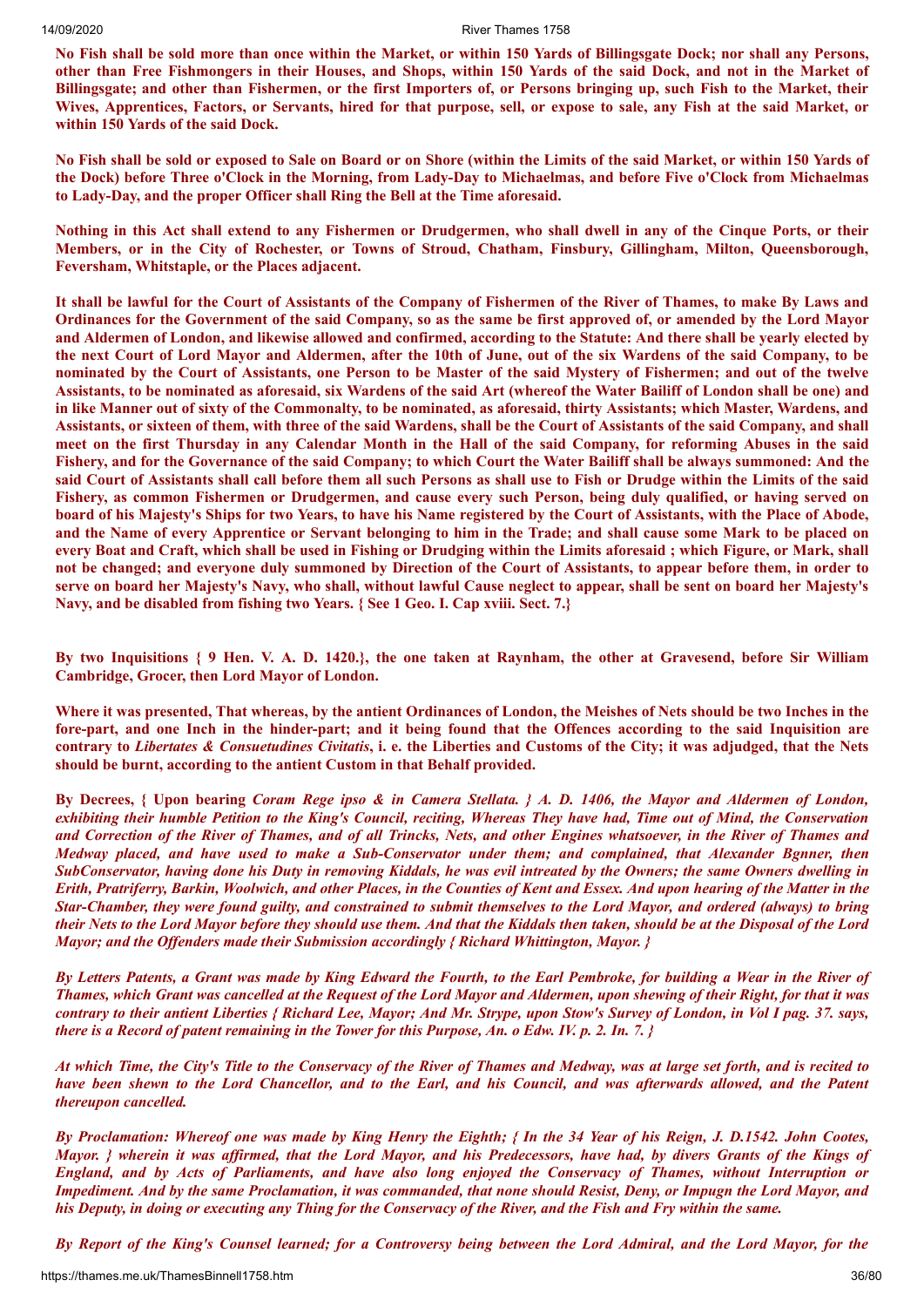Measuring of Coals, and other Things, upon the Thames, it then fell into Debate, to whom the Conservacy of Thames did belong. Which Cause {Anno Dom. 1597) was by the Lords, of the Queen's (Elisabeth) most honourable Privy-Councel, referred to the then Attorney, and Sollicitor-General, who jointly certified, among other Things, that the Conservacy and Care of the River Thames, did, and ought to belong to the City of London. { Anno Regni, 40. Sir Richard Saltenssall, Mayor. }

By Quo Warranto: In the 3rd of King James the First, A. D. 1605. A Quo Warranto was brought against the City in the Exchequer, to know by what Title she Claims the Conservacy of the River Thames, and Waters of Midway. Whereupon the City made her Title good thereunto, by antient Prescription, and otherways, so Judgment was given to her Favour, { Sir Henry *Hollyday, Mayor. }*

And to end all further Disputes about this City's Prerogative, the King was pleased to grant that memorable Charter, which I *have before recited. [Vide,](#page-27-0) p. 85.*

By Records in the Tower. Vide, 2d Vol. Page 167. By the 21st of Edward the Third, A. D. 1347, it is recorded, that whereas, the four great Rivers of England, viz. Thames, Tese, Owse, &f Trent, were wont from Antiquity, to be open and free for every Ship to pass with Merchandizes, and now of late, daily the said Rivers are stopped, and turned aside by Goors, Mills, Piles, and Pales, erected by every Lord, against his own Lands, so as Ships cannot pass without Danger; that Justices may be **assigned in every County to enquire of this Business, and to remove the Oppression.**

The King is pleased that such and so many Commissions shall be granted, as reasonably as shall be needful, and that every Man shall be heard, that will complain for himself and the King. { Taken from Sir Robert Cottons Abridgment. }

By the 25th of Edward the Third, A. D. 1351 { Thomas Legge, Mayor.} it is enacted, that the Statute of Westminster, made against the Destruction of Salmons may be kept, and that all Mills set on Rivers may be thrown down.

*N. B. The Print for pulling down of Mills set upon Rivers, Cap. 4. agreeth with the Records.*

It is enacted, that the Act made in the last Parliament, Cap. 8. shall take Effect, as well on the River Thames as elsewhere.

In the 37th of Edward the Third, A. D. 1363, { Andrew Awbrey, Mayor. } it was petitioned, that a Remedy might be found **against Wears, and such other Engines on Rivers, to the Annoyance of Boats.** To which the City received this full Answer; that the Statute thereof made, shall be kept. { John Notte, Mayor. }

In the 50tieth of Edward the Third, A. D. 1376, It was petitioned, for the saving of Salmons, and other Frys of Fish in the Thames almost destroved by certain Engines, as the King himself hath often found: That, therefore, all Trincks between London, and the Sea, may be overthrown, and that no Salmon shall be taken between Gravesend, and Henly upon Thames in the Kipper Time, viz. between the Invention of the Cross, and the Epiphany; and that no Nets be laid in the Thames, **unless the same be of large Meish of Assize.**

To which it was answered, that the Statutes thereof made, shall be kept, and Commissioners appointed for the Enquiry of the **same.**

It was also petitioned, that the Wears upon the River, called Braint, in the County of Middlesex, Parcel of the River of **Thames may be taken away.**

**To which it was replied, that the Statutes thereof made, shall be executed { Adam Staple, Mayor. }**

By another Petition in the 51st of Edward the Third, A.D. 1377, it was prayed, that certain Engines used to the Destruction of Fish, and called, Wendor, in the Manner of a Drag, being used in Havens and Creeks, may be forbidden { Nicholas **Brembyr, Mayor. }**

In the 50tieth of Edward the Third, A. D. 1376, the Watermen of London, complaining of leaving Locks, Stanks, and Wears, upon the River of Thames, and namely a Lock, called, Hameldon Lock, and for that there is a Custom demanded of them, **passing the Bridges of Stains, Windsor, and Maidenhead, and other Locks, against their Custom.**

It was answered, that for the Locks, and Kiddals, the Statute made in the 47th of Edward the Third, shall be executed. And for exacting Money of them, at the Bridges aforesaid, or elsewhere, against their Franchises; they shall make their Suit in the Chancery, a nd have their Writs grounded on their Liberties to stay such takings { Adam Staple, Mayor. }

By Petition from the City, the 51st of Edward the Third. A. D. 1377, it was prayed, that all Charters heretofore granted, may **be allowed and confirmed, albeit they never were before.**

And it was answered, That they shall be allowed, as duly heretofore hath been { Nicholas Brembyr, Mayor, }

In the 8th of Richard the Second, A. D. 1384, it was petitioned, that no Man take any of the Fry of Fish in the River of Thames, unless the Meish of the Net be according to the Statute, therefore provided { Nicholas Brembyr, Mayor. }

And in the 9th of Richard the Second, A. D. 1385, they require, that the Patent lately made to the Constable of the Tower of London, whereby the Collector of his Office, taketh Customs of Wines, Oysters, Muscels, Rushes, and and other Victuals, **coming to London by Water, may be revoked { Nicholas Brembyr, Mayor. } And the Petition of the Lord Mayor and Commonalty of London was endorsed.**

By Petition from the City, the 14th of Richard the Second, A. D. 1390, it was prayed, that a Remedy may be had against **Mills, Stanks, Kiddals, and such like Engines and Devises levyed upon the Thames.**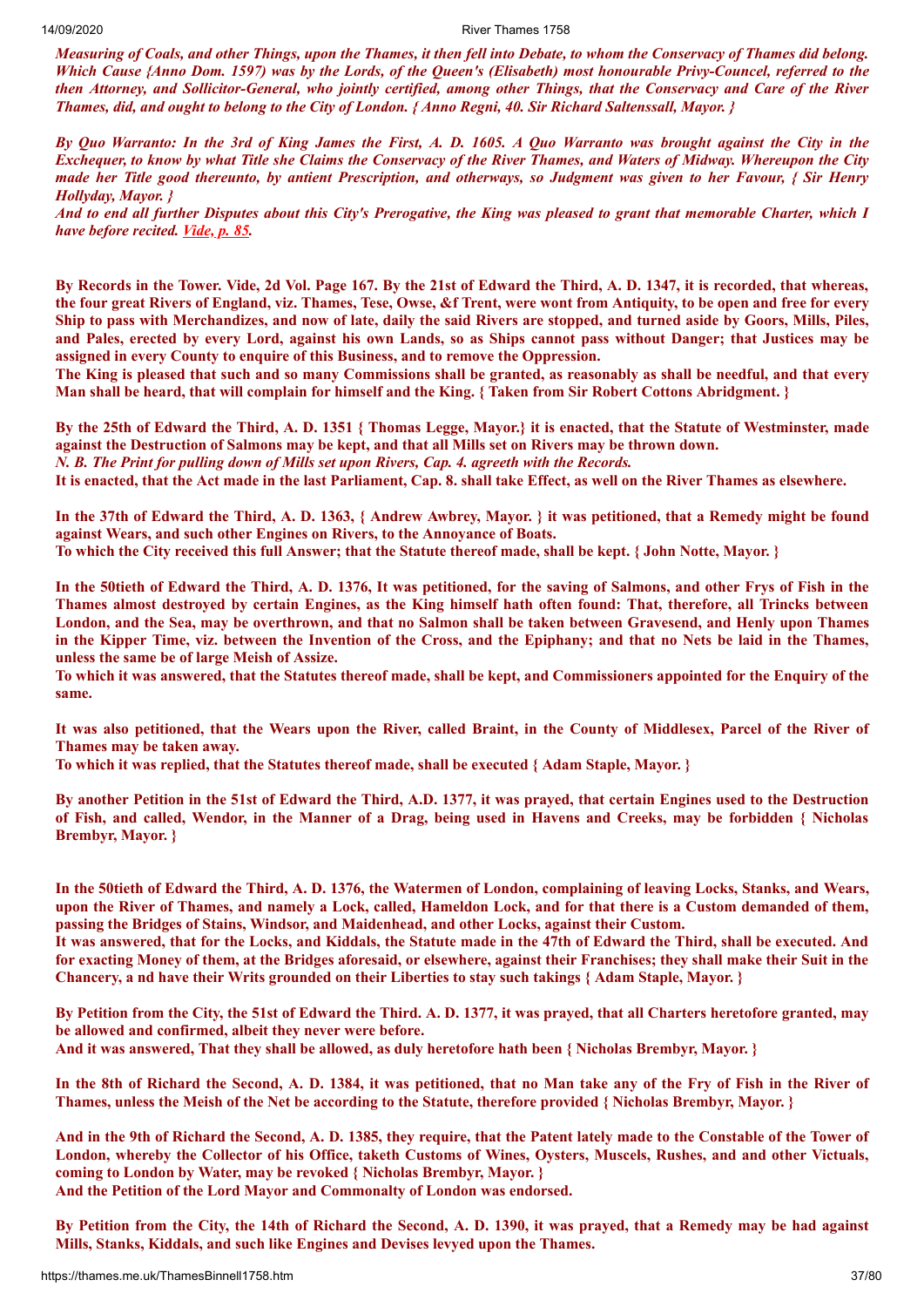**To which it was answered, that the Statutes thereof made, shall be observed { Adam Bamme, Mayor. }**

In the 16th of Richard the Second, A. D. 1390. It is enacted, that all Filth upon the Side of Thames, next the House of Robert de Partis, shall be utterly removed; and that in some Place, before Easter then ensuing, That the Butchers of London do build convenient and fit Houses, whereinto they may, from Time to Time, bring all their Ordure, Entrails, and other Filth, and the same in Boats, carried into the Middle of the Thames, and there cast the same at a full Water, when it first beginneth to Ebb; and further, that no Person do throw, or Cause to be thrown, or laid, any Filth or Odure, Muck, Rubbish or Laystage, in the same Water of Thames, of the one Side, or the other, between the Palace of Westminster, and the Tower of **London on Loss of £10 { William Stendon, Mayor. }**

The 1st of Henry the Fourth, it was prayed, that no Barge on the River of Thames, be forfeited as a Deed; and it was **answered, to be as heretofore. {? Thomas Knolles. Mayor. ?}**

In the 2d of Henry the Fourth, A. D. 1400, it was prayed, that all Estanks, Kiddals, Wears, and Mills, raised upon Rivers to **Annoyance, at what Time soever, may be removed.**

**And it was answered, that the Statutes thereof shall be observed { John Fraunces, Mayor. }**

In the 2d of Henry the Fifth, A. D. 1414, the Mayor and Commonalty of London, prayed, that all Kiddals, Wears, Fishgarths, Stanks, Mills, and Stakes, and all other Engines levyed, or made upon the Water of Thames, Medway, and Ley, **should utterly be laid down.**

It was answered, that the Statutes therefore provided, shall be executed, and further in all Commissions touching the Water Bailiff, the Mayor, or Keeper of London, for the Time being, shall be one { Thomas Faulkoner, Mayor. }

In the 7th of Henry the Fifth, A. D. 1419, there was a long Complaint and Prayer made of Redress of Stanks, Stakes, **Kiddals, Mills, &c. levied upon Rivers to great Annoyances. And it was answered, that the Statutes thereof made, shall be observed.**

In the 6th of Henry the Sixth, A. D. 1427, it was prayed, that the Mayor, and Keeper of London, for the Time being, may **have the Execution of the Statute of Sewers, touching the River of Thames.**

**And it was answered, let them shew the Bound of their Liberty, and they shall be answered.**

In the 4th of Edward the Fourth, 26 of January, A. D. 1464; among sundry Acts, and Ordinances, &c. There is one particular Provision, viz. That the Mayor of London, in Succession, shall have the Search, View, and Correction of the River **of Thames.**

## Second in Point of Usage

By antient Ordinances the Lord Mayor and Aldermen have (Time out of Mind) made Ordinances concerning the good Government of the River of Thames, for the Times and Manners of Fishing beneath London Bridge, eastward, to be **observed upon Pains; as likewise westwards, as may appear from the several Orders already mentioned.**

By Punishment of Offenders. For it appeareth that (from Time to Time) from the time of King Henry the Third, and so downwards, the Lord Mayor hath removed Kiddais, Wears, Trincks, and other unlawful Engines, and hath reformed the Disorders of such as have offended in the River of Thames, and punished the Offenders, sometimes by Imprisonment, **sometimes by Fines, and by burning of unlawful Nets.**

By Writs By Writs and Precepts. Writs { Richard II. An. Dom. 1377. } were issued to the Sheriffs of Essex and Kent, reciting the City's Title, with command not to suffer the Citizens of London to be molested, contrary to the Liberties formerly **granted and allowed unto them.**

Precepts under the Seal of the Lord Mayor to the Sheriffs of Kent and Essex, for returning of Juries before the Lord Mayor, **to enquire of Offences done in the River of Thames. { Nicholas Brembyr, Mayor. } N B. The which is still annually continued for the four Countries adjoining to the Thames.**

By Accounts. In the Office of the Chamberlain of London, from the 17th of Richard the Second, to the 11th of Queen Elizabeth, it appeareth, that the Water Bailiff of London hath made Search for unlawful Nets in the Waters of Thames and **Medway.**

By Commissions. In the 9th of Henry the Fifth, a Commission was made to the Lord Mayor, to put in Execution the Acts of Parliament made for the Conservacy of Thames and Medway, and to enquire of all Offences made or done in the said **Waters, and to punish the Delinquents.**

- **A like Commission, { John Michel, Mayor. } 3d Henry the Sixth, A. D. 1424.**
- **A like Commission { Sir John Leigh, Mayor. } 1st Elizabeth, A.D. I558**
- **A like Commission { Sir Thomas Bennet, Mayor. } 1st James the First, 1603.**
- And all those, or the like Commissions in this Case, were and are directed to the Lord Mayor for the Time being.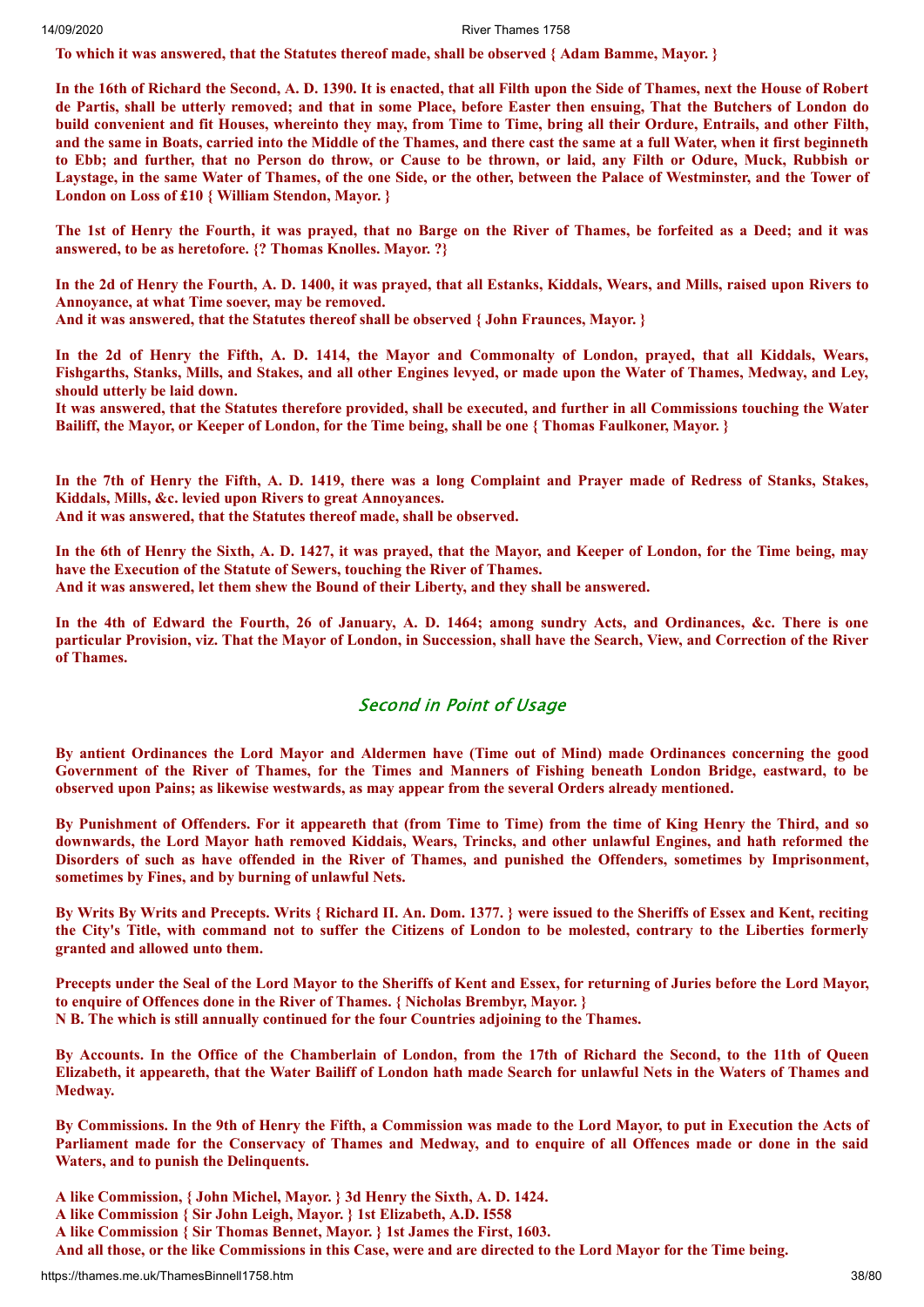By continual Claim. In the 37th of Henry the Eighth, A. D. 1545, Letters came from the Lord Admiral for the stay of such Matters as were then in Question between his Lordship and the City, concerning the Jurisdiction of this City upon the **Thames. { Sir Martin Bowes, Mayor. }**

In the 3d of Edw. the Sixth., A. D. 1549, it was ordered, that the Chamberlain should take Care for stay of certain Inquests, charged by Vertue of a Commission directed to the Lord Admiral, to enquire of Abuses used in Fishing beneath the Bridge. { **Rowland Hill, Mayor. }**

In the 4th of Edward the Sixth A. D. 1550, the Master Common Serjeant was appointed to repair to the Duke of Somerset, and to inform his Lordship of the City's Authority in pulling down Wears within the River of Thames. { Sir Andrew Jude, **Mayor. }**

In the 6th of Edward the Sixth, A. D. 1552, it was ordered, that Suit should be made to the King's Majesty, and his Council, for the Determination and Allowance of the City's Jurisdiction and Interest in the River of Thames. { Sir Geo. Barnes, **Mayor. }**

In the 1st of Mary, A. D. 1553 a great Number of the Fishermen of the East-side of London, present in the Court of the Lord Mayor of London, were commanded to obey the Water Bailiff; and that one Hunter, of the Admiralty, should be warned to be before the Lord Mayor and Aldermen, at the next Court to be holden for the same Matter. { Sir Thomas White, Mayor. }

In the 1st of Elizabeth, A. D. 1558, there were certain Committees appointed to confer with the Lord Admiral, touching the Controversy between his Honour and the City, concerning the Conservacy of the River of Thames. { Sir Thomas Leigh, **Mayor. }**

In the 3d of Elizabeth, A. D. 1560, certain Committees were appointed to attend the Lord Admiral concerning the **Jurisdiction of the River of Thames. { Sir William Chester, Mayor. }**

In the 7th of Elizabeth, A. D. 1564, the Lord Admiral was to be conferred with, touching the City of London's Jurisdiction in **the River of Thames. { Sir Richard Molorie, Mayor. }**

In the 13th of Elizabeth, A. D. 1570, the Lord Admiral was to be moved, that the City may enjoy their Liberties in Thames **and in Medway. { Sir Rowland Heyward, Mayor. }**

In the 17th of Elizabeth, 1574, the Aldermen, and others, were to confer with the Lord Admiral for the City's Title in the **River eastward. { James Howes, Mayor. }**

In the 23d of Elizabeth, A.D. 1580, Mr. Norton, and others, were appointed to attend on the Lord Treasurer of England, and to inform his Lordship touching the City's Title to the Conservacy of the River of Thames below London Bridge. { Sir John **Branch, Mayor. }**

In the 23d of Elizabeth, 1580, Sessions were appointed for ths Conservacy of the River of Thames, the 9th of October, at Barking, in Essex, and on Wednesday following to be kept at Woolwich in Kent. { Sir John Branch, Mayor. }

In the 24th Elizabeth, A.D. 1581, certain Aldermen were appointed to treat with the Lord Admiral touching the Conservacy. **{ Sir James Harvie, Mayor. }**

In the 29th of Elizabeths A. D. 1596, the Aldermen had appointed to the Lord Admiral, for to inform his Lordship touching the City's Right to the Conservacy of the River of Thames, from London Bridge to Yenland, and the Reculvers. { Thomas **Skinner and Sir Henry Billingsley, Mayors. }**

## Preamble on the Fishermen's Charters

THAT the Reader may still see what on Authority, Jurisdiction and Conservacy, the City of London has long enioved, and ought to enjoy on the Thames, I shall here adjoin two Charters, granted for incorporating a Company of Fishermen on this River, the one by King Charles the First, the other by King James the Second; wherein it may be observed, how far that Body of Men then were, and still ought to be, under the Subjection, Rule, and Government of the City ot London.

For, by these very Charters, the Company were not empowered to make any one By-Law or Ordinance for their own Government, or in relation to Fishing, without first having the said City's Allowance and Approbation, and subject to this Alteration and Amendments. That their Water Bailiff, if he pleased, was always to be present, as Warden or Super-intendant **for the City, in all their Assemblies, or Meetings, and to be assisting and advising therein.**

In short, so cautious and tender was the Crown of infringing in these Charters, on the Jurisdiction of the City, that, in both of them, there is a particular Provision made, that neither of them shall any Ways prejudice or effect the Privileges, Conservacy and Superintendancy of the City of London, or the Lord Mayor thereof, in any Thing concerning the said River.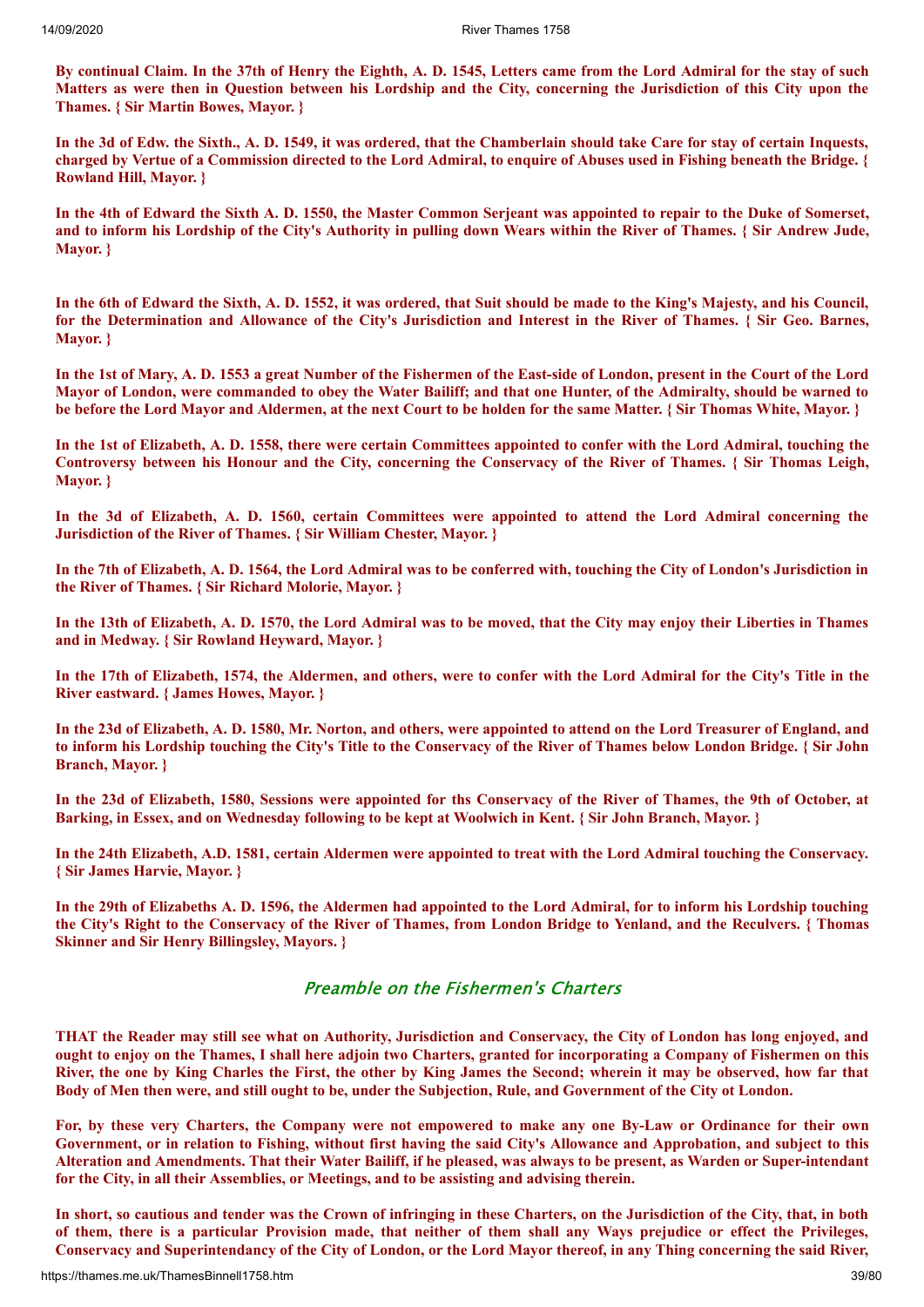**or Fishing in the same.**

And which said Charters, as well as said Jurisdiction and Authority, are still more fully explained and confirmed in an Act of Parliament that passed in the Ninth Year, of the Reign of her late Majesty Queen Anne, for the Revival of these Charters and Company: When (on bringing their Bill for the same, into the House of Commons) they attempted to gain a concurrent Jurisdiction on the Thames with the City of London, in order to become, by Degrees, independent of it, by endeavouring to invade and obtain several of its antient and just Privileges, some of which were, the having the Penalties arising by their Bill (which were, among other Things, for fishing with unlawful Nets, taking of unsizeable Fish, and fishing out of Season; all which Offences were, and still are, punishable at the Courts of Conservacy) to be to the Use of their own Company: So that, in effect, it would have been transferring that Power and Authority which was vested in the City to the Company, and givIng **to them those Fines, which are by Charter { Chart. 14 Charles I. } granted to the City.**

They would likewise have had the Power, in Conjunction with the Water Bailiff, of giving Deputations to seize unlawful Nets. &c. which Power had always been and is exercised by the Water Bailiff, as Sub-Conservator. [And this would have been such a concurrent Jurisdiction with that of the City, as would be highly dishonourable in them to admit of].

They would also have joined the Clerk of their Company, with the Water Bailiff, in appointing the Seasons for Fishing, and granting of Licenses for Fishing in such Seasons, which has ever been the undoubted Right { antient Orders, p. 126. Sir Robert Ducy's Orders, p. 64. 9 Anne, Cap. xxvi. Sect. 4. p. 113. Fishermen's By-Laws. 3 of the said Water Bailiff solely, to **grant in Vertue of his Office held under the City, and as Sub-Conservator.**

And, lastly, They would have had the Binding of their Apprentices, and of admitting or making such Free Fishermen, the which, with the appointing the Seasons, and granting of Licenses, must plainly appear to have been Privileges of the City's, and, as such, are Perquisites of his Office, not only from the City's antient Orders { antient Orders, p. 126. Sir Robert Ducy's Order, p. 64. } made and established long before the Company was incorporated. But, by the very and said Act that passed, in Consequence of their Bill, and on the City of London's having, by their Councel, proved and made good their undoubted antient Right and Custom to the abovesaid Authorities, Privileges and Perquisites, thus strongly attempted to be invaded and taken from them, it manifestly appears that they do belong to the said City, and long have been, and are Perquisites appertaining and enjoyed by their Office of Water Bailiff; and, as a final Argument of which, I shall refer the Reader to the fourth Section of this said { Vide p. 114. } Act; and it was but very lately that some such Innovations and Infringements were offered again on a Bill being prepared to be brought into the House of Commons, for Reviving the said Company.

And indeed, these very Authorities, Privileges and Perquisites, are but a small Recompence, in Comparison to that very great Expence the City of London is annually at, in its Searches after Nusances, illegal Fishings, &c. on this said River, and **in holding of Courts of Conservacies for the Conservation and Preservation of it and its Fishery.**

And notwithstanding the Company were, by their said Charters, and this said Act, empowered to assemble, make By-Laws, &c. yet the very Restrictions they were under, in their Courts of Assistants, being annually to be elected, their By-Laws subject to be allowed, altered or amended with others, by the Court of the Lord Mayor and Aldermen of London, seems evidently to imply, as if the City had but even so far made a Concession of their Jurisdiction and Authority, merely for the Good of the Fishery, as such a Body (of Fishermen) were undoubtedly very fit and proper Judges for the forming and compiling of such Rules, Orders and ByLaws, as would be most conducive to and for the Benefit and Improvement of the **said Fishery.**

## Fishermen's Charter, 1634

**An Abstract of the Charter granted by King Charles the First, to the Company of Fishermen of the River of Thames, A. D. 1634.**

King Charles the First, by Letters Patents, dated the 29th of May, 1634, in the Tenth Year of his Reign, incorporated divers Persons, exercising Fishing in the River of Thames and Medway, and all others inhabiting, or that should inhabit in the Counties of Middlesex, Surry, Essex and Kent, and in the City of London, using the Craft of Fishing in the River of Thames, and Places adjacent, from the Bridge of Stains westward, and so to London Bridge eastward, and from thence to Yendal, alias Yenlet, and the Waters of Medway, in the said Counties, and so far up the River Medway, till they meet with the Liberties of the City of Rochester, and all other Waters within the said Precincts, and commonly using no other Handicraft, and having served as Apprentices in the Craft, Trade or Mystery of a Fisherman, seven Years, or more, by the Name of the Wardens, Assistants and Commonalty of the Art or Mystery of Fishermen of the River Thames: With Power (inter alia) to assemble in some Place within the City of London, or Suburbs thereof; and with the Allowance and Consent of the Lord High Admiral of England for the Time being, or his Lieutenant; the Judge of the Court of Admiralty, or other executing that Place, and of the Lord Mayor and Aldermen of the City of London, for the Time being, to make Ordinances for the good Rule, Government, Survey, and Ordering of the said Company, and of all Persons whatsoever, using and exercising the Art or Mystery aforesaid within the said Precincts; as also for the Preservation of the Brood, Spawn, and Fry of Fish, and for Declaration with what Nets and Engines, and at what Times they shall use Fishing, and for Reformation and Preventing of **Abuses and Inconveniences, &c. &c.**

And with such Allowance and Consent, to limit Pains and Penalties, by Fines and Amerciaments, or by any other lawful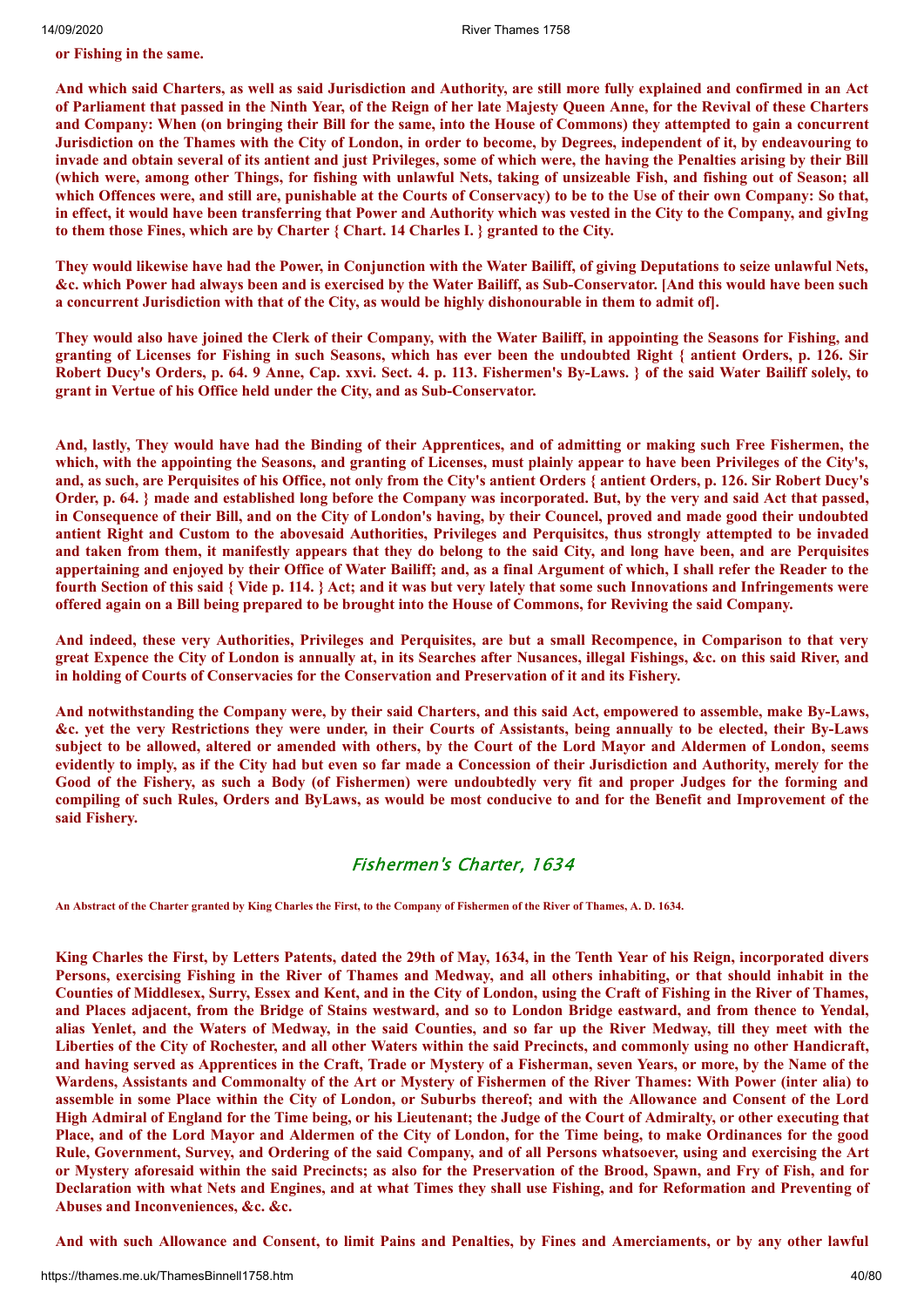**Means, upon all Breakers of such Ordinances.**

The Register and Marshal of the Court of Admiralty, and the Water Bailiff of London, his Deputy, or Deputies, to be present at such Assemblies, if they think fit, and to sit with the said Wardens and Assistants, and to advice and assist them: And to that End, the said Wardens and Assistants, are to give them Notice of the Times and Places of their Assemblies.

The King granting to the Company, the Fines forfeited by the Breach of such Ordinances; Saving to the Admiralty, and the Officers of the Court of Admiralty, all Fines forfeited by the Breach of any of the said Ordinances, within the Precincts aforesaid, from London Bridge eastward: And Saving to Them Power to levy and take the same, according to the Custom of **the said Court.**

With Power also to elect eight Wardens, and eighteen, or more, Assistants, a Clerk, and a Beadle: The Wardens so elected to take their Oaths of Office, before the Lord Mayor and Court of Aldermen of London, or the Judge of Admiralty, and the **Assistants to take their Oaths of Office before the Wardens of the said Commonalty and Assistants.**

To continue in their Offices for one whole Year, and till other Wardens and Assistants shall be chosen.

The King thereby also ordaining, That no Person in the said Society, shall directly or indirectly, take any Apprentice for any **less Term than seven Years.**

And that no Person shall use the said Art or Craft of Fishing within the Places aforesaid, unless he shall have served as an **Apprentice to the said Trade for seven Years at the least.**

Provided, That this Grant shall not prejudice the Privileges, Authority, Conservacy, and Super-intendency of the Lord High Admiral of England, and the Judge of the Court of Admiralty; or of the City of London, or the Mayor, or the Mayor and Aldermen; or the Mayor, Commonalty and Citizens of London, in any Thing concerning the said River of Thames, and Places aforesaid, and the Fishing in the same. But that it shall be lawful for the Lord Admiral, &c. &c. and all other their Officers and Ministers, to keep Court, Rule, Govern, Direct, Fine, Amerce, and Order the said Fishermen, within the said Precincts of their Governments, and Jurisdiction, in as large and ample a Manner as They, or any of Them had done, or **ought to have done, according to their antient Customs and Privileges, concerning the same.**

Then the Charter, reciting, That the King is informed, that the Disorders and Abuses in Fishing, cannot be reformed, but by the daily and present Punishment of the Offenders, which may be speedily done by the Authority of the Court of Admiralty, **none other having Power, as the Charter asserts,**

**{ But, Query, Whether the Court of Admiralty has any such Power? }**

with such Expedition, to arrest their Boats and Persons upon the River of Thames, from London Bridge eastward, nor Power otherwise to proceed against them, but upon Presentment at their Courts, which are not holden above twice in a Year: So that, in the mean Time, great Spoil is made by those Offenders: And that, within the Limits aforesaid, Anchors, Cables, Boats, Masts, Yards, Flotsen, Jetson, Lagon, and other Goods, are often found, and taken up by Fishermen, and Others, and concealed, which ought to be presented to the Court of Admiralty, to the End that the Losers of the same may thither repair, and there to hear of their Goods again, and so obtain Restitution, where Restitution ought to be made.

The said Wardens and Assistants, and every of them, and every one of the said Commonalty, are directed, that as soon as they shall have Notice, of any Breach of any such Orders and Constitutions of the said Company, in Matter of Fishing from London Bridge eastward, or of any Anchors, Cables, Boats, Masts, Yards, Flotson, Jetson, Lagon, or other Goods, so found and concealed, to present the Names of the Offenders and Concealers, with the Quality of their Offences, and the Particulars of the Goods, so found and concealed, to the Court of Admiralty. And likewise, for that from Stain's Biidge to London Bridge, many such Goods are often found and taken up by Fishermen, and Others, and concealed, which ought to be presented to the like End, to the Lord Mayor of London: The like Presentment is directed to be made of the Breach of all **such Orders and Concealments, from Stain's Bridge to London Bridge.**

**NB. This is the Substance of that Charter.**

## Fishermen's Charter,1687

**An Abstract of the Charter, granted by King James the Second, to the Company of Fishermen of the River of Thames, A. D. 1687**

By another Charter granted by King James the Second (An-Reg. 3) dated the First of July, A.D. 1687 (Reciting, that the Free Fishermen of the River of Thames stood incorporated by King Charles the First, in the tenth Year of his Reign; the Powers and Privileges whereof, had been for several Years past, almost extinguished for Want of due Execution) upon Resignation of the said Charter, renews, and confirms the same, and nominates one Master, ten Wardens, and twenty Assistants of the said Company, in Order to take Care, by making good Orders, That the Fry and Spawn of Fish, be not destroved, and that common Nusances in the said River of Thames, and of the Medway, and that Goods imported or **exported, the same (the Customs not being paid) may be the better discovered.**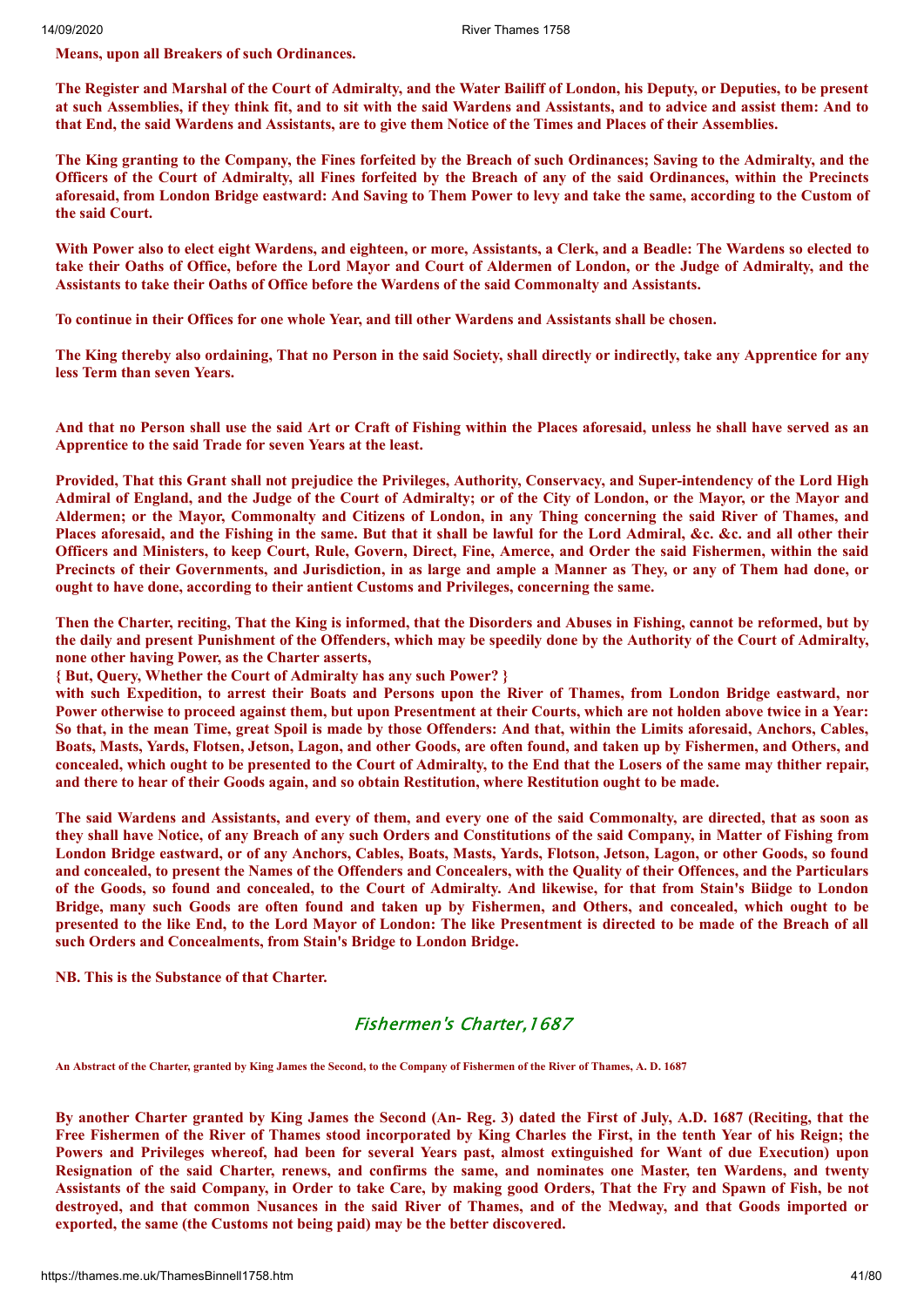His Majesty therefore, incorporates the said Master, Wardens and Assistants, Inhabitants of the Counties of Middlesex, Surry, Essex and Kent, and in the City of London, and all others then inhabiting, or which should inhabit in the said Counties and City; using, or that should use, the said Craft of Fishing, in the said River of Thames, and Places adjacent, from the Stone, called London Mark-Stone, westwards of Stain's Bridge, and so to London Bridge, eastwards; and from thence to Yendall alias Yenlet, and the Waters of Midway, in the Counties of Kent, Essex, Middlesex and Surry, and so far up the River Medway, till they meet with the Liberties of Rochester; and all other Places, from the North Foreland in Kent, to Harwich in Essex, which is commonly reputed the Mouth of the River of Thames; and all other Waters within the Precincts aforesaid, not using any other Handycraft, and shall have served, and have been brought up as an Apprentice, in the Mystery of a Fisherman, for seven Years, or more, jpto one Body Corporate, by the Name of the Master, Wardens, Assistants, and Commonalty of the Art, or Mystery of Fishermen of the River of Thames; to have perpetual Succession, and with Power to purchase, and receive, grant, alien, and assign Lands and Chattels; to sue and defend, and to have a Common Seal: That ten of the said Society shall be Wardens, and twenty others of the Commonalty, or more at the Directions of the Master, Wardens, Assistants, and Commonalty, shall be Assistants, and assisting in all Causes and Business. That the said Master, Wardens, and Assistants, from the Time being, shall, from Time to Time, assemble in some convenient Place in the City of London, or the Suburbs thereof, by the Direction of the Master, and Major Part of the Wardens, and Assistants, to be appointed on publick Summons; and may, in such Assemblies, make fit and reasonable Laws, &c. &c. which to them, or the greater Part, shall seem profitable for the Government of the said Company, and of all Persons, using the Art of Fishermen; and for Declaration, in what Manner they shall demean themselves, in their said Offices and Art; and for Declaration, with what Manner of Nets and Engines, and what Times, they shall use Fishing: And for Reforming, and Preventing former Abuses and Inconveniencies, and for the Preservation of the Spawn and Fry of Fish; and for the publick Good of the said Company: With Power to provide Pains and Penalties, by Fines and Amerciaments, to such Laws, &c. &c. At which Assemblies, the Water-Bailiff of London, may be present, and sit with them, and assist them in their Proceedings.

And the King farther grants to the said Company, all Forfeitures, Pains, Penalties, Fines and Amerciaments, for not observing the said Laws, &c. &c. to their own Use, saving to the Admiralty, all Fines due to that Court, by Reason of the said Laws, as hath been accustomed, so as they be reasonable and not repugnant to the Laws of this Realm; and approved by the Judge of the Court of Admiralty, or the Lord Mayor and Aldermen of London. And the King appoints the said Master and Wardens aforenamed, to continue in their said Offices, until the Feast of St. Peter, 1688; and from thence, until ten others of the Assistants, be chosen Wardens, as aftermenrioned; if they shall so long live, and shall not be removed by the Major Part of the Wardens and Assistants, for Misbehaviour: And he appoints the said twenty Persons, to be presented Assistants, and the other aforenamed Wardens, to be Assistants, when their Wardenships expire; they to be all sworn before they enter upon their Offices, viz. the new Master and Wardens, before the old Master and Wardens, or any two of them; and the Assistants before the Wardens for the Time being. The said Master, Wardens, and Assistants, or the major Part of them, have Power yearly, on the Feast of St. Peter, or if that be on a Sunday, the next Day, or at some other Time, as they, or the major Part shall think fit, in their Assemblies aforesaid, to chuse out of the Wardens, a Master, and out of the Assistants, ten Wardens, for a Year ensuing, and till a new Master and Wardens shall be chosen and sworn: And if any of the said Master and Wardens die, or leave the Office, or be removed from the Office; then the other Wardens and Assistants being assembled for that Purpose, on Notice, may chuse a Master out of the Wardens, and also Wardens out of the Assistants, to supply the Number of Master or Wardens, till the Feast of St. Peter; and others be chosen and sworn. And, in Case of the Death of any of the said Assistants, that others be chosen in the like Manner, out of the Commonalty, to supply the said Number of twenty, **or more Assistants.**

The Master, Wardens and Assistants to elect a Clerk for his Life, and to appoint two or more Beadles, with Power to displace them upon just Cause, and elect others in their Room, and administer Oaths to them, for the due Execution of their Office. And they have Power to purchase a Hall, and any other Lands, not exceeding the Value of £500 per Annum.

And it is ordained, That no Person of the said Society, shall take an Apprentice, for less than seven Years, and no Person (not using the Craft of Fishing, as common Fishermen, without any other Art to live by) shall use the said Craft, as common Fishermen, without they shall have served as an Apprentice for seven Years at least, to that Trade. Provided, that this Grant shall not prejudice the Privileges, Conservacy, and Super-Intendancy of the Court of Admiralty, or of the City of London, or Lord Mayor and Aldermen. And for that many Anchors, Cables, &c. &c. or other Goods, are found and concealed, which ought to be presented to the Court of Admiralty, that the Loosers may have Restitution, the Master, Wardens, Assistants and Commonalty, and every of them are commanded, as soon as they shall have Notice of the Breach of any of the said Orders and Institutions, to be made and allowed as aforesaid, in Matters of Fishing; or if any Anchors, Cables, &c. &c. or other Goods found and concealed, as aforesaid, that they present the Names of the Offenders and Concealers, and the Quality of the Offences, and the Particulars of the Goods, found and concealed, to the Court of Admiralty, that Punishment may be inflicted on the Offenders; and the like Notice to be given to the Lord Mayor, or Water Bailiff, that Restitution may be made. Provided, that every one of the said Master, Wardens, Assistants and Commonalty, when they shall be commanded by his Majesty, or by the Lords of the Privy Council, or any six of them, shall forbear selling to any Denizens or Aliens, any Fish taken on any of the King's adjacent Coasts, to be transported out of the Realm, to any Places, beyond the Seas, for so long as **they shall be so restrained, under Penalty of the King's Displeasure, and Punishment according to Law.**

Provided, That the said Master, Wardens and Assistants, shall yearly become bound to the King, by Obligations signed and delivered before the Lord Mayor, in two-hundred Marks, on Condition, that none of the said Master, Wardens, Assistants and Commonalty shall lade any Goods into any Ship or Vessel unless the Customs, &c. have been duly paid or satisfied, and shall give Notice of all other Goods, they shall receive out of any Ship or Vessel, into any Boat, to the Customers, Searchers, or Officers of the Place; to which Bonds so signed, sealed and delivered, the Lord Mayor, and some of the Precedent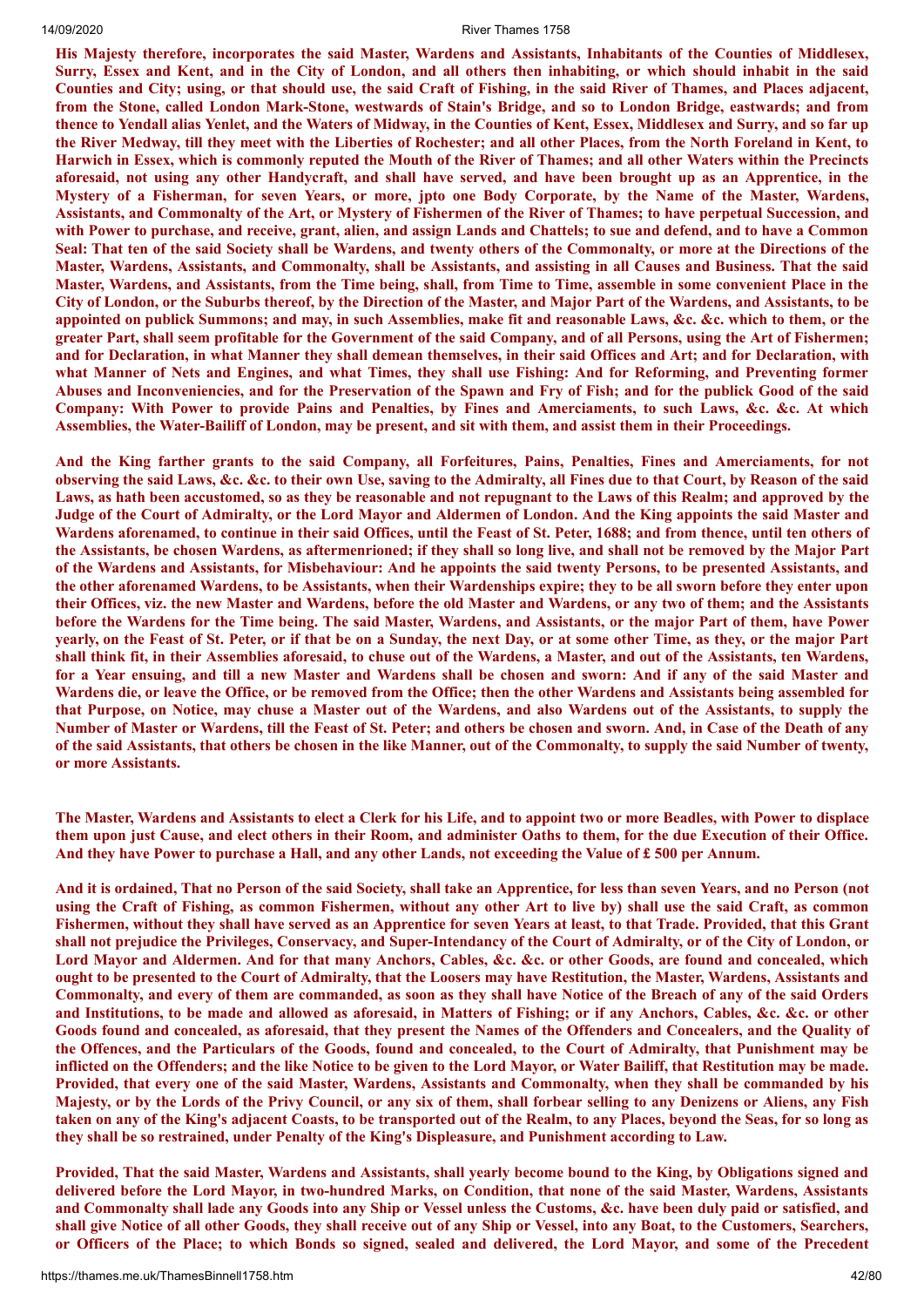Wardens, for the Year past, shall be Witnesses, and the same shall be delivered in two Days, by the Precedent Wardens, to the King's Attorney-General; who, thereupon, shall deliver up the last Year's Bond, if there appears no Cause to the contrary. The Master, Wardens, and Assistants are to take Care that no Foreign prohibited Fish be imported, except licensed for the King's own Use: And that there be no Forestalling, or Engrossing in the publick Fish-markets, that supply the City of London, but to acquaint the Justices of the Peace therewith, that the Offenders may be punished. Power is reserved to the King, by Order in Council, to remove any Master, Warden, Assistant, or Clerk of the said Company, whose Office shall **thereupon be ipso Facto, void, and another shall be chosen into the said Office.**

Provided, That all Laws and Ordinances to be made by the said Master, Wardens and Assistants, shall first have the Allowance of the Judge of the Court of Admiralty, and the Lord Mayor and Court of Aldermen of London.

And the Water Bailiff shall have Notice of all their Assemblies. The said Master, Wardens and Assistants, to be subject and obedient to the said Court of Admiralty, and to the Lord Mayor and Court of Aldermen, concerning the Conservacy of the **said Rivers and the Fishing therein.**

**As a farther Proof of the City's Right to the Jurisdiction of the River of Thames, and for the better Information of the Reader's Knowledge in the Passage or sending Goods, &c. by Watermen, Lightermen, or Bargemen, on the said River, I shall now set down an Abridgment, or the Heads of the several Statutes relating to the formin and governing of the Company of Watermen and Lightermen, with the Rates of Passengers, and Carriage of Goods: In which the Authority and Power that the City London has therein will more manifestly appear.**

The first Statute relating thereto is in the Statutes 2d and 3d of Philip and Mary, Cap. xvi. wherein it was enacted, That the first Court of Aldermen of the City of London, shall chuse eight Overseers, out of the Watermen between Gravesend and **Windsor, for the keeping good Order among them.**

A Penalty of two Months Imprisonment on any two Watermen carrying any Person, without one of them hath been allowed **by such Overseers, and hath exercised that Profession two Years.**

None to work as Watermen singly, unless he has served his Time as such, for two Years at least, on like Pain.

The Lord Mayor and Aldermen of London and Justices of the Peace, are impowered to hear and determine any Offence against this Act, and also to relieve Watermen oppressed by their Overseers, and to punish them accordingly.

All Wherries not 12 Feet and half long, and 4 Feet and a half broad in the Midship, and sufficient to carry two Persons on **one Side right, are to be forfeited.**

Penalty on Watermen withdrawing themselves in Times of Pressing, imprisonment for a Fortnight, and prohibited Rowing a **Year and a Day.**

The Overseers to make Rules and Orders for their Government, examine their Boats before Launched, &c. Penalty £5.

**Penalty on any refusing to take such Office.**

**Western Bargemen to be answerable for their Servants, and whom to employ as such.**

**{ l'id. 6 H. VIII. Cap. vii. }**

The Court of Aldermen to assess the Fares of Watermen, and 40s. Penalty, with half a Year's Imprisonment on Watermen **taking more.**

By Statute 8th Elizabeth, Cap.xiii. Sect. 4. all Sea-faring Men, dwelling near the Tbames, and licensed by the Trinity-House, may Row and carry Passengers in their Wherries, as other Watermen do, who are to be drawn under no other Government **but the said Trinity Office.**

No Waterman is to take a Servant or Apprentice, unless he hath been an Apprentice as such for five Years before, with the **Age, and Time, of Service of their Apprentices.**

This Act not to hinder Watermen's Sons formerly trained up in Rowing, and of sufficient Age, &c. to work as such.

**The eight Overseers to cause their Orders to be read openly in their Common Hall twice a Year.**

The Lord Mayor of London may summon any Person inhabiting within London, or its Liberties, to appear before him, upon Complaint of any Citizen; and, for Non-appearance, may grant his Warrant against him, and hath Power to hear and **determine Differences between Party and Party.**

If any Apprentice, or other Person, shall be carried on board a Ship, and there detained against his Will, the Lord Mayor may send his Warrant by his Water Bailiff, and compel the Captain or Commander of the Vessel to release such Person.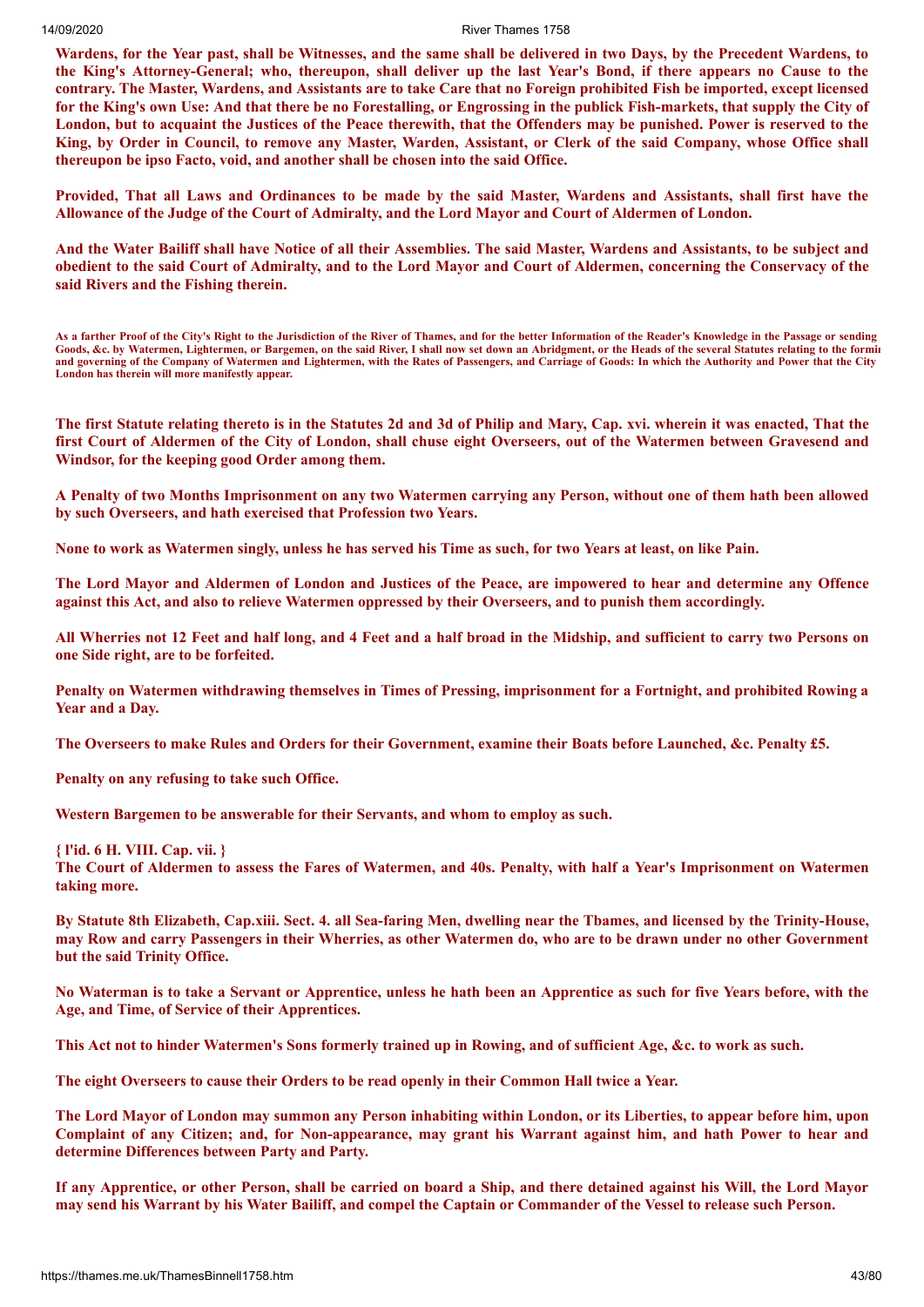The Statute 11th and 12th of William the Third, Cap. xxi. confirms all other Acts relating to this Company, and not altered **hereby. Lightermen to be of the same Society and Company of Wherrymen and Watermen.**

Who are to be subject to the same Rules and Orders; but Trinity-men, Fishermen, Ballastmen, Western Barges, and Mill **Boats, Chalk Hoys, Faggot and Wood Lighters, and other Craft carrying the same, are excepted.**

The Lord Mayor and Court of Aldermen to elect: annually eight Watermen and three Lightermen to be Overseers and **Rulers of the said Company, to maintain good Order, &c.**

The said Rulers and Assistants to chufe sixty, and not less than forty of the Watermen, and nine of the Lightermen, to be Assistants of the Company, and who shall yearly present to the said Court of Aldermen five Watermen, and two Lightermen, to be Auditors of the Company's Accounts, with a Penalty on refusing, or not well performing such Offices, and which Rulers, Auditors, and Assistants, are empowered to make Rules and Orders, with Penalties, for the good Government, &c. of their Company, but to be first approved by the said Court of Aldermen, and after by the Lord Chief Justice of either Bench.

The Lord Mayor and Aldermen, and Justices of the Peace in their Jurisdictions, adjoining to tne Thames, between Gravesend and Windsor, on Complaint of such Overseers and Rulers, to hear and determine Offences against this Act, and **levy the Penalties by Distress.**

Lightermen not registering themselves and Servants in the Company's Books, by the 29th of September, to forfeit  $\pounds$  5. a **Week for working any such Vessel, &c.**

Penalty on anyone (Trinity-men excepted) who shall Row or Ply on the River in Boats, for carrying of Passengers for Profit, **unless Watermen, their Servants or Apprentices; and how the Penalties of this Act are to be paid.**

Owners, &c. of any Keys betwixt the Hermitage Bridge and London Bridge, may use their Lighters as heretofore, employing qualified Watermen or Lightermen; and Woodmongers may use their Lighters by themselves, or Servants, for carrying their **own Goods only.**

**Persons keeping Laystalls and Gardeners may carry their own Goods, &c. as heretofore.**

**Offences against this Act to be prosecuted within thirty Days.**

**Persons may plead the general Issue, if prosecuted for any Thing done in pursuance of this Act.**

The Rulers, &c. to appoint forty Watermen to Ply every Sunday between Vaux-hall and Lime-house, for carrying Passengers **across the River, at a Penny each: How that Money is to be applied.**

This Act not to impeach the Duke of Richmond's Right, as Lord of the Manor of Gravesend, for holding the Court of Water-Course, for the better governing of Barges, Boats, &c. ferrying from Gravesend to London. Nor hinder the Watermen of St. Margaret's, Westminster, for Plying cross the River from Westminster Bridge to Standgate, and from the Horse-ferry to **Lambeth Bridge on Sundays, &c. for the Benefit of their own Poor and Widows, &c.**

**The next Statute is the 4th and 5th of Anne, 4 and 5 Cap. Xiii.**

**Sect. 1. Repeals the Clauses in the 1st of Jac. I. Cap. xvi. that restrains the taking of Apprentices till they arrive at the several Ages of eighteen and sixteen, and every Ru made for restraining of any Lighterman or Waterman from taking Apprentices.**

**Sect. 2. The Lord Mayor and Court of Aldermen to review, alter and amend all the By Laws of the Company.**

**There was another Act passed the 4th Year of this Queen Anne, Cap. xix. Sect. 18. Wherein there is a Penalty of one Month, and being disabled from any Privilege of a Waterman, &c. for two Years, on any such Waterman, &c. absconding from servin on board his Majesty's Navy, on being summoned thereto, &c. &c.**

**Also another Act, passed in the 2d of his present Majesty King George, Cap. xxvi.**

Wherein it is enacted, That no Waterman shall take an Apprentice, unless he be an House-keeper, or have some known Habitation, which he is to Register with the Clerk of the Company, on Penalty of £10. on Conviction before the Lord Mayor, or Justice of the Peace, by Distress, &c. the Clerk of the Company to register Watermen's Habitation, and Removal, without **Fee.**

No Apprentice to take on him the sole Care and Management of any Boat till he be sixteen, if a Waterman's, or 17 Years of Age if a Landman's Son, unless he hath Worked with an able Waterman for two Years at least, on Pain of 10s. upon the **Master.**

How Offenders against the Company's Rules and Orders are to be punished, in case no Distress is to be found.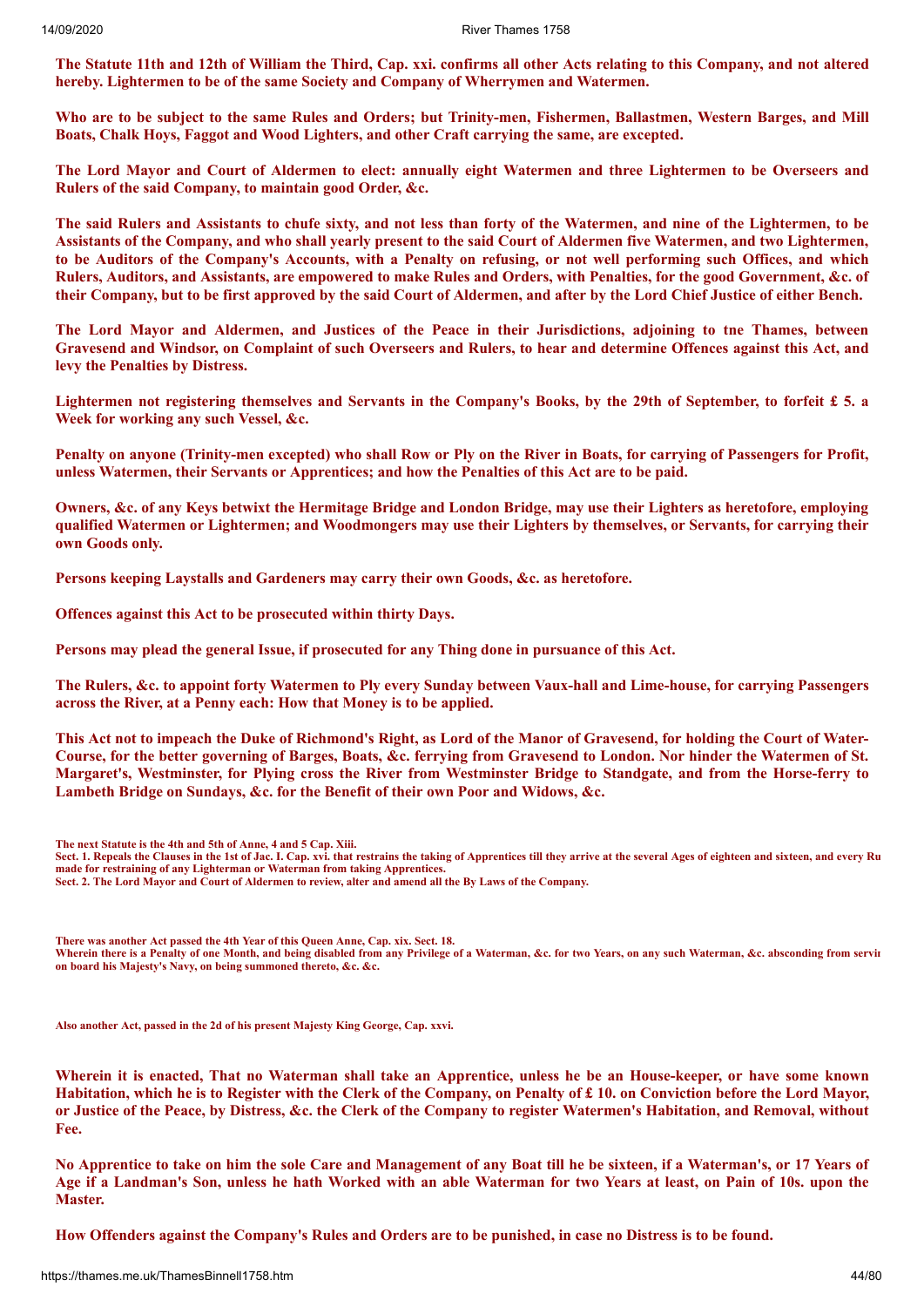Any Person rowing on the Thames for Hire or Gain, and not having served seven Years Apprenticeship to a Waterman, &c. (Trinity-men, Fishermen, Ballast-men, and Persons employed in the Western Barges, Mill Boats, Chalk Hoys, Faggot or **Wood Lighters, Dung Boats and Gardeners Boats) shall forfeit £10. to be levied as aforesaid.**

**The Number of the Company's Assistants to be reduced to thirty for the future.**

This Act not to prejudice the Right of the Lord of the Manor of Gravesend, for holding his Court of Water Course, &c.

**Nor to prejudice any Grants or Usages held by the Mayor, &c. of Gravesend and Milton.**

The Lessees, Owners and Occupiers of any Keys betwixt the Hermitage Bridge and London Bridge, may use their Lighters for carrying their own Goods, &c. to it from their Keys and Wharfs, and Ships loading and unloading, and may employ any Waterman or Lighterman, duly qualified, as is in the said Act of 11 and 12 of William the Ihird directed.

How the Penalties and Forfeitures of this Act are to be sued for and applied; and all Prosecutions to be commenced in a **Month.**

All Constables and Headboroughs to be aiding and assisting in the due Execution of this Act; and in Case of any Suit being commenced against any Person for any Thing done in pursuance of this Act, or any former Act relating to the Water Service, &c. the Action to be brought in thirty Days, and such Person may plead the general Issue, &c. &c.

**This Act to be deemed a publick Act, &c.**

#### Navigation, London to Cricklade

**There is another Statute of 3 George II. Cap. 11, which relates to the Commissioners, for regulating the Prices to be taken for the Passage of Barges, &c. the Navigation**  the Thames and Isis, from London westward to Cricklade, &c. by the Owners of Locks, Wears, &c. and all other Redresses, Regulations, &c. (not derogating from the **Jurisdiction of the Lord Mayor, &c. of London) Sect. 18. Every Bargemaster, and the Owner of the Barge, &c. shall be answerable for any Damage done by his Barge, &c. or any of the Crew, either by fishing with Nets, takin**

**any Game, or to the Locks, Bridges, &c. adjoining to the River, &c. &c.**

**There is likewise another Statute, 4 Cap. 24. George II. Cap. 24. wherein Ferry-boats are not to be deemed large Craft, and flatt bottomed Boats and Barges, navigate from Windsor, or any Place between that Town and Kingston to other Places on the River, shall be deemed Western Barges, and may navigate as far as London Bridg and Persons navigating the same, shall not be subject to the Penalties of Stat. 2 George II. Cap. 26.**

There is also another Stat. of 10 George II. Cap. 31. which relates to Wherries, Tiltboats, Barges, and other Vessels, for carrying Passengers and Goods between Windsor and Gravesend, for Hire, wherein the Age, Time of Service, &V. relating to **the Apprentices is mentioned.**

No Tilt-boat, Rowbarge, or other Boat, to carry more than thirty-seven Passengers, and three more Passengers only, if brought on Board by the Way: Nor to carry in any other Boat, or Wherry, more than eight Passengers, and two more only, if called in by the Way; nor to carry in any Wherry or Ferryboat, allowed to work on Sundays, more than eight Passengers. Penalty on every Tilt-boat, o Conviction, by the Oath of one Witness, &c. £5. for the first Offence, £10. for the second Offence, and for the third Offence, to be disfranchised for 12 Months; and in Case any greater Number shall be carried in any Tilt-boat, &c. and any Passenger drowned, every Person, who shall work such Boat, and convicted, shall be guilty, and **punished as a Felon.**

All Tilt-boats to be of fifteen Tons Burthen, and other Boats, not less than three Tons Burthen, in the long Ferry, between **London Bridge, and Gravesend, except such Boat, shall be hired for private Use, on Penalty, £10.**

Gravesend Wherries, with a close Deck, or with Bails nailed to the Boats, and which are not moveable, for carrving of Passengers for Hire, between London Bridge, and Gravesend (Tilt-boats only excepted) are not there to be used, on Penalty **of £10.**

Such Persons loosing their Tides, to and from London Bridge, and Gravesend, either negligently or wilfully, by putting on Shore, for Passengers (except as is herein directed) or by waiting by the Way, by Means whereof the Passengers shall be **landed two Miles short, such Passengers shall be discharged from paying their Passages.**

The Rulers of the Company shall appoint Officers, to ring a Bell for fifteen Minutes, every high Water at London Bridge, and the first of Flood at Gravesend, and if any Boat plying for Passengers, or having Passengers on board, does not immediately depart, and proceed, after the Ringing of such Bell, without lying or putting on Shore, within two Miles of Billingsgate, or Gravesend, for the takinge in of Passengers; or if any such Boat, during the whole Ferry, shall not be navigated by two able Men, the younger to be eighteen Years of Age at least, the Owner of such Boat, shall forfeit £5. on Conviction of the Oath of one Witness, before any Justice, where the Offence was committed, or the Offender found, half to **the Informer, &c.**

Penalty of £50, on such said Rulers, neglecting to put up such Bells, and appointing Officers to ring them.

**Forty Shillings on such Person, not duly Ringing the said Bells.**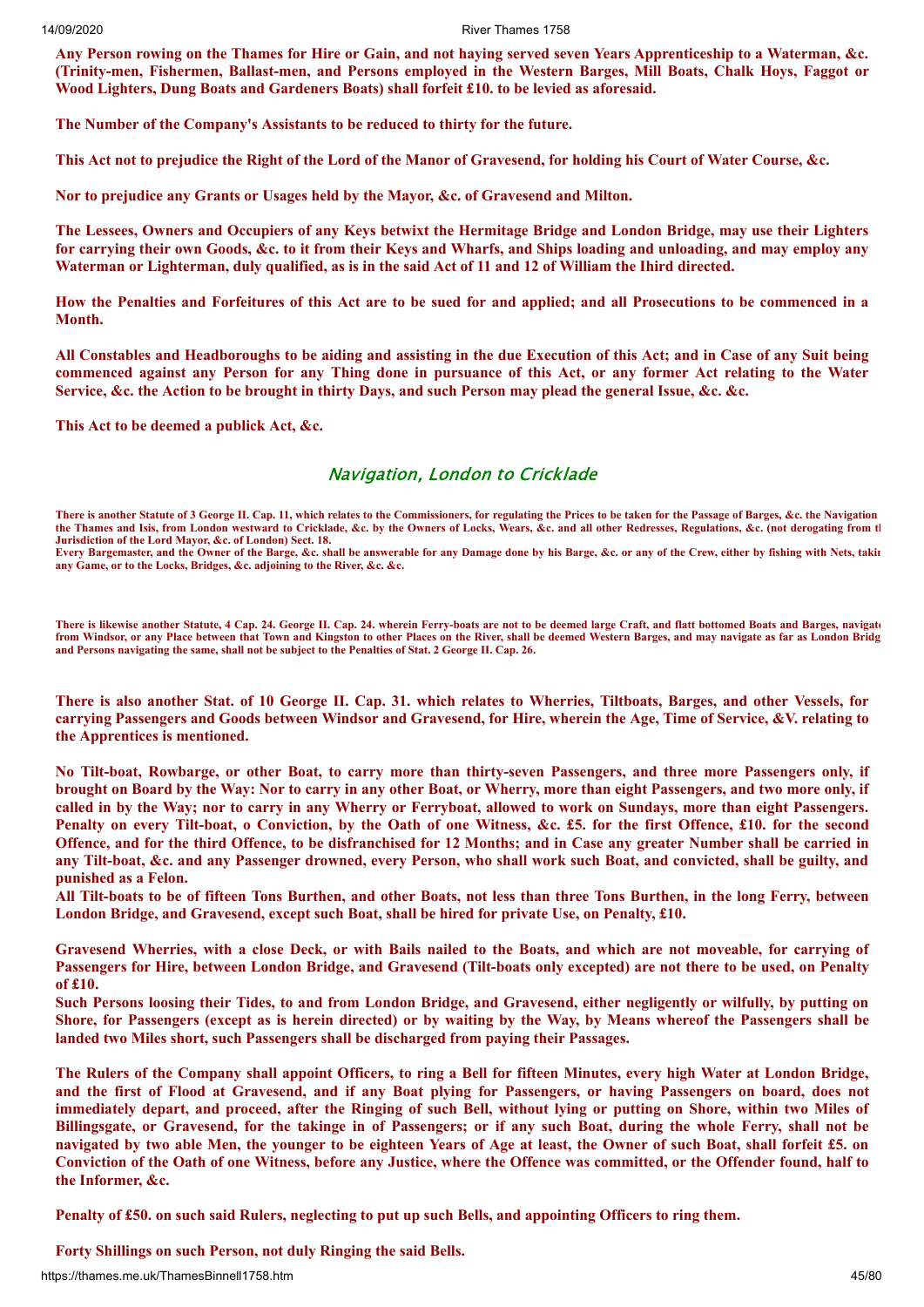**How the Penalties (no otherwise here directed) are to be levied.**

**The Penalties may be sued for by the Rulers of the Company, or any two of them.**

Nothing herein shall hinder any Person from Working any flat-bottomed Boats or Barges, entitled to work by 4 Geo. II, Cap. **24.**

Suits prosecuted for any Thing done in pursuance of this Act, shall be commenced within six Months after the Fact, and shall be brought in London, Middlesex, Surry, Essex, Kent, Bucks, or Berks, and the Defendant may plead the general Issue, **and recover treble Costs.**

**This Act to be a publick Act. { See 3 Geo, II, Cap. 26. Sect. 1.**

**I shall in the next Place insert, a Table of the Rates or Prices, appointed by the Lord Mayor and Court of Aldermen of the City of London, to be taken by the Waterme rowing from Place to Place, upon the River of Thames, between Gravesend, and Windsor, which are as follows:**

Rates of the Watermen, down the River, whole Fare, or with Company, in Oars or Scullers. Rates below London Bridge.

|                                                                                                                                                | Fare        | Comp          |
|------------------------------------------------------------------------------------------------------------------------------------------------|-------------|---------------|
|                                                                                                                                                | <b>Oars</b> | <b>Skulls</b> |
| <b>From London to Gravesend</b>                                                                                                                | 46          | 09            |
| <b>From London to Grays, or Greenhith</b>                                                                                                      | 40          | 08            |
| <b>From London to Purfleet, or Erith</b>                                                                                                       | 30          | 06            |
| <b>From London to Wolwich</b>                                                                                                                  | 26          | 04            |
| <b>From London to Blackwall</b>                                                                                                                | 20          | 04            |
| <b>From London to Greenwich, or Deptford</b>                                                                                                   | 16          | 03            |
| From London Bridge to Limehouse, Newcrane,<br><b>Shadwell Dock, Bell Wharf, Ratdiff Cross</b>                                                  | 10          | 06            |
| From London to Bridge to Wapping Dock,<br>Wapping new and old Stairs, the Hermitage,<br><b>Rotherhith Church Stairs, and Rotherhith Stairs</b> | 06          | 03            |
| <b>From St Olave's to Rotherhith Church Stairs</b>                                                                                             | 06          | 03            |
| From Billingsgate, or from St Olave's to St<br><b>Saviour's Mill</b>                                                                           | 06          | 03            |
| Over the water directly, in the next Skuller,<br>between London Bridge and Limehouse                                                           |             | 02            |
| Rates of Oars and Skullers, above London Bridge.                                                                                               |             |               |
| From any Stairs, between London Bridge and<br>Westminster                                                                                      | 06          | 03            |
| From either Side above London Bridge to Lambeth<br>and Vauxhall                                                                                | 10          | 04            |
| From Black-Friers, Dorset, or Temple Stairs, or<br>from Paul's Wharf to Lambeth                                                                | 08          | በ 4           |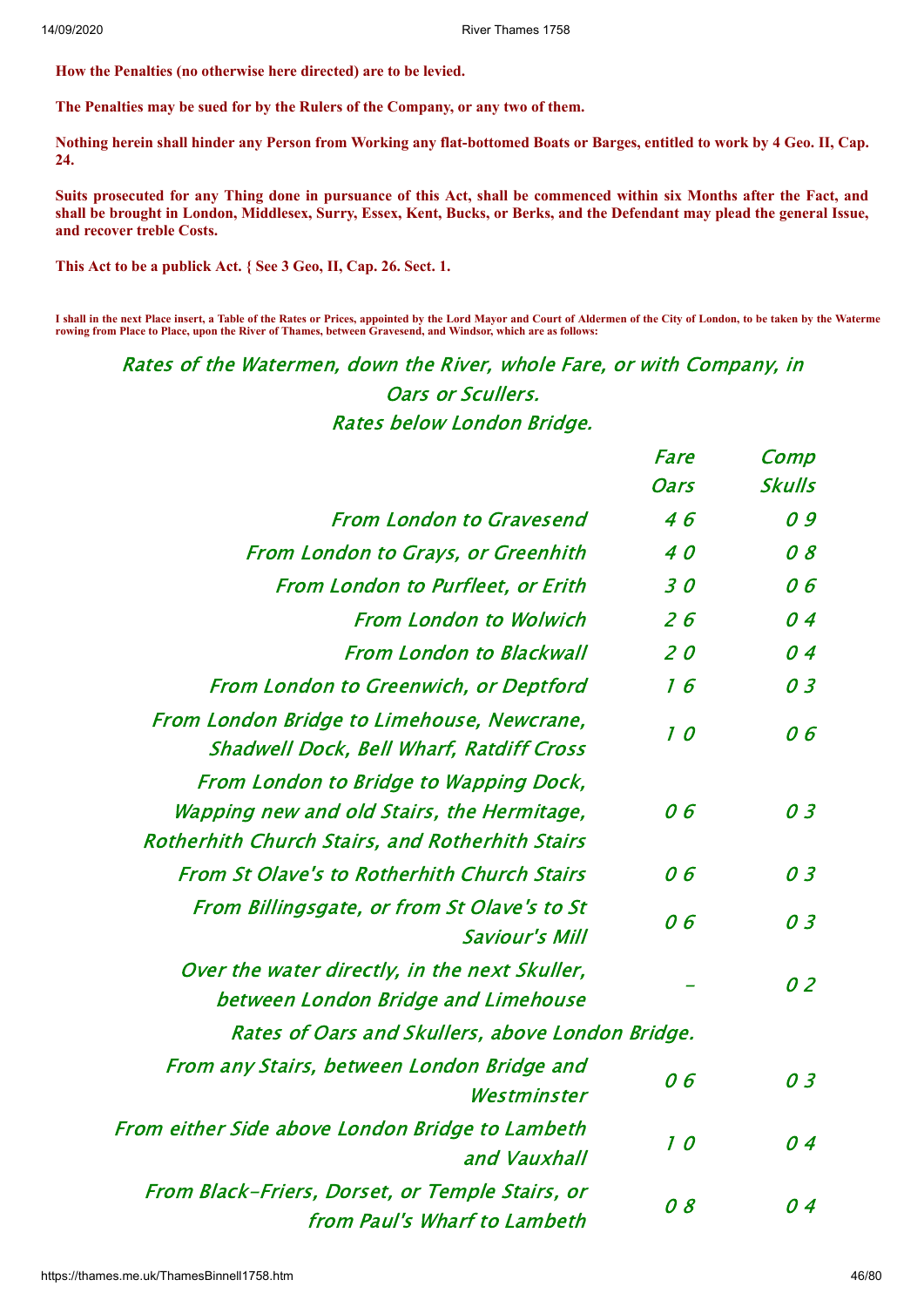| From Whitehall to Lambeth, or Vauxhall                                             |                              | 06          | 03  |
|------------------------------------------------------------------------------------|------------------------------|-------------|-----|
| Over the Water directly in the next Skuller,<br>between London Bridge and Vauxhall |                              |             | 02  |
|                                                                                    | Rates up the River.          |             |     |
| FROM London to Chelsea, Battersea, or                                              | Wandsworth                   | 16          | 03  |
|                                                                                    | To Putney, Fulham, Barn–Elms | 20          | 04  |
| To Hammersmith, Chiswick, or Mortlack                                              |                              | 26          | 06  |
| To Brentford, Isleworth, or Richmond                                               |                              | 36          | 06  |
|                                                                                    | To Twickenham                | 40          | 06  |
|                                                                                    | <b>To Kingston</b>           | 5 O         | 09  |
|                                                                                    | <b>To Hampton-Court</b>      | 6 O         | 10  |
| To Hampton Town, Sunbury and Walton                                                |                              | <i>70</i>   | 10  |
| To Walton, Weybridge, and Chertsey                                                 |                              | <i>100</i>  | 10  |
|                                                                                    | <i>To Stains</i>             | <i>12 0</i> | 10  |
|                                                                                    | To Windsor                   | <i>140</i>  | 2 O |

# As to the Rates for carrying of Goods and Passengers in the Tilt-Boats, between London and Gravesend; they are as followeth.

 $f \in d$ 

| <b>For half a Firkin</b>                          | 001 |
|---------------------------------------------------|-----|
| <b>For a whole Firkin</b>                         | 002 |
| For a Hogshead                                    | 020 |
| For a Hundred of Cheese, Iron, or any heavy Goods | 004 |
| For a Sack of Salt, or Corn                       | 006 |
| <b>For an ordinary Chest or Trunk</b>             | 006 |
| <b>For an ordinary Hamper</b>                     | 006 |
| For every single Person in the Passages           | 006 |
| For the Hire of the whole Tilt Boat               | 126 |

After what has been said of the Rates and Fares, to be demanded by Watermen, plying, or exercising their Boats, within this Jurisdiction, perhaps, the Reader will not l **displeased to hear in what Manner, Barges of a large Burthen are navigated, and their Goods carried up and down this River westwards, from and into the very Heart the Kingdom; I shall, in the next Place, give an Account of the Navigation of this River of Thames, from its Beginning at Lechlade, till it comes to Stain's Bridge, a litt above which commences, as hath been said, the City ot London's Jurisdiction, with an Account of all the Locks, that are built thereon, especially as they are an Inventio so useful to the Publick; and by Means of which, Tradesmen and Farmers are enabled to send their Goods to an advantageous Market, and at the same Time, the mo populous Cities are supplied with Necessaries of all Sorts, at a moderate Price.**

**To explain this, we need only observe, that Locks, the principal Obstruction to the Navigation of most Rivers, being the Want of Water, especially in the Summer Tim when the Springs are low; in Order to remedy this Inconvenience, in the River Thames, which is now navigable, 138 Miles, above London Bridge, the Use of Locks w** happily invented, which are a Kind of wooden Machines, placed quite a-cross the River, and so contrived, as totally to obstruct the Current of the Stream, and dam up the stream and dam up the stream, and the stream, and th **Water, as long as it shall be thought convenient. By this Artifice the River is obliged to rise to a proper Height, that is, till there is Depth enough for the Barge to pass ov the Shallows; which done, the confined Waters are set at Liberty, and the loaded Vessel continues its Voyage, till another Shoal requires the same Contrivance, and aga retards its Course.**

**But though this Method is extremely convenient, it is attended with great Charge to the Navigators or Bargemen, for they are obliged to pay in one Voyage near fourtee Pounds, I mean, if they pass through all the Locks in their Passage to or from London. This extraordinary Expence is chiefly owing to the Locks being the Property private Persons, who raise a large annual Income therefrom; which may be readily estimated, if we consider that 300 Barges pass and repass, at least six Times in a Yea and yet, which is still more surprising, the Charge of the Locks is not above one third of the Expence of a single Voyage, but which would greatly be reduced, and th Carriage of Goods consequently become cheaper, were there proper Regulations for their Navigating, &c. their Vessels, duly established.**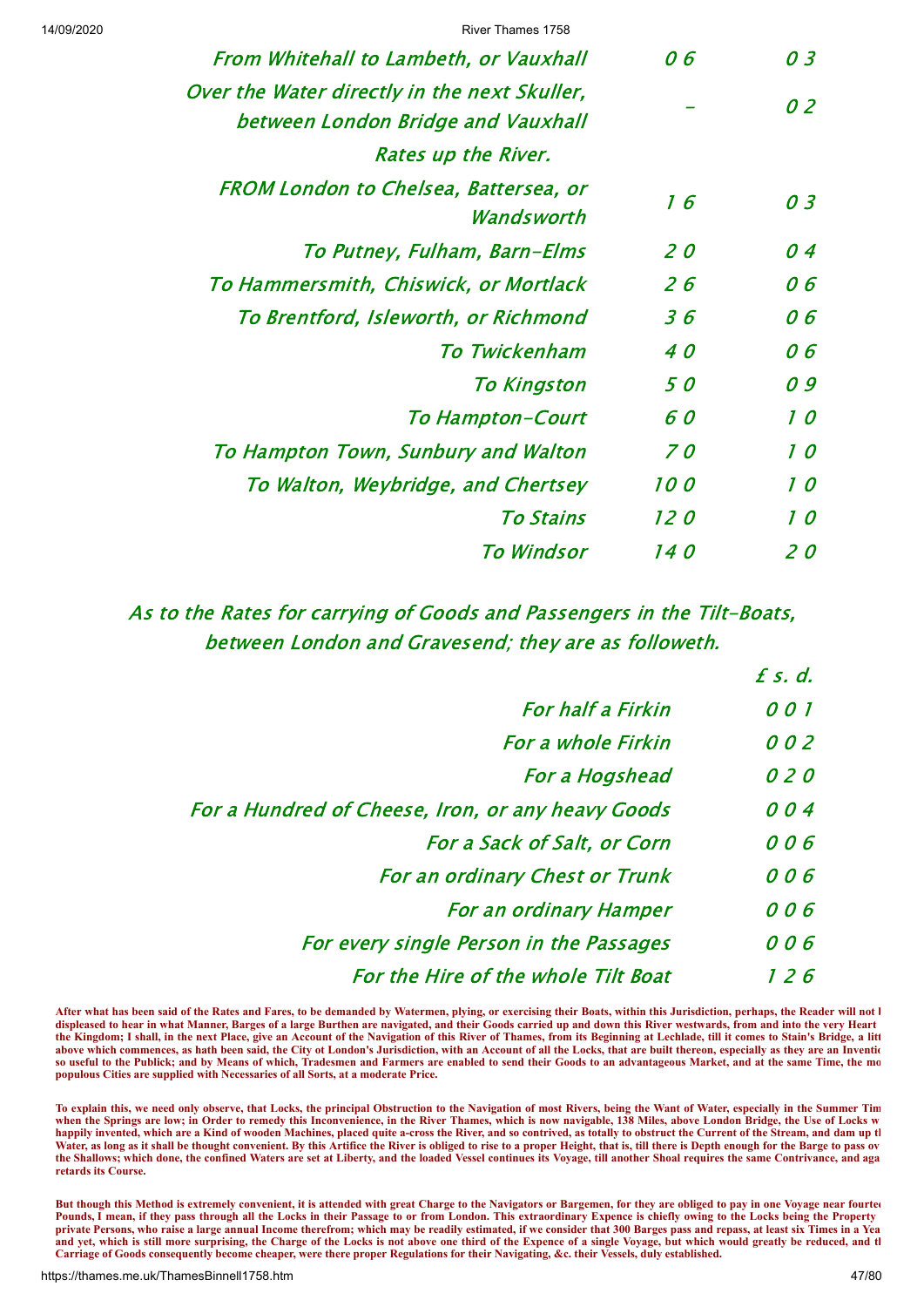**But that the Reader may still have a clearer Notion of this Matter, I shall subjoin a List of all the Locks on the River Thames, with their Distance from each other, and th Price the Barges are obliged to pay; and herein it is to be noted, that though between Lechlade and Oxford, there are few or no Locks, yet in Summer, when the Water low, they pay what is here set down for flashes only.**

| Places.                                  | Miles.           | $f$ s d                                   |
|------------------------------------------|------------------|-------------------------------------------|
| Lechlade to St. John's Bridge, Stone     | ½                | $\boldsymbol{I}$<br>0<br>6                |
| <b>Busket Lock</b>                       | $\overline{2}$   | 0 2 6                                     |
| <b>Farmer's Wires, or Weirs</b>          | 1                | $\mathcal{I}$<br>0<br>0                   |
| <b>Lower Farmer's Wires</b>              | 1                | $\boldsymbol{I}$<br>0<br>$\boldsymbol{O}$ |
| Day's Wires                              | $\mathcal I$     | 0<br>$\boldsymbol{I}$<br>0                |
| <b>Radcot Bridge, Stone</b>              | $\overline{2}$   | 0<br>0<br>0                               |
| <b>Beck's Wires</b>                      | $\boldsymbol{l}$ | $\mathcal{O}$<br>00                       |
| <b>Oldman's Wires</b>                    | $\overline{2}$   | 0<br>$1\,$ O                              |
| <b>Rushy Wire</b>                        | 1                | 0<br>$\boldsymbol{I}$<br>0                |
| <b>Rudges</b>                            | $\overline{I}$   | $\boldsymbol{l}$<br>0<br>0                |
| <b>Thames Wire</b>                       | $\mathcal I$     | $\boldsymbol{l}$<br>$\boldsymbol{o}$<br>0 |
| <b>Ducksford Wire</b>                    | $\overline{3}$   | 0<br>$\mathcal{O}$<br>$\bm{o}$            |
| <b>Shifford Wire</b>                     | $\overline{I}$   | 0<br>$\mathcal{I}$<br>0                   |
| <b>Limbress</b>                          | 1                | 0<br>$\boldsymbol{I}$<br>0                |
| <b>New Bridge, Stone</b>                 | $\mathcal I$     | 0<br>0<br>$\bm{o}$                        |
| <b>Cock's Wire</b>                       | 1                | $\boldsymbol{I}$<br>0<br>0                |
| <b>Noah's Ark</b>                        | $\overline{2}$   | $\boldsymbol{o}$<br>$\boldsymbol{l}$<br>0 |
| Langley's                                | $\overline{2}$   | 0<br>$\boldsymbol{l}$<br>0                |
| Pinkie                                   | 1                | 0<br>$\boldsymbol{\varrho}$               |
| <b>Bolde's Wire</b>                      | 1                | 6<br>1                                    |
| <b>King's Wire</b>                       | $\overline{2}$   | 00<br>0                                   |
| <b>Godstow Bridge, Stone</b>             | $\mathcal I$     | 000                                       |
| Oxford                                   | $\overline{2}$   | 000                                       |
| <b>Ifley Turnpikes</b>                   | 1                | 026                                       |
| <b>Sandford Lock, and Turnpikes</b>      | $\overline{2}$   | 120                                       |
| <b>Newham Lock</b>                       | $\overline{2}$   | 026                                       |
| <b>Culham Turnpike, and the old Lock</b> | $\overline{2}$   | 06<br>$\mathcal{I}$                       |
| <b>Culham Bridge, Stone</b>              | 1⁄2              | 000                                       |
| <b>Sutton Lock</b>                       | $\boldsymbol{l}$ | 1 150                                     |
| Day's Lock                               | 6                | 1<br>$\boldsymbol{o}$                     |
| <b>Benson Lock</b>                       | $\boldsymbol{4}$ | 0 15 0                                    |
| <b>Wallingford Bridge, Stone</b>         | ½                | 026                                       |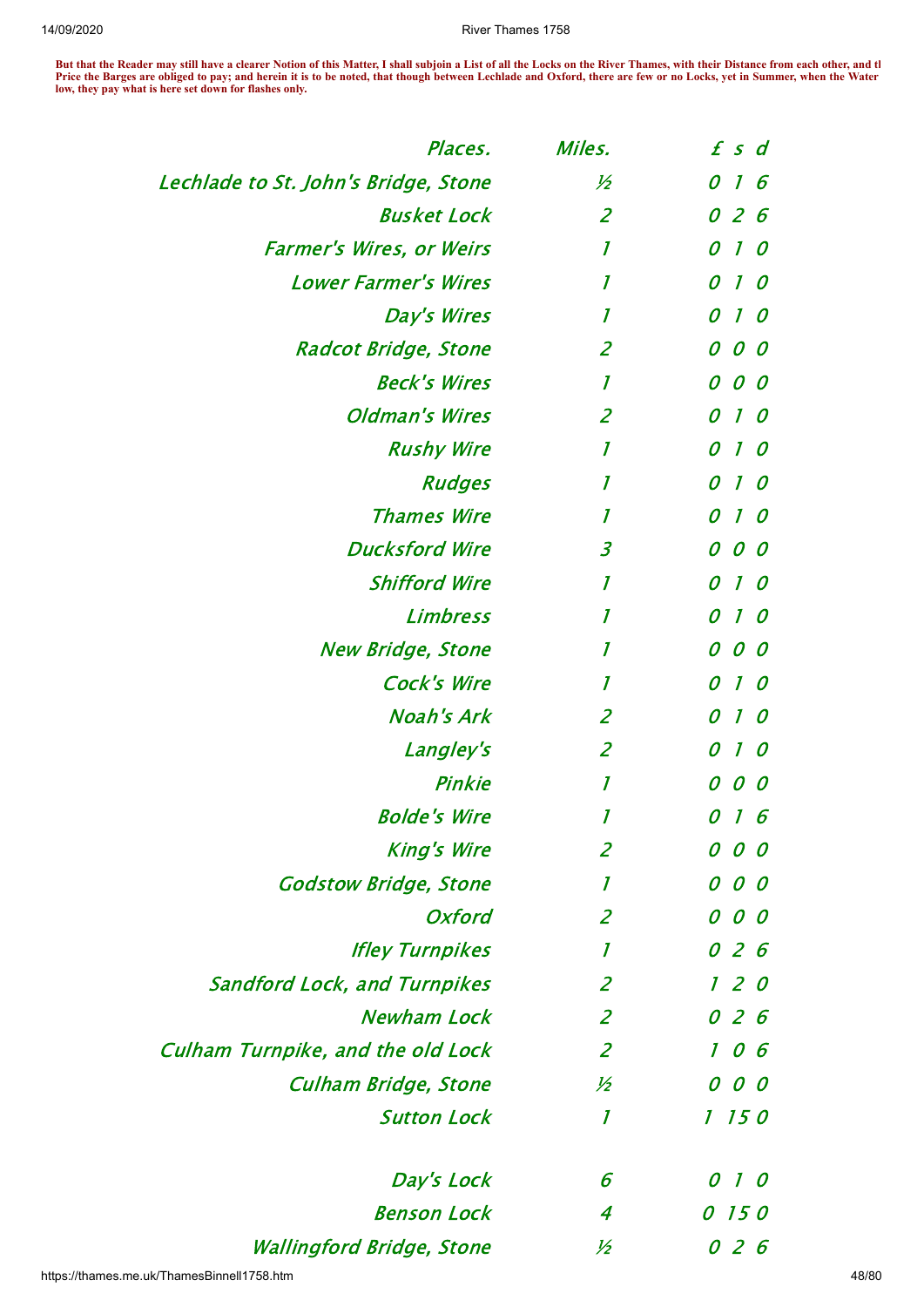| <b>Mousford Lock</b>                 | $\overline{\mathcal{S}}$ | 0<br>$\mathcal{I}$<br>$\mathcal O$ |
|--------------------------------------|--------------------------|------------------------------------|
| <b>Cleve Lock</b>                    | $\mathcal I$             | 50<br>$\mathcal{I}$                |
| <b>Hart's Lock</b>                   | $\overline{2}$           | 0<br>00                            |
| <b>Whitchurch Lock</b>               | $\boldsymbol{I}$         | <i>150</i><br>0                    |
| <b>Maple-Durham Lock</b>             | $\overline{2}$           | 0<br>126                           |
| Cavershem Lock and Bridge, wood      | $\overline{3}$           | 126<br>0                           |
| <b>Sunning Lock and Bridge, Wood</b> | $\overline{\mathcal{Z}}$ | $\mathcal{O}$<br><i>100</i>        |
| <b>Cottrel's Lock</b>                | $\overline{3}$           | 0 7 6                              |
| <b>Mash Lock</b>                     | $\overline{4}$           | 076                                |
| Henly Bridge, Wood                   | $\boldsymbol{l}$         | 0<br>O 0                           |
| <b>Hameldon Lock</b>                 | $\overline{2}$           | 090                                |
| <b>New Lock</b>                      | $\boldsymbol{4}$         | 076                                |
| Temple Lock                          | $\overline{I}$           | 0 3 0                              |
| Marlow Lock and Bridge, Wood         | $\overline{2}$           | 40<br>$\mathcal{O}$                |
| <b>Bolter's Lock</b>                 | $\overline{4}$           | 0 7 6                              |
| Maidenhead Bridge, Wood              | ½                        | $0\,$ $0$<br>0                     |
| Windsor Bridge, Wood                 | 8                        | 0<br>00                            |
| Datchet Bridge, Wood                 | $\mathcal I$             | 0<br>0<br>0                        |
| Stain's Bridge, Wood                 | 6                        | 0<br>0<br>0                        |
| Chertsey Bridge, Wood                | 6                        | 0<br>00                            |
| Kingston Bridge, Wood                | <i>10</i>                | 0<br><i>100</i>                    |
| <b>Fulham Bridge, Wood</b>           | 14                       |                                    |
| Westminster Bridge, Stone            | 14                       | 0                                  |
| London Bridge, Stone                 | $\overline{2}$           | 0<br>0                             |
| TOTAL                                | 138½                     | £ 13 15 6                          |

**N. B. From this Table it plainly appears, First, That a Barge passing from Lechlade to London, pays £ 13 15s 6d. and from Oxford to London, £ 12 18s. But this is a Charge only in Summer, and paid for Flashes, when the Water is low. Secondly, It also appears, that this noble Stream is navigable 138 Miles one half above London Bridge, and upwards of 200 Miles from Lechlade to the Sea.**

Likewise, that there is no Lock on this River from London Bridge till you come to Bolter's Lock, which is 51 Miles and an half. [*In the table it adds up to 61<sup>1</sup>/*: *]* 

#### Indecent Behaviour

**Nor will it be improper to subjoin an Order made by the Court of Rulers, Auditors, and Assistants of the Company of Watermen on the River Thames, forbidding an indecent Behaviour or Expression towards their Fare, or whilst Plying or Rowing on the River. It runs thus:**

**Whereas several Watermen, Lightermen, and the Apprentices of such, whilst they are Rowing, working upon the River Thames and at their several respective Places resort, or plying Places, between Gravesend and Windsor, do often use immodest, obscene and lewd Expressions, towards Passengers, and to each other as are offensive all sober Persons, and tend extremely to the Corruption and Debauchery of Youth. For Prevention therefore of such ill Practices for the future, it is hereby declared an ordained by the Court aforesaid, That if any Waterman or Lighterman, after the 16th Day of October 1701, shall, upon the said River, or at any Place of their Resort; aforesaid be guilty of using any such lewd Expressions, and be there-of duly convicted by one or more Witness or Witnesses, or by Confession of the Offender before th Rulers of this Company, he shall forfeit and pay for every such Offence the Sum of 2s. 6d. And if any Waterman or Lighterman's Apprentice shall herein offend, th Master or Mistress of every such Offender (the Offender being duly convicted as aforesaid) shall forfeit and pay the like Sum of 2s. 6d. and in case of Refusal, th Offender shall suffer Correction, as the Rulers of this Company shall in their Discretion think fit and necessary; which said Forfeitures (when paid) shall be applied to th Use of the poor, aged, decayed, and maimed Members of the Company, their Widows and Children.**

**Dated at the Hall of the said Company, this 8th Day of October, 1701. E. Knight, Clerk.**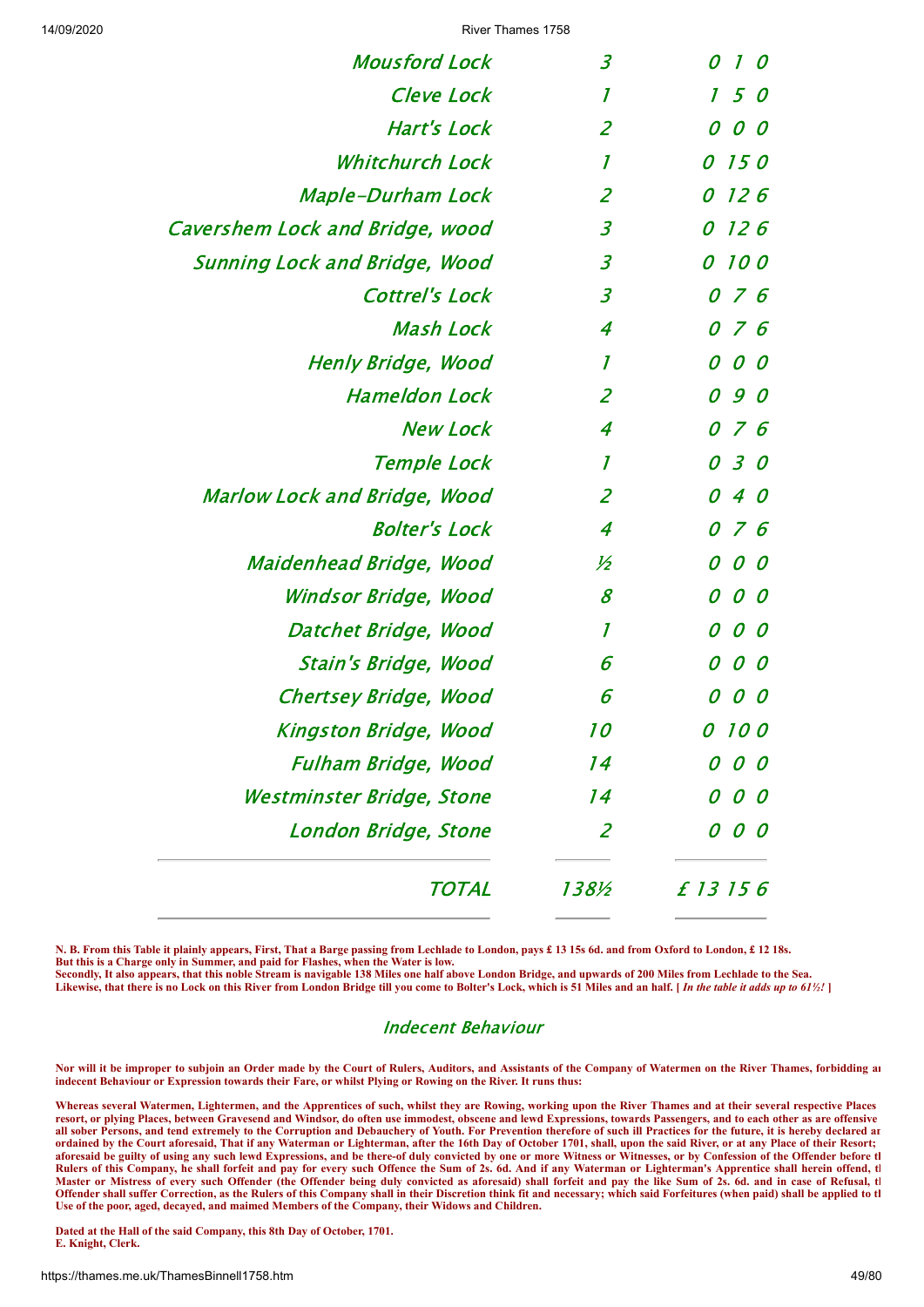**To conclude: I shall here add an Act of Common Council of the City of London, made in pursuance of Statute 27th Henry the Eighth, A.D. 1538, for the Preservation the River of Thames.**

Whereas by a Statute made in the 27th Year of the Reign of our Sovereign Lord King Henry the Eighth, (vide Page 108.) among other, for Reformation of the River of Thames, by casting in Dung and other Filth, many great Shelves, and other Risings, have of late grown, and been made within the said River: By reason whereof many great Breaches have ensued by Occasion thereof, which of like shall be the Occasion of the utter Destruction of the said River, unless that the same Law be **put in due Execution, according to the true Intent and Meaning thereof.**

Wherefore, for a future Reformation of the same, and to the Intent that the said good and wholesome Statute may be put in **more Execution, and better Knowledge of the People,**

It is enacted by the Authority of this Common Council, That Proclamation may be made within this City, and the same to be put in Writing, and Tables thereof made, and set up in divers Places of this City, That it shall be lawful to every Person or Persons, to dig, carry away, and take away Sand, Gravel, or any Rubbish, Earth, or any Thing lying and being in any Shelf or Shelves, within the said River of Thames, without Lett or Interruption of any Person or Persons, and without any Thing paying for the same; and after that, to sell the same away, or otherwise occupy or dispose of the said Gravel, Land, or other **Thing, at their free Liberty and Pleasure.**

And that all Paviors, Bricklavers, Tilers, Masons, and all others that occupy Sand Or Gravel, shall endeavour themselves, with all Diligence, to occupy the said Sand or Gravel, and none other, paying for the same reasonably, as they should or ought to pay, for other Sand or Gravel digged out of other Men's Grounds about the said City, which after is filled again with much filthy, to the great Infection of the Inhabitants of the said City, and all others repairing unto the same; and that further humble Suit be made to the King's Highness, that all Persons having Lands or Tenements along the said River-side, upon certain Pain by his Highness, and the Lords of his honourable Council, to be limited, shall well and sufficiently repair and maintain all the Walls and Banks adjoining unto their said Lands, that so the Water may not, nor shall break in upon the same, and the same to be continued till the Time the said noble River be brought again to its old Course and former **State.**

And that strong Grates of Iron, along the said Water-side, and also by the Street side, where any Water-Course is had into the said Thames, be made by the Inhabitants of every Ward, so a long the said Water, as of old Times has been accustomed, and that every Grate be in Height 24 Inches at the least, as the Place shall need; and, in Breadth, one from another one Inch, **and the same to be done with all Expedition and Speed.**

And if the Occupiers of the said Lands and Tenements make Default, contrary to the Ordinance aforesaid, or else if any Person or Persons in great Rains, or other Times, sweep their Soilage or Filth off their Houses into the Channel, and the same afterwards is conveyed into the Thames, every Person so offending shall forfeit for every such Default 1s. 8d. and that upon Complaint to be made to any Constable next adjoining to the said Place where any such Default shall be found, it shall be lawful for the said Constable, or his sufficient Deputy, for the Time being, from Time to Time, to distrain for the said **Offence, and to retain the same irreplagiable.**

## Filth

There is a like Law to be observed and kept; and like Penalty to be paid by every Person that burns Rushes and Straw in their Houses, or wash in the common Streets or Lanes, and to be recovered as aforesaid; and the one Moiety thereof to be to the Mayor and Commonalty, and the other Moiety to be divided betwixt the said Constable that taketh Pain, and the Party-Finder of the said Default. And if the Constable, or his Deputy, refuse to do his Duty, according to the true meaning of this Act, that then the Constable, or his Deputy, which shall so refuse to do his Duty, as aforesaid, shall forfeit and pay for every Time so offending 3s. 4d. and the same Penalty of the Constable, to be recovered and obtained by Distress irreplagiable, to be taken by any of the Officers of the Chamber of London, to the Use of the Mayor and Commonalty of London; and further, that no Person or Persons, having any Wharf or House by the Water-side, make not their Lay-stalls where the common Rakers of this City use to repose and lay all their Soilage, to be carried away by them with their Dung-boats; and that the said Rakers shall lay their said Dung, carried in their said Dung-boats, to such convenient Place or Places, as shall be appointed by the Lord Mayor of London, for the Time being, with the Advice of his Brethren, the Aldermen of the same, and to no other Place or Places, upon Pain to forfeit for every such Default £5. to be recovered in any of the King's Courts within the City of London, by Bill, Plaint, Moiety of Debt or Information, by any Person that will or shall sue for the same; the one Moiety thereof to be unto the Mayor and Commonalty of London, and the other Moiety to him or them that will or shall pursue for the same, in which Actions or Suits no Wages of Law nor Assoign shall be allowed.

#### **FISH**

**That are Caught in the River Thames, &c, Or Brought to Billingsgate to be Sold.**

**And here I cannot think it improper to add another Chapter to this Treatise, by giving a Description and Character of the several Sorts of Fish that are either caught the Thames, or even at Sea, which are brought to or sold, at Billingsgate Market, or in London; as likewise their several Assizes; Times of Spawning; when best in Seaso which most Wholesome, or otherwise; the several Statutes relating to Fish, with other Particulars: By which the Reader may the more easily and readily distinguish goo**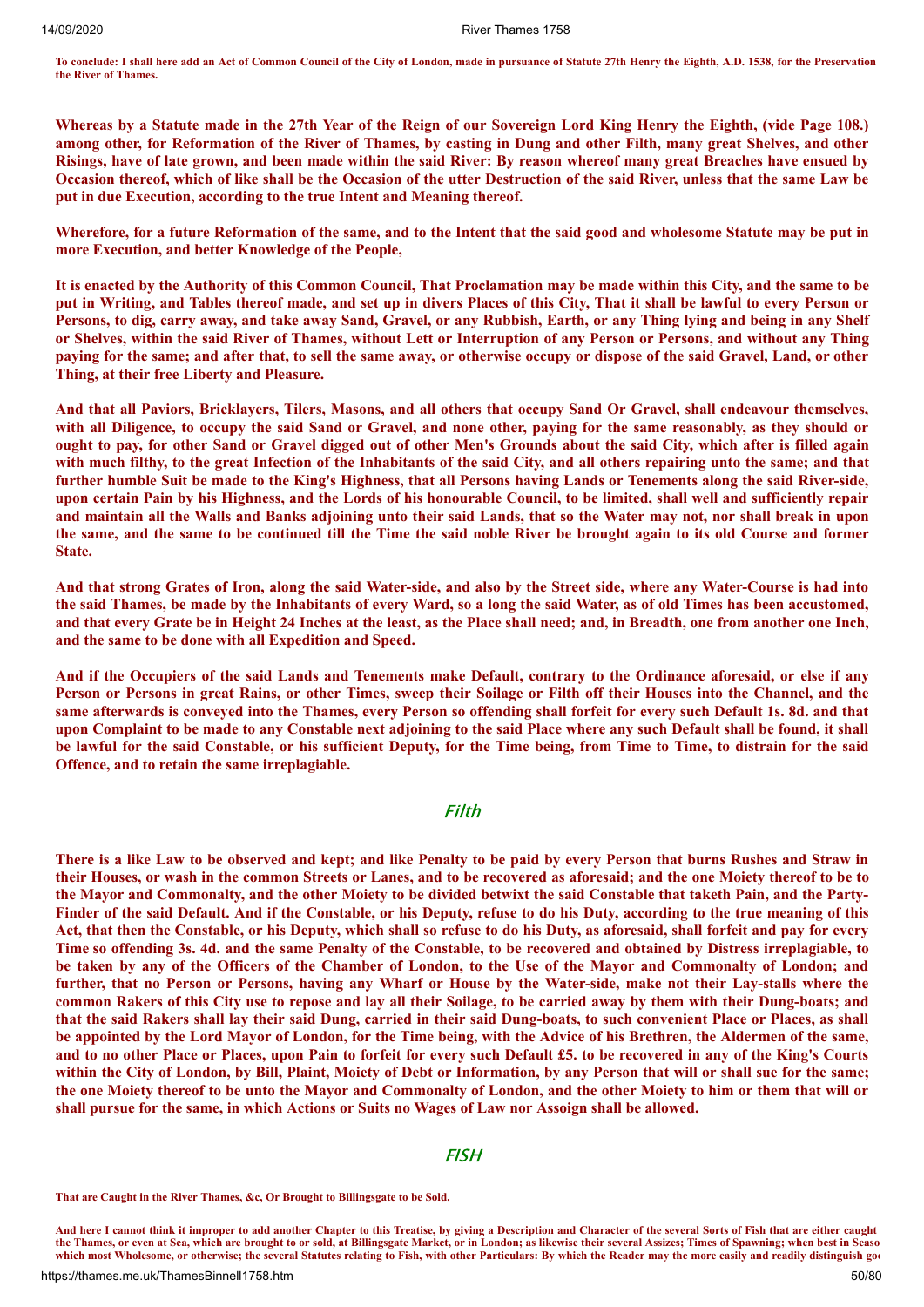**Fish from bad or indifferent; and when most proper, or best, to be taken or bought, or how (the real Intention of this Book) to be preserved.**

**So I shall begin first with those Fish which are bred in the Thames, westward of London Bridge; and then with those bred or taken in the River eastward of the sa Bridge, and in the Sea, that are brought to London, concluding with some general Observations on the Element peculiar to Fish; the Cloathing, Numbers, regular Passag of some; the Wars, Fruitfulness, Food; cause of Swimming, and other Qualities relating to Fish.**

#### The SALMON

I SHALL begin then with the Salmon, who, though not altogether a fresh Water Fish, by being only a sojourner therein at certain Seasons to obey the Dictates of Nature, as is also the Smelt, Shad, and indeed the Flounder; yet, as he has the Honour of being called the King of the fresh Water Fish, and as he is spawned and chiefly bred therein, I shall include him among **that Number.**

The Salmon is a beautiful Fish, and has so many excellent Properties, that it is everywhere in high Esteem. It has a longish Body, covered with small thin Scales, a small Head, a sharp Snout, and a forked Tail. The Colour on the Back is bluish, on **other. Parts white, generally intermixed with blackish or reddish Spots, in a very agreeable Manner.**

The Female is distinguished from the Male, by a longer and more hooked Nose; its Scales are not so bright, and its Body is speckled over with dark brown Spots, its Belly is flatter, its Flesh more dry, and not so red, nor yet is the Taste so delicious.

The Flesh is pale, but when boiled, or salted, becomes red: It is sweet, tender, flaky, and luscious, for which Reason it satisfies the sooner; though the Taste of it is generally preferred to that of all other Fish, yet it sooner offends the Stomach by its Viscidity, and consequently is apter to create a Nausea, and cause a Surfeit; and the middle aged Salmon is the best, for if he is too old he eats dry, heavy upon the Stomach, hard, and not easy of Digestion. They are in Season from March, if the **Weather prove warm, until Michaelmas.**

Their greatest Magnitude is much the same in most Parts of Europe; and when they are largest, they weigh from 36 to near **40 Pounds, but is usually taken from two to three Feet long**

It has been observed by Foreigners, that there is no better Salmon than in England, and that though some of our Northern **Countries have as fat and as large as the River Thames, yet none are of so exquisite Taste.**

As the Age of the Salmon exceeds not ten Years, so his Growth is very sudden. It is said, that after he is got into the Sea he becomes from a Samlet, not bigger than a Gudgeon, to be a Salmon, in as short a Time as a Goslin becomes a Goose, and has different Names according to its different Ages: Those that are taken in the River Thames are five Years in coming to their full Growth; in the first Year are called Salmon Trouts; in the second a Bolger, the third a half Salmon, the fourth a three **quarter Salmon, and the fifth a full grown Salmon.**

Salmon Peale is in every Respect equal to the Salmon, excepting in the Size, which seldom exceeds 16 Inches in length, and seems to be a Species of the Salmon; they abound principally in the fresh Water Rivers in Dorset and Devon, and are a fat, **luscious and flaky Fish like the Salmon.**

Those little Salmons, called Skeggers, which abound in many Rivers that run into the Sea, are, by most, thought to be the Offspring of a sickly Salmon, which has been forcibly detained from visiting the Salt Waters: But however that be, though its Beauty is agreeable enough to the Eye, its Taste is very ordinary and insipid, and never thrive to any considerable Bigness.

The Salmon chuses the Rivers for his Abode about six Months in the Year; they enter the fresh Water about February or **March, where they continue till the autumnal Season, at which Time**

**{ Others say, she Spawns generally in March, sometimes in February }**

the Female seeks a proper Place in a gravelly Bottom, where she has been observed to work with her Head, Tail, Belly and Sides, till she has formed a Kind of Nidus, of the same Dimensions with herself, which done, she discharges her Pea or Spawn, and retires; then the Male, or Miltor, advances, and covers the Spawn with his Belly, emitting at the same Time a whitish Fluid, like Milk: This is no sooner done, but the Female returns to the Male, when they use their joint Endeavours to cover their Brood with the Gravel, in which they work with their Noses like Hogs: In which Manner they leave it to the Sun's genial Protection, who, by gentle Heat, which he infuses into that cold Element, impregnates it with Life, and produces Samlets, or Salmon Smelts; or, as they are called by some, Salmon Fry early in the following Spring, the Male and Female having soon after Spawning returned to Sea, at least before Winter, unless they are stopped by Floodgates, Wears, or lost in fresh Waters, when they then grow sick, lean, unseasonable and Kipper; the meaning of which Word is, that they have a bony gristle growing out of their lower Chaps, resembling a Hawk's Beak, which hinders their feeding, and occasions them **in Time to pine away and die in about two Years.**

But directly contrary of this is reported of the River Ex in Devonshire, and the Riverst Wye and Usk in Monmouthshire, where the Salmon are said to be in Season during the other six Months; and what is still more remarkable, if true, is, that they never frequent the Wye and Usk in the same Year, for if they are found in one of those Rivers, they are sure to be wanting in the other. But however this be, it is certain that Salt Water best promotes their growth, and the Fresh chiefly contributes to make them fat, and the farther they get from Sea the fatter and better they are; and though they will make hard Shift to get out of the fresh Rivers into the Sea, yet they will labour harder to get out of the Sea into the Rivers; and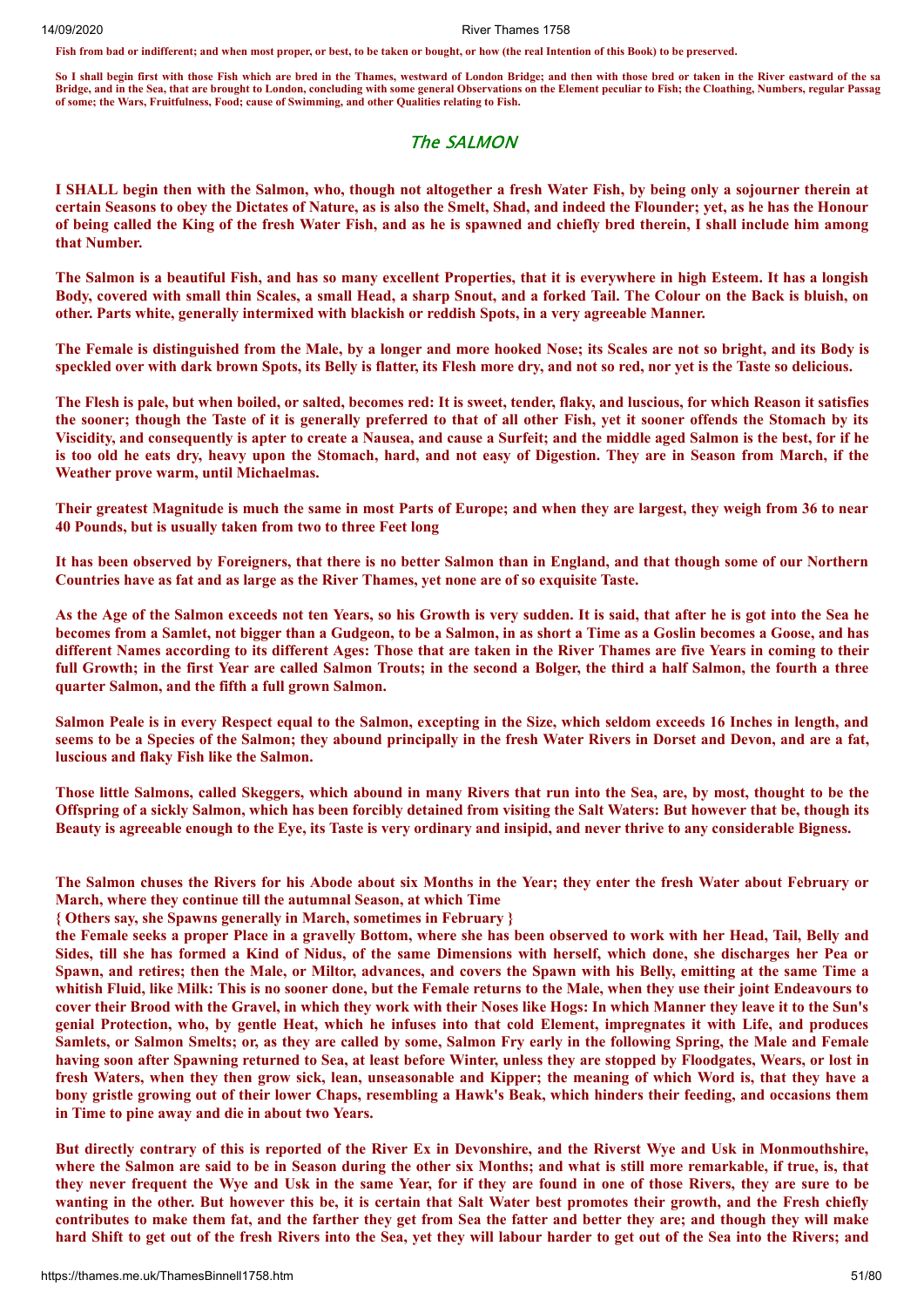have frequently been seen to throw themselves, in their Passage either to or from the Sea, up Cataracts and Precipices many **Yards high.**

It is worth Observation, that the Salmon not only is desirous of returning back to the Rivers, but to the very River where it was spawned, as is evident by Experiment made by Fishermen, and others, who have caught them when very small, and have run, a small Ribband, Tape or Thread through the Tail Fin: By this Mark they have been certain that they have retaken the same Fish at the same Place again as they returned from the Sea, and by which they have discovered the Quickness of its Growth. The Salmon recovers Strength and grows into Season in a Month's Time, provided he gets into the Sea, and **afterwards into fresh Water.**

The Samlet, Salmon Smelt, and, as some call them, Salmon Fry, are only so many different Names for young Salmon.

The chief Salmon Fisheries in Europe are along the Coasts of England, Scotland and Ireland: the Fishing usually begins **about the first of January, and ends by the last of September.**

You ought to chuse that Salmon which is Well fed, large enough, of a middling Age, tender, short, reddish, and taken in fine **clear and running Water.**

#### Salmon Laws

**Salmon shall be in Defence, or not taken, from 8th September to St. Martin's Day, being Salmon, 11th November. Stat. 13 Ed. I. Cap. xlvii. 17 Rich. II. Cap. ix.**

**Young Salmons shall not be taken from the midst April to 24th June. Stat. 13 Ed. I Cap. xlvii. 13 Rich. II. Cap. xix. 17 Rich.II. Cap.ix.**

**Their Spawn and Fry is not to be destroyed. Stat. 1 Eliz.. Cap. xvii.**

**Their Assize to be six Pound weight that are sent to London from certain Rivers. I Geo. L Cap. xviii.**

**Importation of Salmon. 22 Ed. IV.Cap.ii. 11 Hen. VII Cap. xxiii. 5 Eliz. Cap. v. 18 Car. II. Cap. ii. 1 Geo. I. Cap. xviii. 9 Geo. II. Cap. xxxiii.**

## The Trout

The Trout is of a longish Make, and resembles a Salmon more than any other Fish; his Head is short and roundish, his Nose blunt, his Body thick, his Tail broad, and his Mouth wide: He has Teeth not only in his Jaws but in his Palate and Tongue: His Eyes are large with a reddish Circle round the Pupil; his Scales are small and his Skin easily falls into Wrinkles, and separates from the Flesh: In the larger Trout the Back is of a dusky Hue, and full of black Spots, but in some mixed with red; the the Sides are painted with Spots of a Purple or Vermilion Dye, but on the Belly they have a yellowish Cast. His Flesh is much like the Salmon's, and turns red with boiling; is a generous Fish, and in highest Esteem: He is the Venison of the Waters, and so like the Land Venison, that he comes in and goes out of Season with the Stag and Buck, and which is during the hot Months, and when he is prettily spotted with red Spots; and may justly contend with all fresh Water-fish, as the Mullett may with all Sea-fish, for Delicacy of Taste: And as there are barren Does, which are good in Summer, so are there barren Trouts, that are good in Winter, but there are not many of these, Trouts beginning to be in Perfection in the Month of **May, and declining with the Buck.**

There are several Rivers in England that are noted for good Trout, but none more remarkably so than what are caught near Canterbury, called the Fordige Trout, many of whom are near the bigness of a Salmon, but known by their different Colour.

There are other Rivers, especially near the Sea, that swarm with little Trout, called a Samlet or Skegger-Trout, and by some **falsely taken for young Salmon, but they never grow bigger than a Herring.**

The Trout grows more suddenly than any other Fish, but does not live so long as the Perch, or many other Fish: When once he is come to his full growth, he declines in his Body, and keeps his bigness, or thrives only in his Head till his Death.

He usually Spawns in October or November, though some say not till November or December, that is in some Rivers later than in others, which is the more observable, because most other Fish spawn in the Spring or Summer, when the Sun has warmed both the Earth and Water, and made it fit for Generation. He then continues many Months out of Season; so that most other Fish recover Strength and grow fat, and in Season sooner than the Trout; In the Winter time this Fish continues sick, lean and unwholesome. You shall find him with a big Head, and a very lank and thin Body, without those beautiful Spots which before were so ornamental to him: At the same Time many of them are infested with Sugs or Trout Lice, which is a Kind of a Worm, in shape like a Clove, or Pin with a big Head, which sticks close to his Flesh, and sucks his Moisture, and never thrives till he frees himself from them, which is when the warm Weather comes on, and then he recovers Strength, gets from the dead Still-Water, into the sharp Streams and Gravel, and there rubs off these Vermin, after which he still **grows stronger.**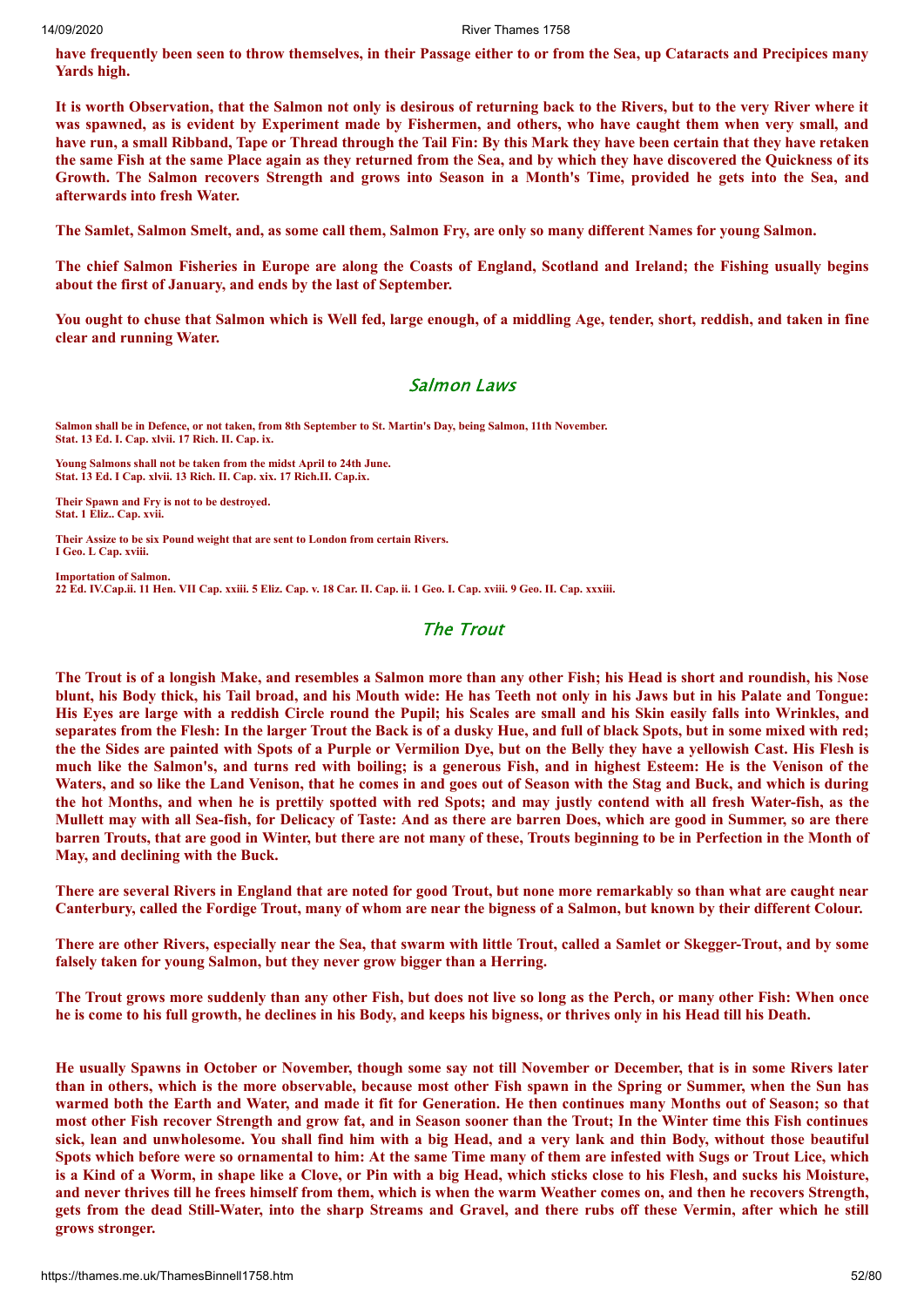The Trout begins to be in Season in March; but, as I observed before they are in the highest Season in July and August; **{ others say the latter end of May }**

and, contrary to the Nature of other Fish, are not thought to be in high Season when they are fullest of Spawn, for they are fattest, have the most delicious Taste in the Months, as I have said, of July and August. A Hog back, hack, and a little lean, is **a sign also that he is in Season.**

The Flesh is a little drier, and not quite so tender, as that of a Salmon, but yet it is accounted the most agreeable of all Fish that have their constant Abode in fresh Water. The best Sort of Trout is the red and the yellow, and of these the Female is preferable to the Male, which is known by a less Head and a deeper Body than the Male, and is also esteemed the best Meat. The Fat of a Trout is of a lenifying and dissolving Nature, good for the Piles, and other Distempers of the Anus, and Ulcers in **the Breast.**

We ought not to catch Trout, from the Middle of October, till at least the End of February, they generally quitting the great Rivers at Michaelmas to go into small Rivulets to spawn, and are frequently there destroved by idle and disorderly Persons, **taking them by Groping, and other Methods, which greatly destroys the Breed thereof.**

{ You ought to chuse those Trouts that are fat, well fed, reddish, firm, savory, and not viscous, and that have been taken in **fine, clear, running Waters. }**

If any Person either kills the Spawn or Fry of this Fish, or kills it out of Season, or not being eight Inches in length, forfeits **by Stat. 1 Eliz. Cap. xvii. both the Fish, the Nets or Instruments used, as also 20s.**

## The Graylin or Umber

Next to the Trout I place the Graylin or Umber, which are thought by some to differ, as well as the Herring and Pilchard. But though they may do so in other Nations, those in England seem to differ in nothing but the Names; unless, with some we **appropriate the Name of Umber to a large Graylin, only as the large Jack is called a Pike.**

The Graylin is in Proportion neither so broad nor so thick as the Trout, and in size seldom exceeds eighteen Inches; they weigh about half a Pound, but in some Places they are said to be three times as heavy. Its Back is of a dusky Green, inclining to a Blue; the Sides are Grey, seeming to glitter with Spangles of Gold; from the Head to the Tail, in the Places where the Scales meet, there seems to be drawn so many obscure parallel Lines; the lateral Lines common to all Fish, are nearer the Back than the Belly; the Sides, except towards the Tail, are irregularly spotted with Black: It has a little Head, with protuberant Eyes, the Iris of which is of a silver Colour, with yellow dusky Spots; the Mouth is of a mean Size, the upper Jaw of which is longer than the lower; instead of Teeth, the Lips are rough like a File, the Tongue is smooth, the Gills quadruple.

This Fish may be eaten all the Year, but its principal Season is in December, when they are black about the Head, Gills, and down the Back, and have their Bellies of a dark grey, dappled with black Spots: The Graylin's Flesh, even in its worst Season, is firm, white, will easily Calver, is excellent Meat, and little inferior to the Trout; its observable that he is thought by some to feed on Water-Thyme, and that he smells on it, at his first being taken out of the Water, just as our Smelts have the **Odour of Violets, at their first being caught.**

It has been observed, that the Salmon, the Trout, and the Graylin, and all Fish that live in clear and sharp Streams, are made by Nature of the most exact Shape, and delightful Colours, as if purposely to invite us to feed on them with Pleasure. Whether this be true or not, it is certain all who write of the Umber, declare him to be very medicinal. The Fat of this Fish being set, with a little Honey, a Day or two in the Sun in a little Glass, is thought excellent against Redness or Swarthiness. Some take him to be called Umber, from the Latin Umbra, a Shadow, on Account of his swift swimming, or rather gliding **out of Sight, more like a Shadow than a Fish.**

**The Time of its Spawning is in May.**

#### The Pike, Jack, or Luce

AS the Salmon is called the King of the fresh Water Fish, so is the Pike, Jack, or Luce, sirnamed the Tyrant of them. He is so very voracious a Fish, as even to devour his own Kind, and often grows to an enormous Size. The Pike is a fresh Water Fish, **and is never found in the Sea, unless drove thither by force.**

The Make of a Pike is long,- the Head is flat, the Back square, the Snout very prominent, almost like the Bill of a Duck, and the lower Jaw longer than the upper; the Mouth is very wide, and the Tail forked. His Body covered with small thick Scales, moistened on the Edges with a Kind of Mucus, which may be easily wiped off; to this Mucus is owing that greenish Cast, which we behold in this Fish, and the vounger he is, the greener he appears. If the Back and Sides are placed towards the Light, there appears something of a golden Hue. The Sides are spotted with vellow, and the Belly with white. On the Tail there are dusky Spots and reddish Lines, especially towards the Corners. The Eyes are of a gold Colour, and seem to be sunk a little into the Head; and therefore the most commodious Way of holding him is, by putting the Fore-finger into one Eye, **and the Thumb into the other. The Head and Gills are spotted ,with Variety of small Holes.**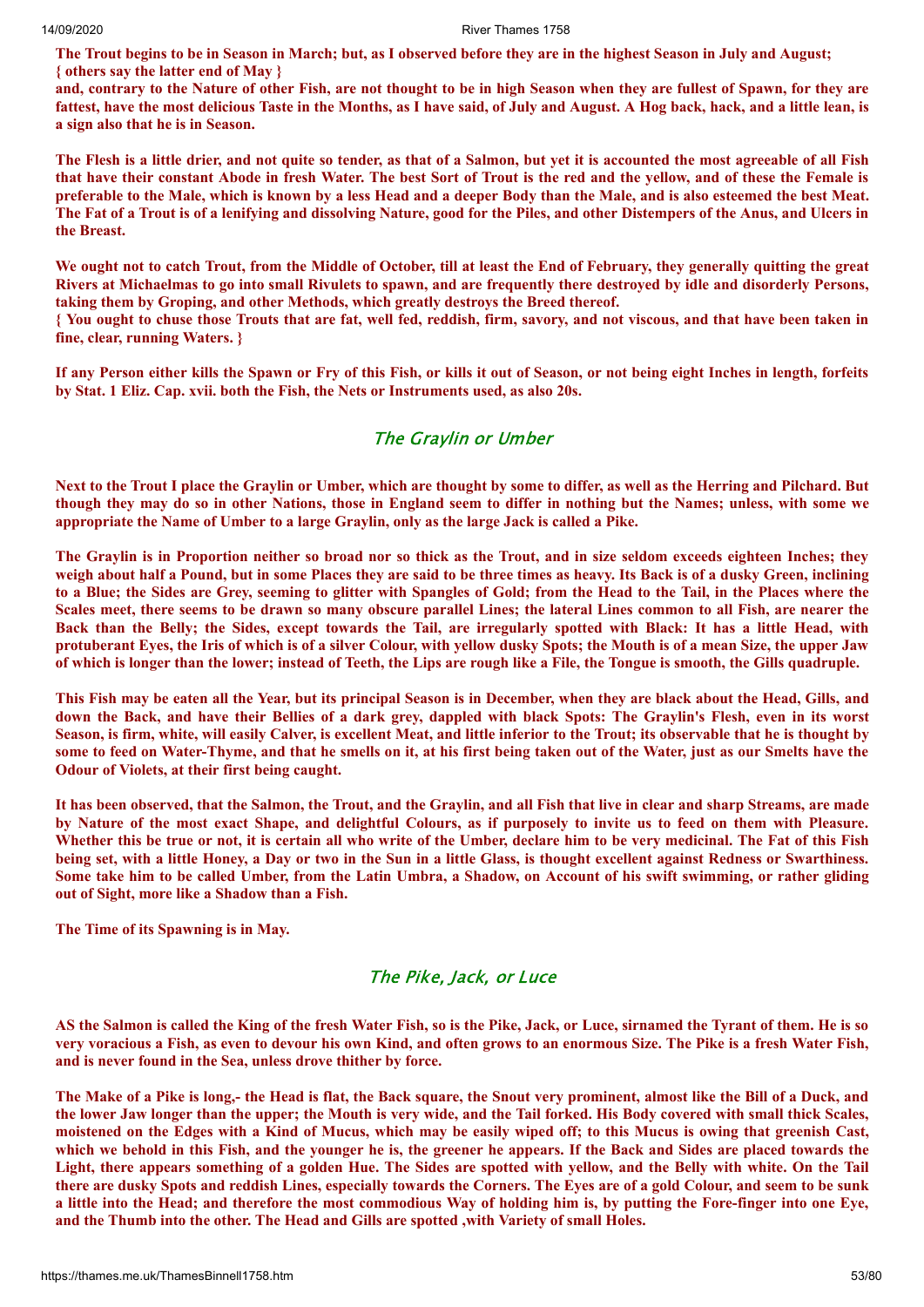The great Lord Bacon, in his History of Life and Death, observes the Pike to be the longest lived of any of the fresh Water Fish, and yet he computes his Age not to be usually above Forty Years; others think it not to be above Ten Years. It is observed, that the very old and great Pike have in them more of Grandeur than Goodness; the smaller, especially the middle sized, being esteemed the best Meat, and the thicker, the firmer is the Flesh; the lean and slender, though longer, is **commonly in a decaying Condition, by some Accident, Wound or Hurt.**

A River Pike grows fast till he arrives at twenty-four, or near thirty Inches in length; then he stands a little more at stay, and spreads himself in thickness; afterwards he will be much longer growing to his full Bigness, which is about forty-five Inches from thirty Inches, than he was increasing to the said length of thirty Inches. Not but in the main a Pike that weighs more than twelve Pounds have generally a Sort of Rankness, as those that are under three Pounds are flabby and insipid; and the **Male Pike is preferable to the Female.**

They are in Season all the Year except in Spawning-time, and about six Weeks after it, which is in April or May, or sometimes sooner, if the Spring be forward; they retire into Brooks and Ditches, as is supposed, that other Fish may not devour their Spawn, and are prodigious Breeders, yet they ought not to be taken till August or September. Baltner reckoned **no less than a hundred and forty eight thousand Eggs of Spawn in one Row.**

February, March, April and May, therefore, are the worst Months, but especially March and April, for in part of the other Months, at least, they may be in pretty good Order, especially the Male, as the Female is out of Season a great Part of the **Summer. The Pike's Flesh is whiter, finer, and every Way more excellent than that of a Carp.**

The Hearts and Galls of this Fish are reported by Gosner to be very medicinal. He says, they stop Blood, abate Fevers, cure Agues, if taken upon the approaching of a Fit; the Dose is seven or eight Drops, in a Liquor prepared on purpose for that End; they also oppose and expel the Infection of the Plague, and are many Ways useful for the Good of Mankind: But he also observes, that the biting of a Pike is venomous and hard to be cured. His Spawn provokes Stool, and is used for that Purpose by the Country People; and there is a small Stone in a Pike's Head that is looked upon to be good for helping Women's Labour, furthering their Terms, provoking Urine, purifying the Blood, expelling the Stone out of the Kidneys and **Bladder, and for the Falling-sickness; you may prescribe from 25 Grains to a Dram of them.**

The Pike being a Fish of Prey, breeds but once a Year, whereas other Fish that are liable to be destroyed, are observed to breed much oftener. Thus there are tame Pigeons who sit almost every Month, whilst the Hawk, a Bird of Prey, breeds but once in twelve Months. In this the Wisdom of Providence is very conspicuous, for its Care in the Preservation of every **Species of Creatures.**

{ You ought to chuse the Pike that is fat, well fed, whose Flesh is white, firm and short, that has been catched in Rivers, **which is better than those in Ponds and muddy Places.**

Pike or Pickerel, by the Statute of 1 Eliz. Cap. xvii. are not to be taken under sixteen Inches long, on forfeiture of 20s. the **Fish, with the Net or Engine they are taken with.**

#### The Pearch

The Pearch, which in Cumberland, is Pearch, called the Barse, is generally, when full grown, about twelve or fourteen Inches **long; sometimes, though but seldom, they attain to fifteen or sixteen.**

This Fish is Hog-backed, and rather broad than otherwise. The Colour inclines a little to a dusky vellow, with five or six blackish Places like Girdles, proceeding from the Back towards the Belly. The Tail, is forked, the Scales are small, thick, hard, rough, drying much sooner than those of any other River Fish. The Iris of the Eve is of a vellow or gold Colour, the Mouth wide, and the Jaws very rough with small Teeth; on some Parts of the principal Back Fins there are black Spots, but the whole Fin next the Tail is vellow, and the Tail itself is reddish; the Belly Fins have sometimes, but not always, a Mixture **of red and white; the Gills, as in almost all River Fish, are Quadruple.**

The Pearch is so bold, that he will seize one of his own Kind, even more readily than the Pike, that Wolf of the fresh Waters. The Flesh is firm, and of an agreeable taste, of easy Digestion, and very wholesome; the Physicians allow him to be eaten by Persons in Fevers, and by Women in Childbed; but some say it is not quite so good in March and April, at which Time it Spawns; others say it does not Spawn till June or the Beginning of July, so consequently cannot be so delicious. The Germans say proverbially, More wholesome than a Pearch of the Rhine; and is much esteemed in Italy, especially when small. They have several small Stones in their Brain, which, in foreign Countries, are sold by the Apothecaries, who hold them to be very medicinal against the Stone in the Reins, and are of an opening Nature, dry up sharp Humours, and are outwardly applied for Ulcers in the Gums: And yet many affirm the Sea Perch, which is known by having but one Fin on his Back, to be a much better Fish: He is of a red, brown or blackish Colour, and smaller than the River-Pearch, and is to be found near the Rocks, where it prevs on smaller Fish: And some think, that the Male of the River^Pearch is to be distinguished from the Female, **by the Fins being of a deeper red.**

The River-Pearch spawns in March and April, at which Time he is not so delicious, and he is to be distinguished by the great and small Pearch; but both are excellent Victuals. You are to chuse those that are fat, well fed, middle aged, tender, yet firm **and well tasted; and they should be such as are catched in clear fine Rivers.**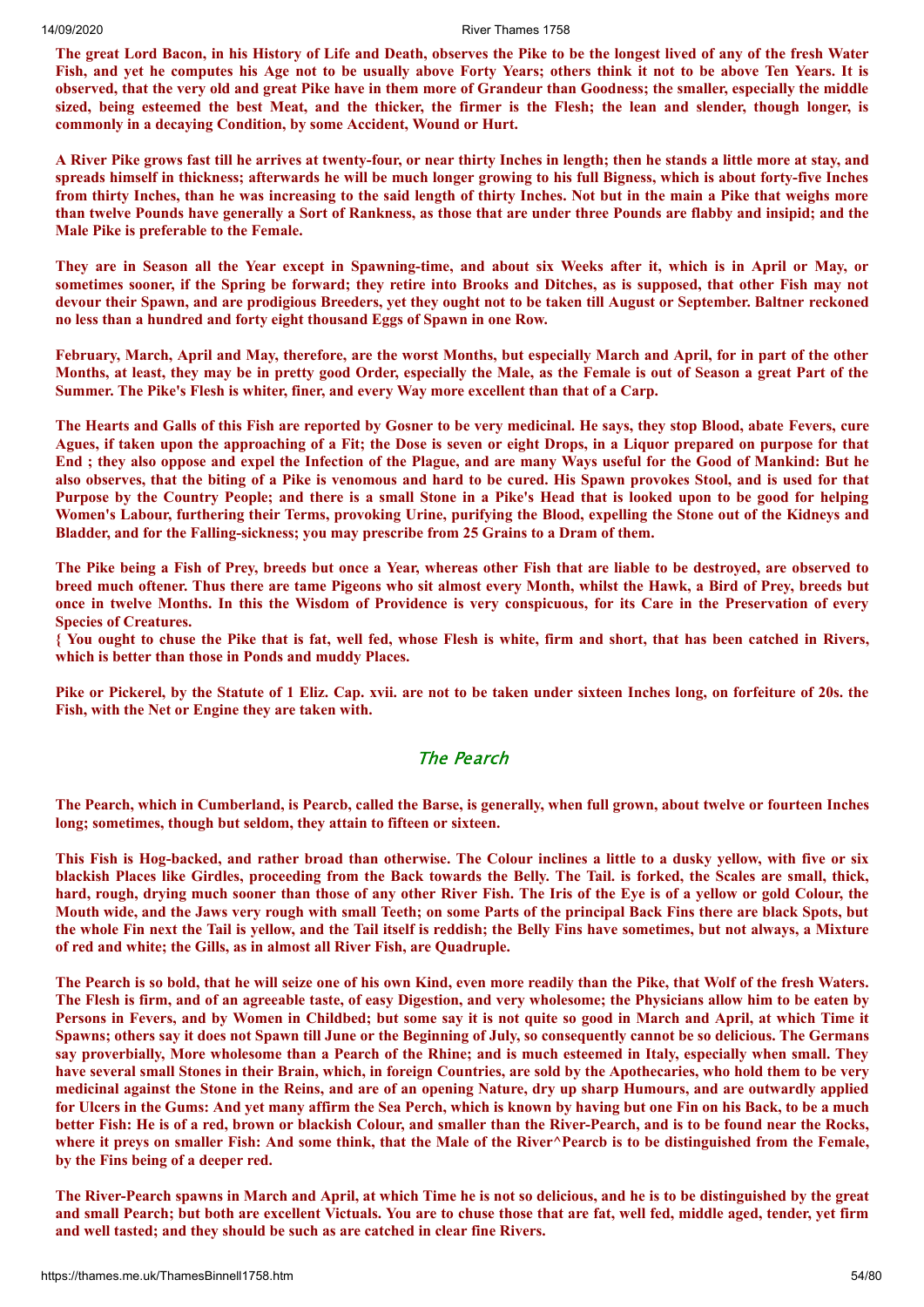The Carp

The Colour of the Carp, especially when full grown, is vellowish, the Scales are large, the Head short, and like that of Tench; the Mouth is of a middle Size; the Lips fat, fleshy and yellow. It is without Teeth, but there is a triangular Bone in the Palate, and two other Bones in the Throat, which serve for the same Purpose on the upper Lip; near the Corner of the Mouth, are two yellow Appendages, which may be called Mustachoes, from their Situation. The Fins are large, the Tail is broad, a little forked, and of a reddish Black. It has no Tongue, but in the room thereof, Nature hath provided a fleshy Palate, which being **taken out, looks like one, which some say positively is one.**

They Spawn several times in a Year, some say six Times, but the principal Times are in May and August,

**{ Another Author says, he is best in March, May and June. }**

in which Months they are lean and insipid, and consequently out of Season. The Females drop their Spawn as they swim along, and are generally followed by thirteen or fourteen Males, who impregnate it as it falls, yet a great deal of it perishes. **They are in highest Esteem in April.**

It grows, according to Rondeletius, sometimes to the Length of a Yard and a half, and a proportionable thickness, and Willoughby affirms the largest weigh to be about twenty Pounds: And some have been taken in the Thames, particularly one near Hampton-Court, that weighed thirteen Pound; and they breed more naturally in Ponds than in running Waters, not but **the River Carp is esteemed much better than the Pond Carp.**

One thing is observable in this Fish, and that is, that he lives the longest out of the Water of any other Fish; and Mr. Derham assures us, that in Holland they hang them up in a Cellar or other cool Place, in a small Net full of wet Moss, with only their Heads out, and feed them with white Bread soaked in Milk for many Days, and their Decay is as mysterious, for when sixty or more large Carps have been put into a Pond, where it was impossible they could be stole, at emptying of the same three or four Years afterwards, there has been never a young Carp remaining, but this must be owing, in all Appearance, to their **being destroyed by Frogs.**

The Carp was brought into England about one hundred sixty Years ago, by one Mr. Leonard Mascal, a Gentleman of **Plumsted in Sussex, where he first brought them up.**

Physicians make the Galls and the Stones in the Head of the Carp to be very medicinal, in provoking Urine, diminishing the Stones in the Kidneys and Bladder; they stop Looseness, and waste sharp and acid Humours. The Gall clears the Eye-sight; and in Italy great Profit is made of the Spawn of this Fish, by selling it to the Jews, who make it into red Cavear, they not being by their Law admitted to eat the Cavear made of Sturgeon, that being a Fish which wants Scales, and by them reputed **to be unclean.**

The Male Carp is better than the Female, the yellow better than the white; and being but a bony Fish, is thought by many to owe more of his Reputation to the elegant Manner of dressing him, than to his own intrinsick Worth; and, contrary to the Pike, they are the better for Age and Bigness; and their Tongues or Palates are excellent Meat which is the Reason why the Head is esteemed the best Part of it. So chuse those Carps which are large, fat, well fed, and not too young, and that have **been catched in Rivers, rather than Ponds.**

## The Tench

The Tench is a short thick roundish Fish, and is about three times as long as broad; his Snout is s and blunt, his Mouth round, his Tail broad, but not forked, his Back is dark, his Sides green, mixed with a shining vellow, the Colour of the Gills is of a beautiful yellow; the Tail as well as the Fins of the Belly and Back, are blackish; the Scales are small, thin, and covered with a viscid Mucus, which makes him very slippery; but its supposed to have an healing Quality, and to cure the Wounds of other Fish, especially the Pike, who being either hurt or sick, is said to be cured by only touching him, from whence he is said to be his Physician. His Skin is thick, his Eyes are small, round, and a little prominent; the Iris red; he is a Still-water-fifh, and delights in Ponds more than Rivers; one Tench taken in a River is worth six taken in a Pond

In this Fish the Sex is easily distinguished; for the Fins on the Belly are much larger in the Male than in the Female, but the River Tench is greatly preferable to the Pond, not that its Flesh is in any great Esteem for its salutary Properties; for Physicians, with one Voice, forbid it to sick Persons, and yet the Taste of it is agreeable enough; but it is said to breed noxious Humours, and not to be very easy of Digestion. Mr. Walton says, that there are two little Pearls or Stones in every Tench's Head, which foreign Physicians make great use of to qualify Acids, stop Looseness, fortify the Stomach, provoke Urine, and **also to drive the Stone out of the Kidneys and Bladder.**

Their Time of Spawning is in June, or the Beginning of July, and they are in Season from the Beginning of September to the **End of May, and will live a long Time out of Water.**

They are generally met with in England about five or fix Pound weight, yet in some Countries they grow to twenty. You ought to chuse that Tench which is fat, tender, well fed; and its Taste is also more or less agreeable, as it has lived more or **less in clear and running Waters.**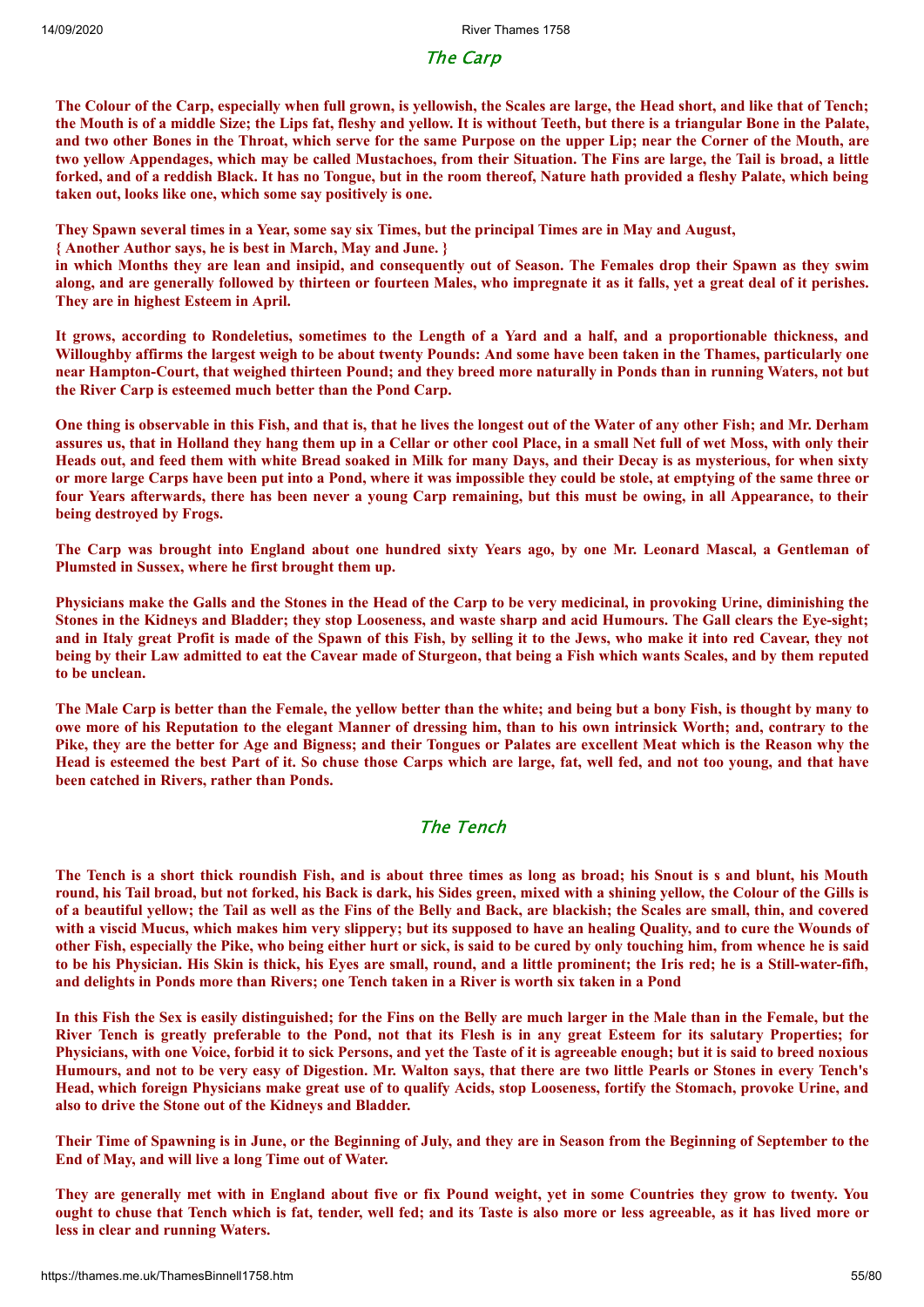#### The Barbel

The Barbel is a beautiful well-shaped Fish, with small Scales placed after a most exact and curious Manner. The Back is of an Olive Colour, the Belly Silver. It is speckled on the Back and Sides with small black Spots; his Make is long and roundish, and his Snout sharp; his Mouth is not large, but the upper Jaw is more prominent than the lower. He has four Barbs or Wattles, from whence he derives his Name, two near the Corners of his Mouth, and two higher, near the End of his Snout. The Eyes are small, looking downwards, with golden Iris's spotted with brown. In the Summer their Bellies are red.

The Flesh is soft and flabby, and in no great Esteem; the Spawn is very unwholsome, especially in the Month of May, purging both upwards and downwards, is surfeiting and dangerous, and those that eat thereof will frequently break out in Blotches and red Spots, and will loath their Meat, lose their Appetites, and be extremely disordered; and notwithstanding all this, yet it is sometimes taken by the Country People for a Purge or Vomit; his Liver is likewise unwholesome. The Male however is reputed much better than the Female, and their principal Season is September. The small are preferred to the large ones, as more easy of Digestion. The Liver of this Fish is much esteemed for its Taste, and the Head next.

Walton says, they Spawn in April, but later Writers affirm, that it is in August. They lay their Spawn in the Middle of the **Stream, and grow in Season again in a Month or five Weeks time.**

Their Size is from a Foot to a Foot and half long; the Sort which are usually met with, weigh about seven or eight Pounds, is bred in most Rivers, especially in the Thames, and as he cannot well endure Cold, retiring at the Approach of Winter from the swift Streams and shallow Waters to the more quiet and deep Parts of the River, where he spawns; he therefore in the Winter-time is but sick and languid, but in the Summer clean and sound. And whoever shall kill any Barbel under twelve **Inches long, forfeits by the Statute 1 Eliz. Cap. xvii. the Sum of 20s. the Engine and Fish.**

## The Bream

The Bream, or by some the Broad Carp, is a large, broad, flat Fish, with a small Head and a sharp Snout. He has a sharp Hogback, and the lateral Lines run from the Gills towards the Belly, making an Arch, contrary to what appears in most other Fishes. The Back is of a bluish Black; the Sides and the Belly white, except the Fish is full grown and fat, for then his Sides are of a gold Colour, and the Belly reddish. The Scales are large, the Mouth small and void of Teeth, but instead thereof, there is a triangular Bone in the Palate; this last is soft and fleshy, as in the Carp. He has two Nostrils; and the Iris of the Eve is of a Silver Colour, and the Pupil is small: The Bream is much like unto the Carp, in divers Respects, as to Age, Place of Abode, Food, and his Effects. The Flesh of the Bream, is of no great Esteem, and yet makes no bad Dish, if well cooked. Those who would be thought Criticks in good Eating, prefer the Tail of a Pike; the Head of a Carp; the Back of a Tench, and the middle Part of a Bream; and some say, his Head is the next good Part of him: He is very scarce in Rivers, **within twenty Miles of London.**

**The French esteem this Fish highly, and have this Proverb, concerning him,** *That, he who hath Breams in his Pond, is able to bid his Friends welcome.*

They spawn in May, and are in the highest Season, in March and April; and are by some thought to eat as well in September, as any Time. About the Time of Spawning, the Male is marked with white Spots about the Head, is observed to have two large Melts, and the Female, two large Bags of Spawn. They sometimes weigh with us, about ten or twelve Pounds.

Some say, that Breams and Roaches will mix their Eggs, and melt together; whence there is, in many Places, a Bastard Breed of Breams, that never come to be either large or good, but very numerous: As to the Sea Bream, I shall mention him **hereafter.**

There is another Sort pretty like a Carp, which we call a Dare; it differs from the other, in that it is whiter and flatter. It is **also better tasted, and produces the same Effects; it is not altogether so common as a Carp.**

## The Sea Bream

**The Sea-Bream is a flat scaly Fish, about twenty-six Inches long, and ten broad; the Tail is very small, and the Fin of it, long and forked; the Back is black, the Sides are a lighter Colour, and the Belly is white.**

**The Flesh cuts red, and is of a very delicious Taste, far surpassing either the River or Pond-Bream; insomuch, that it seems allied to them in Nothing else, but the Name. is often caught in Rock-Fishing; and is to be met with, on any Part of the British Coast.**

## The Chub or Chevin

The Chub is of a longer Make than a Carp, and has a larger and flatter Head than a Dare; the Back, is of an obscure green, like an unripe Olive; the Sides and Belly are of a Silver Colour, but in a well-fed, fullgrown Chub, they incline to that of Gold, speckled with black; the Temples are yellowish, and the Head is of a very dark Colour. The Scales are as large as those of Carp, the Mouth is void of Teeth, and not large; the lower Jaw is shorter than the upper; the Palate is soft, and furnished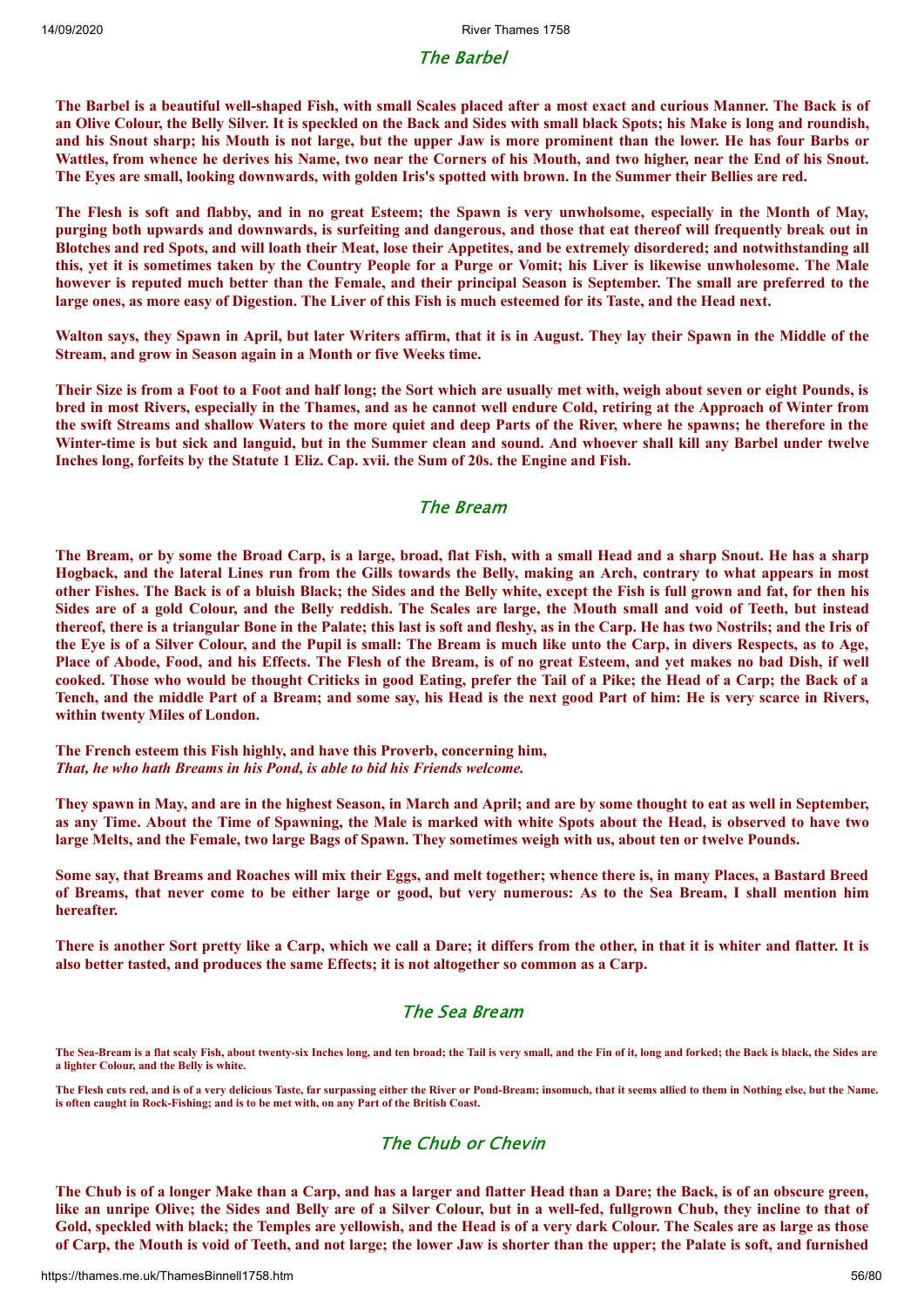with a triangular Bone, the Nostrils are large, the Eyes middling, and the Iris seems to partake of the Colour, both of Gold **and Silver, the Tail is forked, and the lateral Lines run parallel to the Bottom of the Belly.**

They spawn in May, { Others say, they spawn in March, as that he is in Season, from the Middle of Mayj, unto Michaelmas: **Also that his Spawn is excellent. }**

in sandy or gravelly Places, and in the very Midst of the Stream. They are most in Season in the Spring, while they are full of Spawn. Walton and his Transcribers, say, he spawns in March, and that they are accounted best in Winter, it being observed, that the forked Bones are then lost, or turned into a Kind of Gristle, especially if he be baked; also that the Spawn of this Fish is excellent Meat, and the Head of a large Chevin, the Throat being well washed, is the best Part of him: Likewise, that there is as great a Difference between a Chub newly taken and dressed, and one of a Day's Keeping, after he is dead, as between Cherries newly gathered from a Tree, and others that have been bruised, and lain a Day or two in Water.

They are sometimes to be caught of about eight or nine Pound's Weight, and the Flesh in General, of little Esteem; the Flesh being but soft and insipid: The Chub recovers Strength and Growth in Season, in a Month after Spawning.

## The Eel

The Eel is much in the Shape of a Serpent or Snake, both in Make and Motion, and hath a long smooth Body, moistened all over, with a viscous Liquor, which renders it very slippery; it has no Scales, but is covered with a Skin, which is easily taken off; the Back is of a dusky Colour, the Sides of a whitish blue, and the Belly somewhat lighter. Those that inhabit clear, running Water, are of the brightest shining Colour, and are usually called Silver Eels: The Mouth is pretty wide, and full of Teeth; the upper Jaw is a little more prominent than the Lower; the Eyes are whitish, the Vent is nearer the Head than the **Tail; it has four small Gills, covered with the Skin.**

There are four Sorts of Eels: The Silver Eel; the Greenish, or Greg-Eel; the Red-finned Eel; and the Blackish-Eel, the last has a broader, flatter and larger Head than the rest, and is counted the worst: But whether these Distinctions are Essential or Accidental, will admit of a Doubt. In the Thames, the Fishermen give them particular Names, but the most usual are, the Silver-Eel, and the Greig: This last is thicker and shorter than the other Sort, and of a darker Colour.

Near Gloucester and Tewksbury, there are a Sort of diminutive Eels, which they call Elvers; and are thought to be young Congers: These are taken in such Quantities, that they make a Sort of Cakes of them, which eat prettily enough, when fryed.

The Eel was in the highest Esteem among the Romans, who thought her the Paragon of their Feasts, and is universally allowed at this Day, to be a delicious Fish, being always in Season; but their best Time is in the Winter, and their worst in May. They have very sweet Flesh, fat, white, pleasant and nourishing; and are more wholsome roasted than boiled, because **they are thereby, more divested of their Viscous Phlegm, than by the other Way.**

It is said, that those Eels which are bred in Rivers that communicate with the Sea, never return to the fresh Waters when they have once tasted the Salt; which is the more probable, because powdered Beef is a most excellent Bait to catch an Eel. It is granted, that Eels, during the six cold Months in the Year, move not up nor down, either in Rivers or Pools, but get into the soft Earth, or Mud; and there many of them get together, and bed themselves, and live without Feeding upon any Thing. The Fat of Eel is looked upon to be good to take away the Signs of the Small-Pox in the Face; to cure the Piles, and to make the Hair to grow; it is also put into the Ears, to help your Hearing. They make a Kind of Mucilage, of Eel's, Skins, by steeping and boiling it in Water, which is applied to Swellings, in Order to the softning and dissolving of them. It is also good for **Hernias.**

How Eels are to be sold in Barrels, packed, imported, sold, &c. Vide Stat. 22 Edw. IV. Cap. ii. 11 Hen. VII. Cap. xxiii. 5 Eliz. **Cap. v. 32 Car. II. Cap. ii. Sect. 7. 10 and 11 Wil. III. Cap. xxiv.**

#### The Lamprey or Lampern

**The Lampern is a River Fish, about five or six Inches long, the Back of a greyish Black, the Belly of a lively Silver Colour, the Mouth is round, and furnished with six o seven Teeth; on the Top of the Head there is a Holt, as in the Cetaceous Kind: For as the Mouth, when the Lamprey adheres to a Rock, or Stone, is entirely shut, there is Necessity for a Hole to take in the Water, which is discharged again by the Gills, or the seven Holes placed on each Side, near the Head, the Eyes are of a palish yellow, th Belly rises and falls much in the fame Manner, as in Animals that breath.**

**The River Lamprey, contrary to the Manner of other Fish, procreate their Species with their Bellies joined together.**

**The Flesh is of a soft glutinous Nature, and is generally eaten potted; their Time of Spawning is in April.**

**There is another sort of this fish called the Blind Lamprey, which is small, round, like a large Dew-Worm, or LobWorm. The Mouth is round, and always open, but it h neither Teeth, nor Tongue. It has a Hole on his Head, and seven on each Side, instead of Gills, as in the other Species.**

## Of the Lamprey-Eel

**This is of the same Shape, but of a larger Size than the Lamprey, for it is sometimes taken in the Severn, three Feet long. The Skin is of a blackish Colour, and full of palis Angular Spots; it is tough, but yet not taken off, when dressed, as in Eels.**

**They live chiefly in the Sea, which they leave the Beginning of Spring, and come into the Rivers to spawn, where they are found in great Plenty: After which, they retur**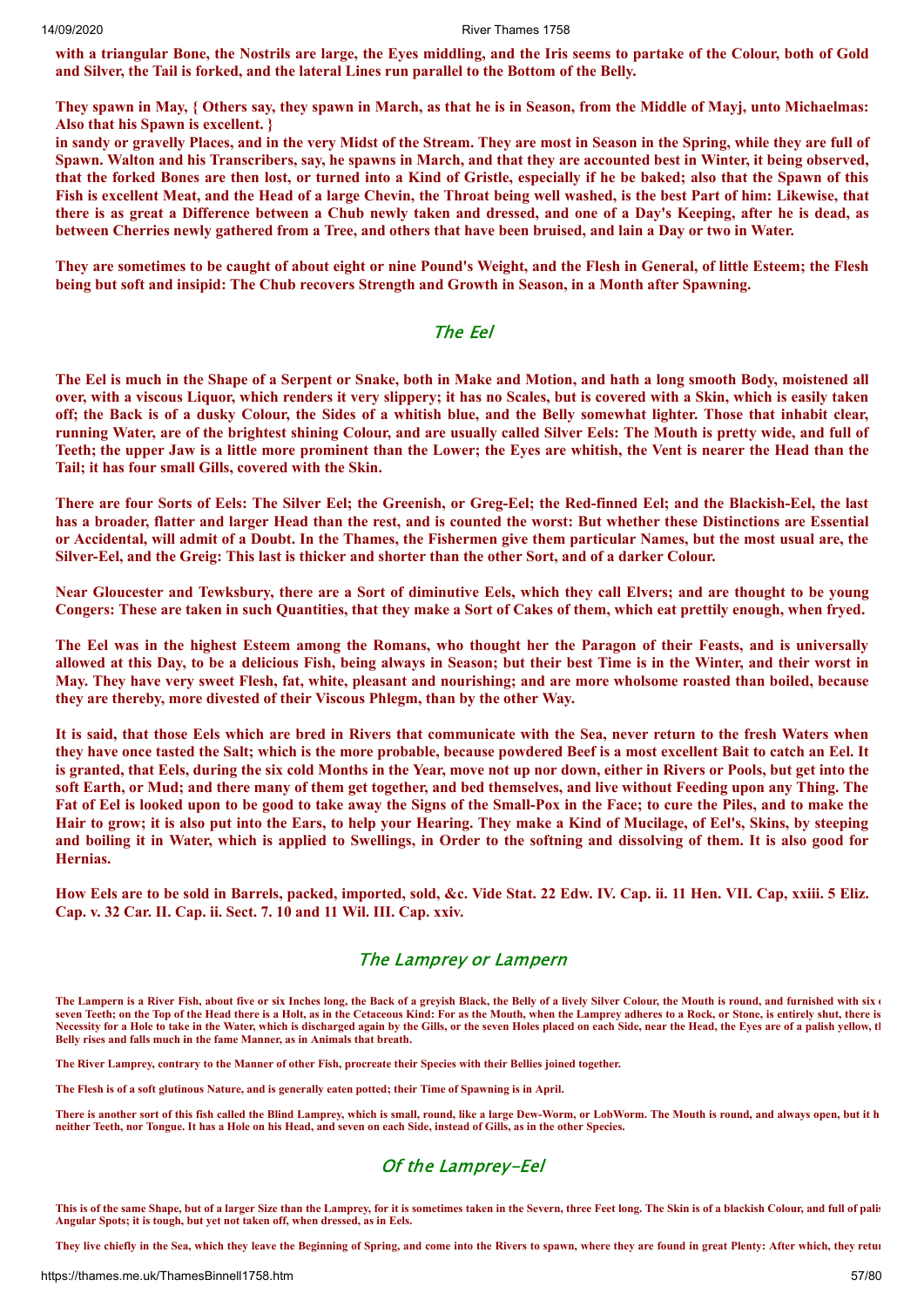**with their Young, to their former Place again and at a certain Time prefixed. Their highest Season is in March, when they first enter the Rivers, and are full of Spaw which they deposite in April, in Holes they make in gravelly Bottoms. In short, they resemble a Lamprey in all Things, and are more easy of Digestion than an Eel, an best to be eaten in the Spring, when they are tender and delicious, whereas at other Times they are hard, tough, and have but little Taste.**

#### The Conger or Sea-Eel

**The Conger is a very long Fish, being sometimes two Yards, or two Yards and a Half long, and of the Thickness of a Man's Thigh. It is made much like an Eel, but larger, of a lighter Colour, has bigger Eyes, of a Silver Hue; and has, at the very End of his Snout two small Horns or Tubes.**

**The Flesh is very white and sweet, but not easy of Digestion. It was greatly esteemed by the Antients, and does not want its Advocates among the Moderns, especiall when it is fried.**

**The young Fry of this Fish, are called Elvers, in Gloucestershire, where they are taken in great Plenty, out of the River Severn, in the Night-time; and are made in Cake and sold in that Form.**

**If Congers taken by Foreigners, are imported, they are seizeable, 18 Car. II. Cap. 2. See also Statute 1 Geo. I. Cap. 18, and 9 Geo. II, Cap. 33; about the Importation an Sale hereof.**

## The Eel-Pout

**The Eel-Pout has a smooth, soft, slippery Body, like an Eel, especially the Belly. It has either no Scales, or they are exceeding small; its Colour is blackish, which is easi wiped off; and then there appears underneath, a Mixture of yellow, white and black. They are chiefly to be met with, in the Trent; they spawn in December, their usu Length is about fourteen or fifteen Inches; and commonly weigh, from two or three Pounds to seven or eight. Their Places of Resort, are the same as the Eel, if within th Reach of the Tide. His Flesh is good, and sweet, and greatly esteemed, except the Roe, which is very unhealthy; and the Cook should take great Care to put it away, whe they gut the Fish, and not dress it with the rest; for otherwise, it will cause great Pains In the Stomack, and work violently upwards and downwards; it agrees in Summe time, with any Age or Constitution. You are to chuse an Eel-pout, that is large, fat, old enough, tender, and delicious, and that hath been catched in clear and runnin Waters; it cannot bear the Cold, and therefore, is not in fat, nor pleasing to the Taste in Winter, as in Summer; and is preferable to an Eel.**

#### The Roach.

**The Roach or Rochet, is a less Fish than a Bream, and about one Third as broad as it is long. The Back is of a dusky Colour and sometimes bluish, but the Belly pale. Th Iris of the Eyes, as well as the Tail and Fins, are red, the lateral Lines run parallel to the Belly, and the Tail is forked; about the Gills, it is of a Gold Colour; the Mouth round, but void of Teeth, it being a Leathermouthed Fish. He is but a course bony Fish, of no great Reputation for his Taste, and his Spawn is accounted much better tha any other Part of him, the largest seldom exceeds twelve Inches. His Spawning-time, is the Middle of May or in the Beginning of June, when he is scabby an unwholesome; but, both he and the Dace recover Strength, and grow in Season in about three Week's Time. They breed both in Rivers and Ponds, and though the Pon Roach are largest; yet those caught in Rivers, are the best Fish.**

**The Roach is easy of Digestion, produces good Juice; it is likewise nourishing, restorative, recovers decayed Strength, promotes Seed, and is looked upon to be good to sto a Looseness: It agrees, especially in Wintertime, with any Age and Constitution. You ought to chuse Roaches that are tender, fresh, plump, and well tasted.**

#### The Barbott

**Is a small River Fish, that lives upon Mud, and Slime, yields pretty good Nourishment, and easy enough of Digestion; yet is a little too soft and viscous: The Roe of it,**  well as the Eel-Pout, is not to be eaten, for it will work with you upwards and downwards. Its Liver is well tasted, and very large in Proportion to the Bigness of the Part **his Body. Some Authors assure us, that there is no other but this Part of this Fish that is good to be eaten; besides it is alledged by the nice Palates, to taste of the Ordur with which it is fed. In the Choice of this Fish, take that which is well fed, tender, delicious, and well tasted.**

#### The Rud or Finscale

**The Rud, or broad Roach, is broader than a Carp, and thicker than a Bream. This Fish seems to partake not only of the Carp, but of the Bream and Roach, but preferab to either. Its Colour is of a dusky Yellow, and its Scales are as large as those of a Carp, the Tail is of a light, and the BellyFins of a dark Red; the Nostrills are double; o both Sides, the Iris of the Eyes is yellow, speckled with black; the Teeth and Palate, are like those of a Carp, and its usual Size is from twelve to sixteen Inches long.**

**It is a Fish in great Esteem, is always in Season, and consequently fit to eat.**

**The Time of Spawning is in April, and then it is at the worst, the Signs of which are white Spots about the Head of the Males. At this Time, they likewise feel more roug and swim in Shoals, casting their Spawn among the Weeds, that grow in the Water. The greatest Weight is about two Pounds, and are chiefly found in Yorkshire, Norfol and Oxfordshire.**

#### The Dace, or Dare

The Dace or Dare is not unlike a Chub, but is Dare proportionably less; his Body more white and flatter; and his Tail more forked. The Iris of his Eyes is not so yello **and the Tail and Back-Fins not so black, but they are spotted with that Colour; the rest of the Fins are not so red. He is not so broad as a Roach, and is a Leather-mouthe Fish.**

**He breeds almost in all Rivers, is a brisk Fish, swims swiftly like a Dart, from whence he takes his Name. He seldom exceeds ten Inches in Length.**

**The Flesh of a Dare is sweet, soft, and of good Nourishment, but in no great Esteem: Not, but if they are scorched and broiled, when first taken, they eat sweeter, and a more palatable than a fresh Herring.**

**They spawn the latter End of February and March, but generally in March; and are fit to eat in April and May, but their highest Season is in September: Some al affirm, that they spawn twice a Year, without, mentioning in which Month they spawn the second Time. Certain it is, however, that small and middlesized Dace, have bee taken at the latter End of October, and Beginning of November, all full of Melts and Roes; and those Fish have usually a finer Flavour, than any taken in the Summer, an the Dace grows in Season in about a Fortnight or three Weeks Time after Spawning.**

## The Gudgeon

**The Gudgeon is generally five or six Inches long, of a smooth Body, with very small Scales; the Back of it is dark, but the Belly pale; there are about nine or ten blac Spots, placed along the lateral Lines, from the Head to the Tail; besides, there are some small ones here and there, in other Parts of the Body, without any Regularity. Th**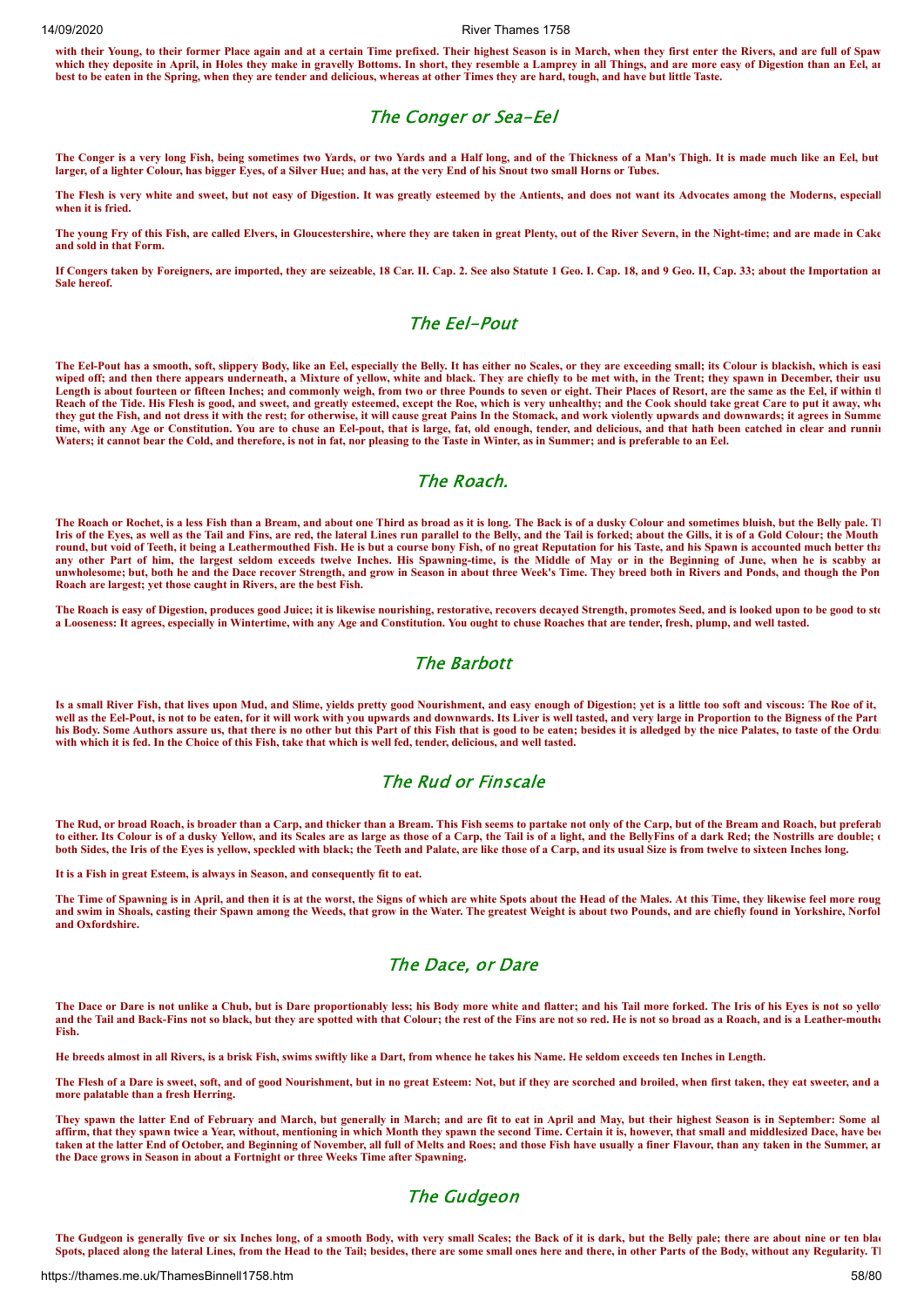**Iris of the Eye is white; the Mouth without Teeth, but on the Palate, is a triangular Bone, which serves in their Stead, and is of a fine Shape.**

**His Flesh is very well tasted, of easy Digestion, produces Urine, and is very nourishing, insomuch, that some think it no Ways inferior to the Smelt, the whiter he is th better, and when in Perfection, well deserves the Name of the River-Smelt; and those bred in clear running Water, are the best.**

**He spawns twice a Year; the first Time, about the latter End of March, and in April, as the Weather proves warmer in the Spring, and the second Time in November; som** say oftner, and are in Season, most Part of the Year. There is a Fish, called a Sea-Gudgeon, which, though it is of a good Taste, and Juice enough, yet is little used.

### The Pope or Ruff

**The Pope, by many called a Ruff, from the Roughness of his Body; is not known to be in some Rivers. He is much like a Pearch in his Shape, and taken to be better, bein exceeding well tasted, when largest, it seldom exceeds six Inches. He is all over rough, and hath sharp and prickly Fins, which he erects, when angry; his Back of a brow dusky Colour, but his Sides of a pale Yellow: The upper Part of his Eyes are brown, the Lower yellow and the Pupil black; the Tail is forked.**

**The Time of Spawning is in April; though he is small, yet he is very good and sweet Eating.**

#### The Bleak.

The Bleak, or fresh Water Sprat, is a Bleak very small, fat, pleasant Fish, scarcely ever attaining to be six Inches long; his Body is covered with thin Silver Scales, whic **easily come off; he is of a more slender and flatter Make than a Chub, and his Head is proportionably less; he has large Eyes, and the lower Part of the Iris is spotted wi red.**

**They are to be met with in great Plenty, in all our Rivers, and are reckoned to be chiefly in Season in Autumn; the Flesh is sweet, nourishing and pleasant, but little soug after, because of the Diminutive Size. The Sea Bleak is preferred to the River, because the latter are said to be sometimes mad in Summer, occasioned by a flat-jointed lon Worm, which breeds in their Heads (some say Stomacks). Mr. Walton, upon a Presumption that our Bleaks and Anchovies are the same Fish, says, that this Fish would n be so much neglected, had we the Skill the Italians have, of turning them into Anchovies.**

#### The Minnow or Penk

**The Minnow is twice as small as a Gudgeon, its greatest Length about three Inches; the Body is oblong and smooth, the Back of a dark Olive; the Scales are so exceedin small, that some have affirmed they have none; the Eyes are moderate large; the Tail forked. They cast their Spawn in April in sandy and gravelly Fords. He is usual** caught for a Bait for Perch, Pike, &c. and begins to make his Appearance in March, and continues visible till Michaelmas, when he retires to the Mud, Weeds, and wood **Places for Security, as does the Loach and Bullhead, and is in Season from March to Michaelmas, except immediately after Spawning time. It is usually full of Spaw breeds often, and is not inferior to any Fish for its Excellency of Taste.**

#### The Loach.

**The Loach resembles a Gudgeon in Colour; its Body is smooth, soft and slippery, with no discernable Scales. The Head, Back, Fins and Tail, are spotted with Black, other Parts it is of a dirty Yellow, like Freckles. It has Barbs or Wattles, like the Barbel. It is a delicate Fish, though but very small, and it is very wholesome eating.**

**Its usual Size is about four Inches; it was formerly accounted a great Delicacy, and now is commonly swallowed alive, as being a great Restorative. They begin to spawn April among the Weeds; but as they do not all spawn at the same time, they are always in Season.**

#### The Bull-head or Miller's Thumb

The Bull-Head is generally about four or five Inches long, has a large deformed Head, Eyes small and so placed as to look upward, Mouth large, Back yellow, with three of **four Strokes of Black, and the Body without Scales.**

**They are a sweet Fish and agreeable to the Taste. They Spawn in March, and are in best Season when they are full of Spawn, as most other Fishes are. They begin Spawn about April; and its Vent is so full of Spawn, that they are swelled almost into the Form of a Dug.**

#### The Stickleback or Sharpling

**The Stickleback is flat bodied, sharp nosed, and about two Inches and a quarter long; has three sharp Prickles on his Back, and two on his Belly, from whence he deriv his Name. His Belly is always full of Spawn, is good for little but to make Sport in Summer for Boys and Women Anglers, and to feed Fish of Prey, as the Pike, &c. But it providential, that both this Fish, as well as the Minnow, Loach, and Bull-head, breed both often and numerous, and soon arrive to full Growth and Perfection, as they a Prey as well as Bait to other Fish.**

## SALT WATER FISH

Thus have I given a Description of the several Sorts of Fish which inhabit the River of Thames westwards, (or above) London Bridge; I shall, in the next Place mention, first, some of that Species of Fish, which, though bred in the Sea, and properly Inhabitants of the Salt Waters, are frequently, nay, some of them constantly, taken in the said River, as well above as below the said Bridge, such as the Flounder, Smelt, Shad, &c. and, Secondly, the other Sorts of Salt Water Fish, which are either caught in the said River, within the Jurisdiction of the Lord Mayor of London, or brought to be sold at Billingsgate **Market.**

#### The Flounder.

The Flounder, or Fluke, is in shape much like a Plaice, only the Body is somewhat longer, and when it is full grown it is thicker; the Colour of a dirty Olive; sometimes they are beautifully spotted; but you rarely meet with these, except far up the River. The Scales are exceeding small, and adhere so closely to the Skin, that there is no perceiveable Roughness on it; the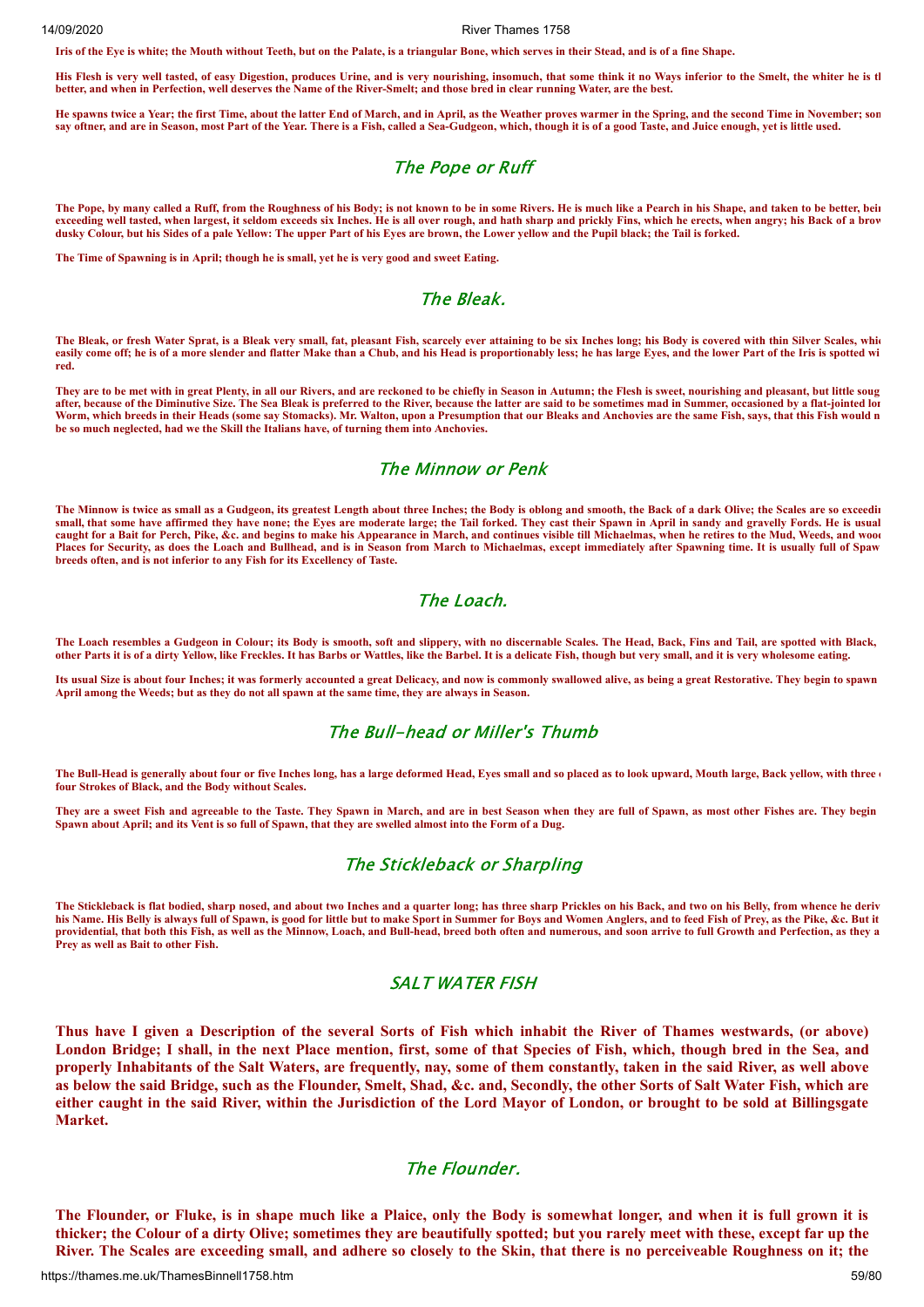Eves are of the Right-side, and are of the same Colour as the Body, only a little more grey, and the Mouth is small.

The Flounder is both a River and Sea-fish; but the former are not so black, and are more soft than the latter; but this Difference seems to arise only from the Nature of their Food. The Flesh is white, soft, innocent and nourishing, and is always best when most firm; nay, it is so innocent and nurtrative, that Physicians order them to be given to sick Persons when their Stomachs cannot digest any other Food: On such Occasions, those that are taken in the fresh Water are the best. Their Taste is much like that of a Plaice, from which it differs but little in any Respect. They allay the sharp Humours of the Breast, and open the Body. The best Plaice has the blackest Spots on their Backs, and the best Flounders the reddest; and as the latter are by some thought to have no Scales, he is not eaten by the Jews; and when you chuse a Flounder, you may know the freshest and best by their being stiff, their Eyes not sunk, or looking dull, and then they are white, tender, fresh, and **agreeable to the Taste.**

They are in Season all the Year except in June and July, which is their Time of Spawning, and then they are sick, flabby, and **unwholesome, and infested with Worms which breed in their Backs.**

If any Person brings to shore, sells, or offers to sell, &c., any Flounder, not being seven Inches long from the Eyes to the Extent of the Tail, forfeits by the Statute 1 Geo. I. Cap. xviii. not only 20s. but the Fish.

#### The Smelt

**The Smelt is a Fish for shape not much unlike a Trout, only longer in Proportion, to its bigness. Its common Size is about six Inches, sometimes they are to be met wit nine Inches long. The Back is of a dusky Colour, but the Belly and Sides shine like Silver; the Body is covered with Scales, which fall off with the least Touch; the Skull so transparent, that the Lobes of the Brain may be distinctly seen through it; the Eyes are of a silver Colour.**

**The Flesh is soft and tender, and of a delicate Taste, yields pretty good Nourishment, and is easy of Digestion. It is looked upon to be Opening, and good for the Stone an** Gravel: It is so highly esteemed, that they are oftentimes sold at an extravagant Price. All Writers on this Fish affirm, that it has the Smell of a Violet; but the vulgarity of a Violet; but the vulgarity of a Violet; but **Opinion would have it to be that of a Cucumber.**

**It is a Fish of Passage, and visits the Thames, and other great Rivers, twice a Year, that is, in March and August: In the first of these Months they generally advance up th River as high as Richmond, but in the last, they make a stand about Blackwall or Greenwich.**

**You are to chuse a Smelt that is fair, shining, of a Pearl Colour, soft, tender, delicious, juicy, and smelling like a Violet.**

## The Shad

The Shad is in Shape much like a Herring, but a little broader; it grows to the Length of a Foot and half, and is of a bluish Black on the Back, and the Belly and Sides of a Silver Colour, and the Eyes and Mouth are large.

They usually enter the River Thames in February or March, when they are fat, and full of Spawn, where they stay till June or July; they are lean, dry and ill tasted, when they come first out of the Sea; but after they have been some little Time in **fresh Water, they grow fat, plump and savoury.**

They find a Pearl in the Head of this Fish, which is looked upon to be good for curing of Quartan Agues, expelling Stones in the Kidneys and Bladder, working by Urine, and consuming acid Humours. It is also pretended, that the Stomach of a Shad dried and reduced into a Powder, if taken inwardly, fortifies the Stomach, but Shads not fresh have a Sharpness that doth a **little incommode the Gums, and causes Thirst.**

You are to chuse those that are fresh, plump, tender, well tasted, and have been catched in fresh Water, which are much **preferable to those caught in the salt Water.**

The Flesh is well enough tasted, but it is so full of small Bones, that it is little valued for that Reason. He also nourishes and **causes Sleepiness**

#### The Sturgeon

And as the Sturgeon is oftentimes caught in this River about the time that Shads come therein, I shall be so free with him, **though a Royal Fish, as to place and describe him next.**

The Sturgeon is a long and pentagenous Fish, that is, it has five Rows of Scales, which divide the Body into as many Angles. The Belly is plain and fiat; the upper Row of Scales, which is in the Middle of the Back, are larger, and rise higher than the rest. The Number of these is not determinate, being in some eleven, in others twelve or thirteen; this Row reaches to the Back-Fin, and there terminates. The Head is of a moderate Size, and rough, with very small Prickles, as is the rest of the Body between the Rows of Scales. The Eyes are very small in proportion to the Bulk of this Fish, and of a Silver Colour. The Snout is long, broad and slender, ending in a Point. In the Middle of the lower Part of the Snout, which is extended behind the Mouth, there are four Barbs or Wattles placed in a Right Line, which crosses the Snout traversely. The Mouth is small, void of Teeth, and placed over-against the Eyes; it is a kind of a small Pipe, which he can thrust out and draw in at Pleasure. He has no Jaws; whence it is plain he takes no Nourishment but by sucking; the Tail is forked. The Colour of this Fish is of a dusky Olive, or dark Grey on the Back, but on the Belly of a Silver Colour, and the Middle Part of the Scales is White.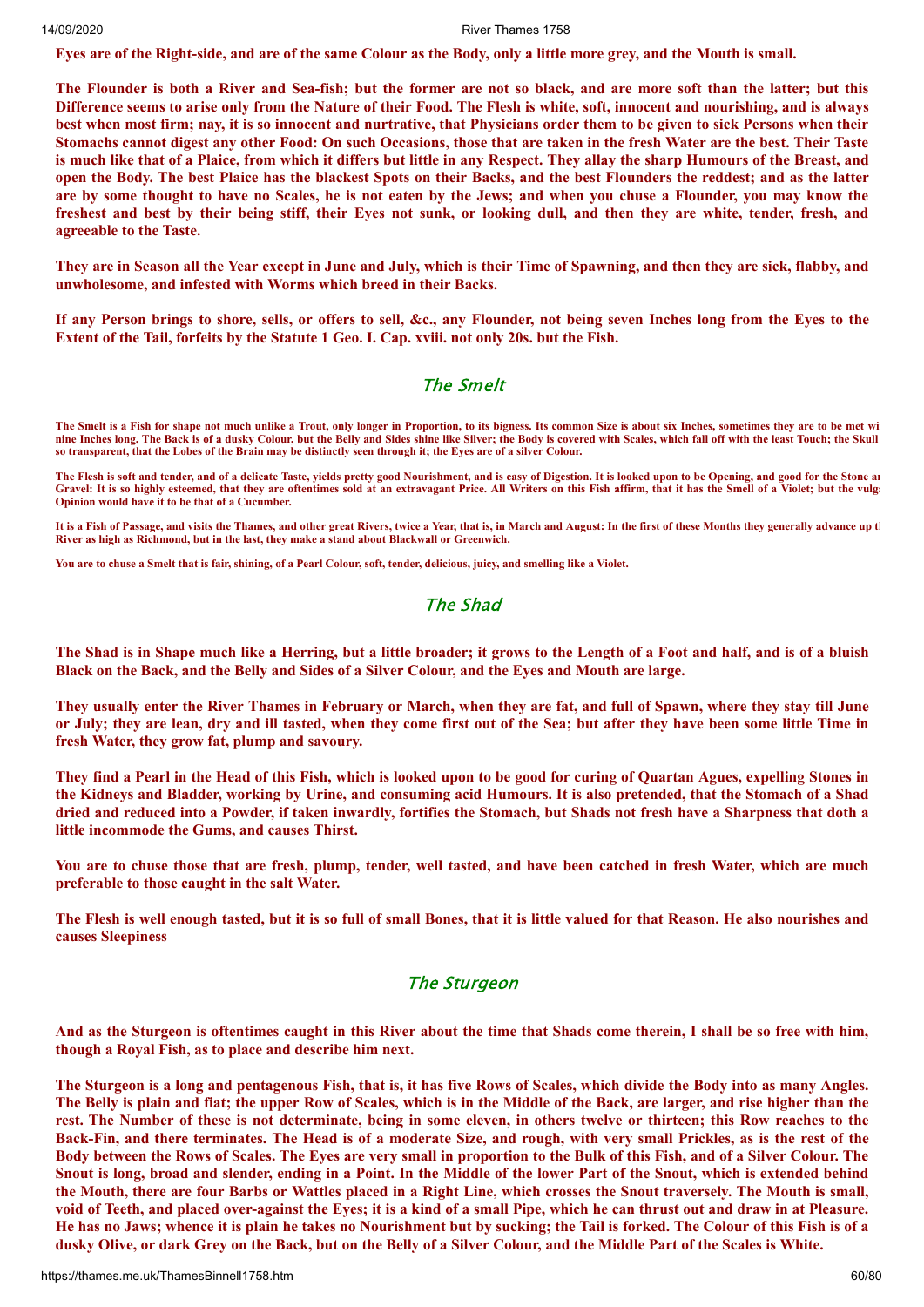{ The greatest Sturgeon Fishery in the World is in the Mouth of the Volga, in the Caspian Sea, where the Muscovites find Employment for a great Number of Men. The chief Object of this Fishery is the Roe or Spawn, which which is a Commodity as much used in Muscovy as Butter in Holland: And there are Sturgeons that furnish Four hundred Pounds thereof. It is **only the lesser and younger Sturgeon that they Pickle for eating. }**

which is a Commodity as much used in Muscovy as Butter in Holland: And there are Sturgeons that furnish Four hundred **Pounds thereof. It is only the lesser and younger Sturgeon that they Pickle for eating.**

They are brought daily to the Markets of Venice and Rome, whence its evident they abound in the Adriatick and Tuscan Seas; but they are all small, as indeed they all are that keep constantly in the salt Waters. In the Rivers they increase to a **monstrous Size, some having been taken from fourteen to eighteen Feet long.**

Of the Spawn of this Fish there is made a Sort of Edible, which they call Cavear or Kavia, and is a considerable Merchandize among the Turks, Greeks and Venetians. It is likewise in high Esteem throughout Muscovy; and has lately been **introduced on the English Table.**

You are to chuse that Sturgeon which is young, well fed, as tender as may be, and catched in Rivers: They are very nourishing, and good and lasting Food. They open the Body of this Fish a little, and the Bones being reduced to Powders and taken to the Quantity of a Dram, are looked upon to be Opening, good for Rheumatism and the Gravel.

## The Bass

The Bass is shaped pretty much like a Salmon; the Colour on the Back is of a dark dirty Blue, on the Belly, Silver: When young, they have black Spots on the Back and Lateral Lines, which, as they increase in Bulk, quite vanish: They sometimes grow to the Length of a Yard, and upwards; yet, according to some, are thought to be of a large Size, when they weigh fifteen Pounds. The Scales are of a middling Size, thick, and adhere very closely. The Eves are large and of a Silver Colour, with **dark cloudy Spots; a small Circle next the Pupil is yellow.**

It is a very voracious Fish, and yet the Flesh, is of a good Flavour, and very wholesome. They will live either in the Sea, Rivers or Ponds; but the Sea-Bass are the best, and next to them are those taken in the Mouth of large Rivers.

If any Person brings to Shore, or sells or exposes to sale any Bass under twelve Inches in Length, from the Eyes to the Extent **of the Tail, forfeits by Statute 1 Geo. I. Cap. xviii. the Sum of 20s. and the Fish.**

## The Mullet

The Mullet, a Salt-water Fish, in shape much like a Dare, has a flat Head, and a sharp Snout, and large Scales not only on the Body, but on the Covers of the Gills and Part of the Head; the Back of a dirty Green, the Belly White, the Sides painted with alternate Streaks of white and black from Head to Tail, the Eves of a Silver Colour, and the Tail forked.

The Flesh is well tasted, delicate and much admired: During the Summer Season they come into the Rivers which lie contiguous with the Sea, as oft as the Tide flows and returns with it; they abound chiefly along the Southern and South West **Parts of England opposite to France.**

**When he is largest his Size is about a Foot and a half long.**

The River Ax, in the County of Devon, about two Miles below the Town of Axminster, yields vast Quantities of them every **Time the Tide flows.**

**He is said to live upon Weeds and Mud; however, it is certain he abstains from Fish.**

If any Person brings to Shore, or sells or offers to sale any Mullet under twelve Inches long, from the Eyes to the Extent of the Tail, forfeits by the Statute 1 Geo. I. Cap. xviii. the Sum of 20s. and the Fish and Nets.

**The Italians make a Pickle with the Spawn, which they call Botargoe.**

## The Plaice

The Plaice is a Fish extremely flat; sometimes we meet with them the Length of a Foot and seven Inches broad.

The upper Part is of a dirty Olive, painted with round Spots of a Vermilion Dye; the lower Part is white. This is a scaly Fish, but the Scales are so small, and are in a Manner concealed in hollow Cavities, insomuch that it requires no little trouble to separate them. The Eyes are prominent, very near together, and placed on the Right Side to the Left of the Mouth; the Tail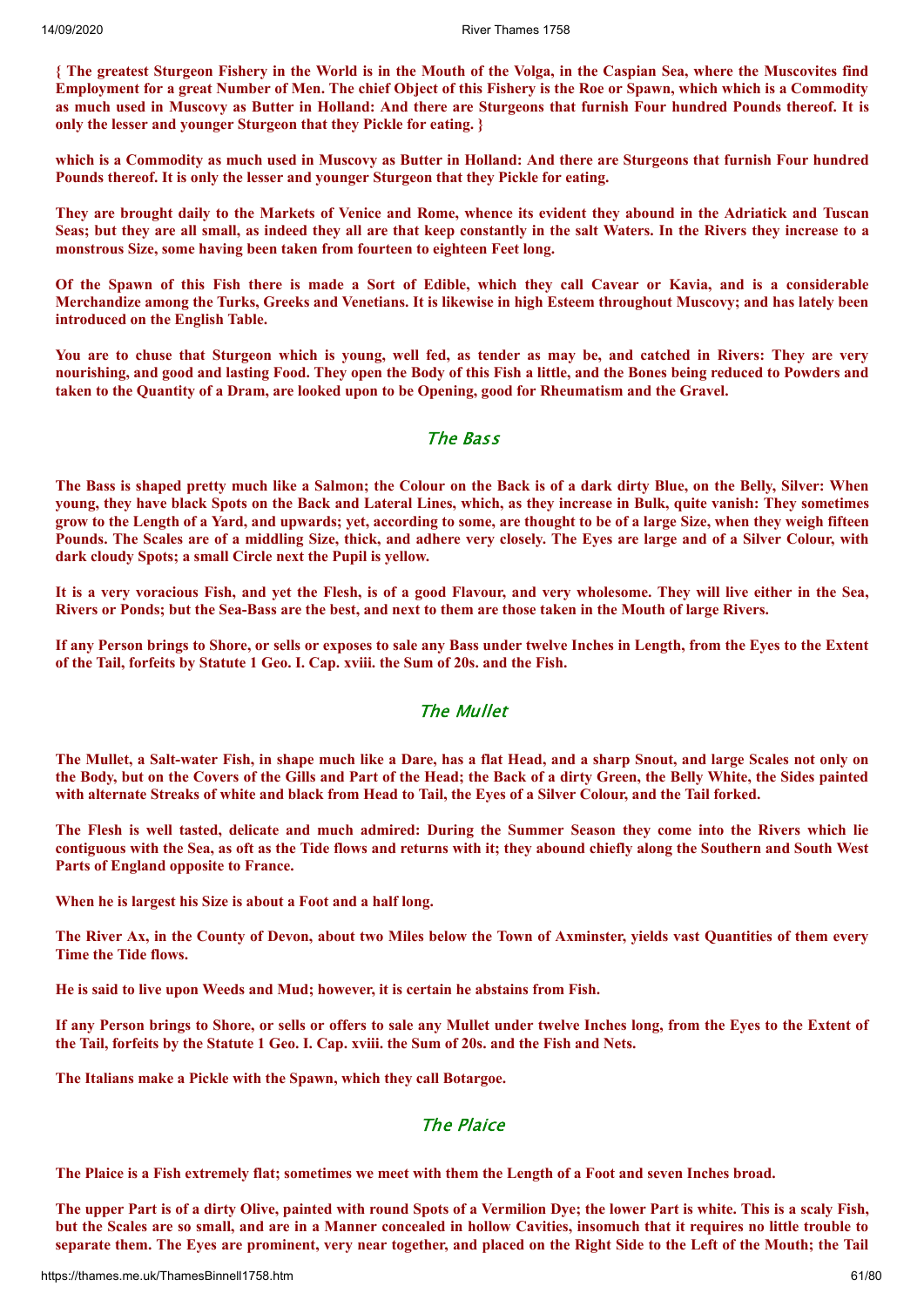long and roundish at the End; at the upper Edge of the Coverings of the Gills, are planted seven bony Tubercles.

**This Fish is every where to be met with.**

The Flesh is soft, sweet, pleasant and wholesome, and by some thought of equal Goodness with the Sole. It is nourishing **cnough, digests easily, produces good juice, allays the sharp Humouts of the Breast, and opens the Belly.**

You are to chuse those that are fresh, tender, white, soft and agreeable to the Taste. The Plaice and Flounder are both of the **same Kind, only the first is bigger than the latter.**

If any Person brings to Shore, sells or exposes to sale, &c. any Plaice, not being eight Inches from the Eves to the Extent of **the Tail, forfeits by Statute 1 Geo. I. Cap. xviii. not only 20s. but the Fish also.**

## The Dab

**The Dab is a little thicker than a Plaice, but much about the same Size. He is a scaly Fish, and the Scales are large for one of this Kind; his Eyes are situated like the Plaic his Mouth of a middle Size, and the Colour of his upper Part is of a dirty Olive, with a reddish Cast, and speckled with Spots of a dusky yellow.**

**It differs from a Plaice, in being thicker, in having larger Scales, in having no Tubercles near the Head, in wanting the Vermilion Spots, though some have Yellow ones.**

**This Fish is frequently met with in all Parts of the Sea that surround our Coast.**

**The Flesh is firmer, and is thought to be better relished than that of a Plaice.**

**Dabs are not to be taken or sold under the same Assize as the Plaice. Vide Plaice.**

## The Sole

The Sole is a flat longish Fish, in shape much like the Soal of a Shoe, from whence it derives its Name. The upper Part is of a dark Ash-colour, and the lower White. The Scales are very small; the Corners of the Mouth are rough, with a Sort of small Bristles or Hairs. The Body is surrounded with short Fins, which on the upper Edge begin near the Eves, and are continued to the Tail; on the lower Edge it proceeds from the Tail to the Vent, which is placed near the Head. The Eves are situated in the Left Side of the Head, and are small, round and covered with a loose Skin: the Pupils are small and of a shining Green: **the Tail round.**

The Flesh is more firm and solid than that of a Plaice; it is nourishing and easy of Digestion; and for Sweetness of Taste, the Plenty of Nourishment it affords, and the Goodness of its Juice, far exceeds it: There are few Fish that have such exquisite **Taste, and at the same time so wholesome.**

The Head of this Fish being dried and reduced to a Powder, is looked upon to be good for the Stone, Gravel and Scurvy.

**You should chuse the Sole that is tender, fresh, firm, white, dainty, and well tasted.**

If any Person shall bring to Shore, sell or expose to sale, any Sole under eight Inches in Length, from the Eyes to the Extent **of the Tail, forfeits by the Statute 1 Geo. I. Cap. xviii. the Sum of 20s. and the Fish.**

## The Turbot or Brett.

**This Fish in the Southern Parts of England is called a Turbot, but in the Northern a Brett.**

The Size of this Fish seldom exceeds a Yard in Length, nor two Feet and a half in Breadth: Though he has no Scales, he has a rough granulated Skin full of exceeding small Prickles, placed without Order on the upper Part; the Colour of the same Part is Ash, diversified with a great Number of black Spots, some of which are large, others small, the lower Part is white.

The Mouth is proportionably wider than that of a Plaice; the Eyes are placed on the left Side, or, to speak more intelligibly, **on the right Side of the Mouth; there is likewise more Distance between them.**

It is taken frequently in the British and German Ocean, and is the largest of all this Kind of Fish, except the Halybut.

The Flesh is white, firm, delicate, and wholesome, far excelling the Plaice, and all other Fish that resemble it in Shape; nay, it is so highly esteemed by some, as to be preferred before all the Inhabitants of the Water: The Flesh is also nourishing **enough, pectoral, good to qualify the sharp Humours of the Breast, and to open the Body.**

It is a Fish of Prey, and lives upon others, particularly Crabs, which it is a great Enemy to; for which Reason it lies near the Mouths of Creeks and great Rivers; you are to chuse this Fish whilst it is fresh, firm, white, tender and juicy.

Persons bringing to Shore, selling or exposing to Sale any Turbot not sixteen Inches long from the Eyes to the Tail, forfeits by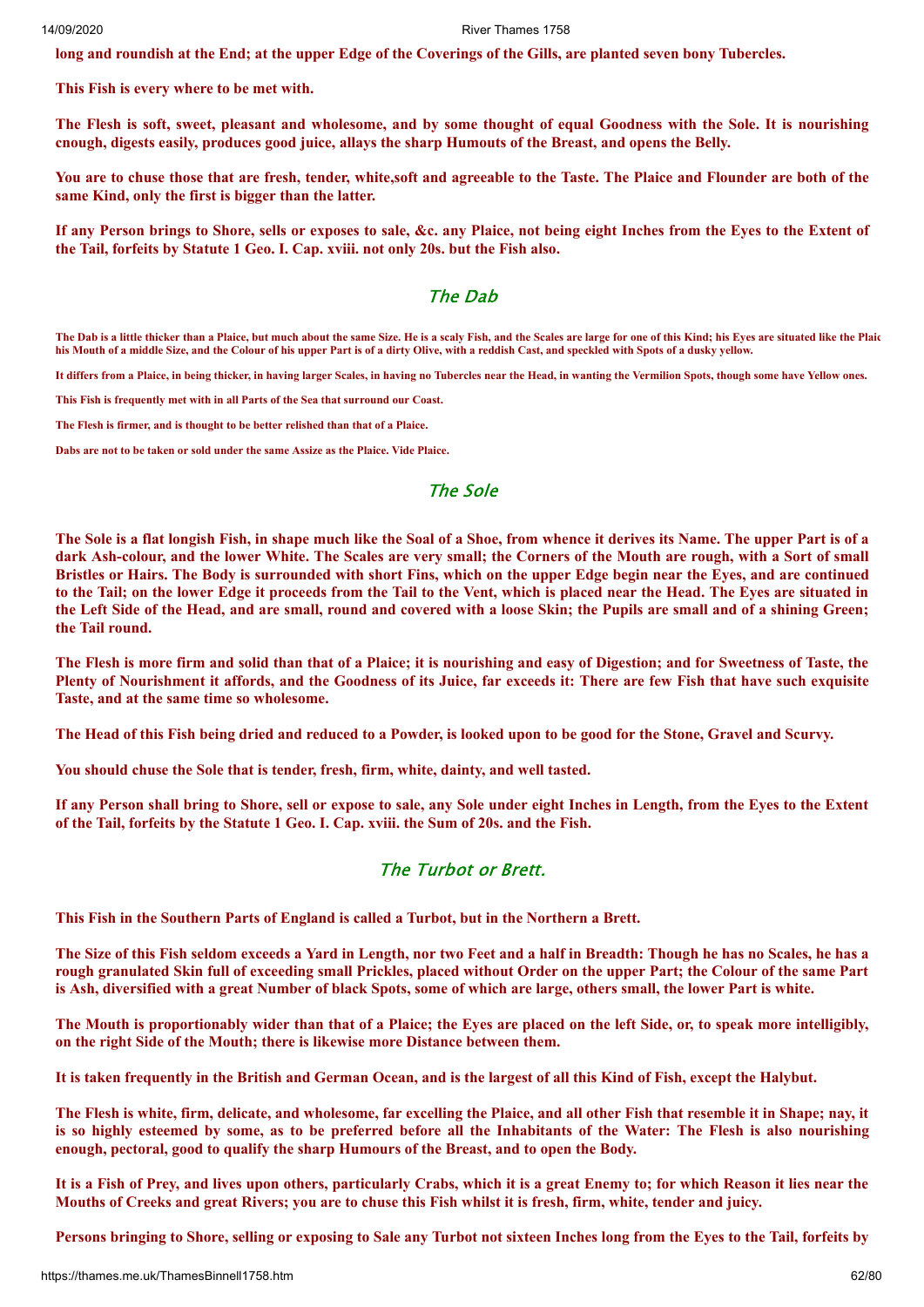Statute 1 Geo. I. Cap. xviii. both the Fish and 20s. and this- Act (Sect. 10.) allows this Fish to be imported by any Person, and sold in Great Britain, whether of Foreign or British catching, as before the 10 & 11 Will. III. Cap. xxiv.

## The Pearl, or Brill, or Lug-aleaf

**The Pearl differs from a Plaice much in the same Manner as a Turbot, that is in not having any rough Lines at the Root of the Fins which surround it; in having the Ey placed on the Left-side, to the Right of the Mouth, and farther distant from each other: Likewise in having the Back-Fin taking its Rise nearer the Mouth.**

**This Fish is covered with Scales, but they are very small; and this distinguishes him from others of the same Kind: The Body is of an Ash Colour, and neither rough no prickly: The Tail is round, in other Things it resembles a Turbot.**

**Any Person bringing to shore, selling, or exposing to Sale any Brill or Pearl, not fourteen Inches long from the Eyes to the Tail, forfeits by Statute 1 Geo. I. Cap. xviii. th Sum of 20s. and the Fish.**

#### The Halybut

**The Halybut is the largest of all Flat Fish, that we are acquainted with. It exceeds the Turbot greatly, and is of a longer Make; one of these Fish of a Yard long, is abo** half a Yard broad. The upper Part of his Body, is of a dusky Green, almost black; the Scales are small, and there is no Roughness on the upper Part, nor Prickles at the **Root of the Fins; the Eyes are placed on the right Side, or to the Left of the Mouth; the Fins at a greater Distance from the Head, than other Flat-Fish.**

**It is found in the German and British Ocean, and likewise in the Irish Sea; it is thought to be nearly as good as a Turbot, for the Fineness of its Taste.**

#### The Skate or Flare

**The Skate is a gristly Fish, with a flat, smooth, and very broad Body; it grows to a very large Size, for some have been taken that have weighed one-hundred Pounds. Th** Colour, on the upper Part is a pale Ash, very much spotted with black; the under Part is white, and speckled pretty thick, likewise with small black Spots; the Snout **short and sharp; the Sides terminate in Fins; the Males are distinguished by small Prickles on both Sides the broad Part of the Fins, which are wanting in the Females.**

**All Fish of this Sort, when first taken, have a rankish Taste, which by keeping a little vanishes. They are most in Season in the Winter; for then they do not smell so stron and their Taste is more pleasant. They are very common on all the Sea Coasts of Great Britain, Biscay and Galicia.**

#### The Maid

**This Fish does not at all differ from the former, but in Age; for a Maid is nothing else, but a young Skate; his Flesh is more sweet, tender, and fitter for the Table, than th Skate, which Qualities are owing to its Youth alone.**

## The Thornback or Ray

The Thornback is in Shape almost square and yet a traverse Line drawn from Corner to Corner, is longer than one from the Head to the Root of the Tail, so that in on Sense, this Fish is broader than it is long; he has no Scales, but is covered with a viscous Liquor, which renders it very slippery; its upper Part is of a dusky Colour, b **pretty full of round white Spots; the under Part is entirely white. In the Middle of its Back, to the very End of the Tail, is a Row of thirty Prickles, or Thorns, from when it has gained the Name of Thornback. The lower Part of the Tail is smooth, but on each Side, are two other Rows of Prickles, the former Part of which are place obliquely, and the latter horizontally: And though the Prickles are often thus disposed, yet we may often see them in much greater Numbers, and differently placed, na some have had Thorns upon their Belly.**

**They are found in the like Places, as the Skate, and their Flesh is much of the same Taste, but is somewhat more hard of Digestion; the Liver is accounted a great Dain among some: The Tbornback is nourishing enough, and affords both a solid and durable Food. Some pretend, that it provokes Venery, and increases Seed; but its Flesh**  hard and not easy of Digestion, causes Wind, and produces heavy and gross Humours, especially if eaten before you let it lie for some Time. They are to be chosen, when **they are plump, and as tender.**

**Their Teeth being brayed in a Mortar, may be used to dry up Acid Matters, as well as Crab's Eyes, and all other Alkalis.**

**Their Gall is also good for Distempers of the Ears; and Rondelet much magnifies the Liver, as being very good against the Itch.**

#### The Whiting

The Whiting is one of the smallest of this Kind of Fish, it being but seldom met with, above a Foot long; it is a slender Fish for the Size, especially towards the Tail, for about the Head, the Make is considerably larger; the Belly is white, and the Back much whiter than in any other of this Sort, from whence, it derives the Name of Whiting; the Fins below the Vent are speckled with black; it has no Barb; the Scales are small, the Eye large, and covered with a transparent loose Skin; the under Jaw is longer than the upper, insomuch that when the Mouth is shut, the long Crooked Teeth stand out of it; but those within **the Mouth are small.**

The Flesh is sweet, tender, and in universal Esteem, being pretty nourishing, easy of Digestion, and so light on the Stomach, **that sick Persons may eat it.**

In some Parts of England and Holland, they take out the Guts of these Fish, and then dry them, by which Means, they may **be kept a considerable Time: They eat pretty enough.**

If a Person brings to Shore, sells, or offers to sell any Whiting, not being six Inches in Length, from the Eyes to the End of the Tail, forfeits, by Statute 1 Geo. I. Cap. xviii. the Sum of twenty Shillings, and also such Fish; which said Statute, likewise prohibits Foreigners of foreign Ships importing the same to, or selling them in England; see also 9 Geo. II. Cap. xxxiii.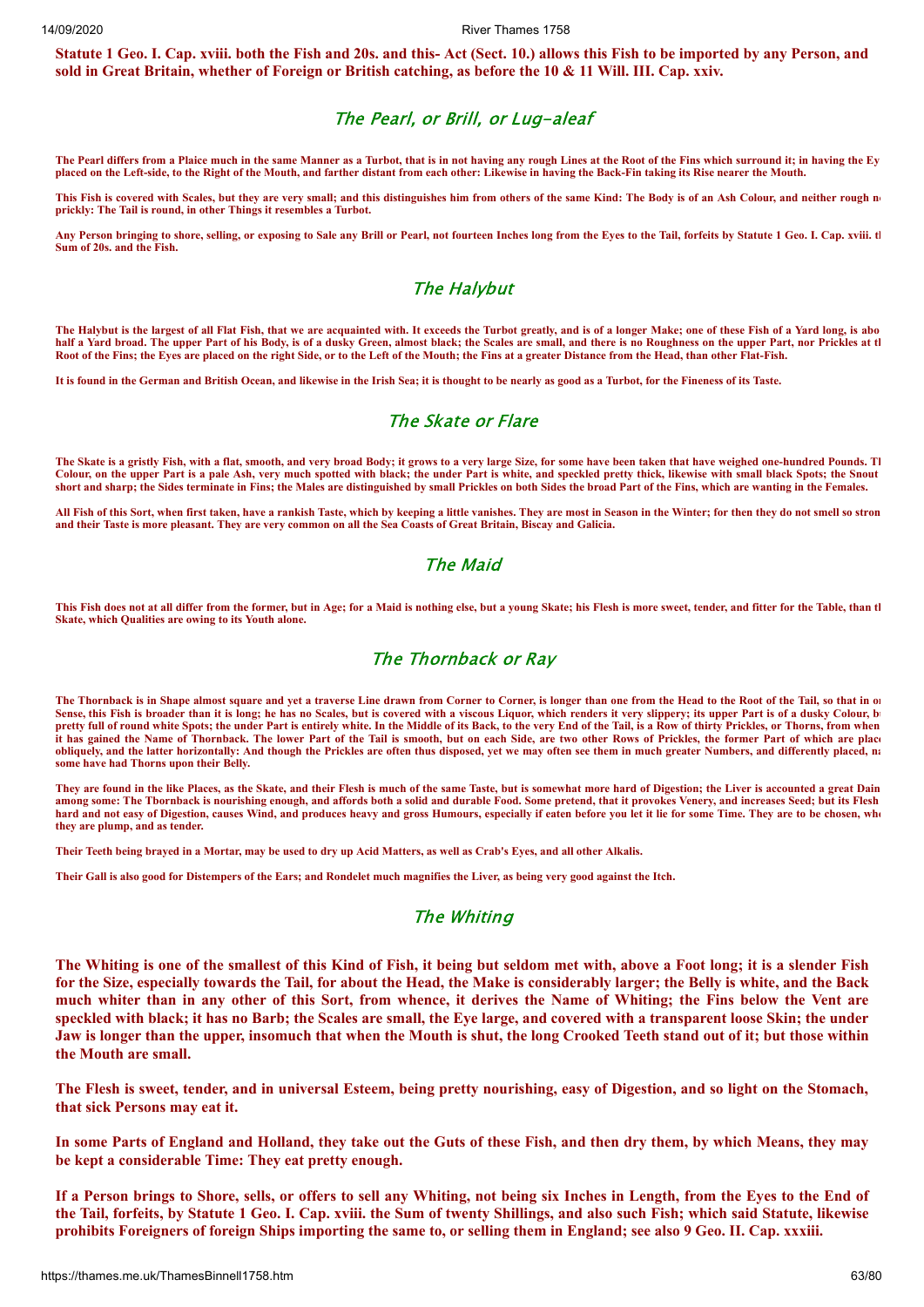The Whiting you are to chuse, should be fat, tender, short and light. They find small oblong Pearls in the Head of a Whiting, which are of an opening Nature, good for the Cholick in the Back, to expel the Stone out of the Bladder and Kidneys, and to **stop a Looseness; they bray them in a Mortar, and the Dose is, from ten Grains to forty.**

There is another Sort of Whiting, not above seven Inches long, which is very common in the Mediterranean Sea; and is called by the Venetians, Mollo, but by the People of Marseilles, Capelan; and is probably, the same Fish which our Countrymen corruptly call Capelin, and which they catch upon the American Coast, for a Bait in Cod-Fishing. It is of a darker Colour than a common Whiting, and has a Barb at his Nose, like a Cod. The Flesh is very soft, tender and **nourishing.**

## The Whiting-Pout

**The Whiting-Pout is remarkably broad, in Proportion to its Length, by which it is distinguished from all other Fish of this Kind; the Edges of the Tail and Fins, are black**

**The Size of this Fish, is generally about eleven Inches long, and three and a half broad. It has small Scales, and is of a Silver Colour on the Body, like a Whiting; it has al a smaller Mouth, than any other Fish of this Kind.**

**The young Fish of this Sort, are called by the Londoners, Whiting-Mopps, and are exposed to Sale in great Plenty in October.**

## The Whiting-Pollack

**This Fish has this Name given it here, from its Likeness to a Whiting: However it is larger, proportionably broader, and not quite so thick; the Back is blackish, or of dirty Green; the Sides beneath the Lateral Lines, are variously streaked with a dusky Yellow; the Body is Scaly, but the Scales are very small; the Mouth is large, and th Teeth small; the Eyes of a Silver Colour, and large; the lower Jaw is a little more prominent than the upper.**

**He differs from a Cod, unless in Magnitude, seldom exceeding fourteen or fifteen Inches in Length, and four in Breadth, in having a proportionably less Head, a broad and thinner Body, in having no Barb, and in the Belly Fins being much less. He is frequently caught near Penzance, and St. Ives, in Cornwall; and is often taken also Rock-Fishing.**

**The Flesh is well tasted, nourishing and flaky, like that of a Cod.**

## The Cod or Keeling

The Cod is a Fish of about three Feet long, or upwards; those that are small, are called Codlings; it has different Names, from the different Places, where it is taken, and from the different Manner of Curing it: Hence it is called Green-Fish, **Iceland-Fish, Aberdeen-Fish, North-Sea Cod, Stock-Fisb, Poor John, and Barrel'd-Cod.**

It is a thick round Fish, with a large Head, and a prominent Belly; it is brown on the Back, white underneath, and is full of vellow Spots; the Scales are small, and Eves large; is about two Feet long, and proportionably in Breadth.

The Flesh is exceeding good, and highly esteemed, it is greatly in Use, as well fresh as salted; and in Lent, it goes by the general Name of Salt-Fish. The Head of a large Cod, is thought, by the nice Eaters, to be a most excellent Dish; but fresh Cod is much more nourishing, and easy of Digestion, than when salted, which should be steeped in Water, before Easter.

Fresh Cod, that is, Cod for present Use, is caught every where on the Coast of Great Britain; but there are particular Times **of Fishing in particular Places, because they are then found in great Plenty.**

{ Vide R. BrooA's Art of Angling, p. 139. As also the Manner of taking, drying, &c. of this Fish at Newfoundland, &c. or **Chamber's Cyclopædia, Article on Cod Fishery. }**

When the Cod leaves the Banks of Newfoundland, where is the chiefest Fishery for them, they go in Pursuit of Whitings; and it is owing to this, that the Return of the Whiting is frequent on our Coast. There are two Kinds of salt Cod, the one called Green or White, and the other Dried and Cured, though it is all the same Fish, only differently prepared.

And there is a Statute of 1 Geo. I. Cap. xviii. whereby if any Person shall bring to shore, or sell, or offer to sell any Codling, not twelve Inches in Length from the Eyes to the End of his Tail, shall forfeit 20s. and the Fish.

Cod, or Lyng, by Statute 5 Eliz. Cap. v. Sect. 10, is not to be brought in this Realm in Barrels or Casks, but loose and in Bulk, and by Tale, on Forfeiture thereof. As likewise if it is taken and imported by Foreigners, Statute 18 Car. II. Sect. 2. 13 Car. II. **Cap. vii. Sect. 16 and 17. 1 Geo. I. Cap. xviii. 9 Geo, II. Cap. xxxiii.**

**You are to chuse the Cod that is white, tender, fresh, and well tasted.**

## The Haddock

The Haddock is of a middle Size between a Cod and a Whiting, and resembles the Former both in Shape and Colour, more than any other Fish when full grown. He is blackish on the Back, and is covered with small Scales. Not far from the Gills, is a large black Spot, which they say, is a Mark made by the Finger and Thumb of St. Peter, that he might distinguish this Fish from others, as being very much to his Liking. The same Monkish Fable is told of another Fish called the Piper.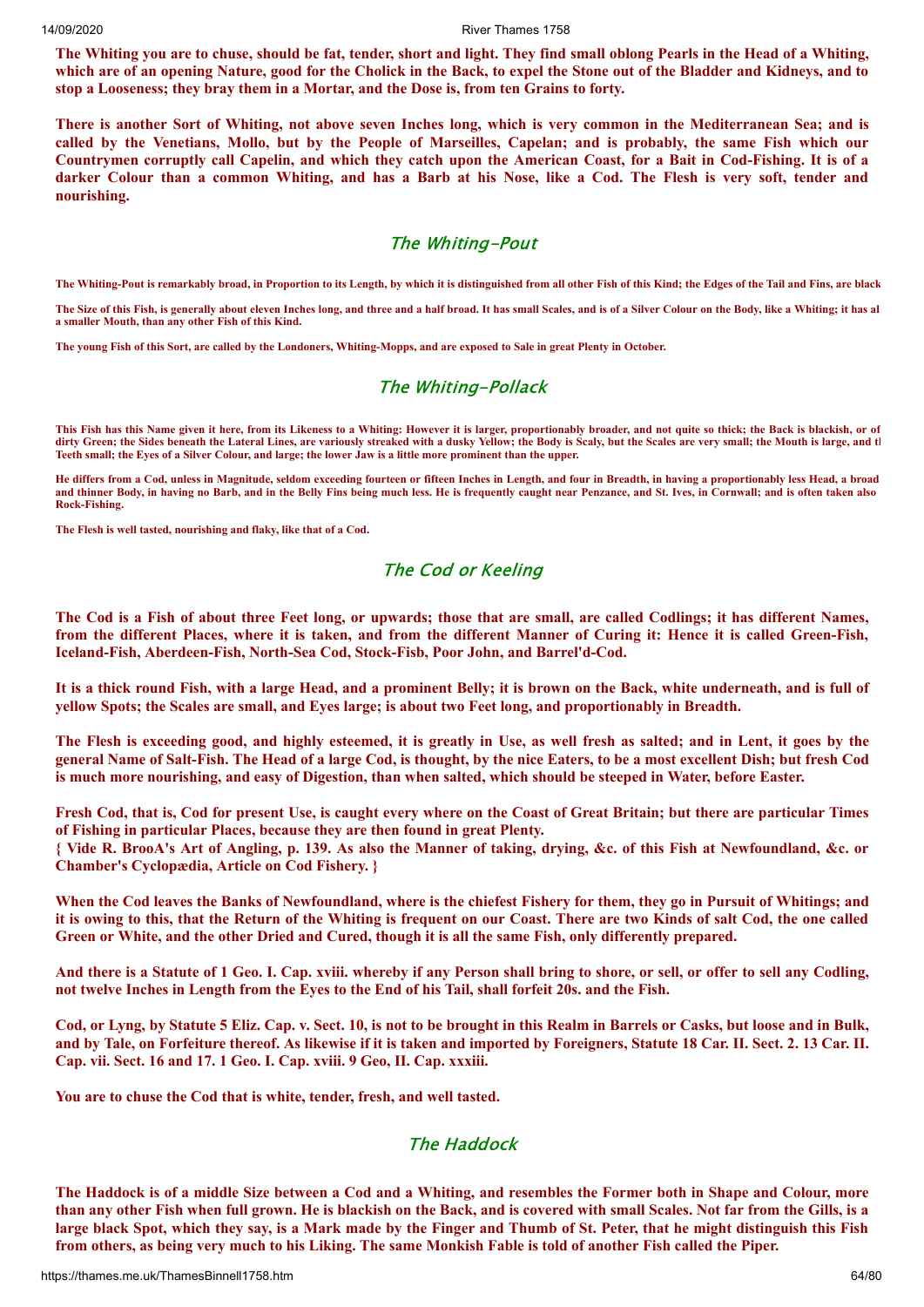The Eyes are large, and there is a Barb on the lower Jaw about an Inch long. The Tail is forked, on other Things it resembles **a Cod.**

Some reckon this to be but a course Fish, and apt to cause Fevers; but that chiefly happens, when it is taken in the Seas that are shallow and muddy, as about Friesland; but where the Seas are deep and the Water clear, this Fish is wholesome, welltasted, and nourishing enough; and the Taste is far from being dispicable; the small Sort of Haddocks are often sold for large **Whitings, and the middle Size for young Cods.**

Statute 15 Car. II. Cap. vii. Sect. 16 and 17, gives Encouragement for North Sea Fisheries, &c. in Catching of Haddock.

1 Geo. I. Cap. xviii. and 9 Geo. II. Cap. xxxiii. prohibits the Importation or Sale of this Fish, either by Foreigners, or out of **foreign Bottoms.**

#### The Herring

The Herring is a well known Fish of nine Inches or a Foot long. It is commonly thought to be the Halec of the Antients, which is a great Mistake, for Halec is not the Name of any Sort of Fish, but only of a Sauce to Salt Fish in general.

That which distinguishes this Kind of Fish from all others, it has a Scaly Line that runs along the Middle of the Belly from the Head to the Tail; the Colour of the Belly and Sides are of a shining Silver, and the Scales are large and easily come off. A Herring has no Spots; the Belly is sharp like a Wedge; the Eyes red; the lower Jaw a little longer than the upper, and full of **Teeth, as are the Palate and Tongue; the Tail is forked.**

**A Herring dies immediately after it is taken out of the Water, whence the Proverb arises,**

*as dead, as a Herring***.**

The Flesh is every where in Esteem, being fat, soft and delicate, especially if dressed as soon as taken; and that it is every where esteemed, may appear from the vast Quantities that are taken and consumed, as well salted, dried and pickled, as fresh. Their chief Abode seems to be in the Seas, between the North of Scotland, Norway and Denmark from whence they **make annual Excursions, through the British Channel, as far as the Coast of Normandy.**

{ The Dutch begin their Herring Fishery on the 14th of June, and employ a thousand Vessels therein, called Busses or Barks **from forty to fifty Tons each. }**

The best Times of Fishing on the Coast of Norfolk and Suffolk, near Yarmouth, Lestoffe and Southwold, are, from the Middle of September till the Middle of October; they judge where the Herrings lie, by the Hovering and Motion of the Sea-Birds, which continually pursue them, in Expectation of Prey: But the chief Herring Fishery is in the North Sea, as has already been observed, where there are two Seasons, the First in June, July and August, the Second in Autumn; but the latter is the more considerable Season, on Account of the Fogs, which are very favourable to this Kind of Fishing.

Fishers distinguish their Herrings into six different Sorts: As the Fat Herring, which is the largest and thickest of all, and will keep about two or three Months; the Meat Herring, which is likewise large, but not so thick nor so fat as the former; the Night Herring, which is of a middle Size; the Pluck, which has received some Damage from the Nets; the Sholten Herring, which has lost its Milt or Spawn; and the Copshen, which by some Accident or other has been deprived of its Head.

Herrings always swim in Shoals, delighting to be near the Shore. They spawn but once a Year, and that is about the Autumnal Equinox; a little before which, like most other Fish, they are highest in Season. They are nourishing, easy of Digestion, and produces good Juice: Some apply pickled Herrings to the Soles of Mens Feet in Fevers. A young Herring is by **some, termed a Yaulin, or a White Bait.**

You ought to chuse a Herring that is fresh, fat, well-fed; white, short, and of a good Taste. But Pickled Herrings are not so **wholesome as Fresh, and Red Herring worse than either.**

As to the Manner how Herrings are to be packed, imported, sold, &c. &c, see Statute 31 Edw. III. Stat. 2. Cap. ii. 22 Edw. IV. Cap. ii. 11 Hen, VII. Cap. xxiii. 5 Eliz. Cap. v. 39 Eliz. Cap. x. Stat. 1 Jac.I. Cap. xxiii. Stat. 15 Car. II. Cap. 16 and 17. Stat. 18 Car. II. Cap. ii. Sect. 2. Stat. 15 Car. II. Cap. vii. Sect. 17. Stat. 15 Car. II. Cap. xvi. Sect. 1. 1 Geo. I. Cap. xviii. Stat. 9 **Geo. II. Cap. iii.**

## The Spratt or Sparling

The Spratt is so like a Herring in every Particular, that after the most diligent Examination, the best Authors have concluded, that there is no Difference between there **but in their Age and Size.**

**{ Though it is remarked by the Cornish Fishermen, that there is one Sort of them that never swim further Eastward than the Coast of Devonshire; and these say they ar young Pilchards, whereas there is another Sort that is to be caught every where on the British Coast, which are young Herrings. }**

**They are taken Annually in great Plenty, about the Winter Solstice; and, as it is well known, are not sold by Number or Weight, but by Measure, at a very low Price.**

**Statute 1 Geo. I. Cap. xviii. Sect. 1 and 9 Geo. I. Cap. xxxiii. Sect. 1. prohibits the Importation and Selling of the Sprat in Great Britain, if taken, or received by Foreigner, or out of foreign Ships.**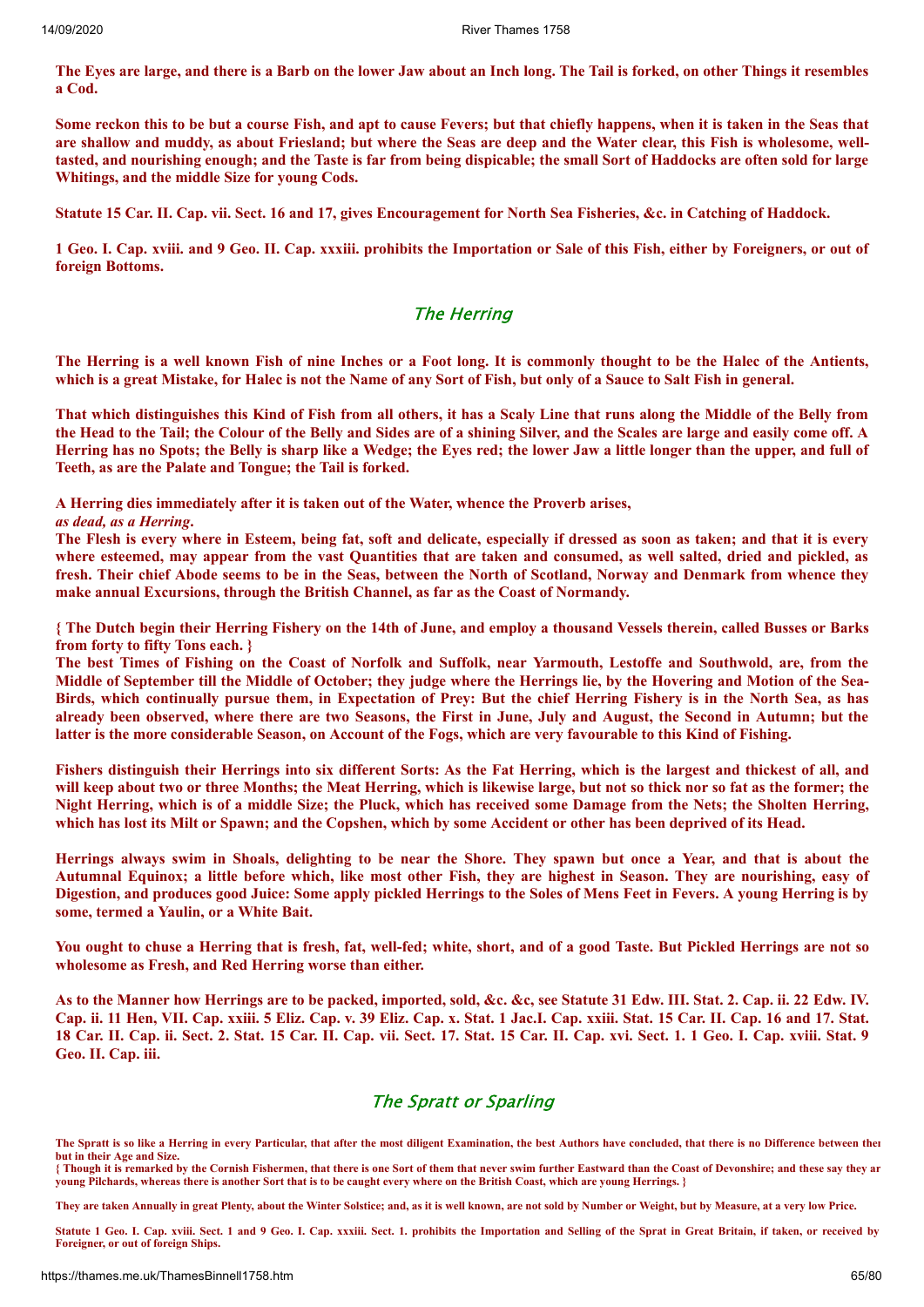## The Pilchard or Sardin

The Pilchard is never above nine Inches long, and is somewhat of a thicker Make than a Herring; the Back is of a bluish Green; the Belly and Sides of a Silver Colour; near the upper Corner of the Gills, on both Sides, there are black Spots; and in some there are four or five placed in a right Line towards the Tail; his Mouth is wide, without any Teeth; Eyes of a Middle **Size and Silver Colour. In most other Things it resembles a Herring.**

The Flesh eats admirably well, is nourishing, opens the Body, and good for the Swelling of the Gums and Legs, if pounded and applied thereto; and much more wholesome Fresh than Pickled: And is more firm and delicate than that of a Herring; **and besides, its Salutary Properties are no Ways inferior to its Taste.**

The Pilchard is a Fish of Passage, and swims in Shoals in the same Manner as the Herring and Anchovy, and much like the latter, except that it is larger and thicker, and differs little from the Shape of a Shad, but in its Size.

The Pilchards caught on our own Coasts are not so much valued, though bigger, as those on the Coast of France, which is **owing to their not being so well cured.**

The Season of Fishing is from June to September, though sometimes they are caught on the Coast of Cornwall at Christmas. This Fish ought to be chosen, when it is young, tender well fed, fresh, and catched in March and April.

If Pilchards are taken by Foreigners, and imported, they are forfeited by Stat. 18 Car. II. Cap. ii. Sect. 2. 1 Geo. I. Cap. xviii. **9 Geo. II, Cap. xxxiii.**

#### Anchovy

The Anchovy is a small Fish, about as thick and as long as one's Finger; but near Chester they have been taken much larger; the Body is of a rounder Make than a Herring; the Eves are large, the Body of a silver White, and the Gills are of a shining **Red, the Snout sharp, the Mouth wide but without Teeth, the Tail forked.**

Anchovies are very common at Venice and Genoa, as also at Rome; but their chief Markets seem to be on the Coast of Catalonia in Spain, and of Provence in France. In chusing of them, those that are least ought to be preferred; as also those **that are White without, Red within, that are firm, and have round Backs.**

There is another Sort of Fish sold instead of Anchovies, called a Sardin, which is very probably a young Pilchard, it being **larger and flatter than an Anchovy, and not so well tasted.**

You are to chuse those that are tender, fresh. White without, Red within, small, plump, firm, and well tasted. They are of an **opening Nature, fortify the Stomach, and create an Appetite, but are very bad used in excess.**

#### The Coal-Fish or Rawlin-Pollack

The Coal-Fish is very like the Whiting-Pollack, only the lateral Lines are white, and not so crooked; by which Mark the Fishermen distinguish it from the Whiting-Pollack: Besides, the Colour is more black, lively and shining; likewise all the Fins are of a blackish Blue, the Scales less, and the Eyes larger and more protuberant, and the under Jaw longer than the upper; no Barb, as a Cod; and his Tail is more forked. They are taken on the Coast of Northumberland and Yorkshire, and are called Coal-Fish from the black Colour of their Back and Head. The young Ones of this Kind are called Billards, **Pollards, and Rock-Whitings.**

Some reckon this Fish to be better than an Haddock, and inferior to a Whiting or Cod; and its consequently sold at a **cheaper Rate than the latter.**

There is another Fish of this Kind, which the Cornish Fisher call a Bib or Blind, which Blind grows to about the Length of a Foot, and is rather of a broadish Make, than thick and round; and a Bib may be distinguished from a Cod by its Size, which is smaller, and by its Shape, which is shorter and broader; as also by the Bigness of its Scales.

Statute 15 Car. II. Cap. ii. Sect. 16 & 17, relates to encouraging the taking of the Coal-Fish, and other Fish, in the North Seas. Statute I Geo. I. Cap. xviii. and 9 Geo. II. Cap. xxxiii. about the Importation and sale of this Fish.

## The Hake

**The Hake is a Fish about half a Yard long, and sometimes more; it is shaped something like a Pike.**

**WILLOUGHBY compares it to a Whiting, which it is most like both in Shape and Colour. He lives on other Fish. His Flesh is soft and tender. They are caught in gre Plenty about Penzance in Cornwall, and in the British and German Ocean.**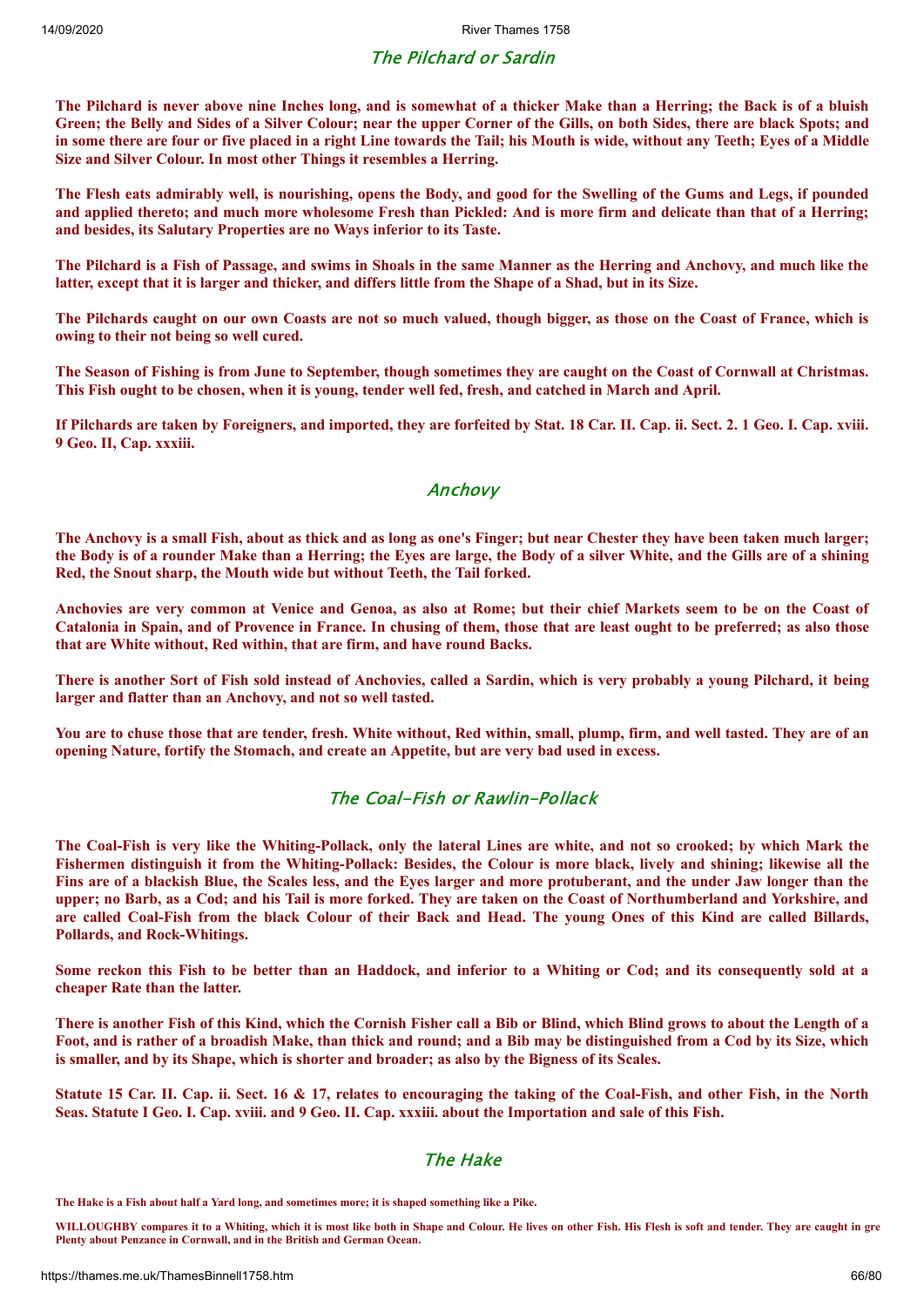## The Ling

The Ling has a Body in Shape long and round, covered with small Scales that adhere to it; the Back and Sides of some are of Olive, of others Ash-coloured and Grey. **short, this Fish is very like a Hake in all Things, except in its being of a larger Size, longer Make, having a round Tail, and a Barb on the lower Jaw.**

**The Flesh when just caught is very delicious, and when salted and dried, is justly preferred before all other Salt Fish.**

**It is frequently taken near Penzance, and may be fished for all the Year among the Islands of Scotland, and on the North East of England, from Easter till Midsummer.**

**LING is not to be brought into this Realm in Casks or Barrels, but Loose and in Bulk, &c. Vid. Cod. And if taken by Foreigners, and imported, it is forfeited. Vid. Statu 18 Car. II. Cap. ii. Sect. 2. Statute 15 Car. II. Cap. ii. Sect. 17. 1 Geo. I. Cap. xviii. Stat. 9 Geo. II. Cap. xxxiii.**

#### The Mackerel

The Mackrel is generally a Foot, sometimes a Foot and a half long. The Body is long, round, thick, and fleshy, but towards the Tail very slender and small; it is not entirely void of Scales, but they are very thin and little; the Tail is so very forked, that it seems almost to be parted into two distinct Fins; the Jaws are equal in Length; the Eves are large.

They are found in large Shoals, in divers Parts of the Ocean, but especially on the Coasts of France and England; they enter the English Channel in April, and take their Course through the Streights of Dover; insomuch that in June they advance as **far as Cornwall, Normandy and Picardy, &c. where the Fishery is most considerable.**

The Flesh of this Fish is very good, when fresh especially, if they are drest when first taken out of the Water; it is nourishing enough, and of an opening dissolving Nature, but not very easy of Digestion: And there is such a Difference between them and those that are brought to London, that it is not to be conceived by any that have not tried: However they are not to be **despised, even when they are well cured by Pickling, and put into Barrels.**

You are to chuse a Mackrel that is new, pretty thick, well fed, tender, juicy, and agreeable to the Taste; and a Mackrel dressed as soon as taken, is far better tasted than those brought to Shore, and requires no Goosberries or rich Sauce to put it **off, Nothing being more palatable or pleasant.**

By the 10 and 11 W. III. Cap. xxiv. Sect. 9. this Fish is allowed to be sold on Sundays, before and after Divine Service, which is an Indulgence peculiar to this Fish. None to be imported or sold in England, that is taken or received by Foreigners, or out **of Strangers Bottoms, &c. See Stat. 1 Geo. I. Cap. xviii. 9 Geo. II. Cap. xxxiii.**

## The Tunny or Spanish-Mackrel

**The Tunny is a large, heavy, thick Sea-Fish, sometimes weighing upwards of a hundred Pounds; his Body is round, long and thick, but towards the Tail remarkably sma He is a Fish of Passage, rambling from one Part of the Sea to another: In September and October, they leave the Ocean, and pass through the Streight of Gibralter into th** Mediterranean Sea towards the Levant; they swim in Shoals, and are often taken on the Coast of Cornwall with their Stomachs full of Pilchards; the Time of Fishin **being in September.**

**The Flesh is nourishing enough, solid and durable Food; looked upon to be good against Poison, the Stinging of Serpents, and Biting of mad Dogs, but is hard of Digestio and heavy upon the Stomach, especially when it is too fat. It is usually eaten in Winter and Autumn, but by those only who have good Stomachs, and are used to muc Exercise. Chuse those which are young, tender, neither too fat nor too lean.**

## The Dog-Fih or Picked-Dog-Fish.

**The Picked Dog-Fish has a roundish, oblong Body, which is covered with a rougher picked Skin, of great Use among the Joyners for Polishing Wood. His Back is of brownish Colour, and Belly white, and more smooth than the other Parts; his Back is provided with two Fins, on the fore Part of both which, are placed two Spines o Thorns, from whence he is called the Picked Dog-Fish. He brings forth his Young alive, which are produced from Eggs hatched within the Body of the Fish ; he neve grows to any large Bulk, the largest never weighing full twenty Pounds, and is frequently in the British Ocean, and in the Irish and Mediterranean Seas.**

**There is another Dog-Fish, called the smooth, or unprickly Hound, which is very much like this, but he has neither Prickles nor Teeth.**

**The Flesh of all these Kind of Fish is rank and unwholsome.**

## The Doree

**The Doree is a very broad flat Fish, and almost every where of equal Thickness. He is shaped almost like a Plaice, but swims erect and therefore ought not to be numbere among the flat Fish.**

**His Head is very large, Mouth monstruously wide, Eyes yellow and great; Sides of Olive Colour, variously mixed with light Blue; his Size generally about eighteen Inche and seven or eight broad.**

**The Flesh is tender, and easy of Digestion, and for Delicacy, is by many thought superior to that of a Turbott.**

#### The Weever.

**The Weever has a longish Body, and a strait Back; the Sides are painted with yellow and brown Lines, which run obliquely from the Back towards the Belly; the Mout wide, and the lower Jaw a little more prominent than the upper; he is often taken a Foot and Half long; the Flesh firm, and eats agreeably enough.**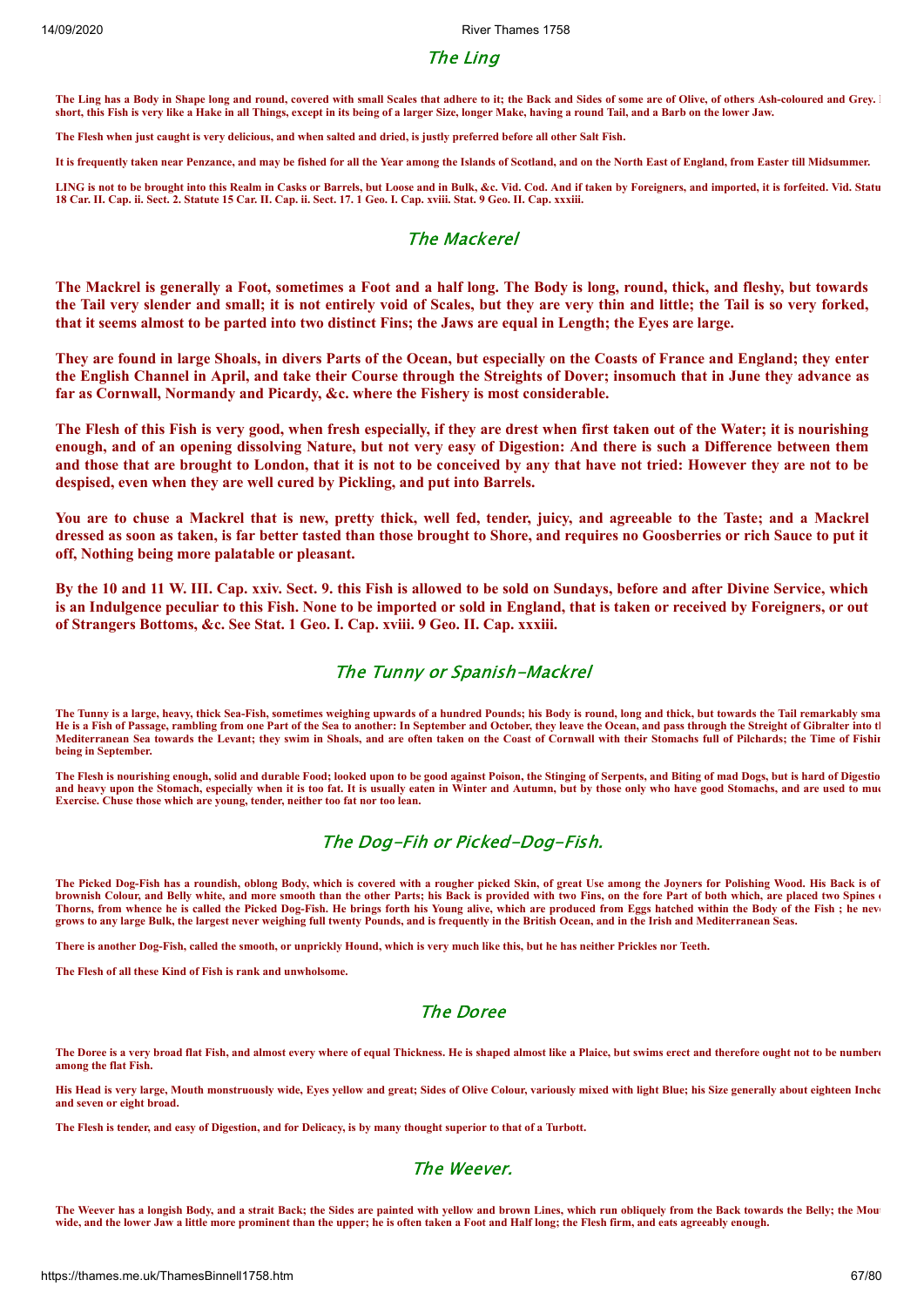#### The Lobster.

**The Lobster is better known by Sight, than described. They always feed at the Bottom of the Water, and are furnished with a Pair of strong Claws, with which they faste on the larger Prey, that happens to come within their Reach; their Flesh is sweet, restorative, and very innocent.**

**By the Statute of 10 and 11 W. III. Cap. xxiv. Sect. 7. any Person who brings on Shore, or offers to sell any Lobster not eight Inches from the Peak of the Nose, to the En of the Middle Fin of the Tail, forfeits 1s. for each Lobster. And Stat. 1 Geo. I. Cap. xviii. Sect, 10. allows this Fish to be imported and sold in Great-Britain, though foreign Catching, as before, Stat. 10 and 11 Will. III. Cap. xxiv.**

#### The Crab, Craw-Fish, Prawn and Shrimp

The Crab is much of the same Nature as the Lobster; they often lie in the Mouths of Rivers, Creeks, and Ponds made with Salt Water; and there are two Sorts, viz. the Sea and fresh Water Crab: The first is generally larger than the latter. Crabs are nourishing, of a strengthning Nature, allays the sharp Humours, cleans Ulcers in the Throat, if eaten as they are, or **taken in Broth. Chuse those, that are fat, well fed, tender and of a good Taste.**

The Craw-Fish, or Cray-Fish exactly resembles a Lobster in Shape, and is to be found in most Brooks and Rivulets in England. The Prawn and the Shrimp harbour themselves in the Holes of Rocks, and such like Places along the Sea Coast.

The Prawn, by some is called a Buntin, and the Red Shrimp, which is chiefly caught in the Medway, is called by the **Fishmongers, a Prawn.**

The Flesh of all these Sorts of Fish are of the same Nature, and only differ in Degree of Goodness; they are all supposed to **have a restorative Quality, and therefore must be very nourishing and wholesome.**

## The Scollop

**The Scollop is a Shell-Fifh, of a sweeter and more agreeable Taste than an Oyster, and according to Rondeletius, is more easily digested, and more wholesome.**

Mr. Reaumur, a Name well known in the learned World, has taken some Pains to discover in what Manner, the Shells of divers Animals are first formed, and afterward **encrease; which he proves to be from a certain Juice, which perspires from their Bodies, and forms new Shells for those Animals that cast them, and encreases the Shells those that do not.**

#### The Oyster, Muscle, Cockle, and Periwinkle.

These Fish are all so well known to every Body, as to stand in no Need of a particular Description. The Oyster casts its Spawn or Spat in May, which at first appears like the Drop of a Candle: It sticks to any hard Substance it falls upon, and seems to be provided with a Shell in two Days Time, and in three Years they are fit for the Market. These Oysters they term Natives, and they are altogether uncapable of moving from the Place where they are first spawned, and which are by the Dredgers taken and carried to different Places, where they are laid in Beds or Rills of Saltwater, in order to fat them, and these they term Layers. Those, which when they are spawned, happen to stick to Rocks, often grow to a very large Size, and are called Rock-Oysters. The best Oysters, and most valued for the Goodness of their Taste, are those found near the English Shores; and those roasted, are not so soon digested as the raw ones, as they are thereby deprived of that saltish Juice naturally contained in them, and which does not a little help the Digestion of them in the Stomach.

{ Oyster Shells being calcined, and reduced to Powder, is of an opening, drying, and detersive Nature, good for cleaning of **Teeth, and to consume acid Humours. }**

Chuse those which are fresh, pretty large, tender, moist, delicious, well-tatted, and that have not been taken in Dirty and **muddy Water.**

**{ See 9 Ann. Cap, 26. Sect. 2. 2 Geo. II. Cap. 19, and 10 Geo. II. Cap. 30. }**

But it is otherwise with the Muscle and Cockles sticking to the Rocks, for they being lighter, are more liable to be carried along by any Motion of the Water; and if they cannot move themselves from Place to Place, they can, however, hinder themselves from being the Sport of the Waves. For this Purpose, they are capable of forming several Strings of the Thickness of Hairs, about three Inches long, and sometimes to the Number of 250, with these they lay Hold of any Thing that is near them. Mr. Reaumur has often seen them making these Threads; and when he has cut them off, they have begun to make others. The Instrument that the Muscle employs in producing these Threads, is what we commonly call the Tongue, in the midst of which is a narrow Channel, which serves for a Sort of a Mould for their first Formation. The Sea Muscle is much preferable to the River, provided they be tender, well-fed, white, delicious, and well tasted. They are Opening, nourish a **little, and of a drying, dissolving Nature.**

The Cockle has likewise a Power of making these Threads, as well as the Muscle; the only Difference is, that those of the Cockle are more thick and short. The Muscle Shell being brayed in a Mortar, may be taken from half a Scruple to a Dram, to stop Looseness, and waste sharp Humours. It is used as a Detersive, and for consuming the Rheums that arise in the **Horses Eyes.**

As for the Periwinkle, there is nothing remarkable can be said of it, but what belongs in common to all Animals that have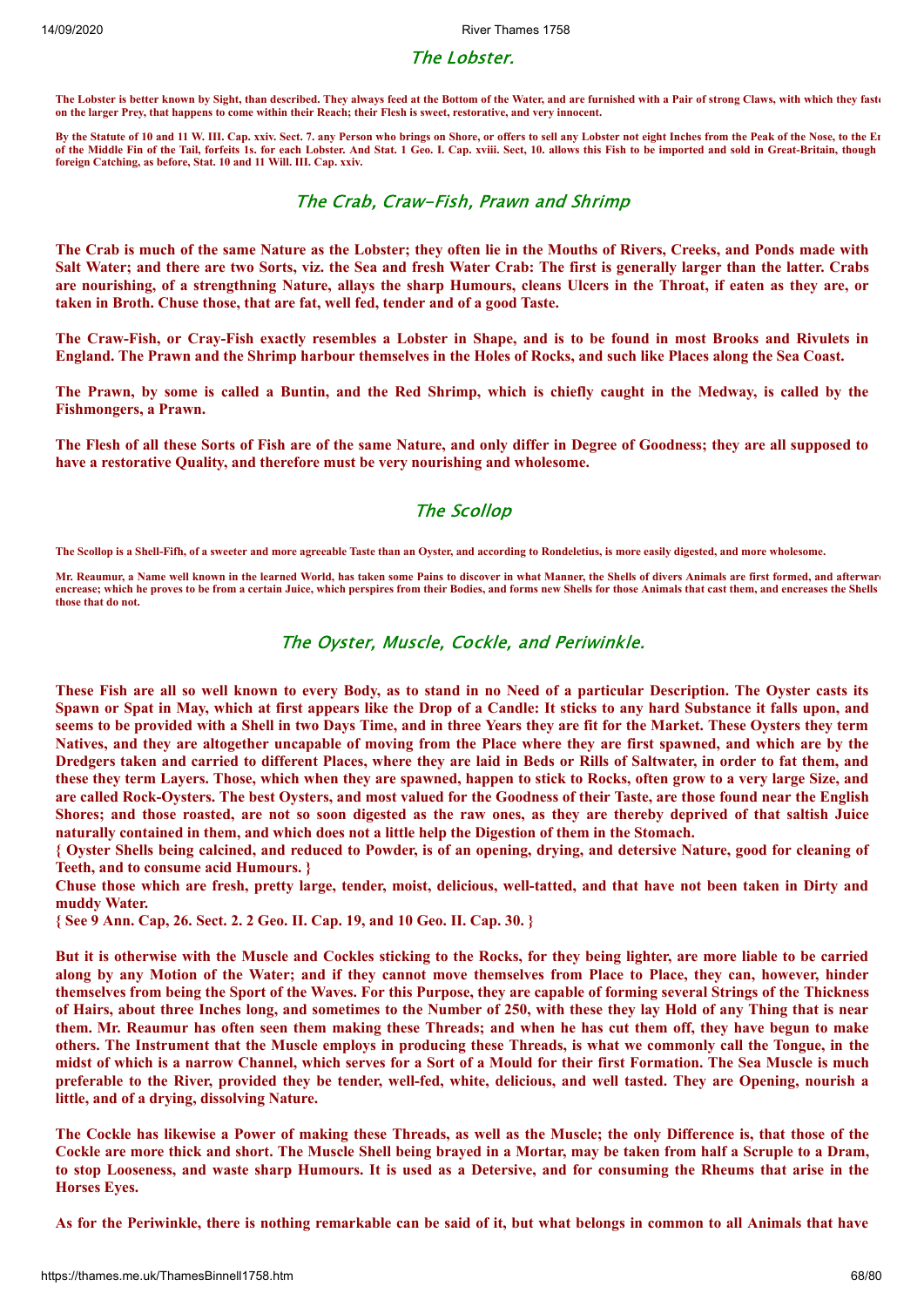Shells. Their Bodies consists of a thick slimy Substance, for which Reason they are looked upon as a restorative Diet, but not **very tempting upon any other Account.**

## The Fireslaw

The Fireslaw is a flat Fish, of a black Colour, in Make somewhat like a Thornback, but without Prickles, and weighs from 30 to 80 Pounds.

#### GENERAL OBSERVATIONS ON THE NATURE OF FISH.

**Having thus given a short Description of Fish, I shall proceed in the most natural Road of Meditation, by pointing out so much of the Properties and Mechanism of Fish general, as may enable us to consider them with Understanding. The Points I shall here chiefly insist on, are, the Element peculiar to Fish; their Cloathing, their Number the regular Passage of some Species, their Wars, and the Means of their Preservation; their Fecundity, and the Purport of it; their Food; the natural Cause of the Swimming, with the peculiar Use of their Tail, Fins, Bags of Air, and Gills; their other Parts, their Cunning, their Sensations, and the extraordinary Share of Life in som Kinds of them.**

The Universe abounds with an infinite Variety of living Creatures: Some are Inhabitants of the Air; others range around the Fields, or crawl upon the Ground: Thousands reside in the inmost Recesses of Woods, or in the Hearts of Leaves, and under the Bark of Trees; some in the Chinks or Crevises of Walls, and others in the most gloomy Caverns: The very Bowels of the **Earth are hollowed and filled with Inhabitants.**

All these Animals, how different soever from each other, with respect to their Nature and Way of Life, enjoy one Benefit in common; they all breath the fluid Air. But we have, at present, another Element under our Consideration, wherein all of them are stifled as soon as they are plunged into it: Yet we therein discover a vast Variety of Beings; and observe, that as terrestial Animals are suffocated in the Waves, so the Inhabitants of the watry Regions soon expire in the Air, and cannot **long subsist out of that Element, to which they are consigned.**

Hence it is hard to comprehend how their Blood should circulate with that freedom, which it indisputably does; for one **would think it should coagulate and condence, by the excessive dullness of the Waters.**

Such Animals as live upon the Earth, are either furnished with Feathers, and a delicate Down, or invested with warm Furrs, or long Hairs, to defend them from the Inclemencies of the Air, which is sometimes exceedingly cold: But no Fish, as we can find, have any such agreeable Accommodations. How then has Nature provided for them, that they are able to subsist in an Element much colder than Air? Let us recollect what we have often discovered in, as we have been accidentally handling a Fish, or cutting one open. The first Thing that offers itself to our Touch, is a certain glutinous Matter, with which the whole Surface of the Creature's Body is duly moistened. We find, moreover, a Coat, consisting of strong and beautiful Scales; and before we come to the Animals Flesh we observe a Kind of Lard, or oily Substance which extends from the Head to the Tail, and surrounds the whole. Though we cannot easily conceive how these Scales are formed, of how they gradually encrease, and are supplied, or what is the Origin, and Reservoir, of this Oil; yet these Scales, by their Solidity, and this Oil, by its Antipathy to the Water, keeps the Fish warm and gives him Life and Vigour. He could not possibly be furnished with a lighter Vestment, or one more impenetrable, or more suitable to the Dangers they are exposed to, and the Business they are **to perform.**

The Sea carries off from the Lands, which it washes, a Vitriol and Bitumen, that, like itself, being in a perpetual Motion, disperse and incorporate in such a Manner with the smallest Particles of the Water, that no Filiations, no Alembicks, or any other Devises, how artful soever, have been able to purify and free it from its brackish Taste. It is in this nauceous and offensive Water, however, that the All-wise Creator has thought fit to improve and bring to Perfection the Flesh of those Fish, which the most Voluptuous prefer before the choicest Fowles. In an Element that produces nothing, it is impossible one would imagine, that the Number or Fertility of the Inhabitants should be any Thing considerable; yet what a prodigious Quantity of Muscles, Crabs, Lobsters, and of other Fish of an enormous Size; what Piles of Oysters, whose Whiteness and Fatness give a Keeness to the Appetite; what a Profusion of Turbets, Flounders, Dabs, Shads, Plaice, and all the various **Species of flat Fish, whose Flesh is so exceedingly admired, does it furnish us with?**

We observe, in the Season, whole Fleets of Ships freighted with Herrings, and at other Times, Shoales of Mackerel and Whitings present themselves voluntarily before us on our Coasts; insomuch, that whole Provinces are supplied with a sufficient Quantity of them, by the bare Capture of a single Day. Legions of Smelts and Flounders forsake the salt Waters in the Spring, and begin to swim up the Rivers. Shads follow the same Tract, and grow to their full Perfection in the fresh Water. Salmons continue till July, and sometimes later, to enrich the Fishers, though threescore, and sometimes fourscore Leagues from the Sea. Every Season regales us with fresh Delicacies, without the Interruption of their usual Presents, such as Lampreys, Smelts, Tunnies, Soles, Thornbacks, and a vast Variety of other Fish, that adorn our Dishes, and gratify the nicest Taste. What a Delicacy, what a Profusion of Provisions do we receive from the Indulgence of this Element!

This very Delicacy, however, might possibly so enhance their Value, that none but the Rich could purchase them, or the Plenty might be so great, that the Corruption of the Whole, or the greatest Part, might prevent their timely Consumption: But both these Inconveniencies are effectually prevented by a little Salt. Thus the Sea is lavish of her Stores, and at the same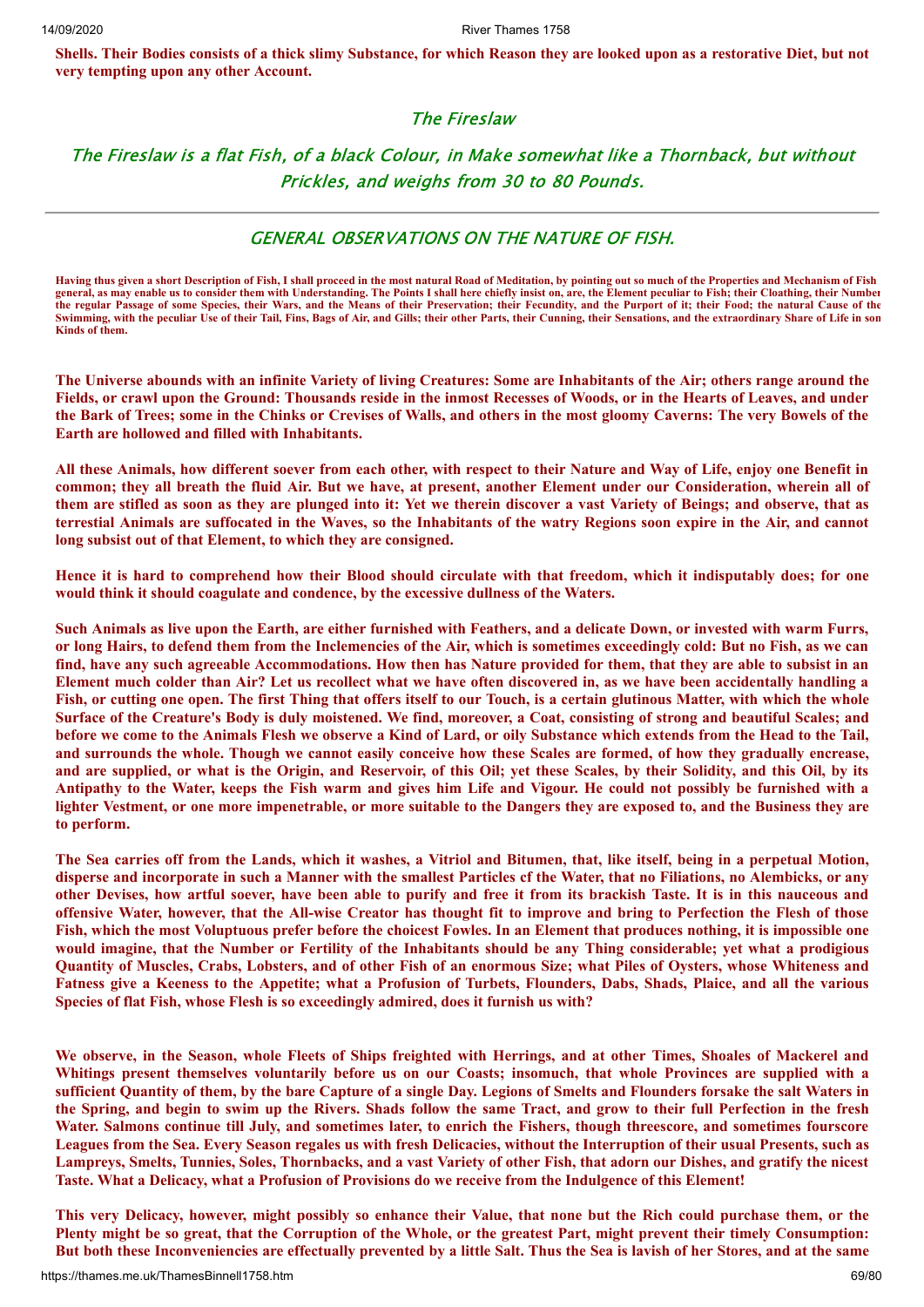Time furnishes us with that which renders their Communication easy, and their Conveyance safe. We observe likewise, in this Profusion of the Sea, a Precaution which enhances the Value of her Gifts, and proves an additional Blessing. Such Fish as are wholesome Food, and agreeable to the Taste, are exceedingly prolifick; but those, on the other Hand, whose Flesh is unpalatable, or prejudicial to our Health, and whose monstrous Size renders them formidable to others, for the generality bring forth their Young compleatly formed into the World, and seldom more than one or two at a Birth.

The same Wisdom that has regulated with such Indulgence, the Bounds of their Fecundity, keeps those at a wide Distance from our Shores, which we have the least Occasion for, and puts others in our Possession, which are of most Benefit and Advantage to us. Some Species are with us all the Year long, and others pay us an annual Visit in prodigious Multitudes. The exact Time of their Passage, and their peculiar Tract, is well known, which are very advantagious Circumstances, though it may vary 10 or 15 Days, by Means of strong Winds, or bad Weather. We may form an adequate Idea of other Fish of Passage from the Herrings and Cods. The former seem to have their principal Rendenzvous between the Points of Scotland, Norway, and Denmark. From thence the Danish: ies take their annual Progress, and, at different Seasons, cross the Channel. Their Voyage is performed with the utmost Exactness; their Tract is prescribed, and their March regulated. The whole Body move all at once; not one of them presume to straggle, pillage, or desert. When the Body of their Army is once passed, not one of the same Species appears again till the Year ensuing. An infinite Number of Worms and little Fish are bred every Summer in the Channel, with which the Herrings regale themselves. They are a Sort of Manna, which these Animals never fail of picking up; and when they have cleared the Seas in the Northern Parts of Europe, they descend towards the South, to which **they are attracted by the pleasing Prospect of a new Stock of Provisions.**

We have but very few Cod-fish in our Seas. Their Rendezvous is at the immence Bank before Newfoundland. There they are so numerous, that the Fishermen, who resort thither from all Parts, are constantly employed, and find their Labours attended with surprising Success. One Man shall sometimes catch three or four Hundred in a Day. When the Sustenance that attracts them is exhausted in these Parts, they disperse, and proclaim open War with the Whitings, which are their favorite Aliment. The latter fly before them; and their frequent Returns on our Coasts, are principally owing to this hostile **Chace.**

Having thus mentioned the Wars of the Cods and Whitings, I must take Notice of one Circumstance that reigns through all **the Species of Fish.**

The Muscle lies in Ambuscade within the Mud; there she opens her Shell, and when a small unwary Crab presumes to creep **in, she claps them close together in an Instant, and secures her Prey.**

**The Oyster takes the same Measure to ensnare such little Fish as are not on their Guard.**

The Sole springs instantaneously from her Ambuscade, and regales herself with this delicious Food, which pampers her up, **and gives her an exquisite Flavour.**

The small Soles, in their Turns, are equally an agreeable Collation to the large Crabs; and when we open one of these latter, **we seldom fail of finding one or two Soles in the Belly of it.**

You may form an Idea of the other Species by this. All the several Classes of living Creatures that breed in the Water, from the biggest to the least, are constantly in Action, and at War with each other. It is one continued Series of Artifices, Flights, **Evasions, and open Violence. They pillage and devour one another, without Remorse or Moderation.**

But if the Inhabitants of the watery Regions have such a watchful Eye upon the scattered Spawn, and are thus addicted to devour one another, this Element, one would think, must, in Process of Time, cease to be replenished, for since the lesser Fish are the proper Sustenance of the larger, the former must of Course be all destroyed, and the latter, in their Turns, perish for **Want of Subsistance.**

Thus we perceive, in some Measure, the Manner in which the Fish are nourished and preserved. There are such an infinite Number of Weeds, Worms, Shell-fish, Eggs, Roes, and minute Fish lodged within the Waters, that we need be in no Manner of Concern for the Inhabitants, with Respect to their Provisions. They have, we perceive, their certain Allowance. But then their Aliment lies concealed, or flies before them; and we can discern nothing in these Fish but a Head, a large inactive Body, and a Tail. As they have so few Organs, we naturally ask, How are Fish capable of Advancing, Swimming, and Seizing their Prey? To solve this, we must consider the Form or Figure of all Fish in general, which being strait, and growing always somewhat taper at the Head, enables them to traverse the Water. The Tail, by the Assistance of the Muscles, is exceedingly plyant, strong, and active; inclines to the Right and Left, and, when reduced to a direct Line, repells the Water that lies behind it: Immediately it resumes its Playing, and, by this alternate Motion, advances the Head, and, in short, the whole Body, in a much more agreeable a Manner than an Oar, worked alternately to and fro at the Stern of a Boat, conveys it up a **River, and, in short, is the grand Instrument of progressive Motion.**

**The Almighty, however, has taken proper Measures for the Preservation of Fish, by giving Strength to some, Activity and Circumspection to others; and by Multiplication of them to such a prodigious Degree, that their Fecundity exceeds their natural Inclination to prey upon each other. Be the Number of Cods ever so grea that have been caught this Year, or devoured in the Sea by the Invasion of their Enemies, there is still a Remainder of that Tribe, which is more than sufficient to furnis us with as large a Quantity about two years hence. The Fact is demonstrable by the following Instance:**

**A fine fresh Cod being produced before Mr. Leuwenboeck, he had the Curiosity to count her eggs, for which Purpose he took as many as weighed a Dram, and told the over: After this he weighed the whole Mass of Eggs, which allowing eight times the Number to every Ounce, amounted to no less than nine Millions, three Hundred an forty-four Thousand Eggs.**

**As incredible as this Account may seem to be at first View, the Quantity of Eggs so frequently found in the common Carp, though far short of the Number contained in** large Cod, is so far surprising, that we may be fully satisfied Mr. Leuwenboek's Calculation is just. When we come to search into the wise End if this amazing fertility, **v are immediately convinced, that it is not to replenish either the Rivers, or the Sea, with the same Quantity of Fish as there are Eggs: for if it were so, the Ocean itself wou scarce be able to contain them. It is manifest, however, that there is a double Intention in this Fruitfulness; in the first Place, to preserve the Species, whatever Acciden may happen; and in the next, to furnish the surviving Fish with a plentiful and succulent Subsistence.**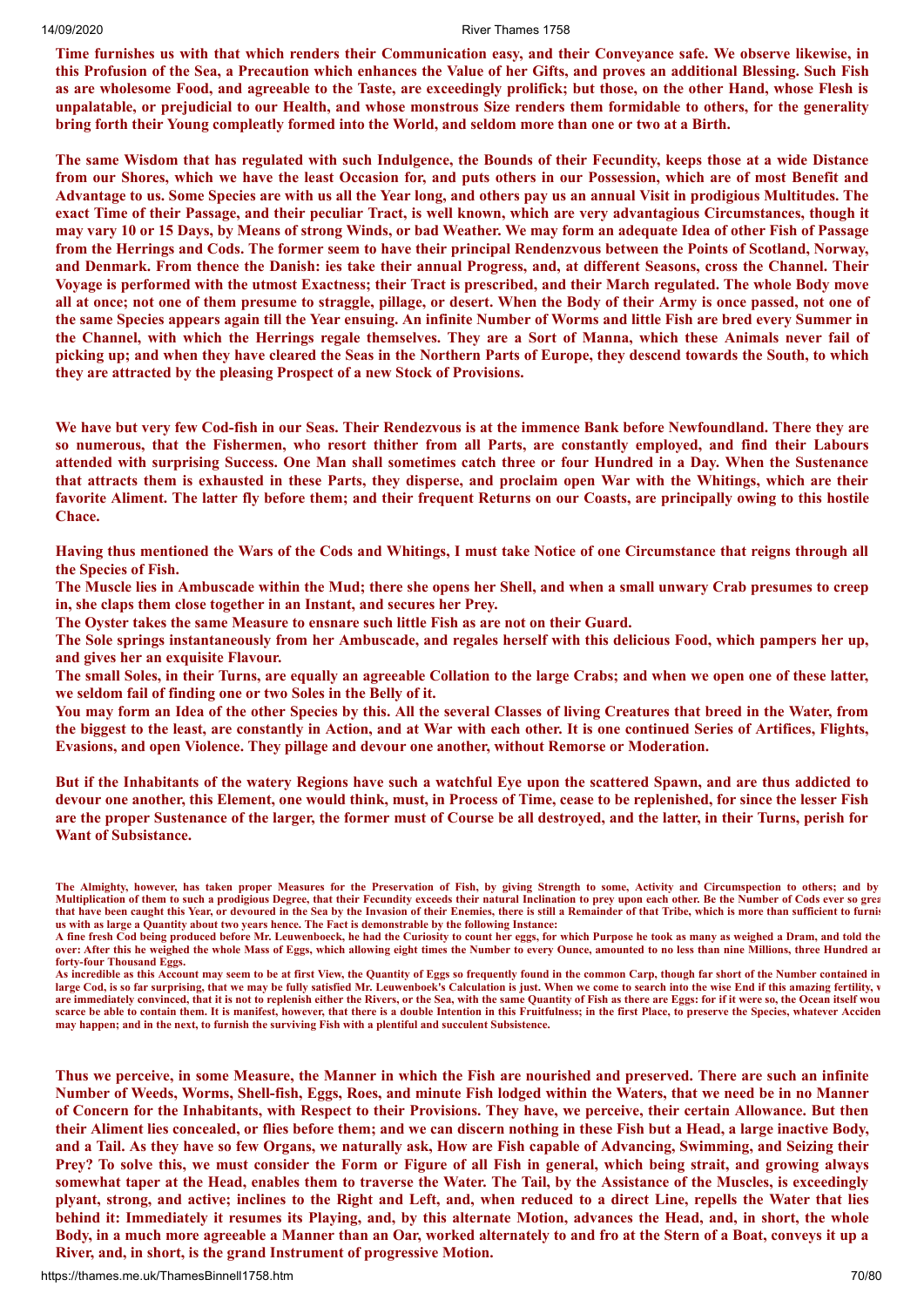The Fins which lie under the Fish's Belly, are sometimes of singular Service, not only in repelling the Water, and advancing the Body, but in stopping its Course, when they are extended, and lie at rest. Their peculiar Office, however, is to direct the Movement of the Body, by keeping it in an equal Poise; so that in Case the Fish showld only move the Fins on its right Side, and bring those on his left Side close to his Body, all the Motion is in an Instant determined to that Side; just as a Boat, that has two Oars, when but one is made Use on, will infallibly turn to that Side, whereto it is impelled by the Working of the other. If vou cut off a Fish's Fins, the Back, which is heavier than the Belly, being no longer in an Equilibrium, will either lie a-slant, or be turned directly up; as is the Case with dead Fish, whose fins lie always on the Surface of the Water.

It is easy to conceive, from what has been said, how Fish is capable of advancing in a direct Line:

But the Difficulty that remains, is, how they do rise and fall in the Water. Now, it must be observed, that most Fish have a Bladder, or something equivolent to it; the Use of which, is quite different from what most People imagine. This supposed Bladder is a Bag of Air, by Virtue of which, the Fish is enabled, according to its Enlargement and Contraction, to rise or **sink.**

Nothing is more easy to be conceived than this, if we lay down, as incontestable Maxims, equally consistent with Experience and good Sense; 1. That a Body will swim upon the Water, when it is lighter than that Quantity of the Fluid whose Place it **fills.**

2. That a Body is more ponderous, according as the Parts of it are more compact, and contain in them a lesser Quantity of **Air; and lighter, according as they are porous, and contain in them a larger Quantity of Air.**

These Positions allowed, the Body of a Fish, which is heavier than the Mass of Water, whose Place it possesses, would unavoidably sink to the Bottom, had not the Fish in its Intestines, a Vessel, or Bag, filled with Air, which renders him capable of sustaining himself in what particular Part of the Water he sees most convenient for his Purpose. This Bag dilates the Fish, in some Measure, and makes some small Improvement to its natural Bulk, without any Addition to its Weight. By this Means he possesses a larger Space than he would do without it, and this brings him to an equal Poise with that Body of Water whose Place he fills. Let us suppose the Fish, without his Bag, to weigh sixteen Ounces, and the Water, whose Place he occupies, to weigh fifteen only, the Fish must unavoidably descend. If, however, you afterwards supply the Fish with a small Bag of Air, which adds nothing to its Weight, but enlarges his Dimensions, so that the Mass of Water, whose Place he fills, weighs sixteen Ounces, the Fish will then be in an equal Poise with that Mass, and be supported in any Part of the River.

Now supposing the Fish to extend his Bag, he must enlarge the Dimensions of his Body without the Addition of any Weight: And, if he becomes lighter, he must consequently rise. On the contrary, should the Fish contract his Bag, he will decrease in his Dimensions, without any Diminution of his Weight, whereby he must become heavier than the Water, whose Place he occupies, and unavoidably must sink. How improbable soever this Distention and Contraction may seem, they have been evinced by incontestable Demonstrations. This Bag of his, for the generality, has two small, but distinct Partitions: One, which is always equally full of Air, in order to keep the Fish in an equal Poise with the Mass of Water whose Place he fills; the other is dilated or contracted, to enable the Fish to become lighter or heavier, or, in other Terms, to rise or sink, as Occasion requires. The Water abounds with Particles of Air, diffused through the Whole. What we generally call the Gills of a Fish, are a Sort of Lungs, which he opens for the Admission of Air, and which are formed with such a peculiar Mechanism, that they receive it without the least Intermixture of any Water: The Air indisputably flows into the Bag through them, and by Vertue thereof, the Fish ascends: But when he is inclined to sink, he has nothing more to do, than to contract his Bag, for the Air immediately reascends to the Gills, and has a free and uninterrupted Passage. The Fish thereupon sinks to the **Bottom, and the Rapidity of his Descent is proportioned to the Quantity of Air that is ejected.**

Every Kind of Fish has its Jaws framed for the taking in and macerating its particular Sort of Food. Such as feed upon Weeds and Insects, have seldom any Teeth; but such as prey upon other Fish, have one, two, or more Rows of Teeth, for the better Grinding of their Nourishment; in which, as in all other Things, the Wisdom of Providence is manifest.

The Back-bones of Fish, for the more easy bending of their Bodies, consist of very short Vertebra, so joined, that their Tail and Head may be easily brought together; and their Scales, which in many Species of them, are amasingly beautiful, and so regularly placed in Rows, one over another, that they never obstruct their Motion. Some Kinds, indeed, have no Scales, **which usually generate by Copulation, and bring forth their Young alive, and perfectly formed.**

Besides the Arms of Defence which Nature has given some Fish, they have generally a remarkable Cunning in forming their **Nests, for the Preservation of their Young.**

As to the Power of Sensation, Fish to enjoy it as perfectly as any other Sort of Animals. Their Sight, Taste, and Smelling, indeed, are not disputed; but many, who pretend to be curious Observers, deny them the Sense of Hearing. This, however, is an Error, as appears from Experiment: For if you use to feed Fish in a Pond at any particular Place, and practise them to some certain Call, they may be brought to come together at that Call, though you keep ever so much out of Sight; and whence the contrary Opinion had its Rise, I cannot determine; but the Romans were wiser in the Time of Domitian, than to **entertain it, as appears from this Epigram of Martial, upon the Fish-ponds of that Emperor.**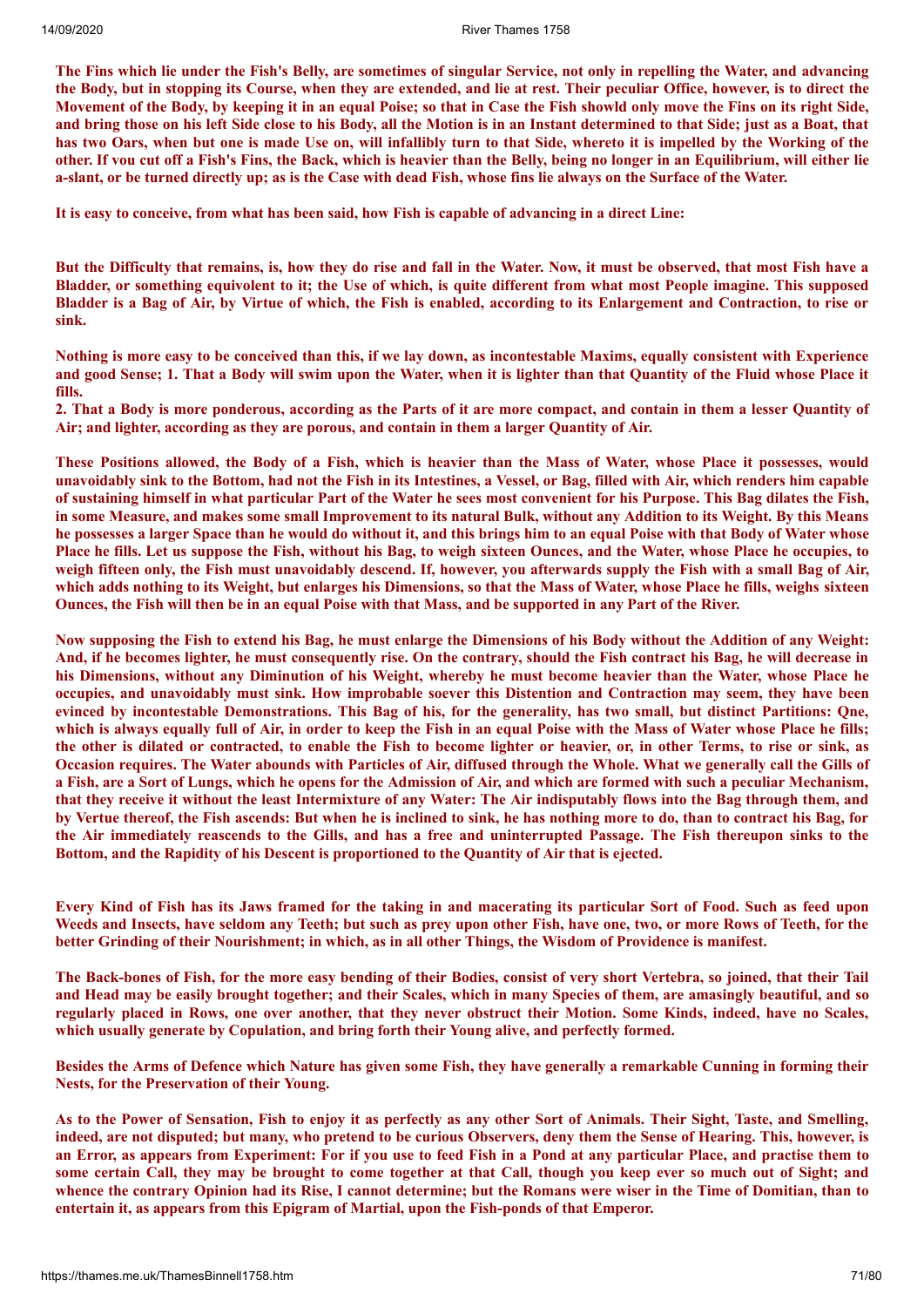Rash Angler, here thy guilty Sport forbear, These finny Natives are a Monarch's Care. The gentle Kind obey his known Command, And feed familiar from his sporting Hand: Each has his Name, which sev'rally they hear, And to their Owner's Summons strait appear.

As to the Age of Fish, nothing certain can be produced, except that they are not so short-lived as most of the Antients imagined; for Instance, a Salmon is six Years in growing, before he is thought worthy of that Title in Yorkshire, notwithstanding that some affirm that he comes to his full Growth in a Year: On the other Hand, it has been related, that longevity, a Carp will live a hundred Years, and is well known to move vigorously some Time after the Intestines are taken out of his Body: As likewise the Eel maintains Life and Motion for some Hours after he is cut in Pieces: But I have mentioned somewhat of this, in the Description I have given of the several Sorts of Fish, so shall say no more on this Head at **present.**

In the Summer, all Fish usually lie in the more shallow Part of the River, some in a strong and swift, others in a gentle **Stream, except Carp, Tench, and Eel: But in Winter, all fly into the deep still Places.**

All Fish whatever, that swim in clear Rivers, are wholsomer, pleasanter, and far better tasted, than those of the same Kind that live in Pits, Ponds, Meers, or standing Waters. A Hog-back, and a little Head, either to Trout, Salmon, or any other Fish, **are a Sign they are in Season.**

All Sorts of Fish that have Scales on their Bodies, constantly swim In Troops and Companies, as the Roach, Dace, Gudgeon, **&c.**

**The Females of most Fish are larger than the Males.**

Several Counties alter the Time, and almost the Manner of Fishes Breeding; but especially the Time of their being in Season; as in the River Wye, in Monmouthshire, Salmon are in Season from September to April; but in the Thames, Trent, and most **other Rivers, they are in Season almost all the six hot Months.**

All Fish are of a cold and moist Temperature; but some of the same Species exceed others in Goodness, according to the **Nature of the Water and Place wherein they live.**

Sea Fish are accounted better than those in fresh Water, as being more savory, and of a firmer Substance, hotter and dryer, and not so viscous, clammy, and slimy, as the fresh Water Fish. Of Sea Fish, those that have Scales, and firm Substances, are best, and such as are inclosed in Shells, as the Oyster, Lobster, and Crabs, &c. Fish that live in pure Water, tossed to and fro with Waves, are better than those that live in calm and muddy Waters, that are little agitated; and those that live near sandy, rocky Shores, are better than where there is much Slime and Mud: But Fish are generally the fattest, though not the sweetest, that are fed in muddy or weedy Rivers: From which said last Observations, it is evident, how preferable the Thames Fish are to most other Rivers. But to conclude this Subject with an Observation on Fish and Fisheries, in a more **publick or general Sense.**

**Fish, considered as Food, makes a considerable Article in the Furniture of the Table; and the Breeding, Feeding, and Catching, &c. of them, make a peculiar Art of n small Moment in the Oeconomy of a Gentleman's House and Gardens.**

**Fish, with Regard to Commerce, is distinguished into Dry, Pickled, Green, and Red.**

Dry, or salt Fish, is that which is salted and dried, either by the Heat of the Sun, or by Fire: Such principally are the Cod, **StockFish, Herring, and Pilchard.**

**Green Fish, is that lately salted, and which yet remains moist; as green Cod, &c.**

Pickled Fish, is that boiled and steeped in a Pickle, made of Salt, Vinegar, &c. as Salmon, Cod, Herring, Mackrel, Pilchard, **Anchovy, and Oysters.**

Red Fish, is some fresh Fish broiled on the Gridiron, then fried in Oil of Olives, and barrelled up with a proper Liquor, as new Olive-Oil, Vinegar, Pepper, Salt, Cloves, Laurel-Leaves, and other Herbs. The best Fish thus prepared, are Sturgeon and **Tunny.**

Fisheries denote the Commerce of Fish, more especially the Catching them for Sale. The Fishery makes a principle Branch of the British Commerce; a great Quantity of Vessels, and Seamen, are employed therein; and besides what is spent at Home, above £ 200,000 Sterling is yearly returned, meerly for Herring and Cod, exported to Spain, Italy, several Parts of the Mediterranean, and the Islands of the Archipelago. Yet are our Countrymen reproached, and with a good deal of Justice, for their Remissness in this Branch of Trade. The advantageous Situation of our Coasts, might be of immense Benefit to us, did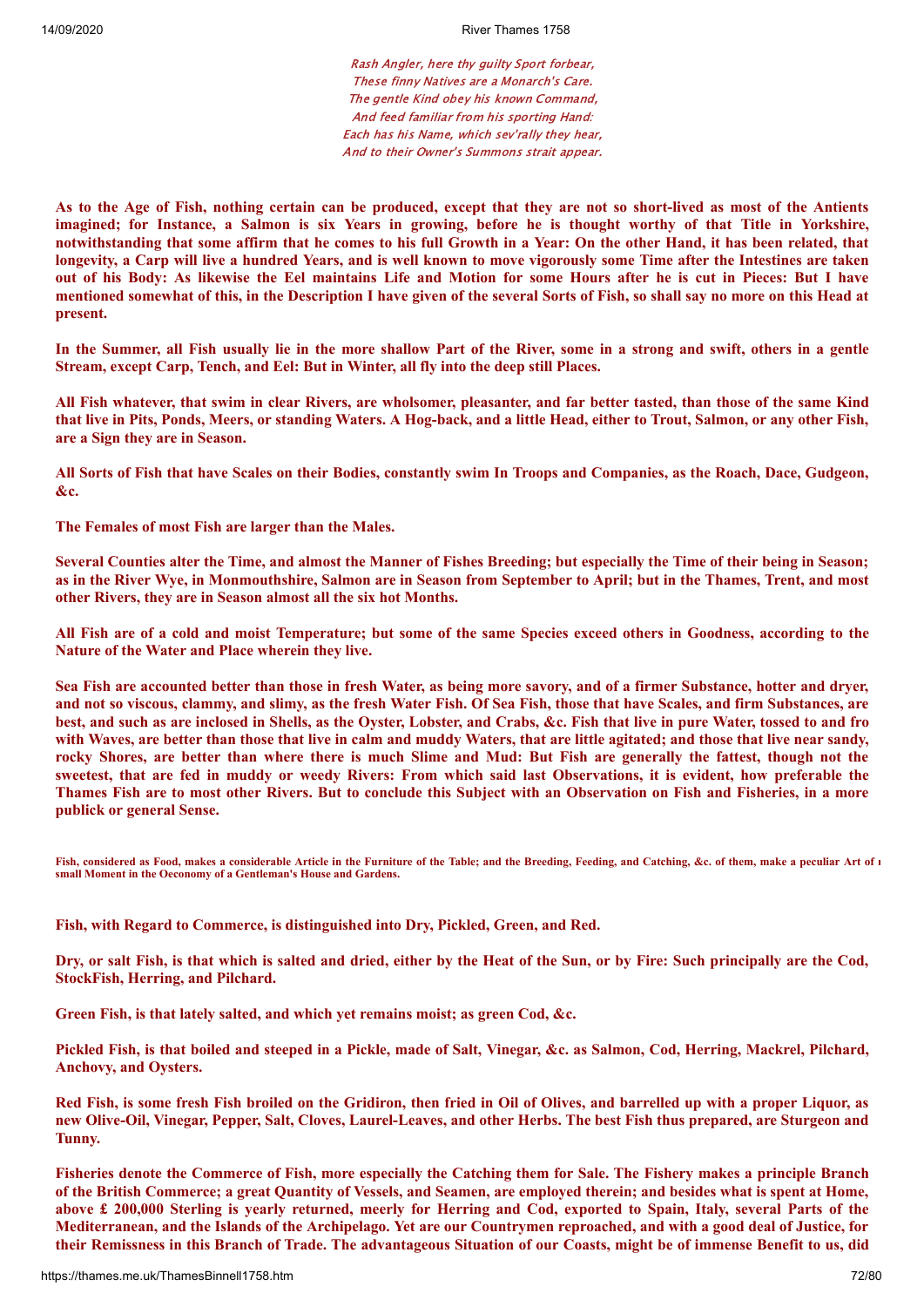#### 14/09/2020 River Thames 1758

we not let our Neighbours over-reach us therein. The Dutch, French, Hamburghers, &c. come yearly in huge Sholes, and not only take the Fish from our own Doors, but sell them to us for our Money when they have done.

Scotland suffers incredibly on this Score: No Country in Europe can pretend to rival it in the Abundance of the finest Fish, wherewith its numerous Harbours, Loughs Rivers, &c. are stored. In the River Dee, it is said, a 170 Head of Salmon is not very extraordinary for a single Draught of a Net; and the pickled Samon sent hence, is allowed to be the best in Europe: The Scotish Islands, especially those on the western Side, do certainly lie most commodiously for carrying on the Fishing Trade to Perfection. King Charles the First began the Experiment, in Conjunction with a Company of Merchants; but the Civil Wars soon set it aside. King Charles the Second made a like Attempt, but having pressing Occasion for Money, he was persuaded to withdraw what he had employed in the Fishery, with which the Merchants, joined with him, were so much displeased, that **they did the like.**

Since the Union, several Efforts have been made to retrieve it: and there is now a Corporation settled on that Footing, called **the Royal British Fishery, though now in a very languishing Condition, and ready to sink.**

To conclude this Chapter, and in order for the more ready Information of all those who are inclined to look into the several Statutes relating to Fish, Fisheries, and Fishings, I shall here subjoin those Acts of Parliament which relate thereunto.

### Acts relating to Fish, Fisheries, and Fishing.

#### **Statutes**

**Thirteenth Edw. I. Cap. xlvii. Salmon, &c. in Defence.**

**31 Edw. III. Stat. ii. Cap. i. Herrings sold at Sea.**

**31 Edw. III. Stat. ii. Cap. ii. Herrings, Yarmouth, &c.**

**31 Edw. IIL Stat. ii. Cap. iii. Stock-Fish of St. Botolph, Salmon of Berwick, Fish and Wines of Bristuit, &c.**

**31 Edw. III. Stat. iii. Cap. i. Fishery of Blackeney, and the Coasts of Satterly, Winton, &c. in the County of ???**

**31 Edw. III. Stat. iii. Cap. ii. Fair at Blakeney. Lob, Ling, Cod, Orgies, Selling, &c. Their Nets, &c. Norfolk.**

**35 Edw. III. About Buying and Selling Herrings. Yarmouth.**

**4 Rich. II. Fishmongers Trade laid open. (Query: If now in Force.)**

**6 Rich. II. Cap x. Fish and Victuals to be sold by Aliens in London, enforced by 1 Hen. IV. Cap. xvii.**

**14 Hen. VI. Cap. vi. (Query: If not since repealed.)**

**7 Rich. II. Cap. xi. Fishers, Vintners, and Victuallers, coming to London, to be in the Rule of the Lord Mayor and Aldermen.**

**31 Edw, III. Stat. i. Cap. x.**

**N.B. Repeals the Statutes of 5 Rich. IL Cap. iv. and 6 R. II. Cap. xi. and xii. touching Victuallers of London.**

**13 Richard II. Cap. xix. Confirms Stat. 13 JEdw. I. Cap. xlvii. and appoints Conservators of it; &c.**

**17 Rich. II. Cap. ix. All Justices of Peace to be Conservators of 13 Edw. I. Cap. xlvii. and 13 R. II. Cap. xix. who are to appoint Sub-Conservators under them, &c.**

**2 Hen. VI. Cap. xv. Penalty on fastening Trinck, or other Nets, over the Thames, Or other Rivers, Trinckers may fish lawfully.**

**14 Hen. VI. Cap. vi. Penalty on disturbing Aliens selling their Fish.**

**22 Edw. IV. Cap. ii. Salmon Vessels. Salmon sold, packed. Grill packed. Herrings packed, sold in Barrels, &c. Eels barrelled, &c. Length, &c. Of barrelled Fish. Grill Thokes, &c. Tale-Fish, their Length, &c.**

**11 Hen. VII. Cap. xxiii. What Fees Gangers, Packers, and Searchers of barrelled Salmon, Herrings, Eels, &c. are entitled to, with Penalty on their offending, &c. 31 Hen. VIII. Cap. ii. Sect. 2. Penalty on fishing in Ponds &c. against the Will of the Owner. See 5 Eliz. Cap. xxi.**

**2 and 3 Edw. VI. Cap. vi. Sect. 3. Penalty on Admirals taking Money, Doles, &c. of Fishermen or Merchants, for License to pass to Voyages for Fish, &c.**

**1 Eliz. Cap. xvii. A general Provision for preserving of the Spawn, Brood and Fry of Fish. Made perpetual by 2 Car. II. Cap. iv.**

**5 Eliz. Cap. v. No Toll for Sea Fish, except on Kingston upon Hull. Penalty on Herring or Sea Fish, &c. not well salted, packed, &c. Cod and Ling to be imported loose, an not in Barrels.**

**5 Eliz. Cap. xxi. Penalty on Fishing in Ponds, &c. against Owner's Consent.**

**39 Eliz. Cap. x. Exporting of Herrings bought in this Realm. Customs to be paid by Aliens for selled Fish and Herrings. Penalty on importing or salting bad salt Fish o Herring. See 43 Eliz. Cap. ix.**

**1 Ja. I. Cap. xxiii. Sect. 3. Relates to the taking of Herring, Pilchard, and other Sea Fish in the Counties of Somerset, Devon, and Cornwall.**

**3 Ja. I. Cap. xii. No Wears along the Sea Coast, &c. Penalty on Killing, &c. Of the Brood, &c. Of Sea Fish. Assize, &c. Of Sea Nets.**

**13 and 14 Car. II. Cap. ii. Sect. 36. Relates to Exportation of Fish into any Ports of the Mediterranean.**

**13 and 14 Car. II. Cap. xxviii. Penalty on Fishing from June to November in the high Sea, or any Bay, Port, &c. of Cornwall or Devon, with any Drift, &c. Net, nearer tha a League and half to the Shore, &c. &c.**

**15 Car. II. Cap. vii. Sect. 16, 17. No fresh Herring, fresh Cod, or Haddock, Cole Fish, or Grill Fish, from the North Sea, Island, and Westinary Fisheries, shall be importe Penalty Ship and Fish. Salted or dried Cod, Cole Fish, Lyng, White Herrings, Haddocks, and Grill Fish, imported in foreign-built Ships, to pay Custom.**

**15 Car. II. Cap. xvi. How White or Red Herrings of English Catching, are to be packed, salted, dried. Bailiffs of Yarmouth, &c. to appoint Packers. Island, Westmon Newfoundland.**

**18 Car. II. Cap. ii. No Lyng, Herring, &c. to be imported by Foreigners. 22 and 23 Car. II. Cap. xxv.**

**30 Car. II. Cap. ix. A general Provision For preserving the Spawn, Brood, and Fry of Fish in the River Severn.**

**32 Car. II. Cap. ii. Sect. 7. Stock-fish and live Eels may be imported. 4 and 5 W and M. Cap. xxiii. Relates to private Fisheries, &c. &c.**

**10 and 11 W. III. Cap. Xxiv. Concerning Billingsgate Market, Duties, &c. Assize of Lobsters brought on Shore and sold. No Fish (except Stock-fish and live Eels) to b imported or sold by Foreigners. Importation of Anchovies, Sturgeon, Botargo, and Cavear, also excepted.**

**10 W. III. Cap. xxv. Relates to the Fisheries of Newfoundland, and the Islands adjoining, with the Regulations thereof.**

**4 Anne, Cap. xv. Fishery of the River Stower in Essex and Suffolk.**

**4 and 5 Anne, Cap. xxi. Conservation, &c. of the Fishers of the Rivers, Creeks, &c. in the Counties of Southampton, and the southern Parts of Wiltshire. Seasons. Assize Nets, &c.**

**9 Anne, Cap. xxvi. River Thames. See p. ??? 1 Geo. I. Cap. xviii. No Herring, Cod, Pilchard, Salmon, Ling, fresh or salted, dried or bloated: Nor Grill, Mackrell, Whitin Haddock, Sprat, Coal-fish, Gull-fish, Conger, nor any Sort of flat Fish, or fresh Fish, to be imported or sold in England. That taken by any Foreigner, or out of an Strangers Bottom, except Protestant Inhabitants. Eels, Stock-fish, Anchovies, Sturgeon, Botargo, or Cavear, excepted. Assize of Drag-Nets used at Sea, &c. Assize Turbot, Brill, Pearl, Codlin, Whiting, Bass, Mullet, Sole, Plaice, Dab, and Flounders, brought to Shore, sold, or exchanged, with Penalty. Lobsters and Turbuts may b imported by Foreigners. Assize of Salmon brought to London, &c. &c. River Severn, Dee, &c.**

**2 Geo. II. Cap. xix. Concerning the Rochester Fishery.**

**9 Geo. II. Cap. xxxiii. Confirming 1st Clause of 1 Geo. I. Cap. xviii. about Importation of Stock-fish by Foreigners. British Ships trading to the Mediterranean Sea, & Lobsters, when in Defence on the Coast of Scotland, &c. &c.**

As the Navigation of this noble River is so very extensive and useful, as that we can thereby so readily conveigh any Goods, or other Matters, to so many different, na **distant Counties, of this Kingdom; I cannot forbear here annexing an Account of the several Keys, Wharfs, and other Places of this City and Suburbs, adjoining to th Thames; from whence, when, and to what particular Counties, Towns, and Villages, all, or any Goods, or other Commodities, may be sent, or Passengers conveyed to.**

**Whereby the Reader may the more evidently see the Conveniency and Importance, which the Navigation of this glorious River is of, as well to the Publick, as**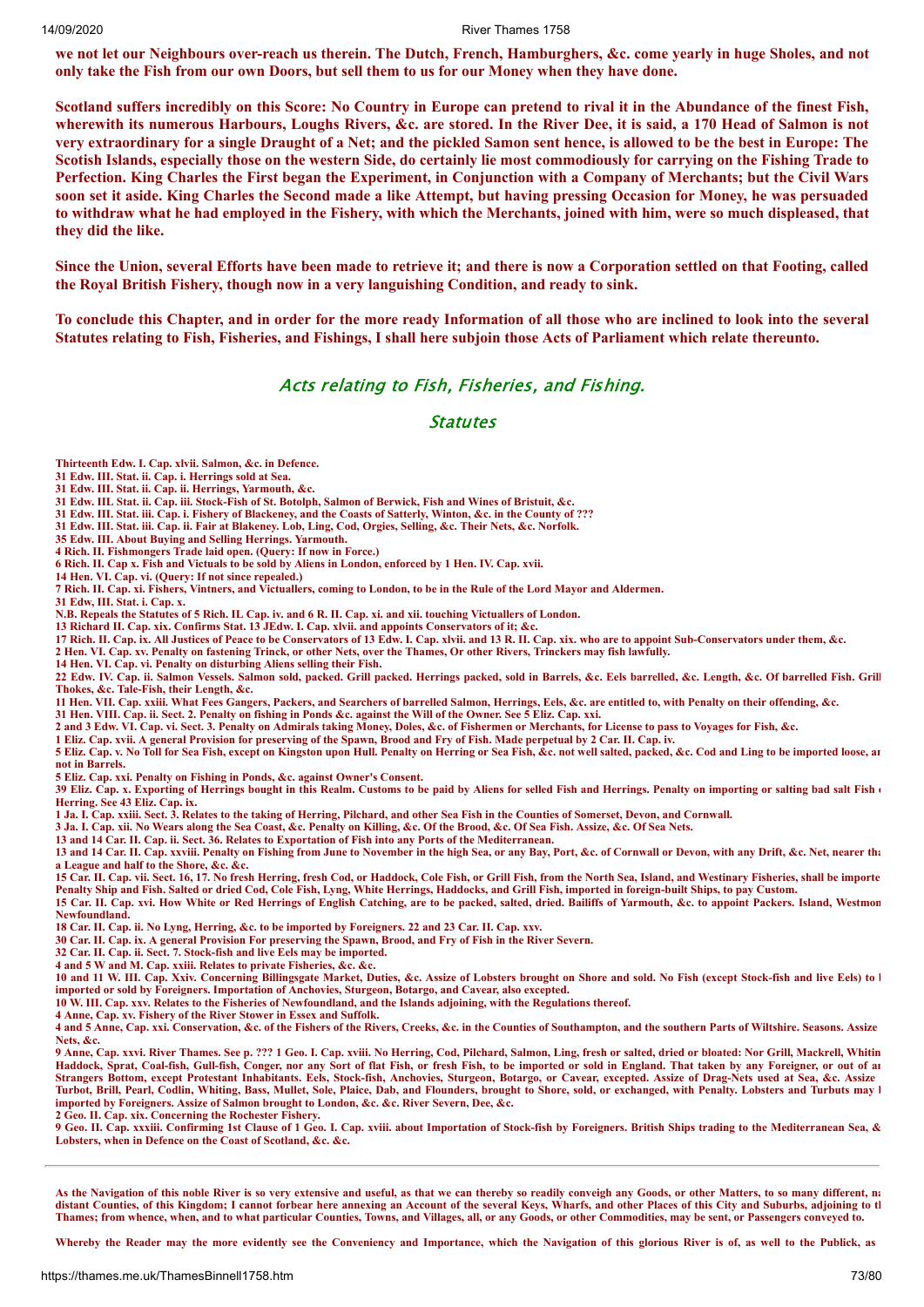Particulars; to whom, it may not be unacceptable, especially to those who live adjacent to, or may have any Concern with, or in the Navigation of this River, to know the **more readily, where, when, and how to send, or go, to, from, and by the several Keys, Wharfs, Boats, &c.**

## Water-carriage on the Thames, from London, to the several Cities, Towns, &c. in the following Counties.

**Berkshire. To Abindon, Newbery, and Reading; from the Bull by Brook's Wharf, Queenhithe, every Week. Buckinghamshire. To Windsor from Queenhithe, Tuesdays and Fridays. Cambridgeshire. By Wisbich-Hoys; from Billingsgate-Dock. Cheshire. From Smart's-Key. Cornwall. To Truro, Falmouth, and Places adjacent; from Fresh-Wharf next to London-Bridge, or from Bridgehouse, Southwark. Devonshire. From Fresh-Wharf next to London-Bridge, or from Bridgehouse, Southwark. Dorsetshire. From Bridgehouse, Southwark. Durham. By Sunderland and Newcastle-Carriers, at Dash's-Wharf Southward of Fishmongers-Hall. Essex. By Harwich Hoys; from Hartshorn's Brewhouse, the lower End of East-Smithfield, Mondays and Thursdays. Colchester Hoy; from Wiggins-Key. Woodbridge and Maiden; from Wiggin's-Key. Lee Hoy; from St. Catherine's-Dock, every Friday. Kent. Canterbury, Sandwich, Feversbam and Milton Hoys; from Bear-Key, or Bridgehouse, in Southwark, every Week. Deal-Hookers; from Bear-Key, every Week. Maidstone Hoys; from Battle-bridge, every Week. Queenborough; from Bear-Key, every Week. Gravesend Boats, and Tilt-Boats; from Billingsgate, every Day except Sundays. Leicestershire. From Ralph's-Key. Middlesex. Stain's-Barge; from Queenhithe, Tuesdays and Fridays. Shepperton, Sundbury, and Hampton-Town Boats (and Places adjacent) Tuesdays, Thursdays, and Saturdays, in Summer, Tuesdays and Fridays, in Winter. Norfolk. From Dice-Key, by Billingsgate. Northumberland. From Dash's-Wharf, Southward of Fishmongers-hall. Notinghamshire. From Ralph's-Key. Oxfordshire. From Brook's-Wharf, by Queenhithe. Sommersetshire. From Battle-bridge, Southwark. Suffolk. From Dice-Key, by Billingsgate. Surry. Chertsea and Weybridge Barges; from Queenhithe, Tuesdays and Thursdays. Walton-Boats,; from Queenhithe and Hungerford Staijrs, Tuesdays, Thursdays, and Saturdays, in the Summer, and Tuesdays and Fridays in the Winter. Guilford Luggage-Boats; from Queenhithe and other Places. Yorkshire. York directly from Smart's-Key. York, Hull, Leeds, &c. from the Custom house-Key, and Ralph's-Key.**

# Keys, Wharfs, and Docks, adjoining to the Thames, London.

**Keys, are such Places, where Ships, Hoys, Lighters, Barges, or Boats, do generally lade, or unlade their Freight, the chief of which are,**

**Billingsgate-key, between little Sommer's-Key, and Smart's-Key. Brewer's-Key, the molt Easterly Key, next the Tower. Chester-Key, the very next Key Westwards of Brewer's-Key. Cox's-Key, the first Key Eastward from London-Bridge, and situated between FreshWharf, and Botolph-Wharf. Customhouse-Key, between Great Bear-Key, and Porter's-Key. Galley-Key, between Chester-Key, and WoolKey. Great Bear-Key, between the Customhouse-Key, and Little Bear-Key. Great Dice-Key, the second Key Eastward from Billingsgate-Key. Little Dice-Key, the third Key Eastward from Billingsgate-Key. Little Bear-Key, between Wiggin's-Key, and Great Bear-Key. Little Sommer's Key, between Billingsgate East, and Sommer's-Key West. Porter's-Key, between the Customhouse-Key and Wool-Key. Ralph's-Key, the fourth Key Eastward from Billingsgate. Smarts-Key, the first Key Eastward from Billingsgate. Sommer's-Key, the next Key Westward of Billingsgate. Wiggin's-Key, between Ralph's-Key, and Little Bear-Key. Wool-Key, betwen Porter's-Key, and Galley-Key.**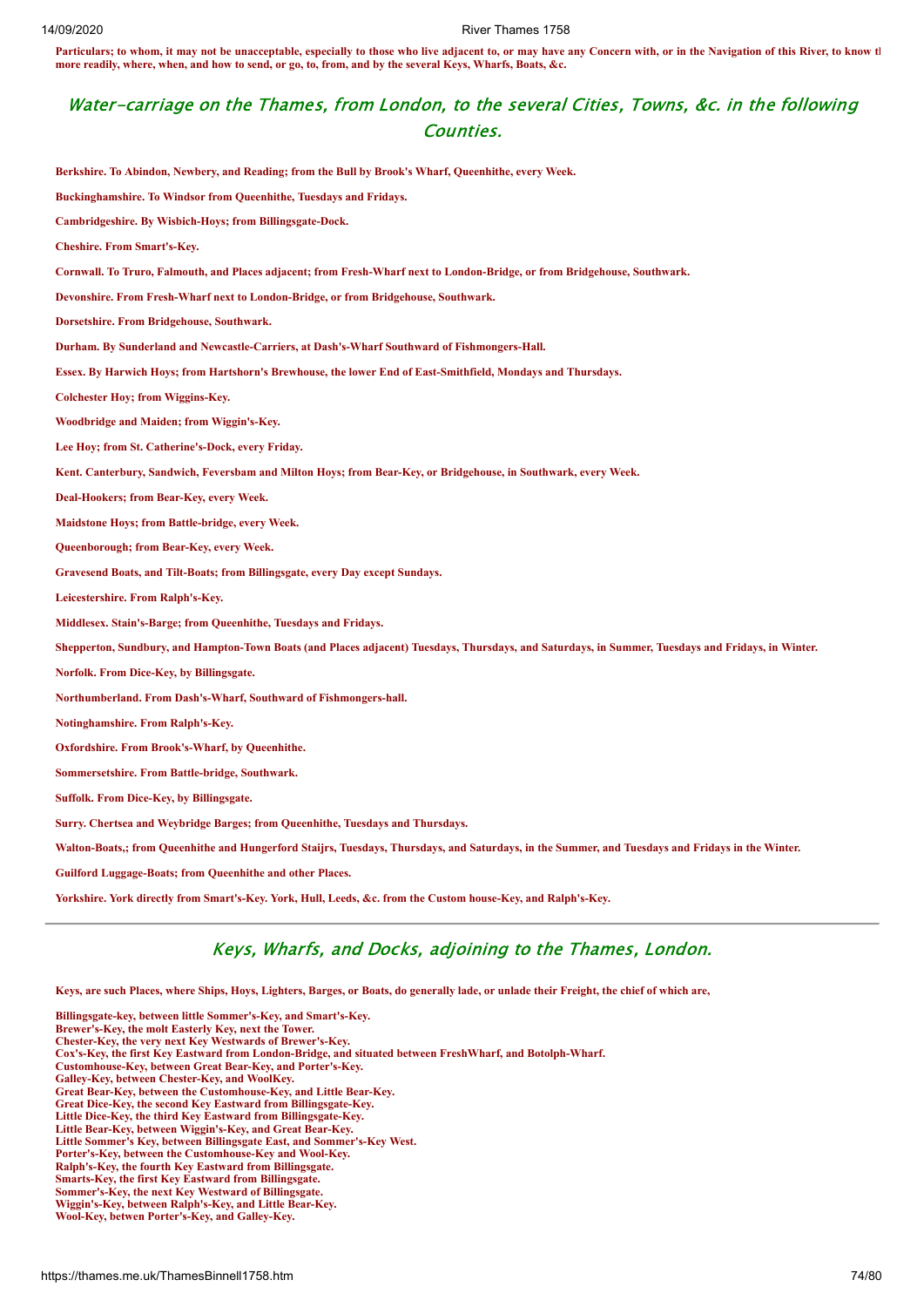14/09/2020 River Thames 1758

## Wharfs

**Wharfs are such Places, where Goods and Merchants Wares, &c. are frequently landed, and from whence they are shipped off; the principal of which are,**

**Bell-wharf, leading to upper Shadwell. Bull-Wharf, near the westerly End of Tooley-Strees, Southwark. Botolph-Wharf, between Cox's-Key, and Sommer's-Key. Broken-Wharf, next to London-Bridge Westward. Fresh-Wharf, next to London-Bridge, Eastward. Sellinger's-Wharf, near to Bull-Wharf, by Tooley-Street.**

## **Docks**

**Docks are small Harbours cut into the Land, and are useful for the convenient Lying of Vessels, Hoys, Lighters, Barges, Boats, &c. the principal of which are as follow viz.**

**Billingsgate-dock, a Place of great Resort and Trade, and where Ships, of considerable Burthen may harbour. Dowgate-Dock, in Thames-Street, Southward from Dowgate-hill. Execution-Dock, between Wapping-new-Stairs, and King Edward's Stairs. So called, because it is the only Place, where Pirates and Sea-Robbers, are executed. Hermitage-Dock, at Hermitage-bridge, by Wapping. St. Catherine's-Dock, Eastward from the Tower. Limehouse-Dock, at Lime-house, beyond Ratcliff-Cross. Puddle-Dock, at the West End of Thames Street. Queenhithe-Dock, at Queenhithe, in Thames Street. A Place where much ground Corn, or Meal, &c. from the West-Country is landed, &c. Ratcliff-Dock, near Broad-Street in Ratcliff. Sab's-Dock, at Bear-Key. Saviour's-Dock, near St. Saviour's-Church, Southwark. Savory's-Dock, between East-Stairs and New-Stairs, near Shad-Thames, on the South Side the River. Scotland-Dock, adjoining to White-hall. Tower-Dock, at the East End of Thames-Street. Wapping-Dock, near to, and Eastwards from Execution-Dock. Whitefriars-Dock, at the lower End of WaterLane, in Fleet-Street.**

**N. B. For the further Information of the particular Rates of Water-Carriage, by Tilt-boats, Wherries, Oars, or Scullars, plying on the Thames. See [\[here](#page-45-0)].**

## Dickinson, Mayor. Rules, Orders, and Ordinances, 1757

To commence and take place from the 29th day of September, 1757; made, framed and sat down in writing by the court of the Mayor and Aldermen of the City of London, 13th day of September, 1757, for the governing and a regulating all persons who shall fish or drudge in the River of Thames, and also in The Waters of Medway, within the jurisdiction of the Mayor of the said City of London, as conservator of the said River of Thames and waterways of Medway, as common fisherman or drudgermen, or otherwise: and for declaration in what manner they shall demean themselves in fishing; and with what manner of nets and engines; and at what times and seasons they shall use fishing in the said river, and Waters of Medway, within the jurisdiction aforesaid: and for ascertaining the size of the several fish to eat there taken: and for the preservation, from time to time of the spawn and fry and fish in the said river and waters, within the jurisdiction aforesaid: and for obliging every common fisherman or drudgerman or other person, who shall fish with a boat, vessel, or craft, from and after the said 29th day of September, 1757, in the said River of Thames or in the said Waters of Medway, within the jurisdiction aforesaid, they have in his boat, vessel, or craft, both his Christian and Sirname, and also the name of the Parish or place in which he dwelleth, painted in legible and large characters, in some convenient place, where any one may see and read the same; and for preventing such name, or Mark of distinction, from being changed, altered, or defaced: with reasonable penalties annexed, for breach of such rules, orders, or ordinances, in pursuance of the Act of Parliament locally made **entitled,**

An act for the more effectual preservation and improvement of the spawn and fry of fish in the River of Thames, and Waters **of Medway, and for the better regulating the fishery thereof.**

1. Imprimis, To the end, all unlawful nets and engines, and other abuses offered to the prejudice and destruction of the fishery may be discovered, it is ordained by the said court, that no person shall stall the Tide of Flood, or at any time in the year in the night time, or before sun rising, or after sun setting, fish in the said River of Thames, between London Bridge westwards, and the City of London's Mark stone above Staines Bridge (other than and except for smelts or shads with such nets, and of not less dimensions in the mesh, and in the season only, as by the orders now made by this court are allowed of for the taking thereof; or for salmon in the season, as by the orders now made by this court are allowed of for the taking thereof, from sun setting to sun rising, with a wide net of not less than 6 inches in the mesh at least; or for Roach or Dace only in the season as by the orders now made by this court are allowed of for taking thereof, with a Blay-Net of not less dimensions in the mesh, than Blay-Nets by the orders now made by this court are allowed of for taking thereof; or for taking Gudgeons only with a fleeting Gudgeon net, of not less dimensions in the mesh than gudgeon nets are by the orders of this court now made allowed to be of) and that no such wide net, hereby allowed of for taking salmon, between sun setting and sun rising, shall at any other time being anywise used to catch salmon, or other fish, between sun rising and sun setting, in the said River Thames, from London Bridge westwards: and that no person shall shoot, set, draw, or use any other net, engine, or other device, to take, or endeavour to take or catch therewith, in the Night-Time, or before sunrise in, or after sun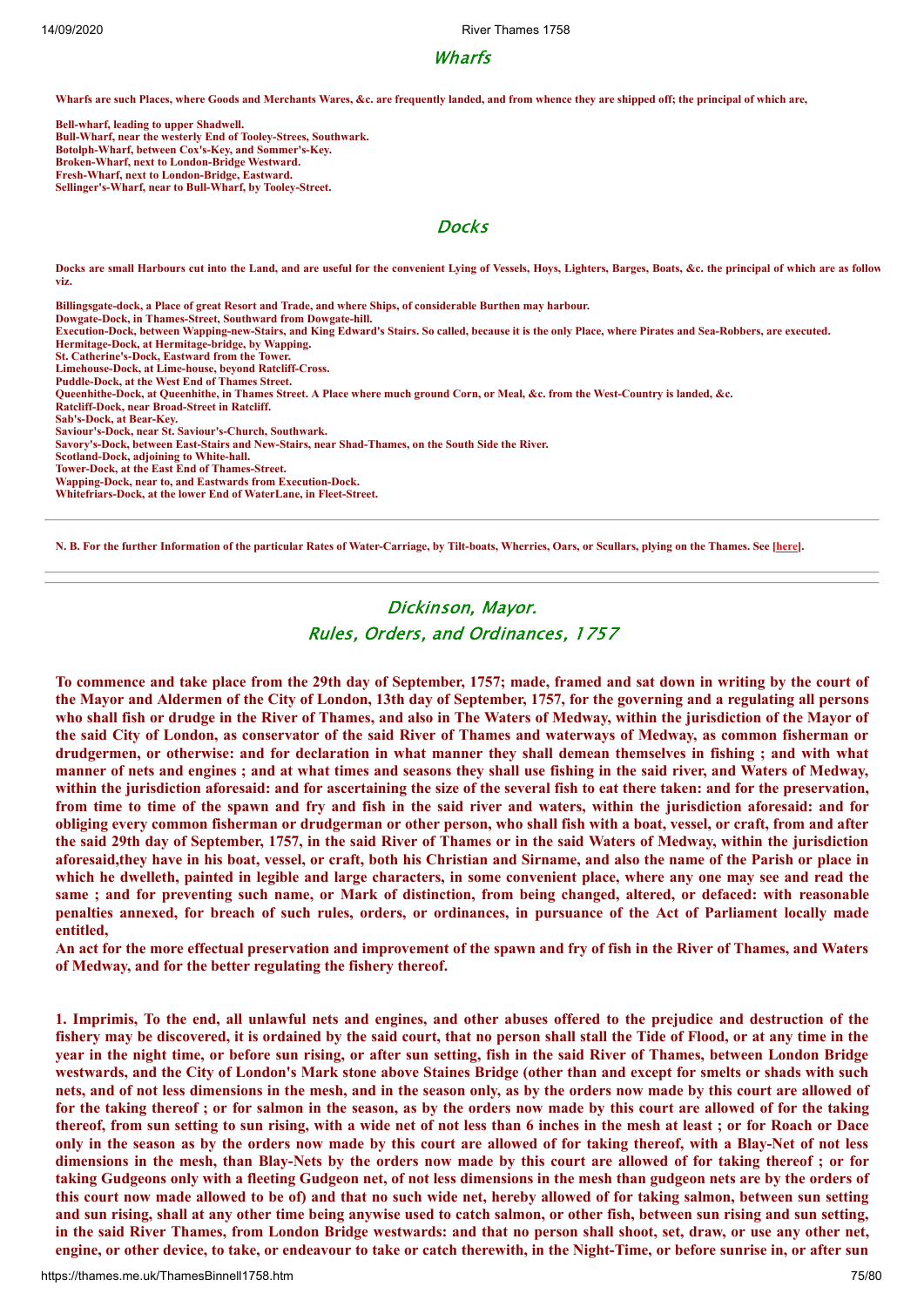setting, at any time of the year, any sort of fish (other than what are above mentioned and accepted) in the said River Thames, between London Bridge westwards, and the City of London's Mark stone above Staines Bridge, under the penalty **of forfeiting and paying £5 for every such offence.**

**2. Item, That no person shall lie or bend over, any net whatsoever, during the time of flood, whereby any kind of fish may be hindered or kept back from swimmin upwards, to the benefit and profit of such fishermen as dwell above London Bridge, in the West part of the said river, under penalty of forfeiting and paying £5 for ever such offence.**

**3. Item, That no person shall shoot or place any draw-net, cod-net, or other net or engine, in the said River Thames, to catch salmon with, or shall use any net, or device, catch salmon in the said River of Thames (accept only with a net, the meshes thereof not to be of less size than 6 inches from knot to knot, and with a cod of 8 fathom o** the rope, with the measures thereof not to be of less size than 3 inches from knot to knot) and that no person shall wilfully do, or commit, or cause to be done, **committed, any act whatsoever, in the said River Thames, whereby any spawn, or small fry of salmon shall be taken, killed, or destroyed, or whereby any salmon shall b hindered from passing or going up the said River Thames to spawn, upon the penalty of forfeiting £5 for every offence.**

**4. Item, That no person, between the 24th day of August and the 11th day of November in any year, shall fish in the said River of Thames for salmon, with any net or net** engine or device; or within that time take, kill, or destroy in the said river, salmon of any kind or sort whatsoever; or sell, or offer to or for sale, salmon of any kind or so **whatsoever, taken in the said River of Thames, under the penalty of forfeiting and paying £5 for every such offence.**

**5. Item, That no person shall fish with any net, or lay or hale any weel, or lay or use any net, engine, or device whatsoever, to take fish in the said River Thames, or Wate of Medway, from sun setting on Saturday night, until sun rising on Monday morning, at any time of the year, upon the penalty of forfeiting and paying 20 shillings fo every such offence.**

6. Item, That no person shall, at any time, ship their draw nets, called shipping a stern into the boats, before such time as they have laid forth all their whole net, as they  $\epsilon$ when they land towards a low water; nor shall they ship some part of their said net, and land the rest, under the penalty of forfeiting and paying the sum of £5 for ever **such offence.**

7. Item, That no person shall use any spear called an eel spear, or use or work on the River Thames, or Waters of Medway, at any time of the year, any Blay-net, f **catching any kind of fish, either Ebb or by Flood, which have any mesh of less size than 2 inches at least, from knot to knot; and that no Blay-net shall be worked or use** on the said River Thames, or Waters of Medway, at any other time of the year, but between the 24th day of August and the 21st day of March in every year; and that **n person shall fleet with any Blay-net, not being of the breadth in the mesh, from knot to knot, hereby directed, under the penalty of forfeiting and paying for every suc event, the sum of 40 shillings.**

**8. Item, That no person shall, after the 29th day of September, 1757, carry or use any smelt net on the River Thames, from London Bridge westward, until after the 25 day of January in every year, and not longer than the first day of June in every year, under the penalty of forfeiting and paying of 40 shillings for every such offence.**

**9. Item, that no person shall have or use, within the jurisdiction aforesaid, any double-walled net, for catching any sort of fish, westwards of London Bridge, to the Londo Mark stone above Staines Bridge, which shall have any mesh of less size than 2 inches and half at least, from knot to knot; and for catching any fish eastwards of Londo Bridge, which shall have any mesh of less size than 2 inches and 3 quarters at least, from knot to knot; and that no person shall have, keep, or use, within the jurisdictio aforesaid, any Trammel or Hood-net whatsoever, for catching of fish, not being three inches broad at the least in the mouth, upon pain to forfeit and pay 40 shillings fo every such offence.**

**10. Item, that no person shall lay, set, or place any weels, except Greg-weels, in the River of Thames, between the 21st day of March and the 1st day of June yearly, upo the penalty of forfeiting and paying 40 shillings for every such offence.**

**11. Item, that no person shall use any wheels called a lamb, or mill pot, or any other device or engine, with the head thereof against the stream, in the said River Thame or Waters of Medway, or any net called a purse net, or casting net, upon pain to forfeit and pay 40 shillings for every such offence.**

**12. Item, that no person shall fish with any kind of net, or use any angle rod with more than two hooks upon a line, or saw or scratch for barbel, or use any engine o device for taking fish nearer until London Bridge than Botolph Wharf, and the Bridgehouse Wharf on the Eastside; or nearer unto the west side than St Mary-Overy stairs, and the Old Swan, under the penalty of forfeiting and paying 10 shillings for every such offence.** 

**13. Item, that no person shall fish or work for smelts, upon or in the River of Thames, westwards of London Bridge, with any net, of which the mess shall be of less si than 1 inch and a quarter, from knot to knot; or further westwards in the said river than Richmond-Crane, with any manner of nets: and that no person shall fish or wor for Gudgeons in the said River Thames, or Waters of Medway, (accepting angling) but with wheels, or with a net which shall have no mesh thereof of less size than 1 inc and a quarter, from knot to knot, or above 13 fathom on the rope, and which shall be only worked by fleeting; and that no one shall work for or capture Gudgeons, but the channel of the river, or fare deep (except by angling) upon pain to forfeit and pay 40 shillings for every such offence.** 

**14. Item, that no person shall, at any time of the year, take the tides, or Pouse, or use any Pousing-net, upon the River of Thames, under the penalty of forfeiting an paying 40 shillings for every such offence.**

**15. Item, That no person shall take any sort of fish which are usually called kettle-fish, not being 7 inches of assize each: and that whitebait shall only be taken with a wid net, not exceeding 4 yards in length, and with meshes of not less size than three quarters of an inch, from knot to knot, upon paying to forfeit and pay 20 shillings for ever such offence.** 

**16. Item, That no net under the assize of 2 inches and a half in the mesh (except Blay-nets and Gudgeon nets, as hereby are allowed ) shall be worked or wrought by an person at any time of the year, above Richmond-Crane, upon the River of Thames; and that no person shall use any net, in the work of fishing, called Beating of the Bus flag or reed, which shall be of less size than 3 inch in the mesh that is to say, 1 inch and half from knot to knot; or shall use or load their nets with any stones, lead, iro bricks, or other things, than the lead which is usually put about the same, to sink them, under the penalty to forfeit and pay 40 shillings for every such offence.**

17. Item, That no net or engine shall be wrought or drawn over the weeds, for catching of pikes, or other fish, by any persons, under the penalty to forfeit and pay 2 **shillings for every such offence.** 

**18. Item, That no person shall bend any net by anchors, or otherwise thwart the channel, or draw another net into it, or use any net with any false or double bottom, co or pouch, upon pain to forfeit and pay 40 shillings for every such offence.**

**19. Item, That no weel, called a kill or spurt, or any other engine, shall be laid, set, or placed in any lane or channel, stop or gull, upon the River of Thames, between th 10th day of March and the 1st day of June in any year, upon the penalty to forfeit and pay 20 shillings for every such offence.** 

**20. Item, That no person shall draw, work, or land any net, for salmon, which have any mesh of a lesser size than 3 inches at least from knot to knot, with a cod of fathom on the ropes, of 3 inches and half in the mesh, between the 1st day of June and the 24th day of August in any year, in any part of the River Thames, from the Kew pile westward, to the City of London's Mark stone above staines Bridge, under the penalty of forfeiting and paying of 40 shillings for every such offence.**

**21. Item, That no person shall use any draw net, or draw any net, although of legal size, or mesh, upon, before, or after any other net or nets; or land any net under inches in the mesh, from knot to knot, and 8 yards in the cod (the mesh thereof to be three inches at least) in any part of the river westward from London Bridge, und the penalty of forfeiting and paying 40 shillings for every such offence.**

**22. Item, That shads shall only be taken in the said River of Thames, westwards of London Bridge, with drag or drove nets; and eastwards of London Bridge with sing**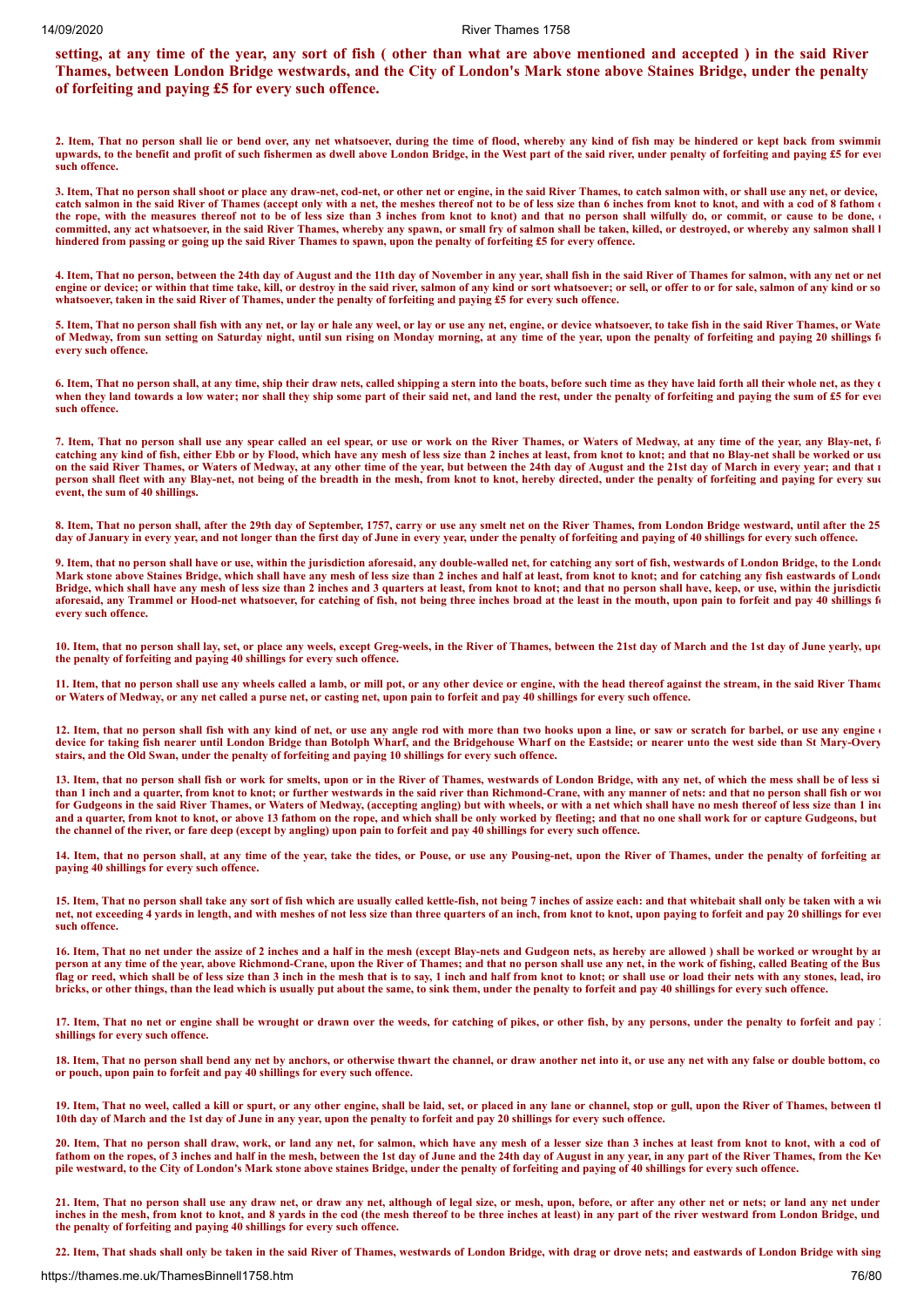**nets, or drag or drove nets; and that every single net and dragnet shall be 2 inches and half at least in the mesh, from knot to knot, and that every Drove-net shall be inches and half in the mesh at least, from knot to knot, under the penalty of forfeiting and paying 40 shillings for every such offence.**

**22. Item, That Shads shall only be taken in the said River of Thames, Westwards of London Bridge, with drag or drove nets; and Eastwards of London Bridge with sing nets, or drag or drove nets; and that every single net and drag net shall be 2 inches and half at least in the mesh, from knot to knot, and that every drove net shall be inches and half in the mesh at least from knot to knot, under the penalty of forfeiting and paying 40 shillings for every such offence.**

#

**23. Item, That the respective times and seasons for persons going forth to fish, and taking fish in the said River of Thames, and Waters of Medway, shall from time to tim be observed by them, and be as follows, that is to say,**

| Flounders.                             | Shall be taken all the year.                                                                           |
|----------------------------------------|--------------------------------------------------------------------------------------------------------|
| Smelts.                                | Shall be only taken from the 25th day of January to the<br>1st day of June in every year.              |
| Shads.                                 | Shall be only taken from the 10th day of May to the<br>30th day of June in every year.                 |
| Salmon.                                | Shall be only taken from the 11th day of November to<br>the 24th day of August yearly.                 |
| Trouts.                                | Shall only be taken from the 11th day of November to<br>the 24th day of August yearly.                 |
| Pike, Jack,<br>Pearch,                 |                                                                                                        |
| Roach,<br>Dace,<br>Chub and<br>Barbel. | Shall be only taken between the 24th day of August and<br>the 21st day of March in every year.         |
| Gudgeons.                              | Shall be only taken from the 24th day of August to the<br>21 st day of March in every year.            |
| Leaps and<br><b>Rods</b> for<br>Eels.  | Shall be laid only from the 21st day of April to the 30th<br>day of October yeary.                     |
| Lamperns.                              | Shall be only taken from the 24th day of August to the<br>30th day of March yearly.                    |
| Whitings.                              | Shall be only taken from Michaelmas-Day till<br>Emberweek.                                             |
| Whitebait.                             | Shall be only taken from the 1st day of August to the<br>1 st day of October yearly.                   |
| White<br>shrimps.                      | Shall be only taken from Bartholomew day to Good<br>Friday yearly.                                     |
| Red<br>shrimps.                        | Shall be taken in the River Medway from the 25th day of<br>April to the 1st day of July in every year. |
| <b>Buntings.</b>                       | Shall be only taken from the 1st day of September to<br>the 1st day of April yearly.                   |
| Hooker                                 | May hook for eels all the year.                                                                        |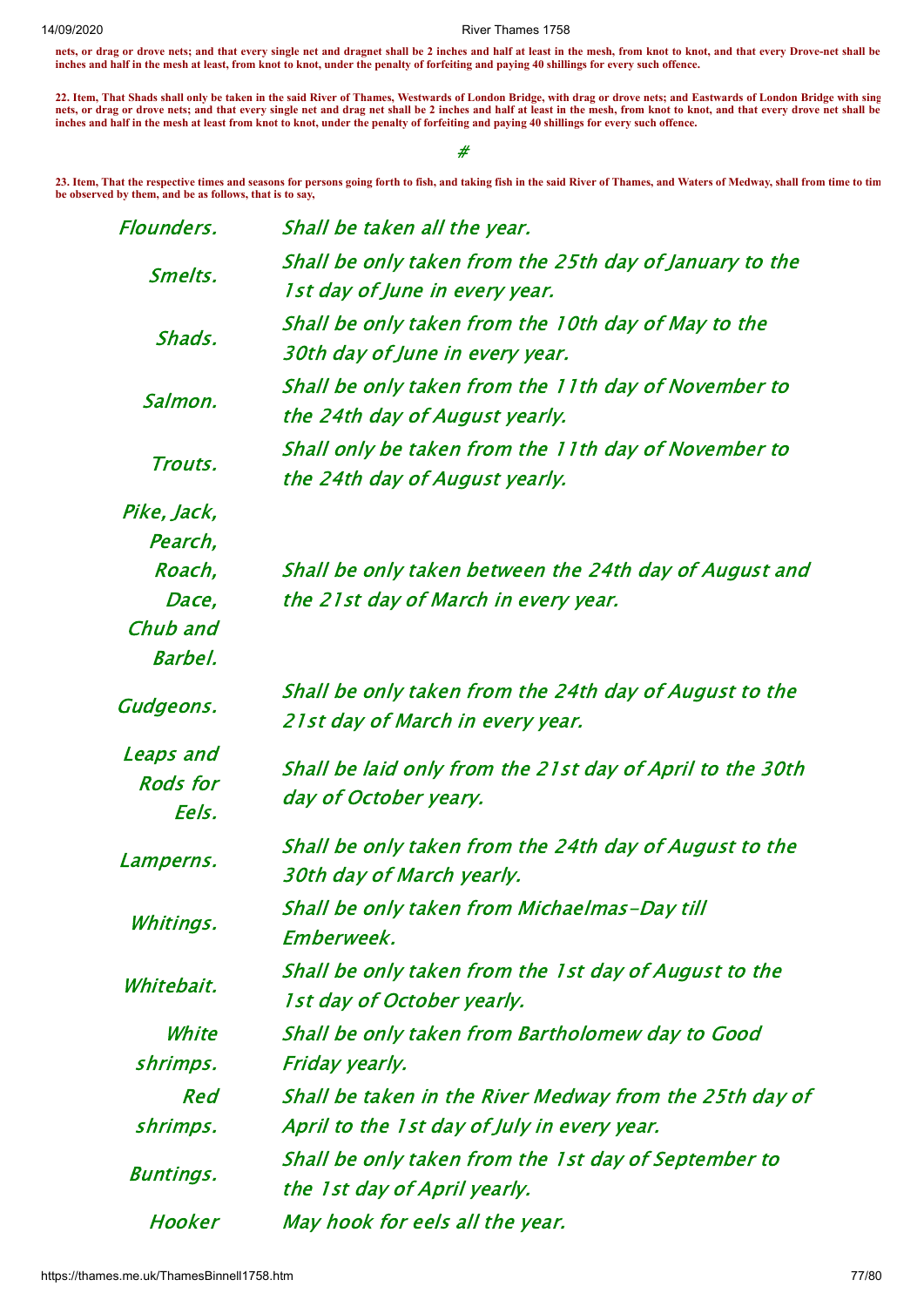men.

Stowboats. Trawlermen, Trinkermen, Hebbermen, Draggermen and Bandingmen, may lay Leaps for Eels and Smelts, during the time and in the seasons hereby allowed for taking such fish respectively.

**and any person who should catch any fish within the jurisdiction aforesaid, in any other manner or in any other season of the year, than is hereby allowed of, shall forfe and pay for every such offence the sum of £5.**

**24. Item, that no fish of any of the sorts or kind hereinafter mentioned, shall be caught in the said River of Thames, or Waters of Medway, or sold, or exposed to or f sale, if caught in the said River of Thames, or Waters of Medway, of less weight or size than herein after is specified, that is to say: no salmon of less weight than 6 lbs each fish;:**

**no pike or Jack under 12 inches long, from the eyes to the end of the tail:**

**no perch under 6 inches long, from the eyes to the end of the tail:**

**no Flounders under 6 in long, from the eyes to the end of the tail:**

**no soles under 7 inches long, from the eyes to the end of the tail:**

**no plaice or dabs under 7 inches long, from the eyes to the end of the tail:**

**no roach under 6 inches long from the eyes to the end of the tail: no dice under 6 inches long, from the eyes to the end of the tail:**

**no whitings under 6 in long from the eyes to the end of the tail:**

**no barbel under 12 inches long no chub under 9 inches each,.**

**under pain to forfeit and pay 40 shillings for every such offence.**

**25. Item, That no person shall in any wise use or practice Trinking, Stowboating, Trawling, or catching of any fish or bait, in the said River of Thames, or Waters Medway, on any Lord's Day, commonly called Sunday, under the penalty of forfeiting and paying for every such offence 40 shillings.**

26. Item, That no person shall have, use or employ any Trawle-net, that shall not be 2 inches and half at the head and 2 inches at the cod; and that all nets already mad **shall be taken off at 3 score mesh and knit down to 2 inches, upon pain to forfeit and pay £5 for every such offence.**

**27. Item, That no person shall begin to fish, or work upon any Trayle, before the 6th day of October yearly, or shall fish or work upon any Trayle, after the thirtieth day March in any year, upon pain to forfeit and pay 40 shillings for every such offence.**

**28. Item, That no person, using any season in buying and selling of fish, shall put out his flag before he has bought, upon paying to forfeit and pay £5 for every suc offence.**

**29. Item, That no net shall be drawn by any person, between two boats, accept cod or wide nets for catching salmon with, and so as the same be not of less mesh than th** same are hereby ordered and allowed to be; but no such cod or wide nets are to be worked in any gull or stream in the river, between the 21st day of March and the 21 **day of May in any year upon pain to forfeit and pay 40 shillings for every such offence.**

**30. Item, That no Trinke shall stand for smelts, between Good Friday and the 31st day of October yearly; and that no person, eastwards of London Bridge, shall use an** manner of net for smelts, which shall not be full 2 inches in the fore part, and 1 inch and half in the second part, and the third part (which is the hose or cod) 1 inch and **quarter, wet and dry; and that the hose shall not exceed 11 feet in length, and in compass not above 50 meshs; and that the 5 hoops shall be placed a foot and half a sunde in the cod, and that the last hoop shall be placed within 2 ft of the ends of the cod, and each hoop shall be of foot and half over every way, upright within the hoop, and n otherwise, upon pain to forfeit and pay £5 for every such offence.**

**31. Item, that no Trinke of any person, shall stand to fish for smelts, longer than from Monday morning until Friday night, weekly, unless it be in Lent time; and then stand every day, except the Lord's day, commonly called Sunday, upon pain to forfeit and pay 40 shillings for every such offence.**

**32. Item, That every Trinke shall keep his true compliment, and stand in the several places and in manner hereinafter directed; and that no Trinke of any person sha stand in any birth, or turn, or more at any place than is herein after allowed, that is to say,**

at Blackwall Ferry, at Leigh Shelpe, two, and no more, at Woolwich Shelpe, two, and no more, at Woolwich Town, Five, and no more, at Buswards Bush, Five, and no more, at the East and West end of Barking Shelpe, at Dagenham Shelpe, Six, and no more, at Julian Tree Jobb, Three, and no more,

two abreast, afront, and no more, at Gallions Nasse three, and no more, two at each place, and no more, at Carech, Four, and no more,

**no trout of less weight than one pound each fish:**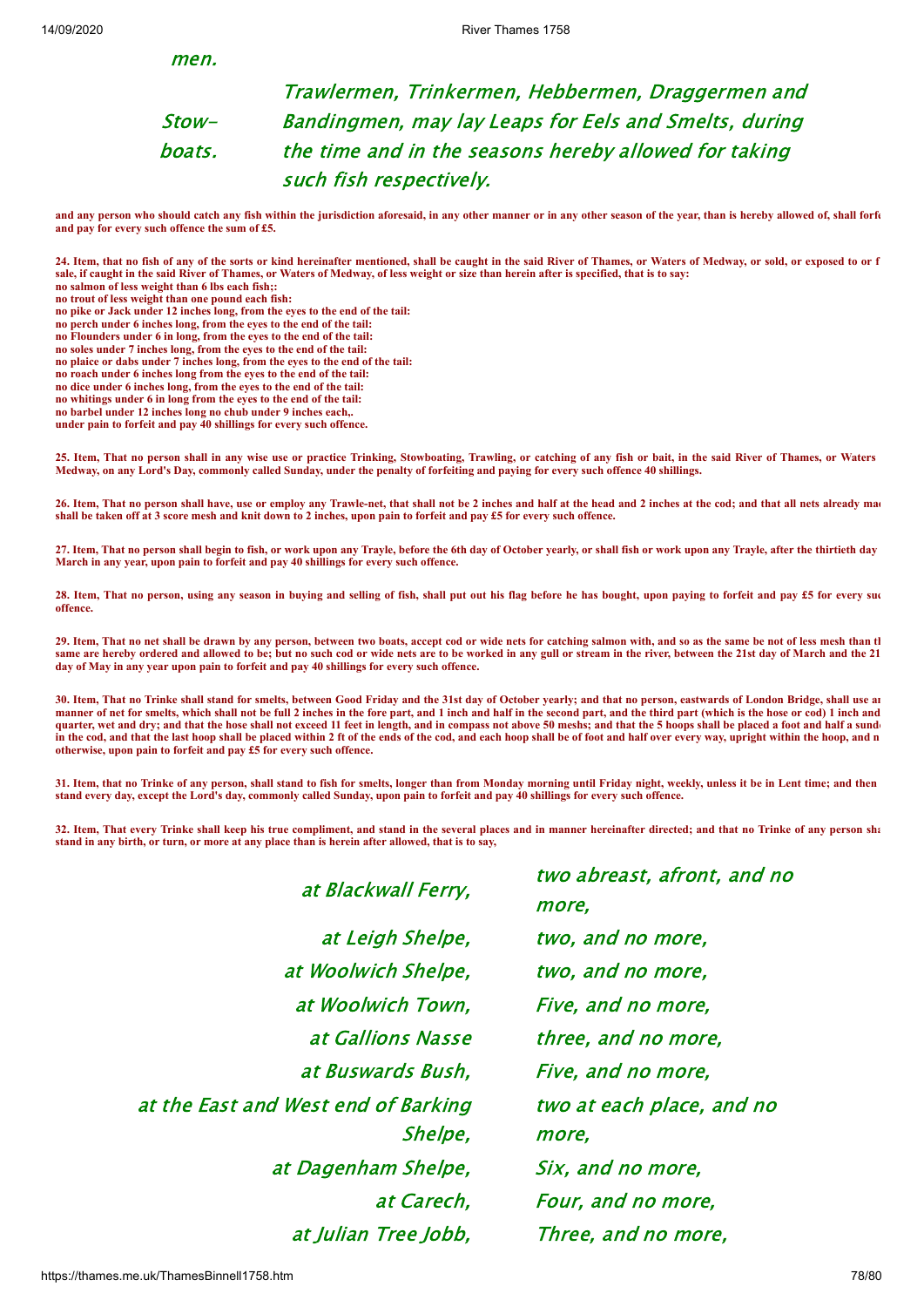14/09/2020 River Thames 1758

at Dartford Jobb, Three, and no more, at the Bite at East Nasse, Three, and no more, at Stakes Fleet Nasse, alias Stakes End, Five, and no more, at Aveley-Hold, Five, and no more, at Purfleet, Five, and no more, at Grayes Thorrocke, Six, and no more, at the Two Thoroughs, Three, and no more,

**upon pain to forfeit and pay 40 shillings for every such offence.**

**33. Item, That no owner or worker of any Trinke, shall stand to fish with his Trinke, or suffer his Trinke, or any persons therein, to fish for whitings, at any other seaso than herein before is appointed or allowed, or shall come higher than Purfleet; and that the hose of the cod of every one of the nets, which shall be used by or in any suc Trinke, shall be a full inch and half wide; and that the owner or worker of every such Trinke, shall upon every Saturday at the sun rising at the farthest, wash of his ne Hale up, and not return to his labour till Monday morning at daylight. And that no owner or worker of any Trinke, shall stand to fish, or be allowed to fish, before an breach mouth, at the rising or sinking of any mother fishes, or in the time of spawn, or brood of fish; and that the owner or worker of every Trinke, shall at all times an seasons take up, and carry away, the anchors belonging to such Trinke, at the time of his leaving off from fishing; and not leave any of his anchors behind him, to keep h birth, upon pain to forfeit and pay 40 shillings for every such offence.**

**34. Item, That the owner of every Trinke shall in every dark and foggy night hang forth, out of his said Trinke boat, one Lanthorn with a sufficient candle light, for th better and safer passage of ships, boats, and vessels passing to and fro; and that the Trinke cable of every Trinke shall be no more than 25 fathom long, at the most, an none of their Henbuilt shall be above 25 fathom long; and every warp shall be 60 fathom long, and no more, to share off, and give way, if any ship, Crayer, or other vesse shall chance to drive upon them, upon pain to forfeit and pay 40 shillings for every such offence.**

**35. Item, That no person, being a Hebberman, shall put down his net in time of flood, or draw the shores, or use any hood nets, or draw one net into another, or fish in an** haven, creek, breach, or issue, with any net of lesser assize than 2 inches and 3 quarters in the mouth from knot to knot, and that the mesh of all Smelt-nets shall be on **full inch at least wide, from knot to knot, wet and dry, upon pain to forfeit and pay 40 shillings for every such offence.**

**36. Item, That every Hebber-net shall be without hose; and that every Hebberman shall fish by the shore, and pitch his two anchors, one at half Ebb, and the other in th stream; and shall have but fifty fathoms rope allowed for the pitch of his anchors, in the River; and that no Hebberman shall lie a floating or flatting for smelts or oth fish, between two anchors, in the midst of the stream, or shall have any kind of weight of lead, iron, stone, or otherwise, in any net, or use any barrel, firkin, Kilderki cask, wherry, or other device for fishing, other than what is hereby allowed; or shall fish from Good Friday until Bartholomew-Tide yearly, betwixt London Bridge an Gravesend, with any net under 2 inch and half in the mesh from knot to knot (except with a wide net for bait only) and that Bobs shall be baited by Hebbermen, eith with plaice or Flounders; and that no person shall use above four Bobs at a time. And that no Hebberman shall work any higher for whitings than Barking Creek, or sha work there with any manner of nets, for whitings of lesser size than full inch and half wide, from knot to knot, wet and dry, upon pain to forfeit and pay 20 shillings fo every such offence.**

**37. Item, That no person shall fish above Hall Haven on the north side, and Horsing on the south side, with any nets for Soles under 2 inch and half in the upper part, an 2 inches in the cod (which cod shall be 2 yards long, and no more) and that no person shall work in Tilbury-Hope after Michaelmas day with any manner of net, for plaic under 3 inches wide, all the net over; or come at any time upon any Trayle with any other net, upon pain to forfeit and pay 20 shillings for every such offence.**

**38. Item, That no person shall pitch, set, or erect any Riff-Hedge or Half-Net upon the stakes, or otherwise, within the full sea, or low water, in any place or places, upo pain to forfeit and pay £5 for every such offence.**

**39. Item, That no Drag-Net, or other net, shall at any time of the year be brought or landed on any shore of the River of Thames, or Waters of Medway (except Salmo Nets and Shad nets, of the dimensions hereby allowed, and during the season hereby allowed for fishing for salmon and shads) upon pain to forfeit and pay 40 shillings fo every such offence.**

**40. Item, that no person shall, by any device, ways, or means, wilfully take, destroy, or spoil, any spawn, fry, or brood of fish, or spat of oysters, under penalty of forfeitin and paying 40 shillings for every such offence.**

**41. Item, that no person shall wilfully take or catch any fish out of season, or during the time or season of spawning, under pain to forfeit and pay 40 shillings for ever such offence.**

**42. Item, that no person shall knowingly have in his custody, or cry, carry about, or expose to or for sale, on any part of the River Thames, or in The Waters of Medwa** within the jurisdiction aforesaid, or in the cities of London or Westminster, or the liberties thereof, or in the counties of Middlesex, Surry, Essex, or Kent, or any of ther **any spawn, fry, or brood of Thames fish, or fish of The Waters of Medway, or spat of oysters, or any Thames fish or fish of the Waters of Medway, under the dimension o** size allowed by the orders hereby made; or shall sell or expose to or for sale, any Thames smelts (except only in the season, in which the same are hereby allowed to l **caught) or shall knowingly sell or expose to or for sale, at any time of the year, any unwholesome, unseasonable, or unsizeable Thames fish, or fish of the Waters Medway, under penalty to forfeit the same to any person who will make seizure thereof (and which any person is hereby authorised to do, and to bring the offender befo a magistrate) and also under pain to forfeit and pay for every such offence 40 shillings.**

**43. Item, That no person shall, on the River Thames, or Waters of Medway, within the jurisdiction aforesaid, or in any part of the Cities of London or Westminster, or th liberties thereof, or in the said county of Middlesex, Surry, Essex, or Kent, or any of them, knowingly buy, or accept of, or take, by way of gift, exchange, or otherwise, an unwholesome Thames fish, or fish of The Waters of Medway, or any Thames fish, or fish of the Waters of Medway, out of season, or any spawn, fry, or brood of Tham fish, or fish of the Waters of Medway, or spat of oysters, or any kind or sort of Thames fish, or fish of The Waters of Medway, under the dimension or size the sam respectively are allowed to be taken by the orders abovementioned, under the penalty to forfeit and pay 10 shillings for every offence.**

44. Item, That no person shall fish with any great nets in any places which shall be staked by order of the Mayor of the said City of London for the time being, **conservator as aforesaid, for preservation of the fishery, and whereof notice shall be stuck up in some public place of the town or village next adjoining to the place o places so ordered to be staked, under the penalty to forfeit and pay 40 shillings for every such offence.**

**45. Item, That all persons who take Shads in Shadding-Time, shall observe and keep their true orders of shooting a drove's length off from one another, under the pain forfeit and pay 20 shillings for every such offence.**